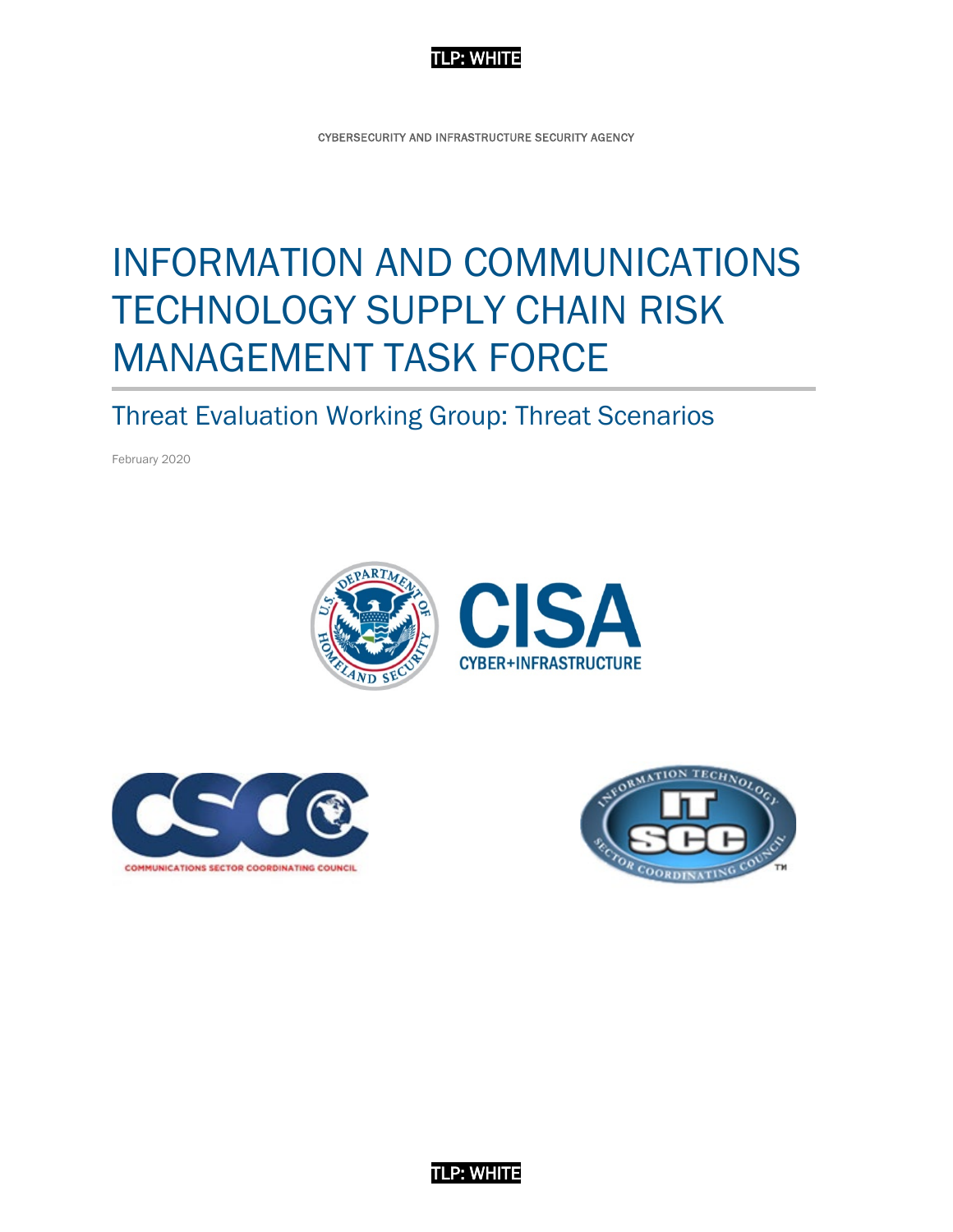This page is intentionally left blank.

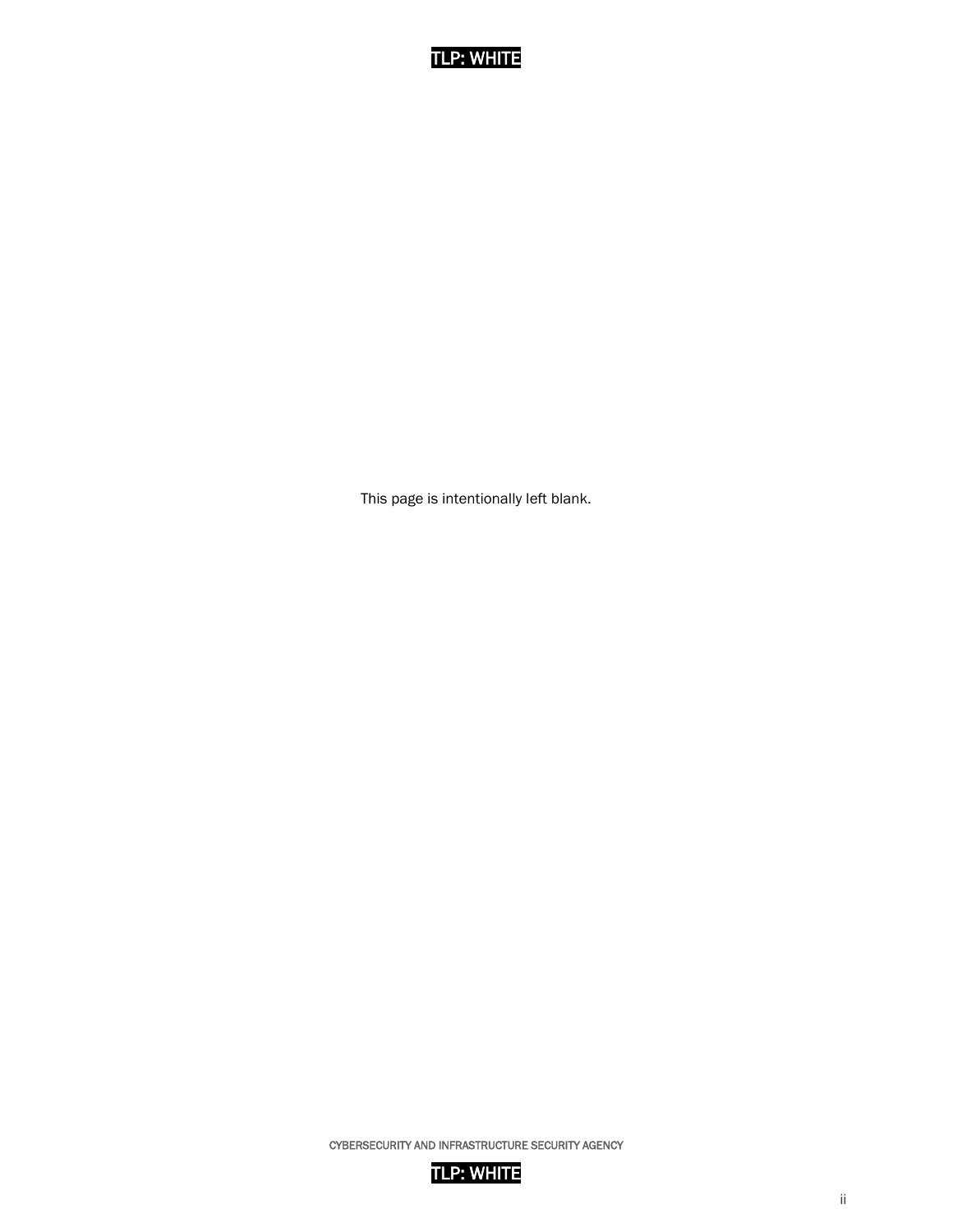### EXECUTIVE SUMMARY

*Cyber Supply Chain Risk Management* (C-SCRM) is the process of identifying, assessing, preventing, and mitigating the risks associated with the distributed and interconnected nature of Information and Communications Technology (ICT) (including the Internet of Things) product and service supply chains. C-SCRM covers the entire life cycle of ICT, and encompasses hardware, software, and information assurance, along with traditional supply chain management and supply chain security considerations.

In October 2018, the Cybersecurity and Infrastructure Security Agency (CISA) launched the ICT Supply Chain Risk Management Task Force, a public-private partnership to provide advice and recommendations to CISA and its stakeholders on means for assessing and managing risks associated with the ICT supply chain. Working Group 2 (WG2), Threat Evaluation, was established for the purpose of the identification of processes and criteria for threat-based evaluation of ICT suppliers, products, and services.

WG2 focused on threat evaluation as opposed to the more comprehensive task of risk assessment which considers threats as well as an organization's tolerance for risk, the criticality of the specific asset or business/mission purpose, and the impact of exploitation of specific vulnerabilities that might be exploited by an external threat. The WG Co-chairs leveraged the National Institute of Standards and Technology (NIST) Risk Management Practices described in NIST SP 800-161 to help guide the analysis of the threats and threat sources identified in this work effort.

The general steps depicted in the figure below, and described in the following paragraphs, were used in the development and analysis of SCRM threats related to suppliers:



The WG membership were asked to identify a representative sample of the top SCRM threats specifically focused on suppliers in accordance with our initial proposed scoping. Once the threats were identified, the WG proceeded to compile additional information fields identified in NIST SP 800-161 as elements to capture and refine with the WG members.

Each of the identified threats was then reviewed by the WG to develop a proposed set of common groupings and category assignments to organize the identified threats. Based on the presentation and analysis of the threats submitted by the WG members, the threats were aggregated into a smaller, more manageable set of common "threat grouping" to aid in the evaluation process. The objective of the aggregation was to reduce the threat data and identify common elements for further evaluation using a scenario development process.

This grouping and descriptive titles were shared with the WG membership for review and comment. While consensus was not unanimous, it was determined that for the purposes of the evaluation scope, the list of nine categories represented a reasonable model for aggregation for this interim work product. These threat groupings served to guide the development of scenarios intended to provide insights into the processes and criteria for conducting supplier threat assessment.

For each category, the WG assembled teams to develop a narrative/scenario in a report format that included background information on the threat itself, the importance of this threat, and potential impact on the supply

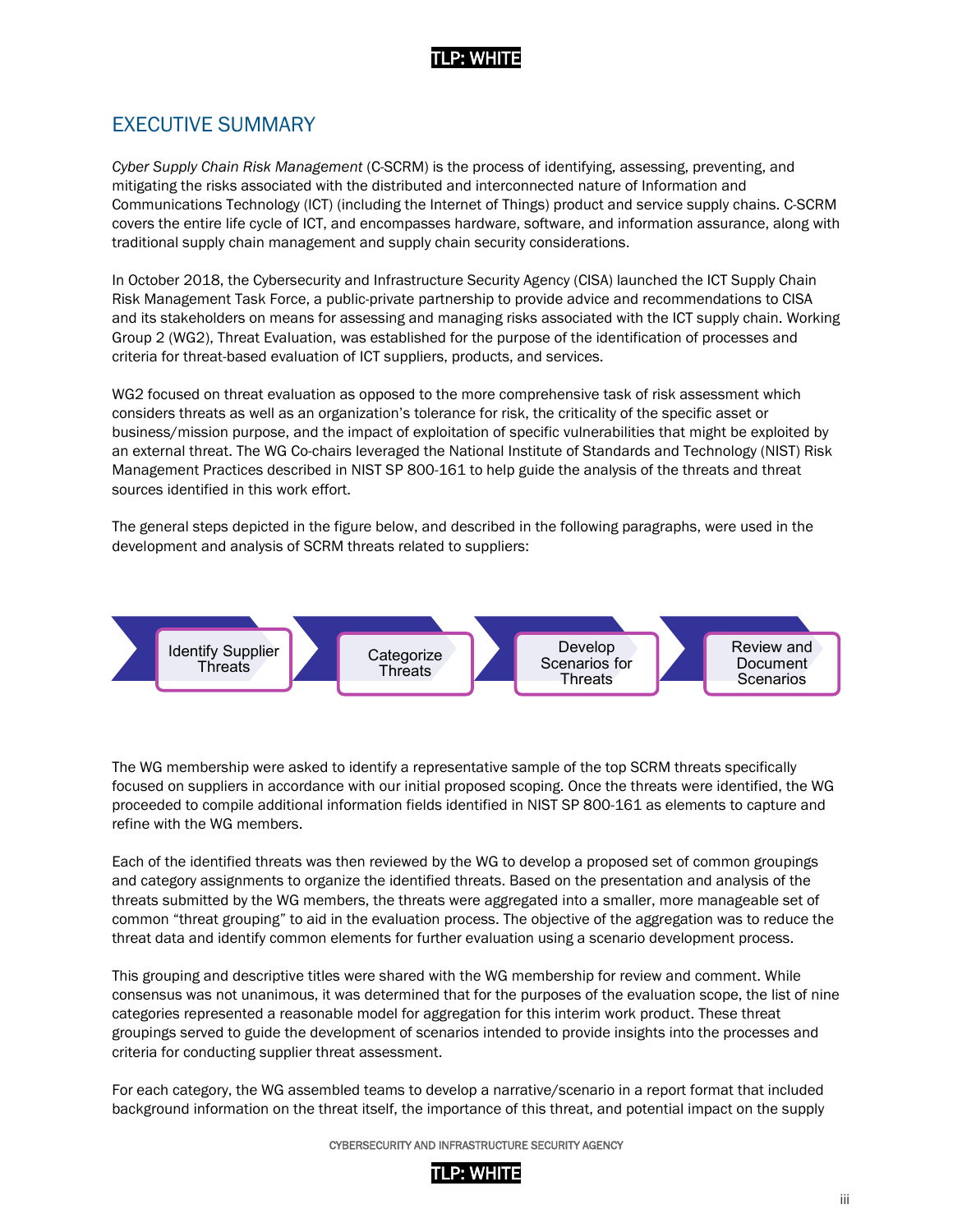chain. Multiple scenarios were developed for each category if deemed appropriate by the writing teams. A common format was developed to ensure that each threat scenario presented a comprehensive view of the specific threat aligned to the requirements of the information fields identified from NIST SP 800-161.

The process and resulting narratives not only serve as a baseline evaluation of specific SCRM threats, but further can be used as exemplary guidance on the application of the NIST Risk Management Framework. This process can be extended for evaluation of products and services, as well as replicated for other critical infrastructure providers. It also established a solid threat source evaluation that can be extended for specific products or services to drive the evaluation of SCRM risk.

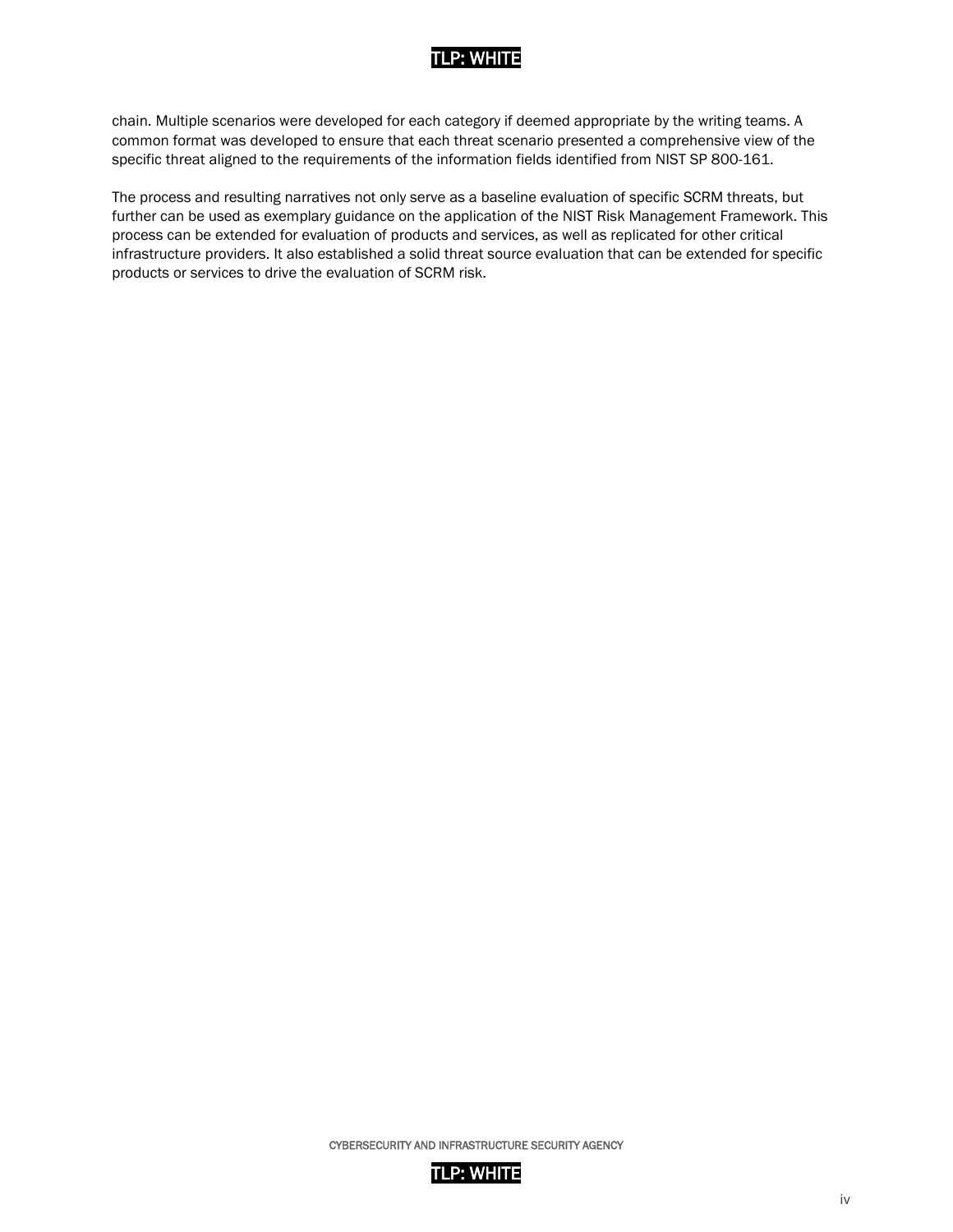# Contents

| 4.2.2.9 External End-to-End Supply Chain Risks (Natural Disasters, Geo-Political Issues)  10 |  |
|----------------------------------------------------------------------------------------------|--|
|                                                                                              |  |
|                                                                                              |  |
|                                                                                              |  |
|                                                                                              |  |
|                                                                                              |  |
|                                                                                              |  |
|                                                                                              |  |

# **Figures**

# **Tables**

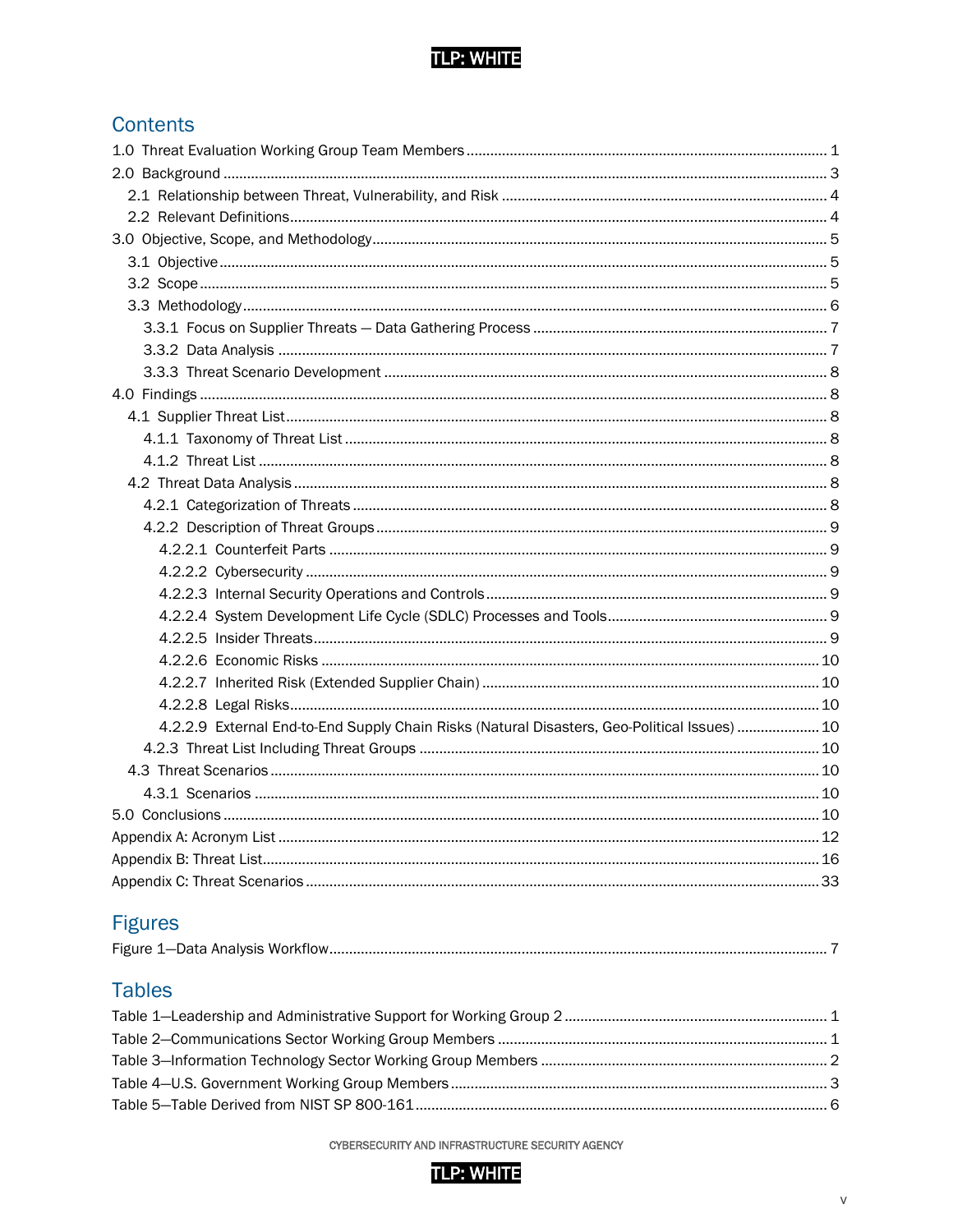# 1.0 THREAT EVALUATION WORKING GROUP TEAM MEMBERS

Leadership team for WG:

#### TABLE 1—LEADERSHIP AND ADMINISTRATIVE SUPPORT FOR WORKING GROUP 2

| Co-Chair:<br>Drew Morin |                      | T-Mobile               |
|-------------------------|----------------------|------------------------|
|                         | <b>Tommy Gardner</b> | HP                     |
|                         | Angela Smith         | <b>GSA</b>             |
|                         |                      |                        |
| <b>Project Manager:</b> | Julian Humble        | DHS (SED)              |
| <b>Admin Support:</b>   | Josh Hyde            | Contract Support (SED) |
|                         | Jaime Fleece         | Contract Support (SED) |

WG consists of the members listed below:

#### TABLE 2—COMMUNICATIONS SECTOR WORKING GROUP MEMBERS

| <b>Name</b>            | Company                              |
|------------------------|--------------------------------------|
| <b>Rich Mosely</b>     | AT&T                                 |
| Jeff Huegel            | AT&T                                 |
| Jon Gannon             | AT&T                                 |
| Chris Boyer            | AT&T                                 |
| Kathryn Condello       | CenturyLink                          |
| John Hayat             | CenturyLink                          |
| Fernando Boza          | CenturyLink                          |
| David Mazzocchi        | CenturyLink                          |
| <b>Dwight Steiner</b>  | CenturyLink                          |
| Melissa Brocato-Bryant | CenturyLink                          |
| <b>Stephen Boggs</b>   | Cox                                  |
| <b>Rob Cantu</b>       | <b>CTIA</b>                          |
| Mike Kelley            | E.W. Scripps Company                 |
| <b>Eric Neel</b>       | Hubbard Broadcasting                 |
| Michael Iwanoff        | Iconectiv                            |
| Larry Walke            | National Association of Broadcasters |
| Kelly Williams         | National Association of Broadcasters |
| <b>Matt Tooley</b>     | <b>NCTA</b>                          |
| <b>Jesse Ward</b>      | <b>NTCA</b>                          |
| Shamlan Siddiqi        | <b>NTT</b>                           |
| <b>Chad Kliewer</b>    | Pioneer                              |
| Mike Funk              | <b>Quincy Media</b>                  |
| Diana Keplinger        | Sprint                               |
| <b>Greg Holzapfel</b>  | Sprint                               |
| Savannah Schaefer      | <b>TIA</b>                           |

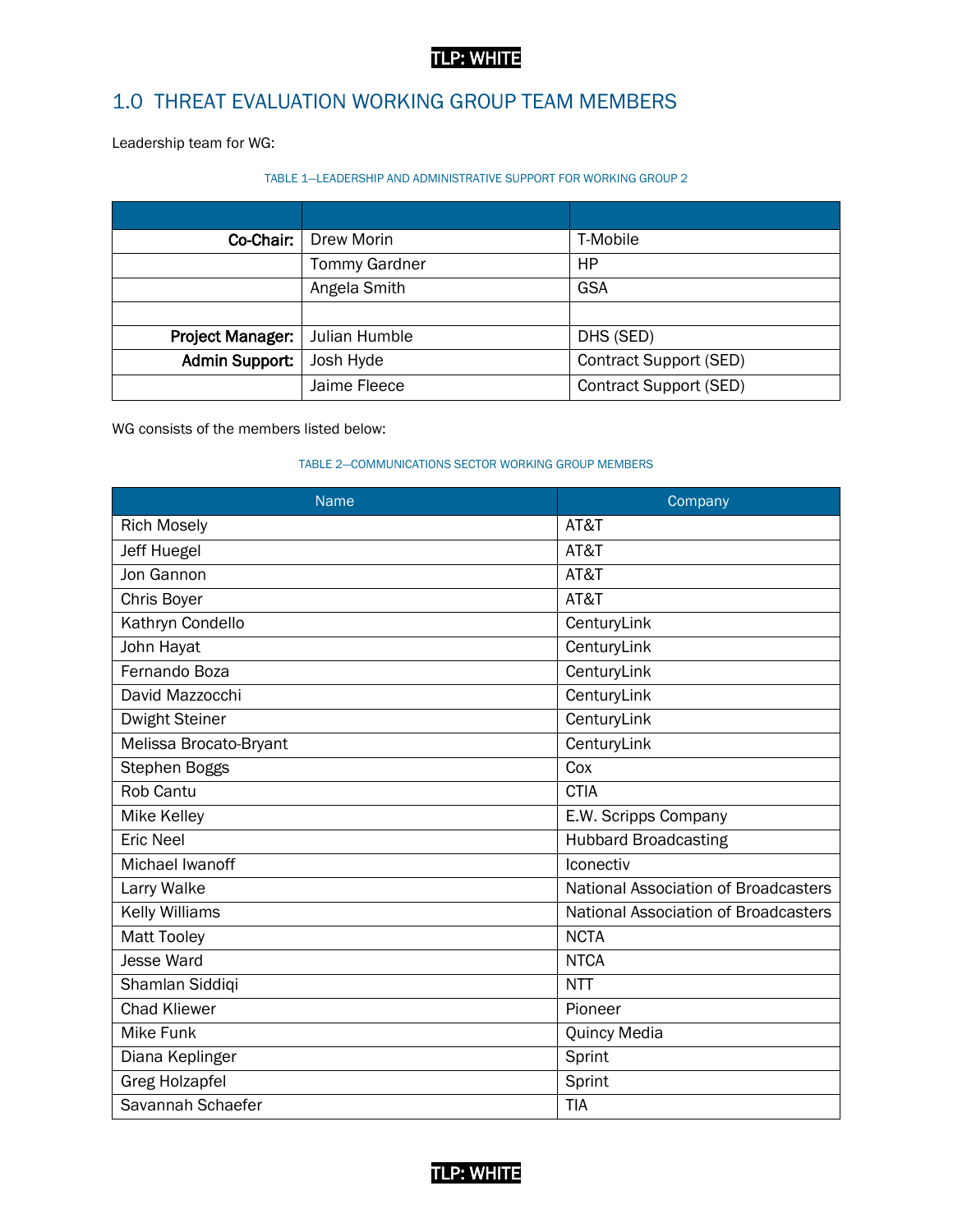| <b>Name</b>            | Company      |
|------------------------|--------------|
| Tanya Kumar            | T-Mobile     |
| Jessica Thompson       | U.S. Telecom |
| <b>Robert Mayer</b>    | U.S. Telecom |
| Michael Saperstein     | U.S. Telecom |
| <b>Frank Frontiera</b> | Verizon      |
| Chris Oatway           | Verizon      |

#### TABLE 3—INFORMATION TECHNOLOGY SECTOR WORKING GROUP MEMBERS

| <b>Name</b>                 | Company                                  |
|-----------------------------|------------------------------------------|
| Tom Topping                 | FireEye                                  |
| <b>Robert Wharton</b>       | <b>HPE</b>                               |
| C.J. Coppersmith            | <b>HPE</b>                               |
| Ion Green                   | <b>HPE</b>                               |
| Mark Kelly                  | Dell                                     |
| <b>Trey Hodgkins</b>        | Hodgkins Consulting, LLC                 |
| John S. Miller              | $\Pi$                                    |
| Christopher "Travis" Miller | Interos                                  |
| <b>David Flowers</b>        | Interos                                  |
| Randi Parker                | CompTIA                                  |
| Alvin Chan                  | <b>HP</b>                                |
| <b>Melissa Bouilly</b>      | Dell                                     |
| <b>Tommy Ross</b>           | <b>BSA</b>                               |
| Jon Amis                    | Dell                                     |
| <b>Audrey Plonk</b>         | Intel                                    |
| Ari Schwartz                | Coalition for Cybersecurity Policy & Law |
| Geoff Kahn                  | Accenture                                |
| Marty Loy                   | Cisco                                    |
| Jamie Brown                 | Tenable                                  |
| <b>Brad Minnis</b>          | Juniper - ITIC                           |
| <b>Nick Boswell</b>         | CDW-G                                    |
| <b>Charlotte Lewis</b>      | CDW-G                                    |
| Corey Cunningham            | <b>Rehancement Group</b>                 |
| <b>Peter McClelland</b>     | <b>Threat Sketch</b>                     |
| <b>Tina Gregg</b>           | Microsoft                                |
| Jacob Crisp                 | Microsoft                                |
| Jason Boswell               | Ericsson                                 |
| <b>Steve Lipner</b>         | SAFECode                                 |
| <b>Eric Nelson</b>          | <b>Rehancement Group</b>                 |

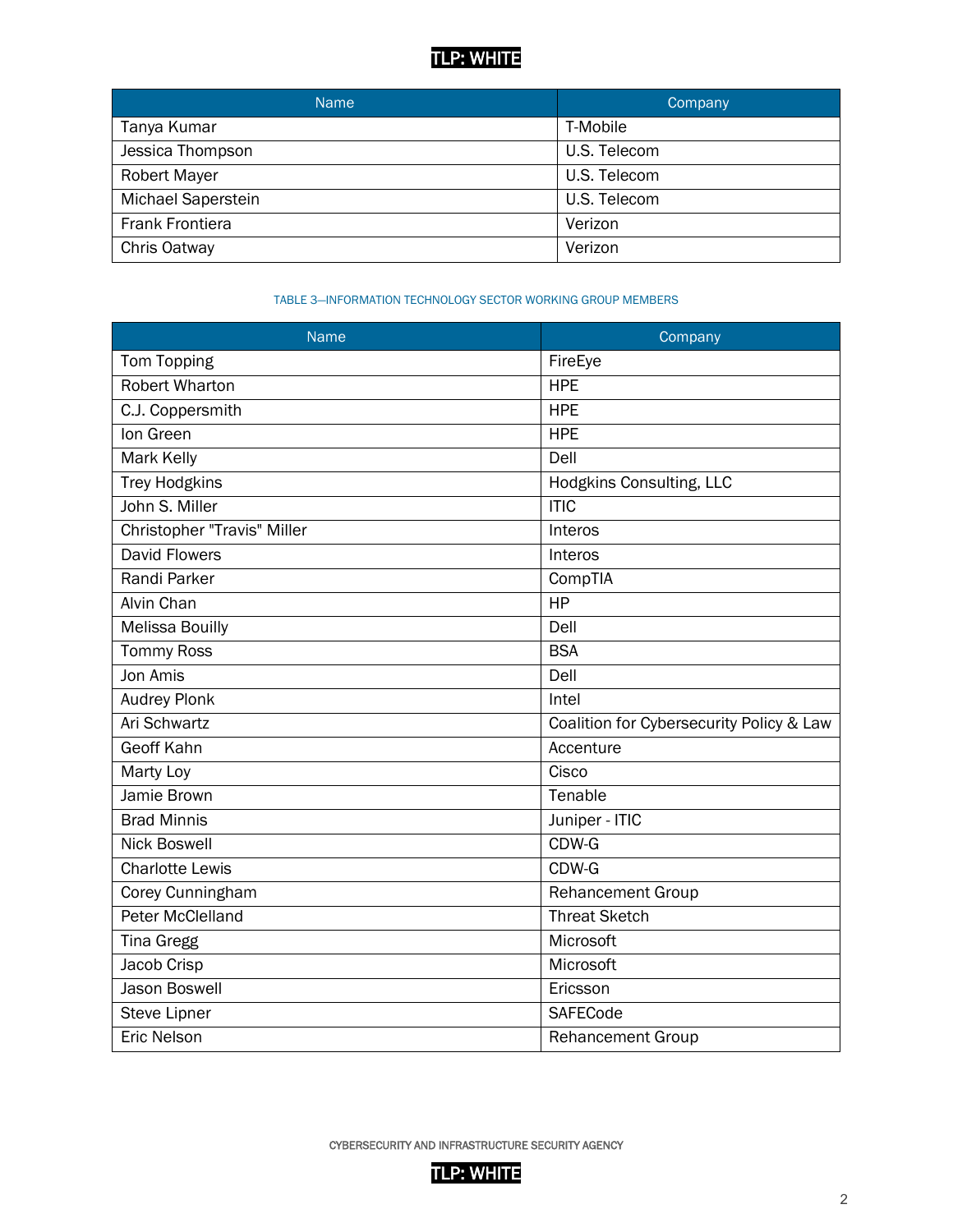#### TABLE 4—U.S. GOVERNMENT WORKING GROUP MEMBERS

| <b>Name</b>                                 | Company      |
|---------------------------------------------|--------------|
| Debra Jordan                                | <b>FCC</b>   |
| Kurian Jacob                                | <b>FCC</b>   |
| <b>Dennis Martin</b>                        | <b>DHS</b>   |
| <b>Ronald Clift</b>                         | <b>DHS</b>   |
| <b>Beatrix Boyens</b>                       | <b>DHS</b>   |
| Michael Van de Woude                        | <b>GSA</b>   |
| Jeremy P. McCrary                           | EOP/OMB      |
| Jeffery Goldthorp                           | <b>FCC</b>   |
| Rui Li                                      | <b>NRC</b>   |
| Patrick J. Kelly                            | OCC/Treasury |
| John Bowler                                 | OCC/Treasury |
| <b>Bradford "Brad" Bleier</b>               | <b>FBI</b>   |
| Celia Paulsen (Prime)/Jon Boyens (Backup)   | <b>NIST</b>  |
| Michael Van de Woude                        | <b>GSA</b>   |
| <b>Gwen Hess</b>                            | <b>DHS</b>   |
| <b>Scott Morrison</b>                       | <b>DOJ</b>   |
| Keith Nakasone (Prime)/Kelley Artz (Backup) | <b>GSA</b>   |
| <b>Stacy Bostjanick</b>                     | <b>DOD</b>   |
| Cherylene G. Caddy                          | <b>NSA</b>   |
| Anita J. Patankar-Stoll                     | <b>NSC</b>   |
| Evan Broderick                              | <b>NTIA</b>  |
| Megan Doscher                               | <b>NTIA</b>  |
| Scott Friedman                              | <b>DHS</b>   |
| <b>Evelyn Remaley</b>                       | <b>NTIA</b>  |
| Ganiu "Tosin" Adegun                        | <b>NASA</b>  |
| Michael "Mike" Bridges                      | <b>NASA</b>  |
| Kanitra Tyler                               | <b>NASA</b>  |

### 2.0 BACKGROUND

In October 2018, CISA launched the Information and Communications Technology Supply Chain Risk Management (ICT SCRM) Task Force, a public-private partnership to provide advice and recommendations to the CISA and its stakeholders on means for assessing and managing risks associated with the ICT supply chain.

The ICT SCRM Task Force provides a mechanism for representatives of industry and government, designed to share information, explore challenges, and develop recommendations to manage ICT supply chain risks. The Task Force is led by representatives of DHS and the Communications and Information Technology sectors. Task Force membership and participation represents the public-private, cross-sector nature of the Task Force, with members drawn from both sectors and from across the government.

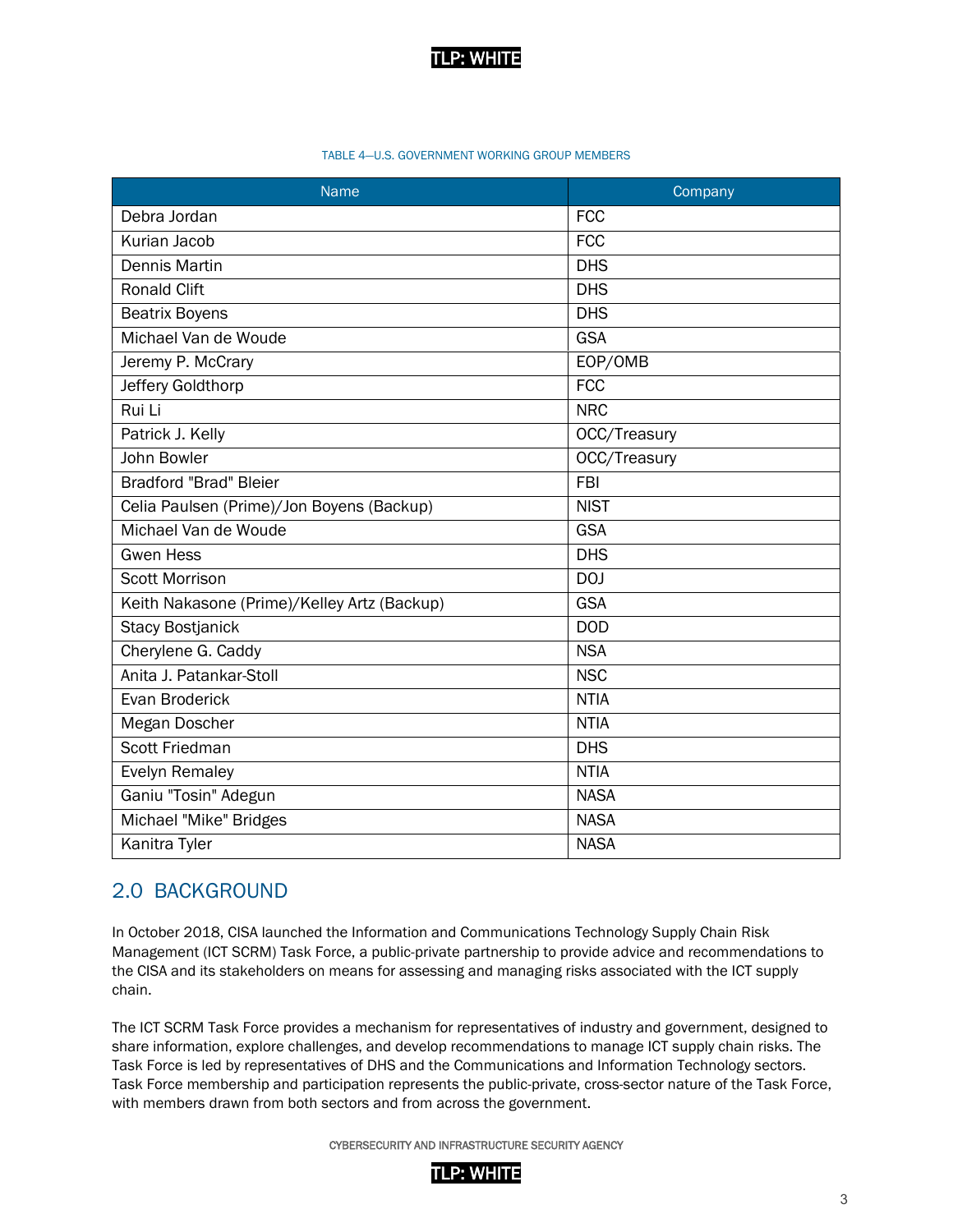The Task Force summarized the results of its first year of work in the ICT SCRM Task Force Interim Report, which was released in September 2019 and can be found **HERE** 

[\(https://www.cisa.gov/sites/default/files/publications/ICT%20Supply%20Chain%20Risk%20Management%20](https://www.cisa.gov/sites/default/files/publications/ICT%20Supply%20Chain%20Risk%20Management%20Task%20Force%20Interim%20Report%20%28FINAL%29_508.pdf) [Task%20Force%20Interim%20Report%20%28FINAL%29\\_508.pdf\)](https://www.cisa.gov/sites/default/files/publications/ICT%20Supply%20Chain%20Risk%20Management%20Task%20Force%20Interim%20Report%20%28FINAL%29_508.pdf). This Interim Report includes a description of the Task Force's progress and an initial set of recommendations, derived from the individual reports of the Task Force's four WGs. The Interim Report and the reports of the subordinate WGs memorialize the work of these collaborative bodies, including consensus recommendations provided through the Critical Infrastructure Partnerships Advisory Council process to the federal agency participants. The activity of federal employees on the task force, including participation in discussions and votes, is intended to inform the Task Force's work through the individual experience of the participating members as subject matter experts and does not necessarily represent the official position of, or adoption of any recommendation by, the U.S. government or any represented Federal department or agency.

The Task Force evaluated multiple potential work streams and reached consensus on the establishment of four Task Force WGs and an Inventory WG. WG, Threat Evaluation, was established for the purpose of the identification of processes and criteria for threat-based evaluation of ICT suppliers, products, and services. This proposed work stream is intended to provide ICT buyers and users with assistance and guidance for evaluating supply chain threats. Bringing uniformity and consistency to this process will benefit government and industry alike.

### 2.1 Relationship between Threat, Vulnerability, and Risk

A thing (threat source) interacts with a weakness (vulnerability) which results in something bad happening (threat event). The way the source interacted with the weakness is a *threat vector*. If the threat source was a human and the event intentional, it is an *attack*.

A vulnerability is a shortcoming or hole in the *security* of an asset. Risk represents the potential for loss, damage, or destruction of an asset as a result of a threat exploiting a vulnerability. Risk is the intersection of assets, threats, and vulnerabilities.

### 2.2 Relevant Definitions

Vulnerability: Weakness in an information system, system security procedures, internal controls, or implementation that could be exploited or triggered by a threat source. (FIPS 200)

Threat: Any circumstance or event with the potential to adversely impact organizational operations (including mission, functions, image, or reputation), organizational assets, or individuals through an information system via unauthorized access, destruction, disclosure, modification of information, or denial of service. Also, the potential for a threat-source to successfully exploit a particular information system vulnerability. (FIPS 200)

Threat event: An event or situation that has the potential for causing undesirable consequences or impact. (NIST SP 800-30)

Threat source / agent: The intent and method targeted at the intentional exploitation of a vulnerability or a situation and method that may accidentally trigger a vulnerability. (FIPS 200)

Attack: An attempt to gain unauthorized access to system services, resources, or information, or an attempt to compromise system integrity, availability, or confidentiality. (NIST SP 800-82 & CNSSI 4009)

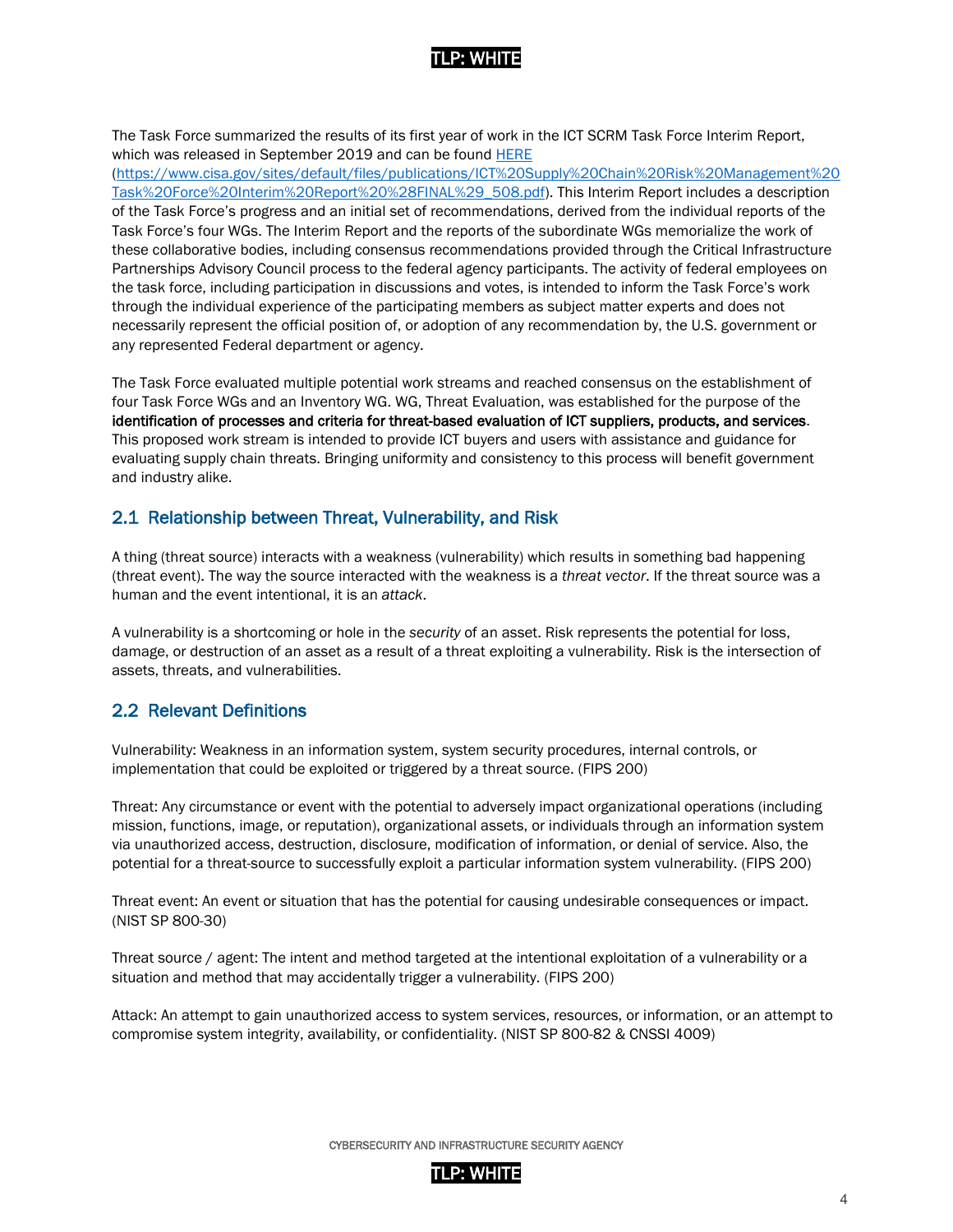# 3.0 OBJECTIVE, SCOPE, AND METHODOLOGY

Working Group 2 is focused on Threat Evaluation as opposed to risk assessment since risk is specifically associated with an asset (product, service, supplier in the case of the charter for this ICT C-SCRM Task Force).

The WG Co-chairs leveraged the NIST Risk Management Practices described in NIST SP 800-161 to help guide the analysis of the threats and threat sources identified in this work effort.

### 3.1 Objective

ICT Task Force WG, Threat Evaluation, was chartered with the identification of processes and criteria for threatbased evaluation of ICT supplies, products, and services. The objectives of this Threat Evaluation were defined as:

- **Produce a set of processes and criteria for conducting supplier, product, and service threat** assessments.
- **The processes and criteria will initially be focused only on global ICT supplier selection, pedigree, and** provenance. It will also address product assurance (hardware, software, firmware, etc.), data security, and supply chain risks.
- Finally, the process and criteria will establish a framework for a threat-based assessment of cyber supply chain risks that can be extended in future work products to address other critical infrastructure sectors.

### 3.2 Scope

The ICT C-SCRM Task Force agreed early on to leverage the NIST definition for C-SCRM and to scope according to the Federal Acquisition Supply Chain Security Act.

NIST definition: Cyber Supply Chain Risk Management (C-SCRM) is the process of identifying, assessing, and mitigating the risks associated with the distributed and interconnected nature of ICT product and service supply chains. C-SCRM covers the entire life cycle of ICT:

 Encompasses hardware, software, and information assurance, along with traditional supply chain management and supply chain security practices.<sup>[1](#page-9-0)</sup>

Federal Acquisition Supply Chain Security Act of 2018 (H.R. 7327, 41 USC Chap. 13 Subchap. III and Chap. 47, P.L. 115-390) (Dec. 21, 2018)

Covered articles means:

- **Information technology, including cloud computing services of all types (41 USC 4713(k)(2)(A));**
- **Telecommunications equipment or telecommunications service (41 USC 4713(k)(2)(B));**
- **The processing of information on a Federal or non-Federal information system, subject to the** requirements of the Controlled Unclassified Information program (41 USC 4713(k)(2)(C));
- All Internet of Things/Operational Technology (IoT/OT) (hardware, systems, devices, software, or services that include embedded or incidental information technology). (41 USC 4713(k)(2)(D)).



<span id="page-9-0"></span> $\overline{a}$ <sup>1</sup> See, NIST definition of C-SCRM, available at: https://csrc.nist.gov/Projects/Supply-Chain-Risk-Management. For purposes of the ICT SCRM Task Force, the term "ICT" includes operational technology and "Internet of Things" devices and services.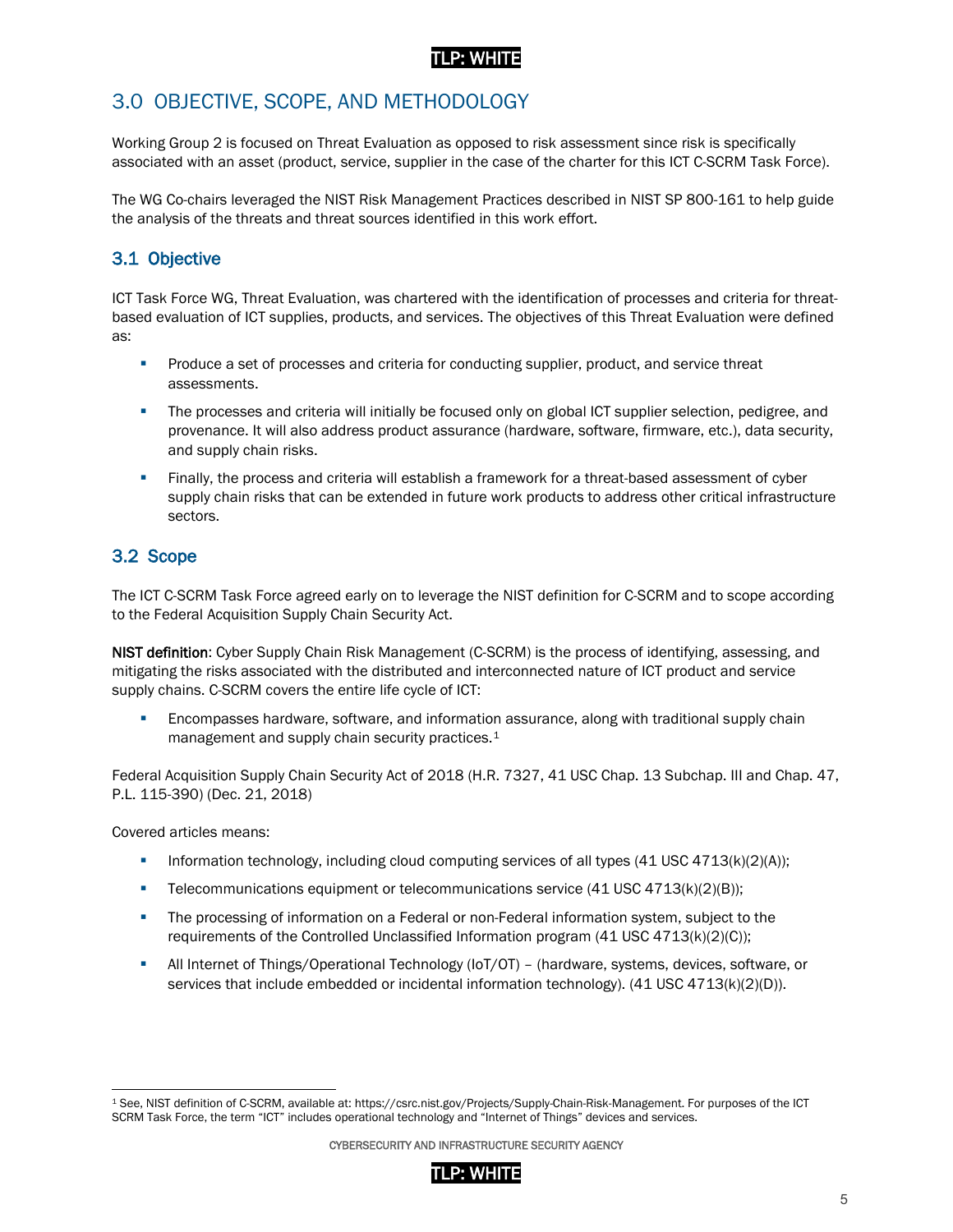### 3.3 Methodology

The WG initially conducted a survey of threat information from the diverse WG membership. The only constraint on the identification of threats was to focus on supplier threats in accordance with our initial proposed scoping. The methods developed and applied in our initial supplier threat evaluation process will be repeatable in future iterations as the WG proceeds to expand our scope to include products and services.

Once the threats were identified, the WG proceeded to complete the additional information captured in the fields highlighted in green from the NIST SP 800-161 spreadsheet in table 5 below as elements to capture and refine with the WG members. Information was captured in the current WG2 Supply Chain Threats by adding a few additional columns. This information was then used to inform the threat analysis process for supplier evaluation.

|                    | <b>Threat Source</b>       | Threat "actor" or category of threats               |
|--------------------|----------------------------|-----------------------------------------------------|
|                    | Vulnerability              | Threat list Working group has generated             |
| Threat Scenario    | <b>Threat Event</b>        | Description of the method(s) of exploiting the      |
|                    | <b>Description</b>         | vulnerability                                       |
|                    |                            | Description of potential impacts to Supply Chain or |
|                    | <b>Outcome</b>             | consequences of exploiting the vulnerability        |
|                    | Organizational units /     | This should reflect how/where in the supply chain   |
| processes affected |                            | the impact occurs                                   |
|                    | Impact                     |                                                     |
|                    | Likelihood                 |                                                     |
|                    |                            |                                                     |
|                    | <b>Risk Score (Impact)</b> |                                                     |
|                    | x Likelihood)              |                                                     |
|                    | <b>Acceptable Level</b>    |                                                     |
| Risk               | of Risk                    |                                                     |
|                    | <b>Potential</b>           | Identify supplier evaluation criteria that would    |
|                    | <b>Mitigating</b>          | reduce or mitigate the impact of the threat         |
|                    | <b>Strategies / SCRM</b>   |                                                     |
|                    | <b>Controls</b>            |                                                     |
|                    | <b>Estimated Cost of</b>   |                                                     |
|                    | <b>Mitigating</b>          |                                                     |
|                    | <b>Strategies</b>          |                                                     |
|                    | Change in                  |                                                     |
|                    | Likelihood                 |                                                     |
| Mitigation         | <b>Change in Impact</b>    |                                                     |
|                    | <b>Selected</b>            |                                                     |
|                    | <b>Strategies</b>          |                                                     |
|                    | <b>Estimated</b>           |                                                     |
|                    | <b>Residual Risk</b>       |                                                     |

#### TABLE 5—TABLE DERIVED FROM NIST SP 800-161

The remaining fields not completed by this WG represent the asset specific data that is captured to assess risk; something that will vary considerably depending on the specific supplier/product/service. This will result in a work product that will be consistent with NIST guidance concerning threat and flexible to be used by industry and public sector for a variety of purposes.

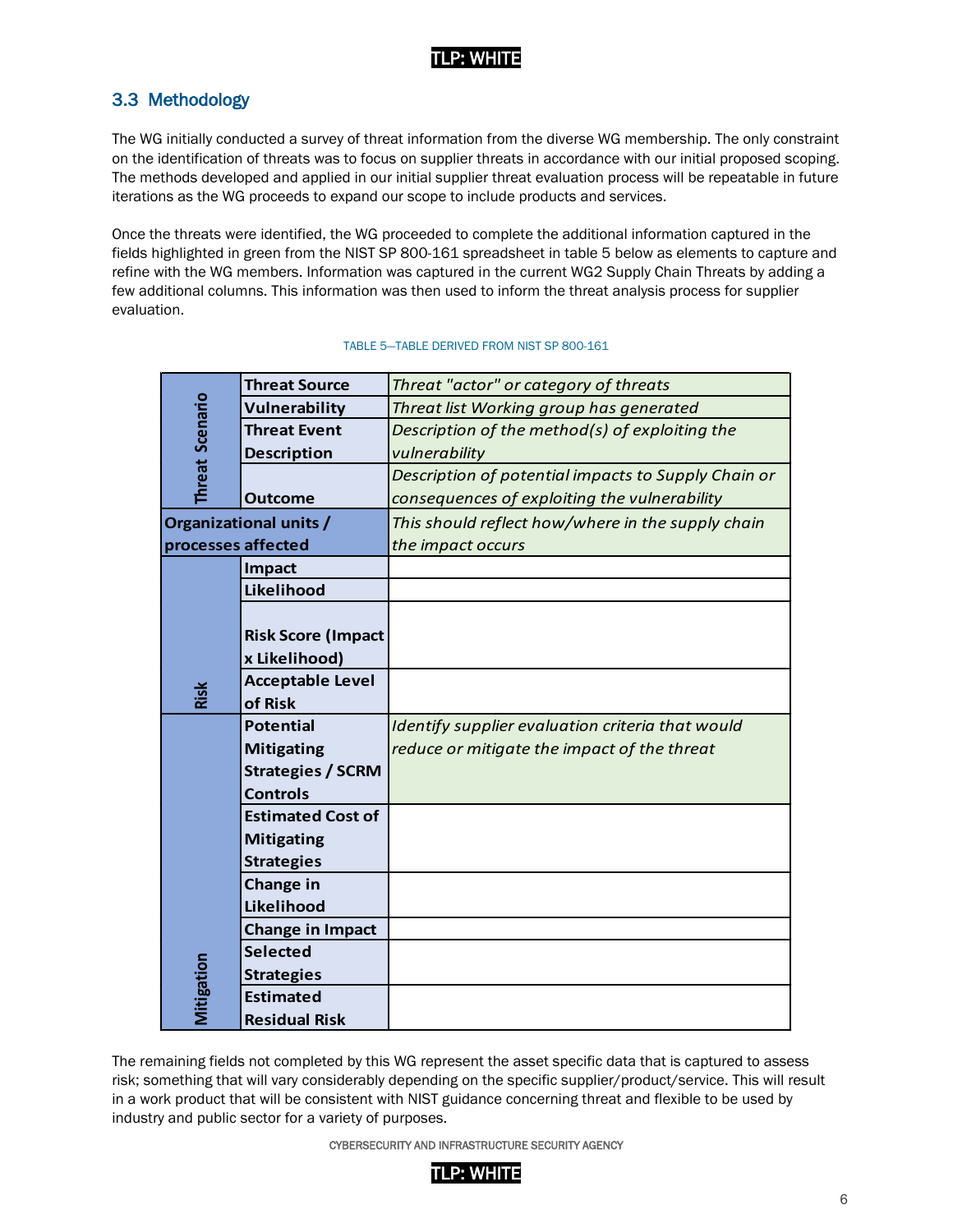The WG executed using an iterative process with interim deliverables shareable between the other Task Force WGs to inform their efforts. For example, the threats identified by WG2 were shared with and used to inform the Information Sharing WG on threat focus areas for information gathering and sharing. Similarly, the threats identified were leveraged to aid in assessing the inventory of standards and best practices that may be applicable to the evolving C-SCRM threat environment.

#### 3.3.1 FOCUS ON SUPPLIER THREATS — DATA GATHERING PROCESS

This section describes the process used to generate the threats to SCRM suppliers and the sharing of those threats as inputs to the evaluation to follow. It should be noted that these threats are not considered comprehensive, but rather are representative, such that the evaluation WG could proceed through the exercise of threat evaluation put forward by the NIST Risk Management Framework.

The WG members considered C-SCRM Threats from a variety of sources including Industry Subject Matter Experts (SME), Department of Defense (DoD), Intelligence Community (IC), Department of Homeland Security (DHS), and others to inform the development of risk-based criteria. The first data call conducted was a request from WG membership to provide supply chain threats that they recognize from their own experience or from their organization's perspective.[2](#page-11-0) The requested format of the data call was a bulleted list describing each threat. Our purpose was to initially cast a wide net to capture a broad sample of threat inputs for analysis.

Each threat submitted was presented by the WG member that sourced the information to the broader membership. The discussion enabled the WG to process additional details on each threat with the stated purpose of gaining a shared understanding of the specific threats identified. This process was repeated, and notes were captured for each of the identified threats. This set of information was compiled into a single data repository that was used in the Data Analysis phase of the process described below.

#### 3.3.2 DATA ANALYSIS

The WG proceeded to review and categorize the collected data to develop useful insights into the current state of supplier threats in both public and private sectors. The threats identified by the WG members were then consolidated and grouped to provide a manageable and shareable set of threat groupings for further the development of specific scenarios. These threat groupings served to guide the development of scenarios intended to provide insights into the processes and criteria for conducting supplier threat assessment.

As part of our analysis, the WG membership considered existing business due diligence indicators, such as those listed in General Services Administration's (GSA) Request for Information (RFI), Office of the Comptroller of the Currency (OCC) Third Party Risk Management guidance, and industry best practices identified as part of the inventory work product. Figure 1 below depicts the flow used by the WG to conduct the data analysis.



#### FIGURE 1—DATA ANALYSIS WORKFLOW



<span id="page-11-0"></span> $\overline{a}$ <sup>2</sup> The working group data call requested each member to provide between five and ten supplier threats. The result was an initial set of over 250 specific threats.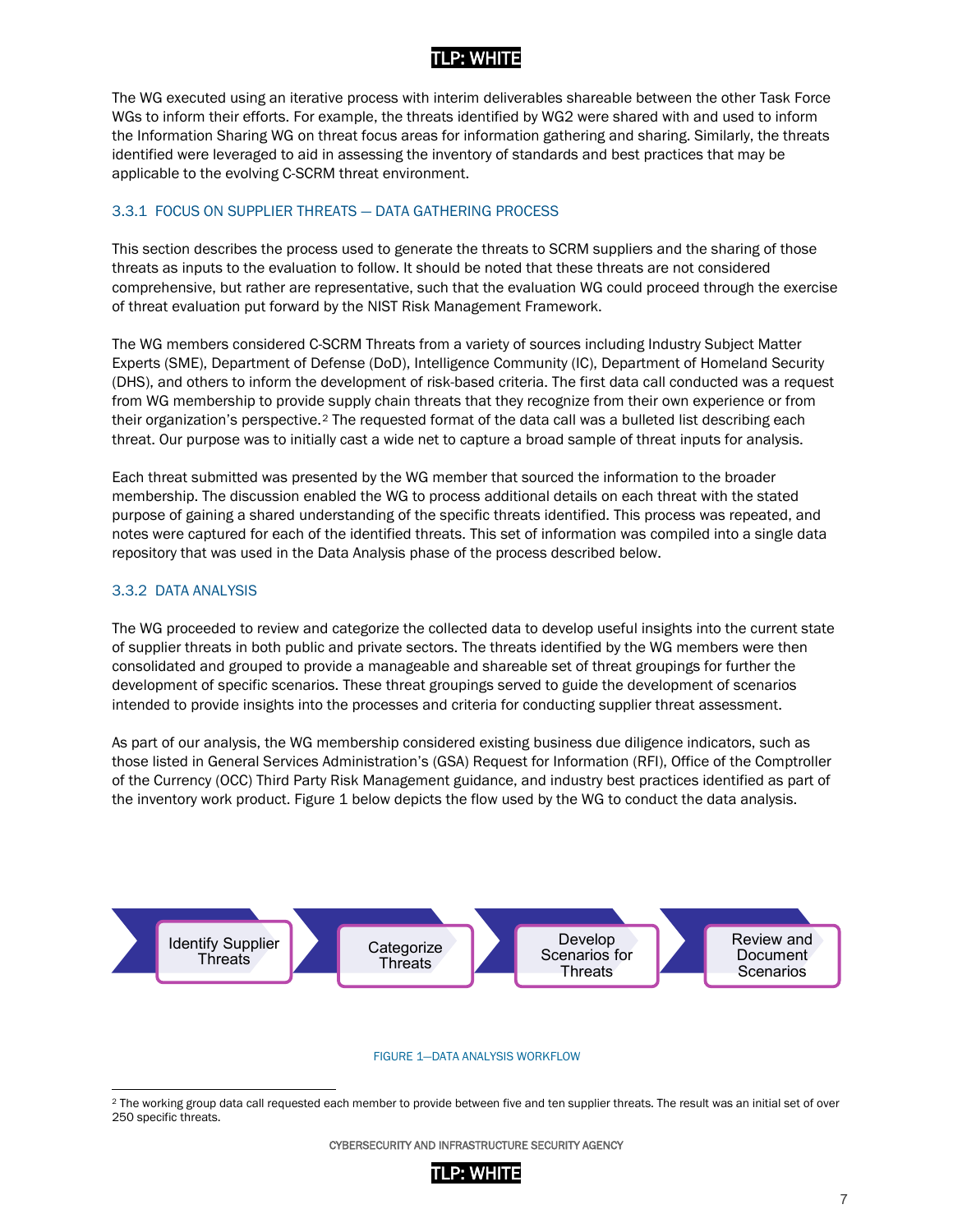#### 3.3.3 THREAT SCENARIO DEVELOPMENT

Once the WG has established supply chain threat categories, the WG assembled teams for each category. Each team then provided a narrative/scenario developed in a report format that includes background information on the threat itself, the importance of this threat, and potential impact on the supply chain. Multiple scenarios were developed for each category if deemed necessary by the writing teams. Each scenario also includes details surrounding the:

- **What** (Description of the threat category. Text could include example threats associated with the category),
- **Who** (Who is likely to be the source of the threat [e.g., nation state, organized crime] and who the likely target of the threat is),
- When If applicable (Is the timing of the attack? Is it Denial of Service or zero day? Is it persistent or a one-time event? Etc.),
- **Why** (Objective of threat actors, intellectual property theft, network disruption...), and
- **Where** (Where in the Supply chain the specific threat activity is occurring).

A common format was developed to ensure that each threat scenario presented a comprehensive view of the specific threat aligned to the requirements of the information fields identified from NIST SP 800-161 as described in Section 2.0 above.

# 4.0 FINDINGS

### 4.1 Supplier Threat List

This section describes the supplier threat information gathered and the specific information for each threat that was presented for evaluation by the WG membership.

#### 4.1.1 TAXONOMY OF THREAT LIST

The initial data call from the WG members was for the identification of supplier threats. The scope of the threats was intentionally left broad to not restrict the identification process. A limited set of information was provided for each threat by the WG member that sourced the information.

- Threat description: Short text description of the specific supplier threat
- Threat category (provided by source): Identification of the category that the WG member assigned to the identified threat
- Threat source: Identification of the source or sources that might exploit the vulnerability identified by the threat

#### 4.1.2 THREAT LIST

The threats identified were presented to the entire WG to enable a common understanding of the information provided concerning each specific threat. The list was then consolidated based on common threat categories and reviewed with the WG membership to gain consensus.

### 4.2 Threat Data Analysis

#### 4.2.1 CATEGORIZATION OF THREATS

Once the threat list was populated, the co-chairs reviewed the categories assigned to each of the threats to aggregate specific threats into a smaller, more manageable set of common threat groups. The objective of the

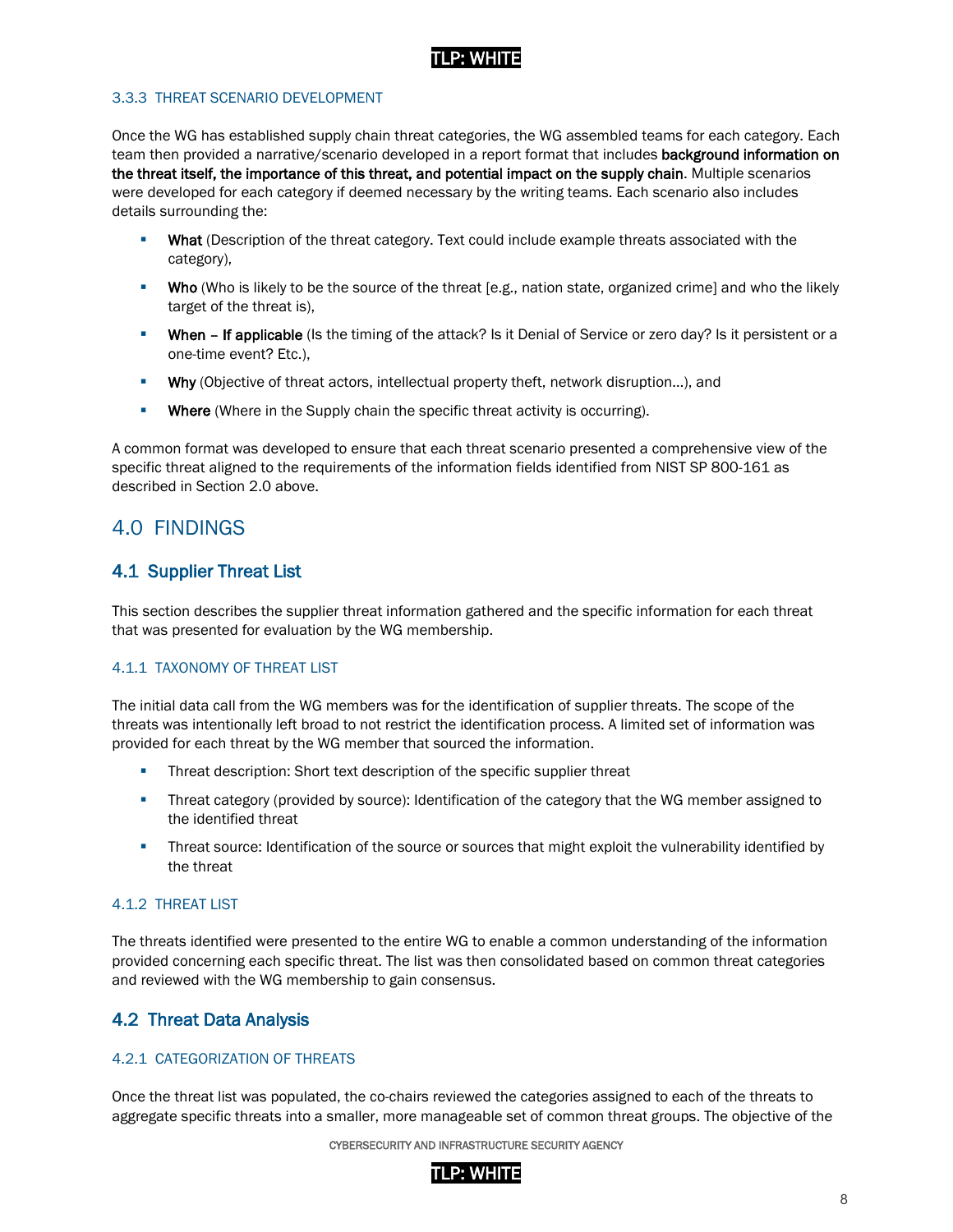aggregation was to reduce the threat data and identify common elements for further evaluation using a scenario development process.

In order to aggregate the data, common threat categories were first identified. The next step of the analysis was to group the threats that shared common and related threat categories. Each of the identified threats was then reviewed by the WG to ensure that the common groupings and category assignments accurately reflected the threat. A few of the threats initially identified were dropped from the list as they did not actually represent threats (for example, some were impacts or use case specific risks).

Once the threat category review was completed, the co-chairs proposed a set of threat groups to represent the set of common categories of threats identified. This grouping and descriptive titles were shared with the WG membership for review and comment. While consensus was not unanimous, it was determined that for the purposes of the evaluation scope, the list of nine categories represented a reasonable model for aggregation.

#### 4.2.2 DESCRIPTION OF THREAT GROUPS

The evaluation of the threats submitted by the broad spectrum of WG members was consolidated into logical threat groups to aid in the evaluation process. The description of each of these threat groupings is provided in the following sections.

#### 4.2.2.1 Counterfeit Parts

Insertion of counterfeits in the supply chain can have severe consequences in systems and services provided to downstream customers. These threats are associated with the replacement or substitution of trusted or qualified supplier components, products, or services with those from potentially untrusted sources.

#### 4.2.2.2 Cybersecurity

This threat category represents those that result from the set of vulnerabilities associated with external attacks on suppliers' operations and capabilities. These threats are the result of an external actor exploiting a vulnerability or planting malware attack such as zero day or malware with an objective of compromising the confidentiality, integrity, or availability of the supplier information, products, or services.

#### 4.2.2.3 Internal Security Operations and Controls

This category of threats is closely related to cybersecurity identified above. The primary differentiator is that these threats are a result of challenges in internal supplier processes that enable the exploitation of weaknesses in basic cyber hygiene (e.g., software patching), user awareness (e.g., spear phishing), mishandling of sensitive information, or internal cybersecurity process failures from the lack of a cybersecurity program based on best practices such as the NIST Cybersecurity Framework.

#### 4.2.2.4 System Development Life Cycle (SDLC) Processes and Tools

This threat category represents those threats that impact the suppliers' ability to develop products or services that protect the confidentiality, integrity, and availability of products and services developed by the supplier.

An example of this group of threats include failures in the development process to detect introduction of malware or unvetted code into software products through use of vulnerable open source libraries.

#### 4.2.2.5 Insider Threats

This category of threats focuses on the vulnerability of the supplier to attack from trusted staff and partners that are embedded internal to the supplier operations. Most of the threats identified in this grouping are associated with intentional tampering or interference.

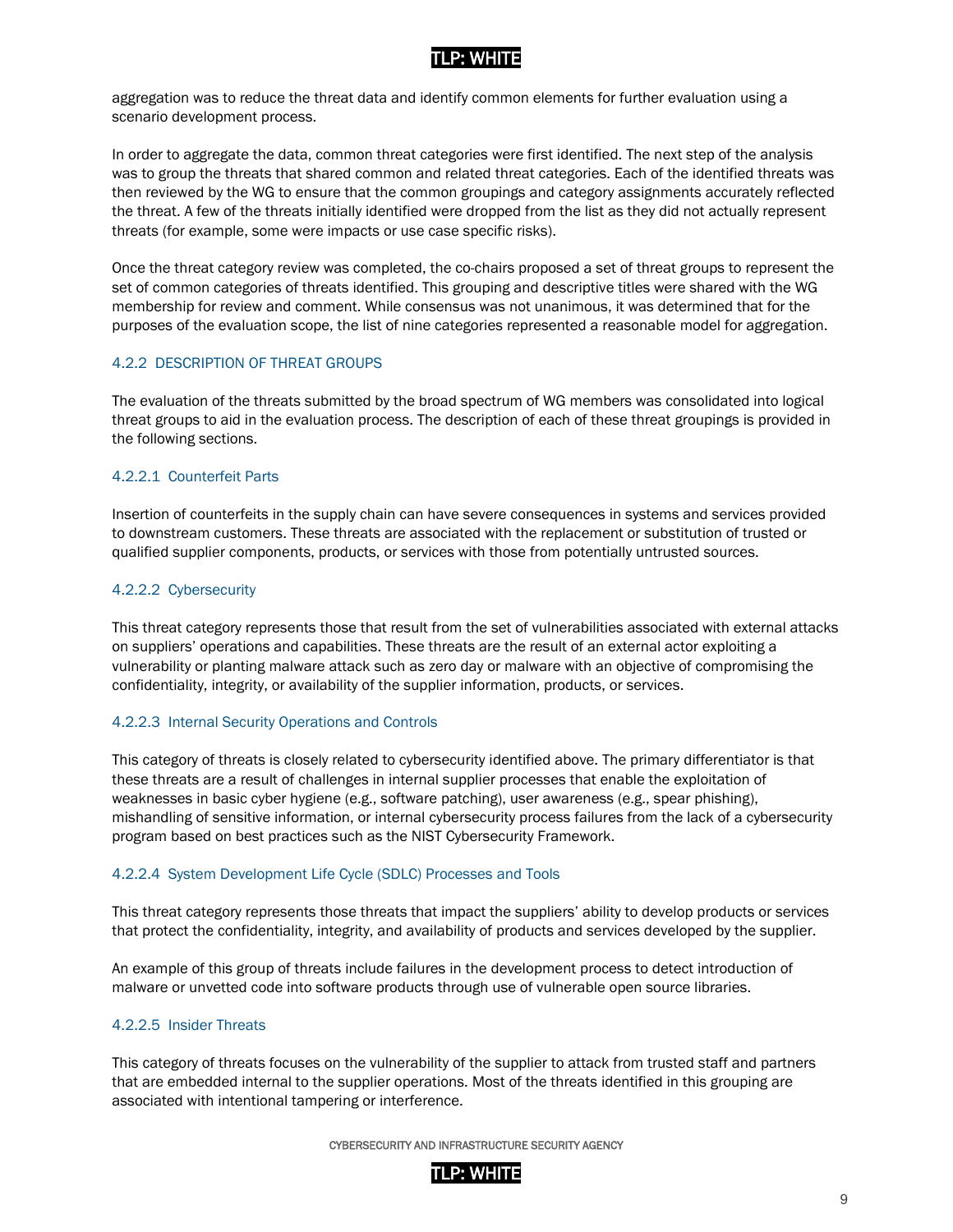#### 4.2.2.6 Economic Risks

Economic risks stem from threats to the financial viability of suppliers and the potential impact to the supply chain resulting from the failure of a key supplier as a result. Other threats to the supply chain that result in economic risks include, but are not limited to, vulnerabilities to cost volatility, reliance on single source suppliers, cost to swap out suspect vendors, and resource constraints as a result of company size.

#### 4.2.2.7 Inherited Risk (Extended Supplier Chain)

This category of threats is a result of current supply chains that extend broadly across industries and geographies. These threats typically are associated with the challenge of extending controls and best practices through the entire supply chain due to its global nature. It also includes the vulnerabilities that can result from integration of components, products, or services from lower tier supplier where a prior determination of acceptable risk may not flow all the way through the development process to the end user supplier.

#### 4.2.2.8 Legal Risks

This category of threats emanates from supplier vulnerabilities specific to legal jurisdiction. Some examples include weak anti-corruption laws, lack of regulatory oversight, weak intellectual property considerations. This also includes the threats that result from country specific laws, policies, and practices intended to undermine competition and free market protections such as the requirement to transfer technology and intellectual property to domestic providers in a foreign country.

#### 4.2.2.9 External End-to-End Supply Chain Risks (Natural Disasters, Geo-Political Issues)

This category of threats is associated with broad based environmental, geopolitical, regulatory compliance, workforce and other vulnerabilities to the confidentiality, integrity or availability of supplier information, products or services.

#### 4.2.3 THREAT LIST INCLUDING THREAT GROUPS

The threat list compiled based on the data analysis presented is included as Appendix B to this document.

#### 4.3 Threat Scenarios

#### 4.3.1 SCENARIOS

The Threat Evaluation WG – Supplier Threat Scenarios developed for the ICT SCRM Task Force is included as Appendix C to this document.

### 5.0 CONCLUSIONS

The WG kicked off this evaluation with a blank sheet and focused on leveraging the diversity of our membership to provide a broad base of threats for analysis and evaluation.

This interim report and threat evaluation is limited to supplier threats only. The WG membership recognize that some of these threats are also applicable to products and services.

The methods developed and applied in our initial supplier threat evaluation process will be repeatable in future iterations as the WG proceeds to expand our scope to include products and services.

The WG struggled with the specific threat groupings used, including proposal for further aggregation of the threat groupings into common sets to provide further clarification of the definition of each threat grouping. There were also some concerns that the threats identified may have also included risks. Due to time

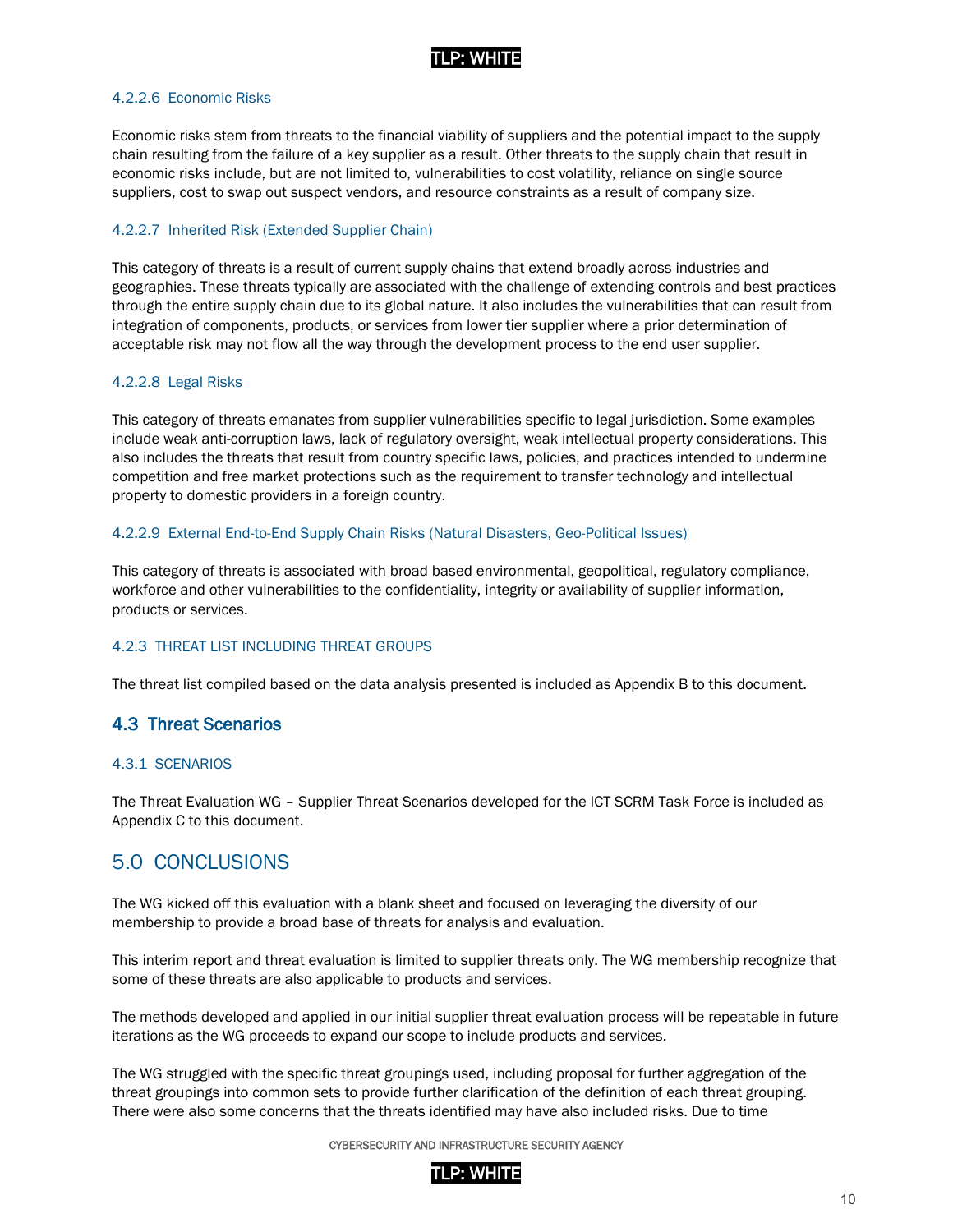constraints, the co-chairs captured this information but decided to defer this to potential follow on work on products and services. This assumes that the task force supports the WG guidance to continue this work effort in the next iteration of WG outputs.

The WG recommends that the task force continue the charter for this effort with a focus on addressing products and services, review of categorization of threats, and possibly to provide risk assessments of some specific threats, prioritized by membership, as examples of how to leverage this threat assessment as an information feed into a company specific risk management program.

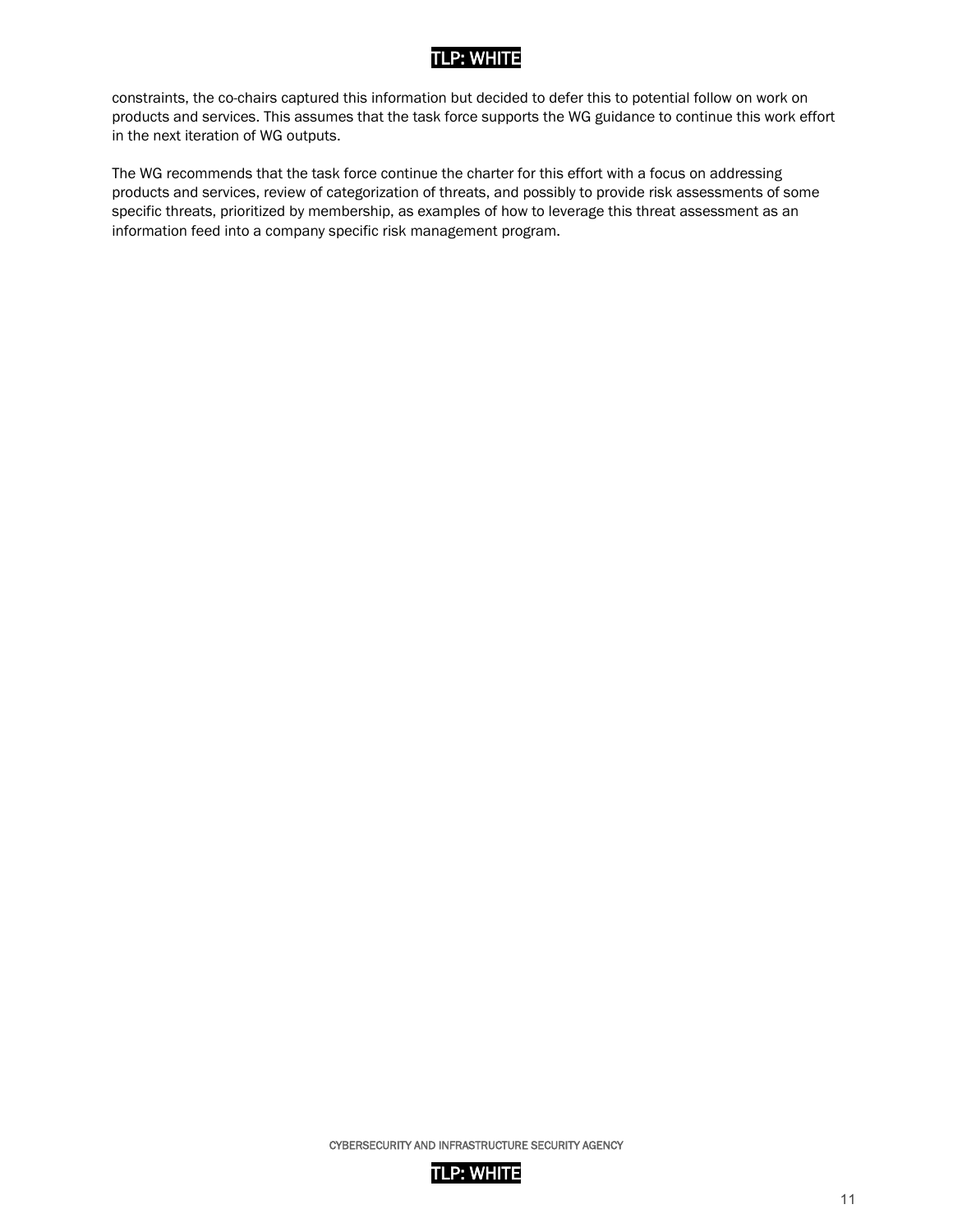# APPENDIX A: ACRONYM LIST

| <b>BGP</b>   | <b>Border Gateway Protocol</b>                                     |
|--------------|--------------------------------------------------------------------|
| <b>BIA</b>   | <b>Business Impact Analysis</b>                                    |
| CAD          | Computer-Assisted Design                                           |
| <b>CCTV</b>  | <b>Close-Circuit Televisions</b>                                   |
| <b>CERT</b>  | <b>Computer Emergency Readiness Team</b>                           |
| <b>CFIUS</b> | Committee on Foreign Investment in the United States               |
| <b>CIS</b>   | Center for Internet Security                                       |
| <b>CSRIC</b> | Communication, Security, Reliability, and Interoperability Council |
| C-SCRM       | Cyber Supply Chain Risk Management                                 |
| <b>DHS</b>   | Department of Homeland Security                                    |
| <b>DMZ</b>   | Demilitarized Zone                                                 |
| <b>DNS</b>   | Domain Name System                                                 |
| DoD          | Department of Defense                                              |
| <b>DOJ</b>   | Department of Justice                                              |
| EAS          | <b>Emergency Alert System</b>                                      |
| <b>FAR</b>   | <b>Federal Acquisition Regulation</b>                              |
| <b>FCC</b>   | <b>Federal Communications Commission</b>                           |

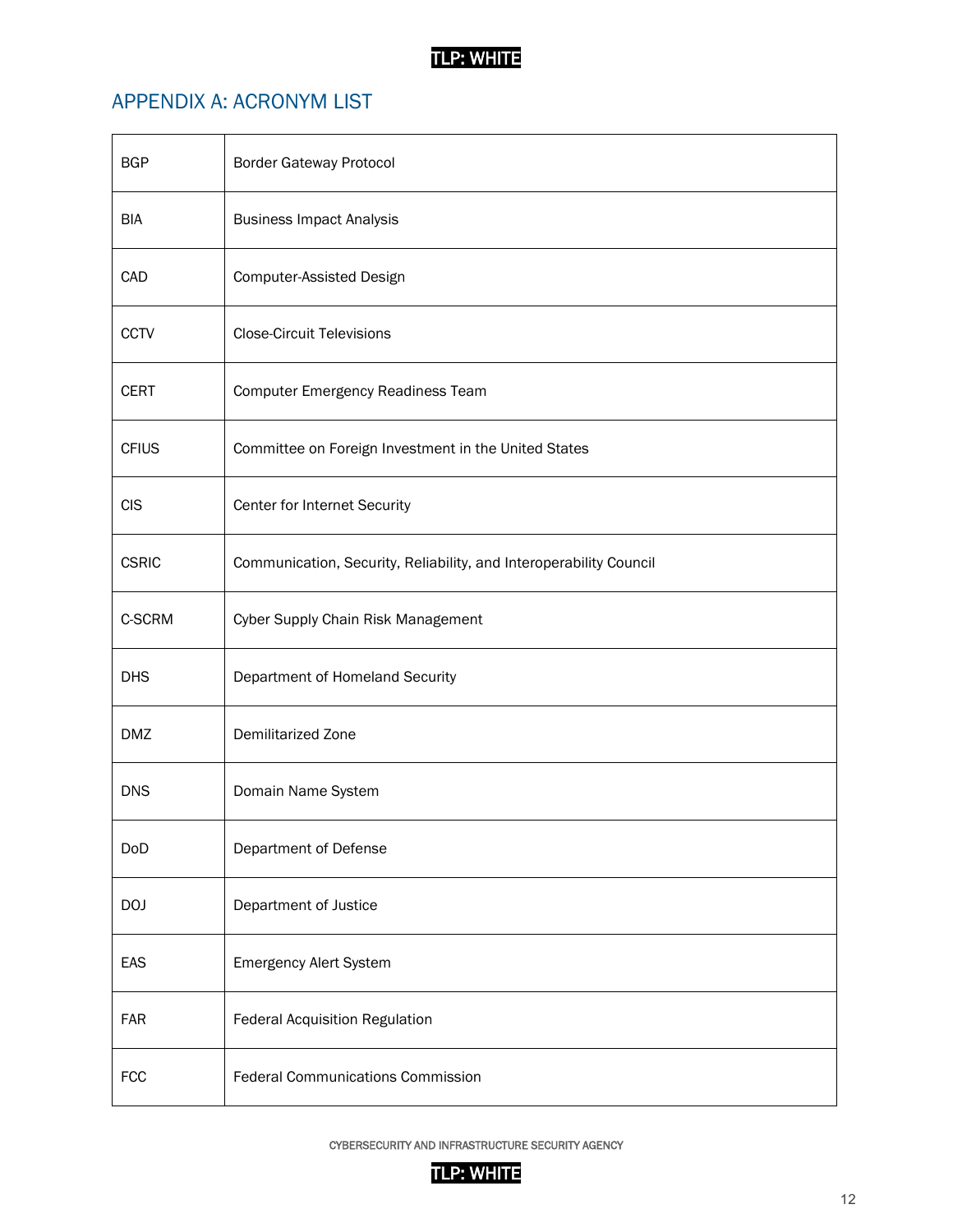| <b>FIPS</b>  | Federal Information Processing Standards                                  |
|--------------|---------------------------------------------------------------------------|
| <b>GSA</b>   | <b>General Services Administration</b>                                    |
| <b>HPE</b>   | Hewlett-Packard Enterprises                                               |
| ICT          | Information and Communications Technology                                 |
| ID           | Identification                                                            |
| IP           | Internet Protocol                                                         |
| IP*          | <b>Intellectual Property</b>                                              |
| <b>ISO</b>   | International Organization for Standardization                            |
| <b>ISP</b>   | <b>Internet Service Provider</b>                                          |
| IT           | Information Technology                                                    |
| <b>ITAM</b>  | Information Technology Asset Management                                   |
| <b>ITIC</b>  | Information Technology Industry Council                                   |
| <b>ITP</b>   | Insider Threat Program                                                    |
| <b>MAC</b>   | Media Access Control                                                      |
| <b>MANRS</b> | Mutually Agreed Norms for Routing Security                                |
| <b>NASA</b>  | National Aeronautics and Space Administration                             |
| <b>NDA</b>   | Non-Disclosure Agreement                                                  |
| NIST-SP      | National Institute of Standards and Technology (NIST) Special Publication |

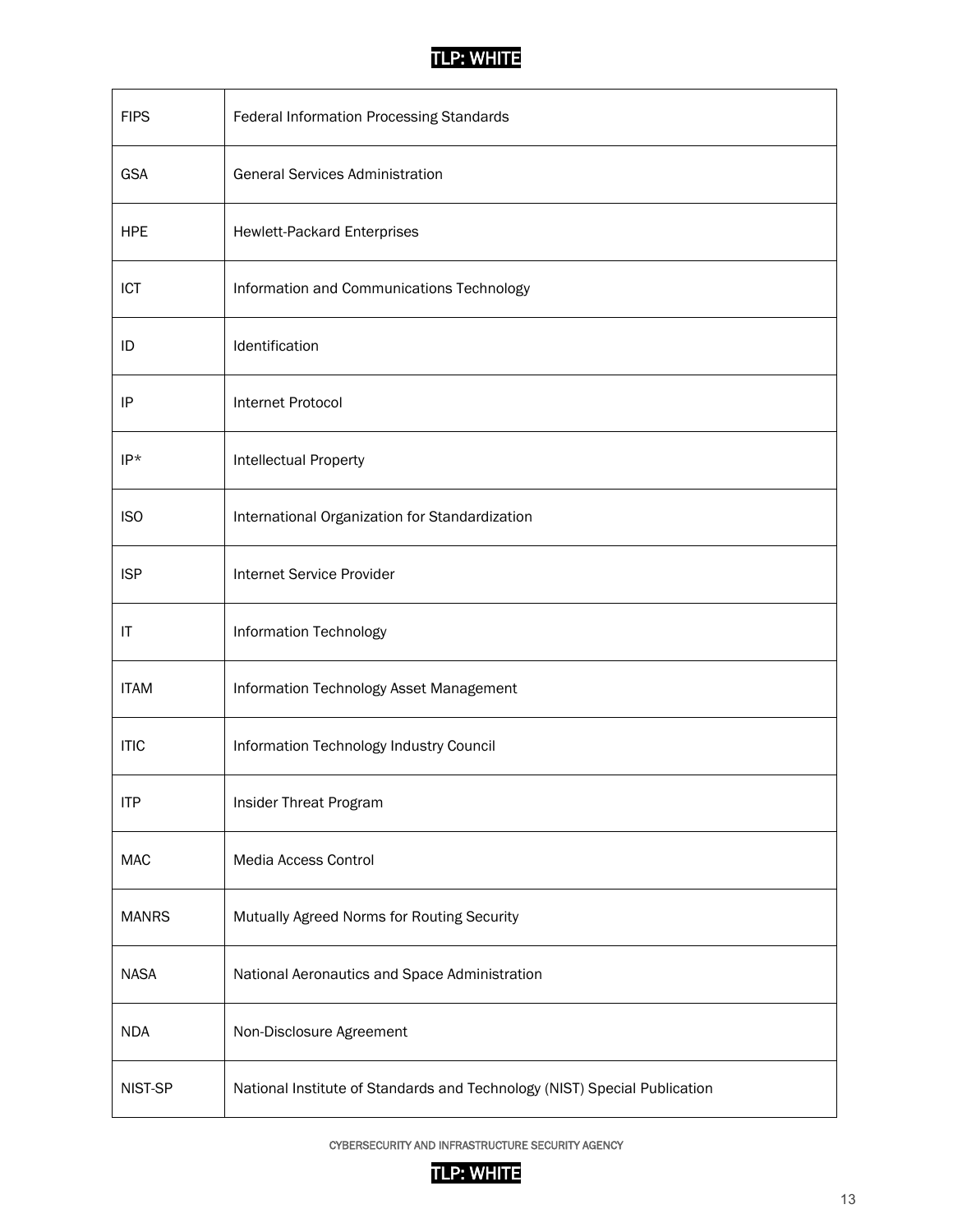| <b>NTIA</b> | National Telecommunications and Information Administration |
|-------------|------------------------------------------------------------|
| <b>OEM</b>  | Original Equipment Manufacturer                            |
| OMB         | Office of Management and Budget                            |
| 0S          | <b>Operating System</b>                                    |
| OT          | <b>Operational Technology</b>                              |
| <b>PAM</b>  | Privileged Access Management                               |
| PC          | Personal Computer                                          |
| PCB         | <b>Printed Circuit Board</b>                               |
| <b>PWB</b>  | <b>Printed Wiring Board</b>                                |
| SAM         | Software Asset Management                                  |
| <b>SC</b>   | Semiconductor                                              |
| <b>SCRM</b> | Supply Chain Risk Management                               |
| <b>SDLC</b> | System Development Life Cycle                              |
| <b>SED</b>  | Stakeholder Engagement Division                            |
| <b>SMB</b>  | Small and Medium-sized Business                            |
| <b>SNMP</b> | Simple Network Management Protocol                         |
| <b>SPVM</b> | Sourcing, Procurement and Vendor Management                |
| SQL         | Standardized Query Language                                |

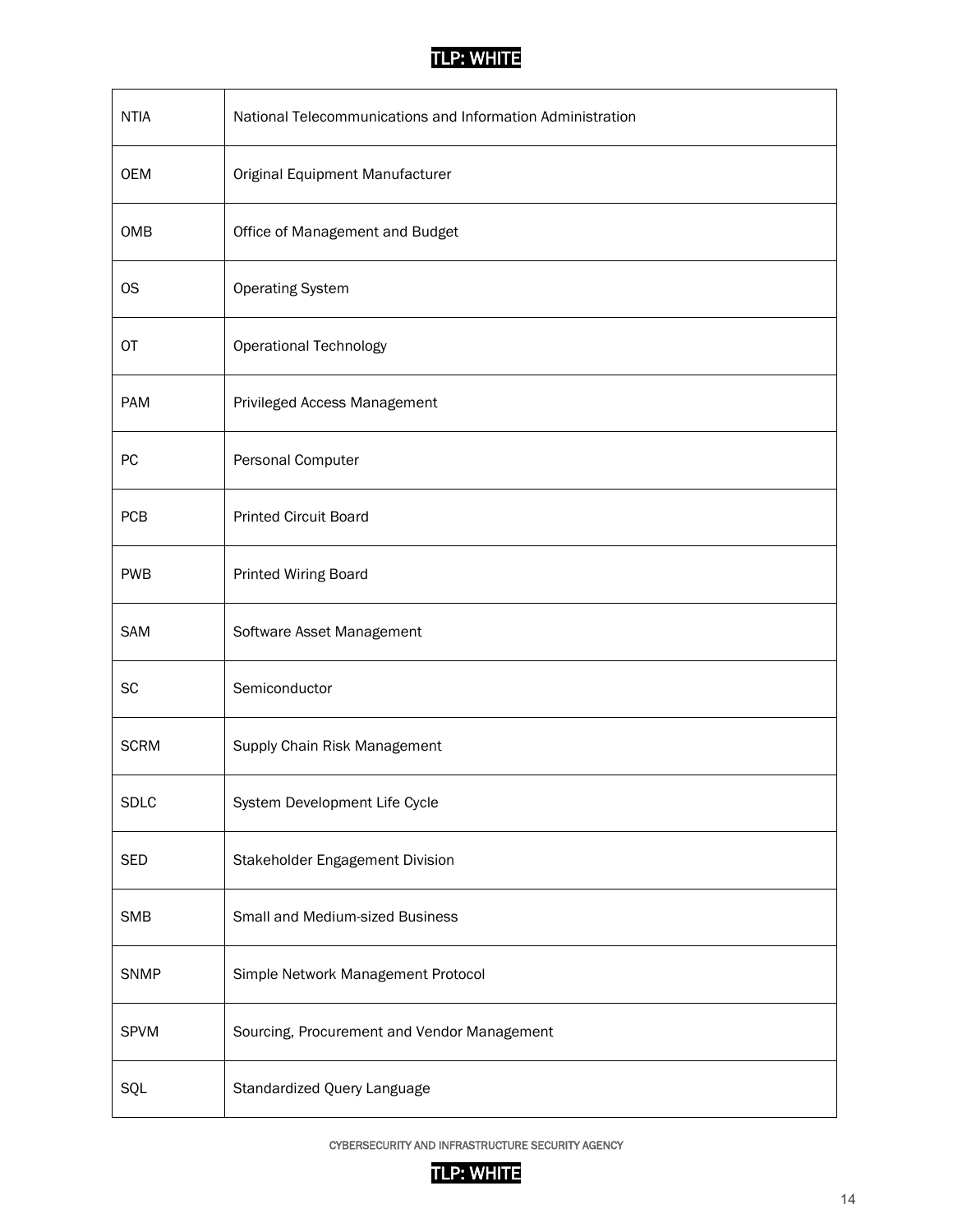| <b>SSH</b> | Secure Shell                            |
|------------|-----------------------------------------|
| TAA        | Trade Agreements Act                    |
| <b>TIA</b> | Telecommunications Industry Association |
| U.S.       | <b>United States</b>                    |
| <b>USB</b> | <b>Universal Serial Bus</b>             |
| <b>VPN</b> | <b>Virtual Private Network</b>          |
| WG         | <b>Working Group</b>                    |

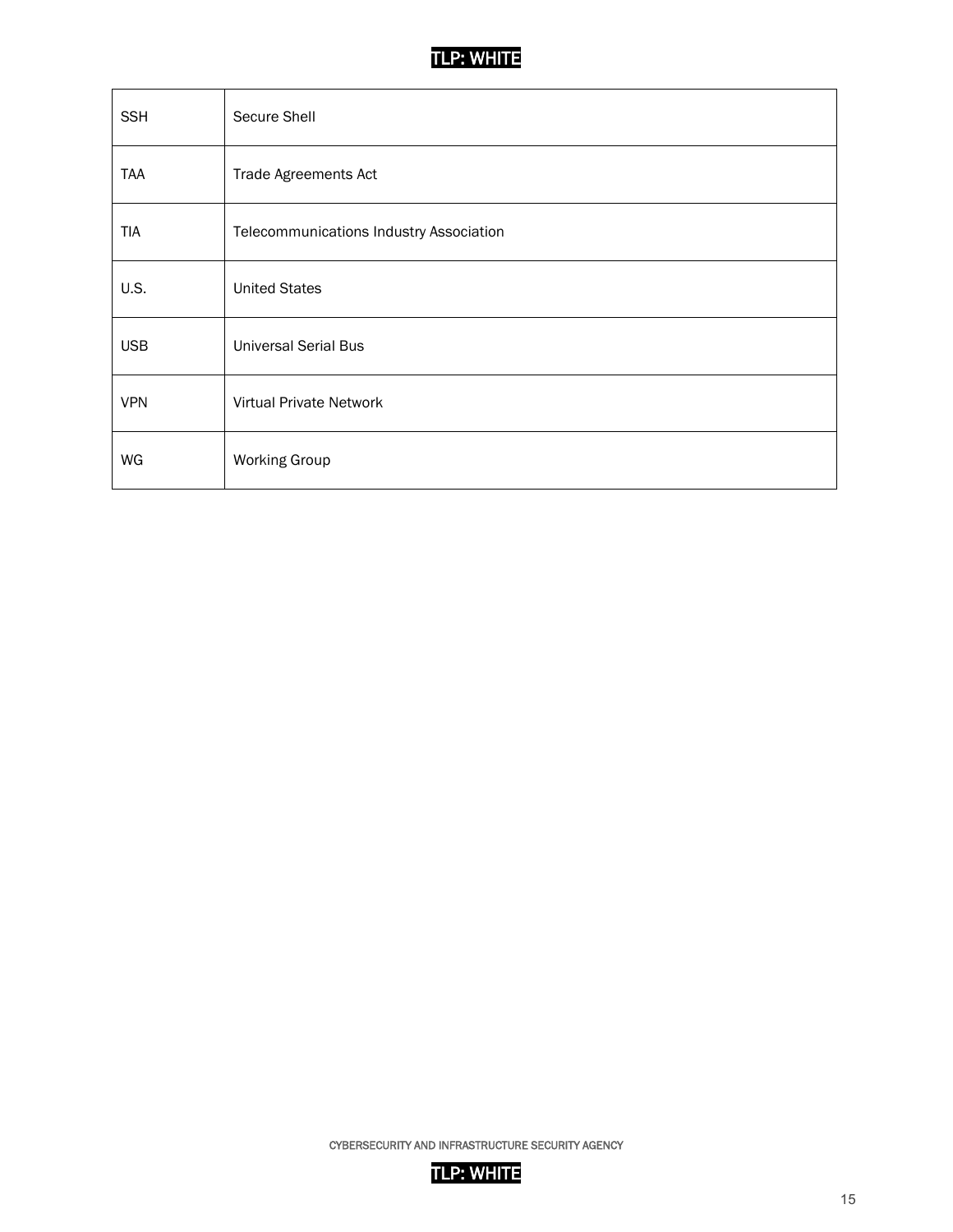# APPENDIX B: THREAT LIST

Note: The WG membership were asked to identify a representative sample of the top SCRM threats specifically focused on suppliers in accordance with our initial proposed scoping. Based on presentation and analysis of the threats submitted by the WG members, the items were aggregated into a smaller, more manageable set of common threat groupings to aid in the evaluation process. The objective of the aggregation was to identify common elements for further evaluation using a scenario development process. The threats identified represent the output produced by this methodology, and do not represent an official or consensus documentation of supply chain threats. The threat list is intended to document the WG's work and provide input for future policy discussions.

| <b>Threats</b>                                                                                                                                                                                                                                                                                          | <b>Threat Categories or Event</b>                                  | <b>Threat Source or Actor</b>                                   |
|---------------------------------------------------------------------------------------------------------------------------------------------------------------------------------------------------------------------------------------------------------------------------------------------------------|--------------------------------------------------------------------|-----------------------------------------------------------------|
| <b>Counterfeit Parts</b>                                                                                                                                                                                                                                                                                |                                                                    |                                                                 |
| Counterfeit product or component with<br>malicious intent to cause unwanted<br>function                                                                                                                                                                                                                 | Adversarial: Craft or create attack<br>tools                       | Nation state; organization;<br>individual<br>(Outsider/Insider) |
| Component elements included in<br>product, software, or service                                                                                                                                                                                                                                         |                                                                    |                                                                 |
| Virtualization and encapsulation hiding<br>access                                                                                                                                                                                                                                                       |                                                                    |                                                                 |
| Sales of modified or counterfeit products<br>to legitimate distributors                                                                                                                                                                                                                                 |                                                                    |                                                                 |
| A malicious supplier employee inserts<br>hostile content at the product or<br>component manufacturing or<br>distribution stage so as to affect supplier<br>products or components delivered to a<br>subset (potentially a targeted subset) of<br>downstream customers. (Tampering or<br>counterfeiting) |                                                                    |                                                                 |
| Insert tampered critical components into<br>organizational systems                                                                                                                                                                                                                                      | Adversarial: Deliver, insert, or<br>install malicious capabilities |                                                                 |

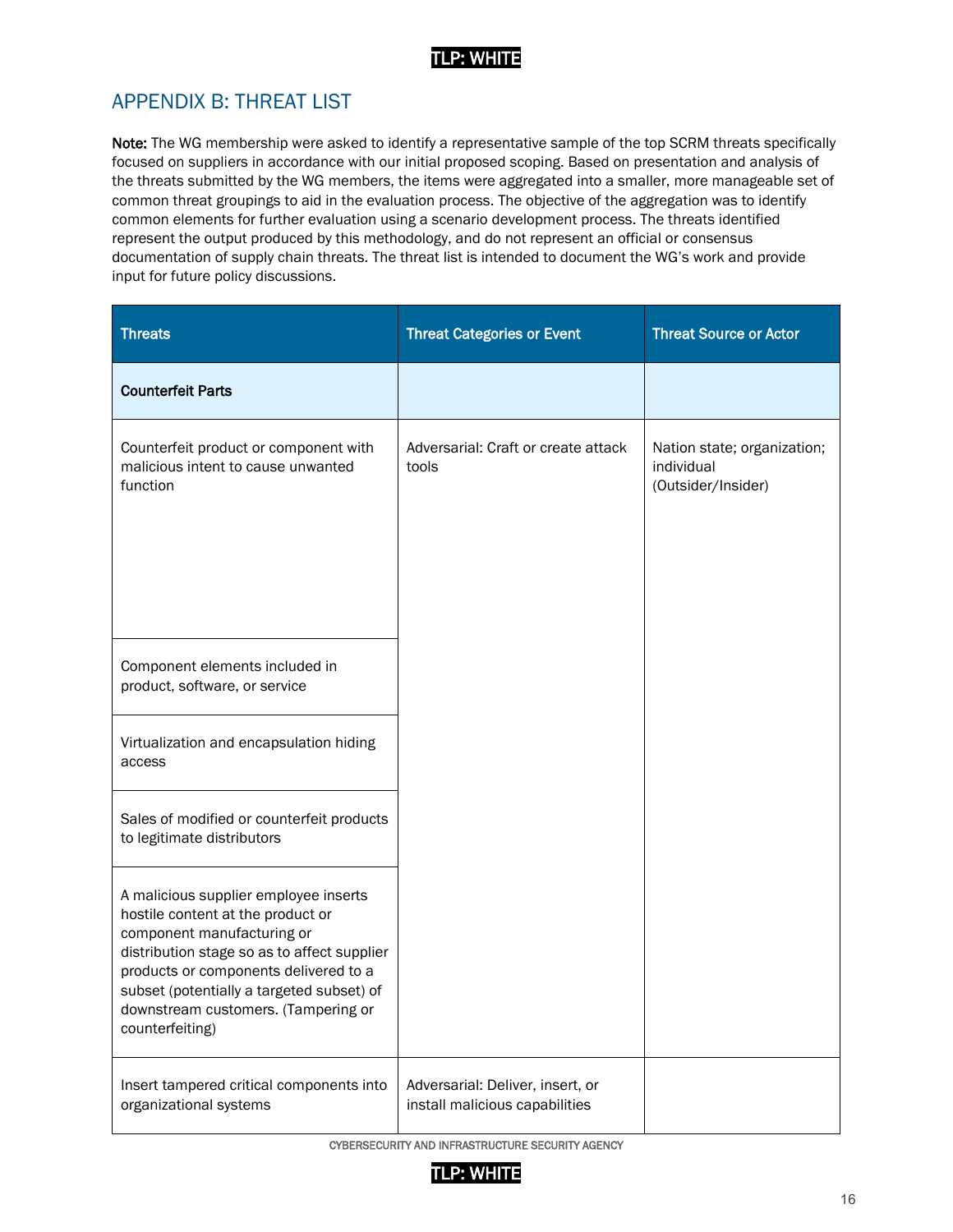| Insert counterfeit or tampered hardware<br>into the supply chain                           |                                              | Nation state; Organization;<br>Individual<br>(Outsider/Insider) |
|--------------------------------------------------------------------------------------------|----------------------------------------------|-----------------------------------------------------------------|
| Counterfeit product or component<br>without malicious intent to cause<br>unwanted function | Accidental: User; privileged user            | Individual (Insider)                                            |
| Create counterfeit or spoof website                                                        | Adversarial: Craft or create attack<br>tools | Nation state; Organization;<br>Individual<br>(Outsider/Insider) |
| Craft counterfeit certificates                                                             | Adversarial: Craft or create attack<br>tools | Nation state; Organization                                      |
| Embedded HW/SW threats from non-<br>OEM source(s)                                          | Adversarial: Craft or create attack<br>tools | Nation state; Organization;<br>Individual<br>(Outsider/Insider) |
| Cybersecurity                                                                              |                                              |                                                                 |
| Data breaches and unauthorized access<br>to sensitive data (at rest and in transit)        | Adversarial: Achieve results                 | Nation state; Organization;<br>Individual<br>(Outsider/Insider) |
| Loss of critical information from vendor                                                   |                                              |                                                                 |
| Obtain unauthorized access                                                                 |                                              |                                                                 |
| Data - Impacts to confidentiality, Integrity<br>or availability                            |                                              |                                                                 |
| Malware, unauthorized access, theft                                                        |                                              |                                                                 |
| Cause unauthorized disclosure or<br>unavailability by spilling sensitive<br>information    |                                              |                                                                 |
| Spill sensitive information                                                                | Accidental: User; privileged user            | Individual (Insider)                                            |

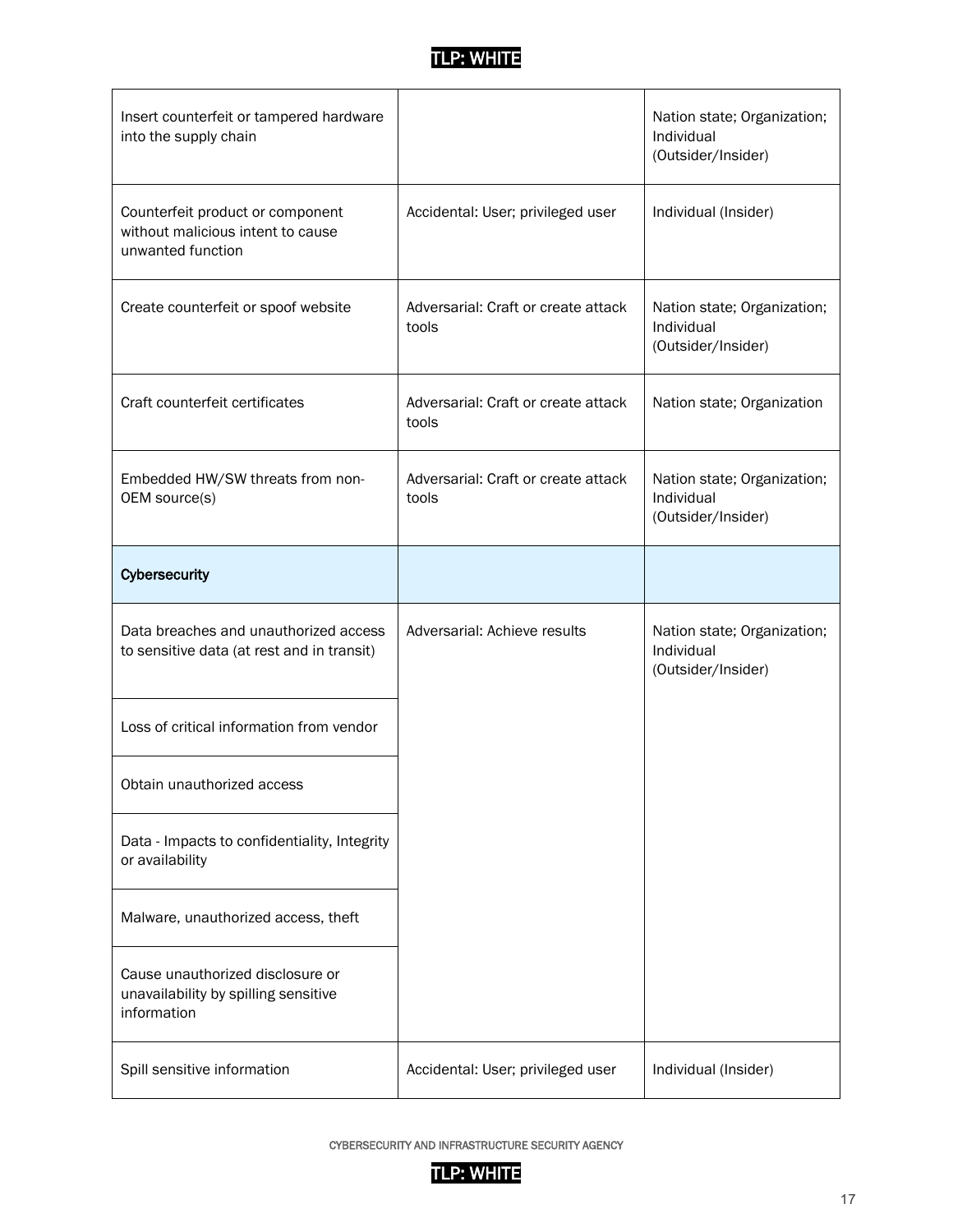| Login Attacks (Brute force, Dictionary<br>attacks, Password spraying)                                                                   | Adversarial: Conduct an attack                                     | Nation state; Organization;<br>Individual (Outsider)            |
|-----------------------------------------------------------------------------------------------------------------------------------------|--------------------------------------------------------------------|-----------------------------------------------------------------|
| <b>Credential Compromise</b>                                                                                                            |                                                                    |                                                                 |
| Supplier solution architecture allows for<br>manipulation and extraction of data and<br>services (Not due to a system<br>vulnerability) | Accidental: User, privileged user                                  | Nation state; Organization;<br>Individual<br>(Outsider/Insider) |
| Phishing, spear phishing, or whaling                                                                                                    | Adversarial: Craft or create attack<br>tools                       | Nation state; Organization;                                     |
| Malware, unauthorized access, theft                                                                                                     |                                                                    |                                                                 |
| Deliver known malware to internal<br>organizational information systems (e.g.,<br>virus via email)                                      | Adversarial: Deliver, insert, or<br>install malicious capabilities | Nation state; Organization;<br>Individual (Outsider)            |
| Compromise of integrity of product<br>through intrusion                                                                                 | Adversarial: Exploit and<br>compromise                             | Nation state; Organization;<br>Individual (Outsider)            |
| External cyber attacker threats                                                                                                         |                                                                    |                                                                 |
| Embedded malware or virus attacks in<br>delivered products                                                                              | Adversarial: Craft or Create Attack<br>Tools                       | Nation state; Organization;<br>Individual<br>(Outsider/Insider) |
| Inappropriate modification of device,<br>software, or service through network<br>update                                                 |                                                                    |                                                                 |
| Embedded HW/SW threats (from<br>manufacturing)                                                                                          |                                                                    |                                                                 |

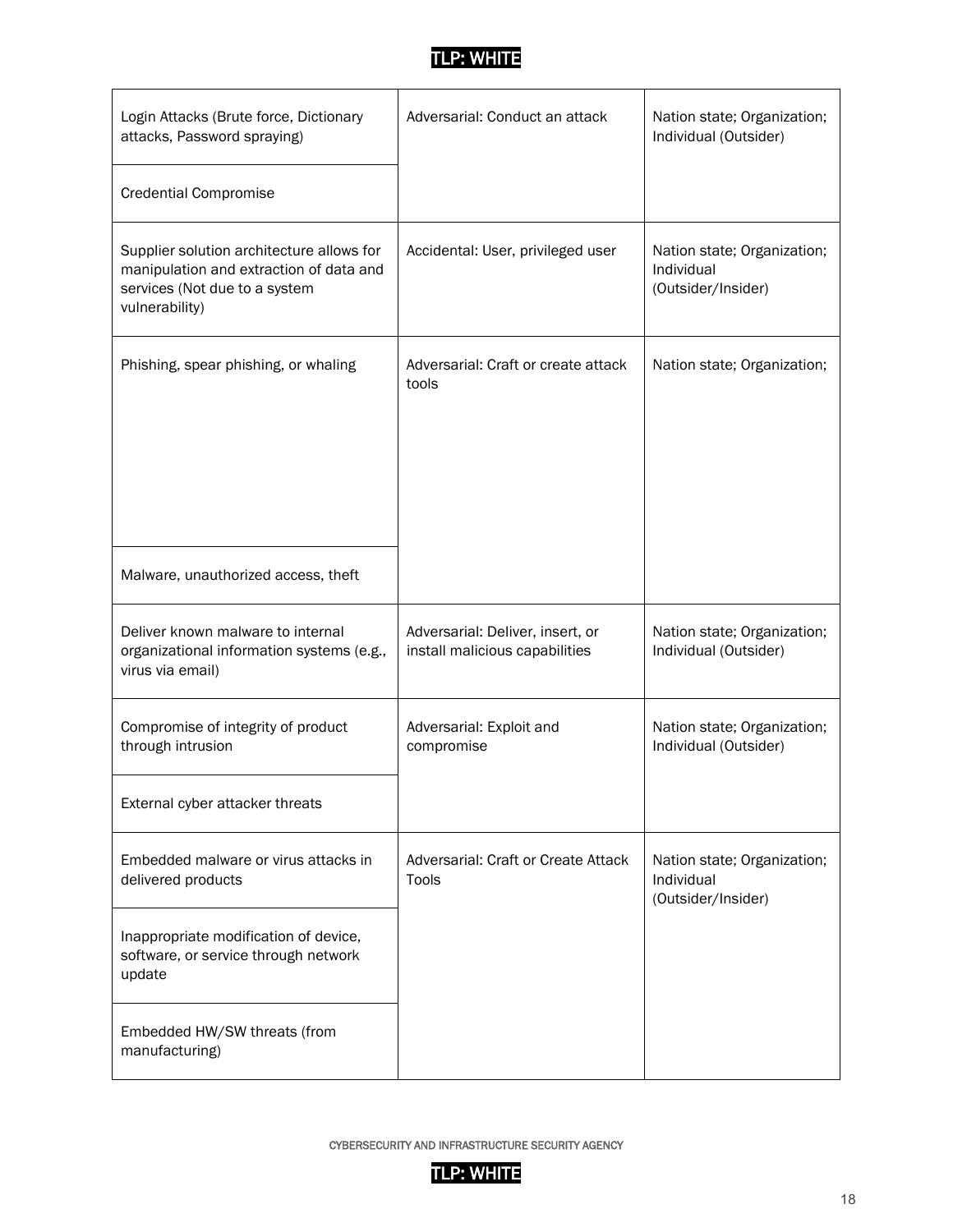| A malicious supplier employee inserts<br>hostile content at the product or<br>component manufacturing or<br>distribution stage so as to affect supplier<br>products or components delivered to a<br>subset (potentially a targeted subset) of<br>downstream customers. (Tampering or<br>counterfeiting) |                                              |                                                                 |
|---------------------------------------------------------------------------------------------------------------------------------------------------------------------------------------------------------------------------------------------------------------------------------------------------------|----------------------------------------------|-----------------------------------------------------------------|
| Embedded Malware. Virus Attacks in<br>hosted services websites                                                                                                                                                                                                                                          | Adversarial: Craft or create attack<br>tools | Nation state; Organization;<br>Individual<br>(Outsider/Insider) |
| Malware disguised as driver updates or<br>system patches on compromise vendor<br>web site                                                                                                                                                                                                               |                                              |                                                                 |
| Intrusion or compromise of customer<br>through service                                                                                                                                                                                                                                                  |                                              |                                                                 |
| Inappropriate modification of device,<br>software, service through network<br>update                                                                                                                                                                                                                    |                                              |                                                                 |
| Product vulnerabilities (intended) in<br>hardware and software                                                                                                                                                                                                                                          | Adversarial: Craft or create attack<br>tools | Nation state; Organization;<br>Individual<br>(Outsider/Insider) |
| Product vulnerabilities (unintended) in<br>hardware and software                                                                                                                                                                                                                                        | Accidental: User, privileged user            | Individual (Insider)                                            |
| Resource depletion                                                                                                                                                                                                                                                                                      |                                              |                                                                 |
| Pervasive disk error                                                                                                                                                                                                                                                                                    |                                              |                                                                 |
| <b>Advanced Persistent Threats</b>                                                                                                                                                                                                                                                                      | Adversarial: Maintain a presence             | Nation state; Organization                                      |
| <b>DNS</b> attack                                                                                                                                                                                                                                                                                       | Adversarial: Conduct an attack               | Nation state; Organization                                      |
| DoS/DDoS                                                                                                                                                                                                                                                                                                | Adversarial: Conduct an attack               |                                                                 |

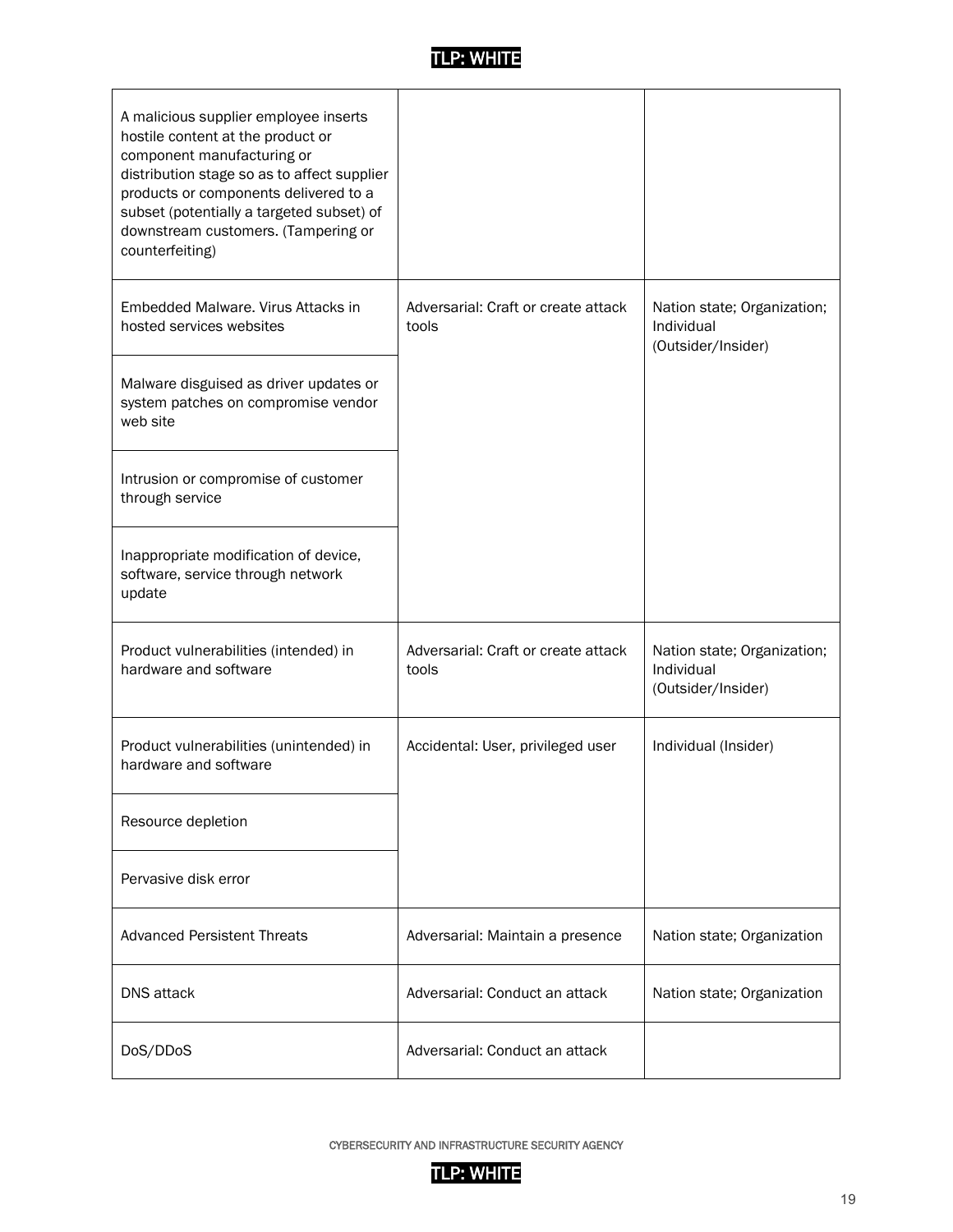| Threat actor impacts app store<br>availability impacting end user ability to<br>do job                                                           |                                              | Nation state; Organization;<br>Individual (Outsider)            |
|--------------------------------------------------------------------------------------------------------------------------------------------------|----------------------------------------------|-----------------------------------------------------------------|
| Threat actor hacks cloud environment or<br>telco making service unavailable                                                                      |                                              |                                                                 |
| Threat actor breaks ability of information<br>provider to deliver information                                                                    |                                              |                                                                 |
| Man in the middle attack                                                                                                                         | Adversarial: Achieve results                 | Nation state; Organization;<br>Individual (Outsider)            |
| Obtain information by externally located<br>interception of wireless network traffic                                                             |                                              |                                                                 |
| Incorrect BGP routing at a level above<br>your network                                                                                           |                                              |                                                                 |
| Replay attack                                                                                                                                    | Adversarial: Conduct an attack               | Nation state; Organization;<br>Individual (Outsider)            |
| Spoofing                                                                                                                                         | Adversarial: Conduct an attack               | Nation state; Organization;<br>Individual (Outsider)            |
| URL injection                                                                                                                                    | Adversarial: Conduct an attack               | Nation state; Organization;<br>Individual (Outsider)            |
| Intentional specific software security<br>threats or vulnerabilities exploitation<br>(long list of specific types not included<br>for brevity)   | Adversarial: Craft or create attack<br>tools | Nation state; Organization;<br>Individual<br>(Outsider/Insider) |
| Threat actor compromises or hacks it<br>software                                                                                                 |                                              |                                                                 |
| Unintentional specific software security<br>threats or vulnerabilities exploitation<br>(long list of specific types not included<br>for brevity) | Accidental: User, privileged user            | Individual (Insider)                                            |

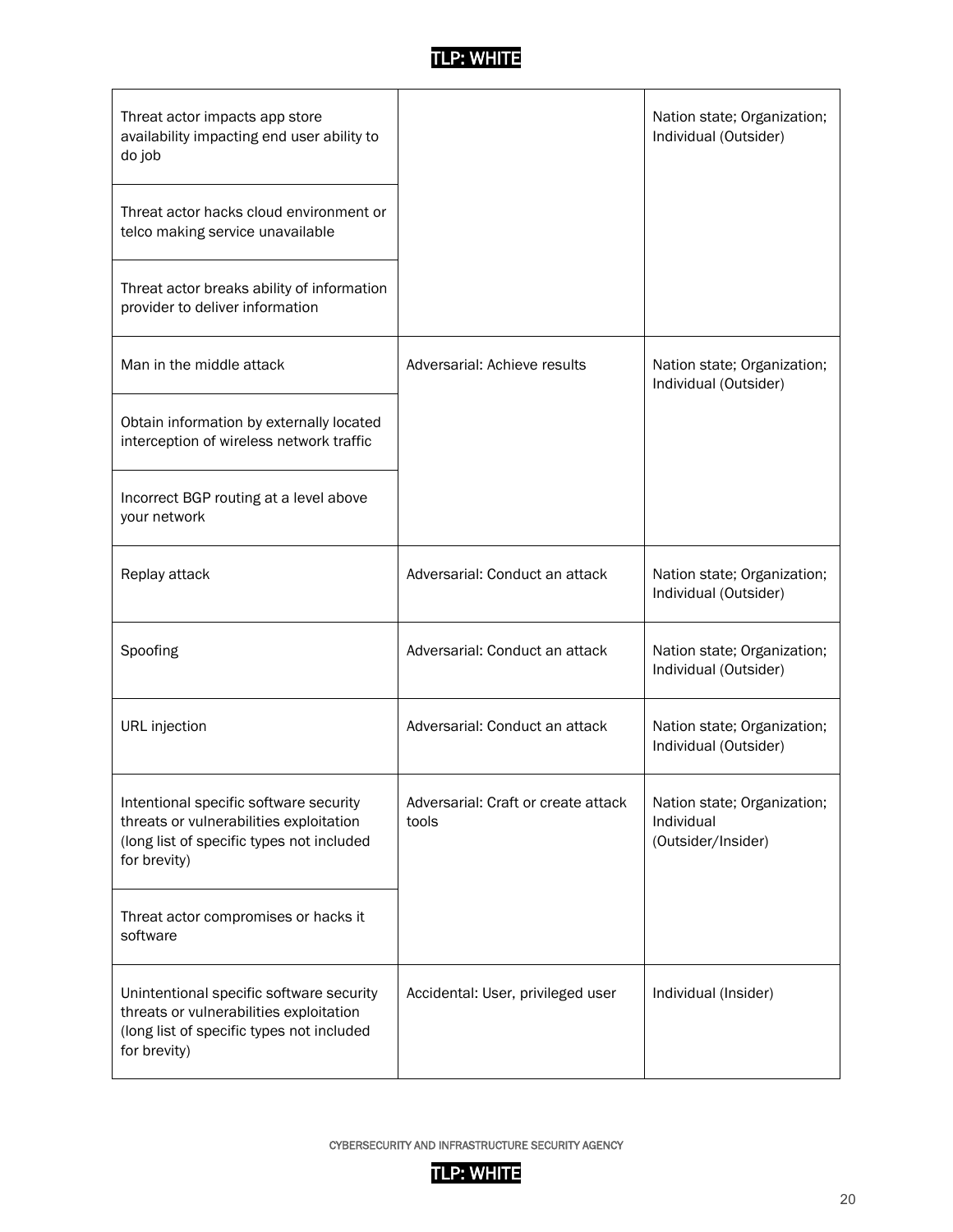| System misconfiguration                                                                                          | Accidental: User, privileged user                                                            | Nation state; Organization;<br>Individual<br>(Outsider/Insider) |
|------------------------------------------------------------------------------------------------------------------|----------------------------------------------------------------------------------------------|-----------------------------------------------------------------|
| Zero-Day exploits                                                                                                | Adversarial: Craft or create attack<br>tools                                                 | Nation state; Organization                                      |
| Conduct supply chain attacks targeting<br>and exploiting critical hardware,<br>software, or firmware             | Adversarial: Conduct an attack<br>(i.e., direct or coordinate attack<br>tools or activities) | Nation state; Organization                                      |
| Perform malware- directed internal<br>reconnaissance                                                             | Adversarial: Perform<br>reconnaissance and gather<br>information                             | Nation state; Organization                                      |
| Craft attacks specifically based on<br>deployed information technology<br>environment                            | Adversarial: Craft or create attack<br>tools                                                 | Nation state; Organization                                      |
| Deliver modified malware to internal<br>organizational information systems                                       | Adversarial: Deliver, insert, or<br>install malicious capabilities                           | Nation state; Organization;<br>Individual<br>(Outsider/Insider) |
| Deliver targeted malware for control of<br>internal systems and exfiltration of data                             | Adversarial: Deliver, insert, or<br>install malicious capabilities                           | Nation state; Organization;<br>Individual<br>(Outsider/Insider) |
| Deliver malware by providing removable<br>media                                                                  | Adversarial: Deliver, insert, or<br>install malicious capabilities                           | Nation state; Organization;<br>Individual<br>(Outsider/Insider) |
| Insert malicious scanning devices (e.g.,<br>wireless sniffers) inside facilities                                 | Adversarial: Deliver, insert, or<br>install malicious capabilities                           | Nation state; Organization                                      |
| Exploit split tunneling                                                                                          | Adversarial: Exploit and<br>compromise                                                       | Nation state; Organization                                      |
| Exploit vulnerabilities in information<br>systems timed with organizational<br>mission/business operations tempo | Adversarial: Exploit and<br>Compromise                                                       | Nation state; Organization;<br>Individual<br>(Outsider/Insider) |

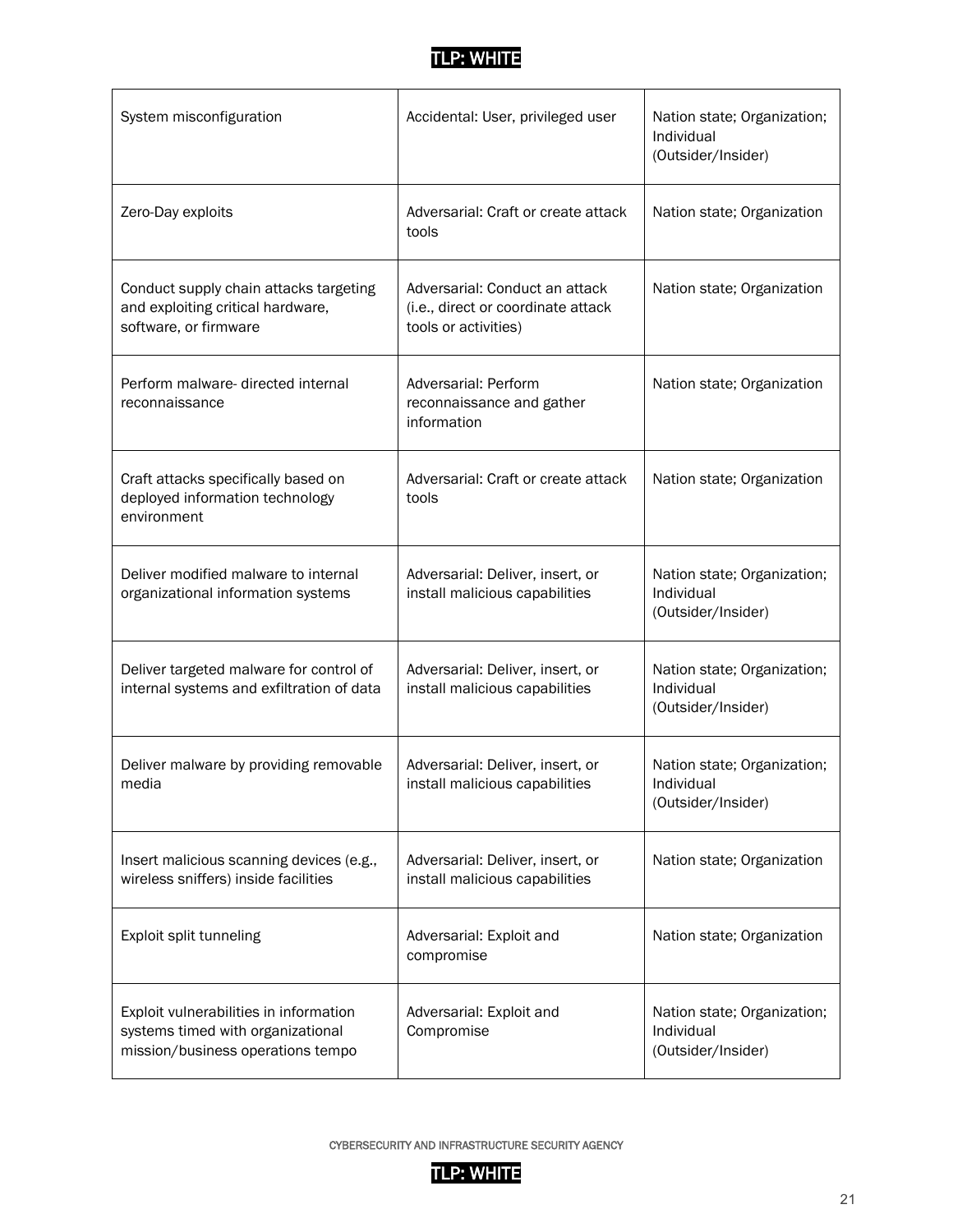| Violate isolation in multi-tenant<br>environment                                                                                                                             | Adversarial: Exploit and<br>Compromise                     | Nation state; Organization                                      |
|------------------------------------------------------------------------------------------------------------------------------------------------------------------------------|------------------------------------------------------------|-----------------------------------------------------------------|
| Compromise information systems or<br>devices used externally and<br>reintroduced into the enterprise                                                                         | Adversarial: Exploit and<br>Compromise                     | Nation state; Organization                                      |
| Coordinate campaigns across multiple<br>organizations to acquire specific<br>information or achieve desired outcome                                                          | Adversarial: Maintain a presence<br>or set of capabilities | Nation state; Organization                                      |
| Coordinate cyber-attacks using external<br>(outsider), internal (insider), and supply<br>chain (supplier) attack vectors                                                     | Adversarial: Maintain a presence<br>or set of capabilities | Nation state; Organization                                      |
| Purchasing of equipment with known<br>critical security vulnerabilities<br>(example: nearly all Android based<br>cellphones) and little expectation of<br>patching by vendor | Accidental: User, privileged user                          | Individual: Insider                                             |
| Compromise of integrity of virtualization                                                                                                                                    | Adversarial: Exploit and<br>compromise                     | Nation state; Organization;<br>Individual<br>(Outsider/Insider) |
| Access through service contract                                                                                                                                              | Adversarial: Maintain a presence<br>or set of capabilities | Nation state; Organization                                      |
| Quantum computing threat to<br>commercial cryptography                                                                                                                       | Adversarial: Exploit and<br>compromise                     | Nation state                                                    |
| Cryptojacking                                                                                                                                                                | Adversarial: Exploit and<br>compromise                     | Nation state; Organization                                      |
| Ransomware                                                                                                                                                                   | Adversarial: exploit and<br>compromise                     | Nation state; Organization                                      |
| Conduct physical attacks on<br>infrastructures supporting organizational<br>facilities                                                                                       | Adversarial: Conduct an attack                             | Nation state; Organization;<br>Individual<br>(Outsider/Insider) |
| Physical compromise of specific device                                                                                                                                       |                                                            |                                                                 |

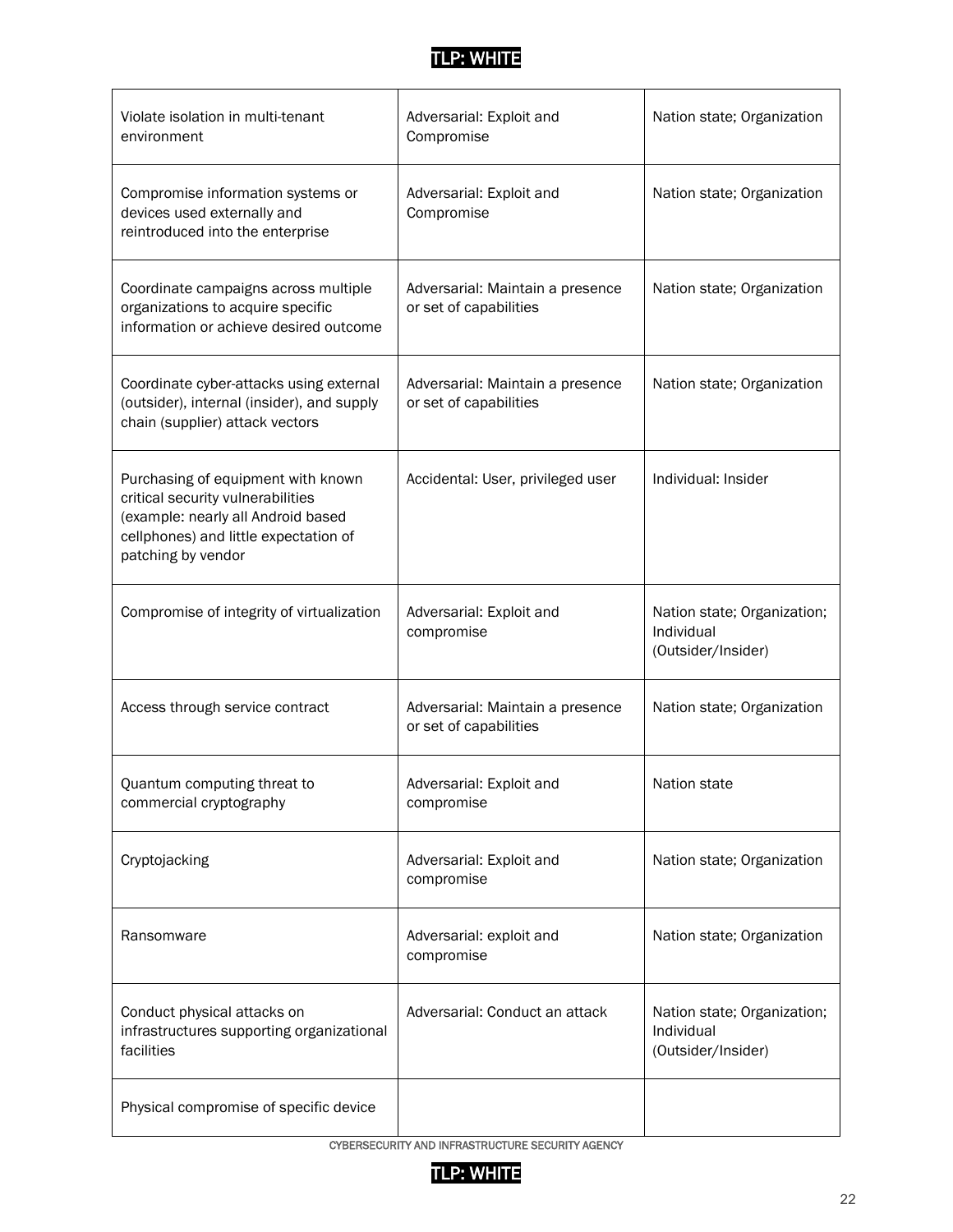| Physical access through presence of<br>device                                                                                               | Adversarial: Exploit and<br>compromise                                              | Nation state; Organization;<br>Individual<br>(Outsider/Insider) |
|---------------------------------------------------------------------------------------------------------------------------------------------|-------------------------------------------------------------------------------------|-----------------------------------------------------------------|
| Physical network control or access                                                                                                          |                                                                                     |                                                                 |
| Physical control of infrastructure                                                                                                          |                                                                                     |                                                                 |
| Threat actor activity overwhelms<br>organizations ability to deal with attacks,<br>IT supply chain-services unable to surge<br>to meet need | Adversarial: Conduct an attack                                                      | Nation state; Organization                                      |
| <b>Internal Security Operations and</b><br><b>Controls</b>                                                                                  |                                                                                     |                                                                 |
| Lack of knowledge (suppliers or<br>subcontractors, especially SMBs, not<br>knowing what their vulnerabilities are)                          | Accidental: Deliver, insert, install<br>malicious capabilities                      | Nation state; Organization;<br>Individual<br>(Outsider/Insider) |
| Product vulnerabilities (advertent or<br>inadvertent) in hardware and software                                                              | Adversarial or Accidental: Deliver,<br>insert, or install malicious<br>capabilities | Nation state; Organization;<br>Individual<br>(Outsider/Insider) |
| <b>Vulnerability Exploitation</b>                                                                                                           |                                                                                     |                                                                 |
| Supplier Has Weak Controls To Detect Or<br><b>Prevent Social Engineering</b>                                                                | Accidental: Deliver, insert, or<br>install malicious capabilities                   | Nation state; Organization;<br>Individual (Outsider)            |
| Data And Media Disposal Is Not Secure-<br>Allowing Disclosure Of Sensitive Data                                                             | Adversarial: Achieve results                                                        | Nation state; Organization;<br>Individual (Outsider)            |
| Obtain information by opportunistically<br>stealing or scavenging information<br>systems/components.                                        |                                                                                     |                                                                 |
| Exploit insecure or incomplete data<br>deletion in multi-tenant environment.                                                                | Adversarial: Exploit and<br>Compromise                                              | Nation state; Organization;<br>Individual (Outsider)            |
| Data breaches post disconnect                                                                                                               |                                                                                     |                                                                 |

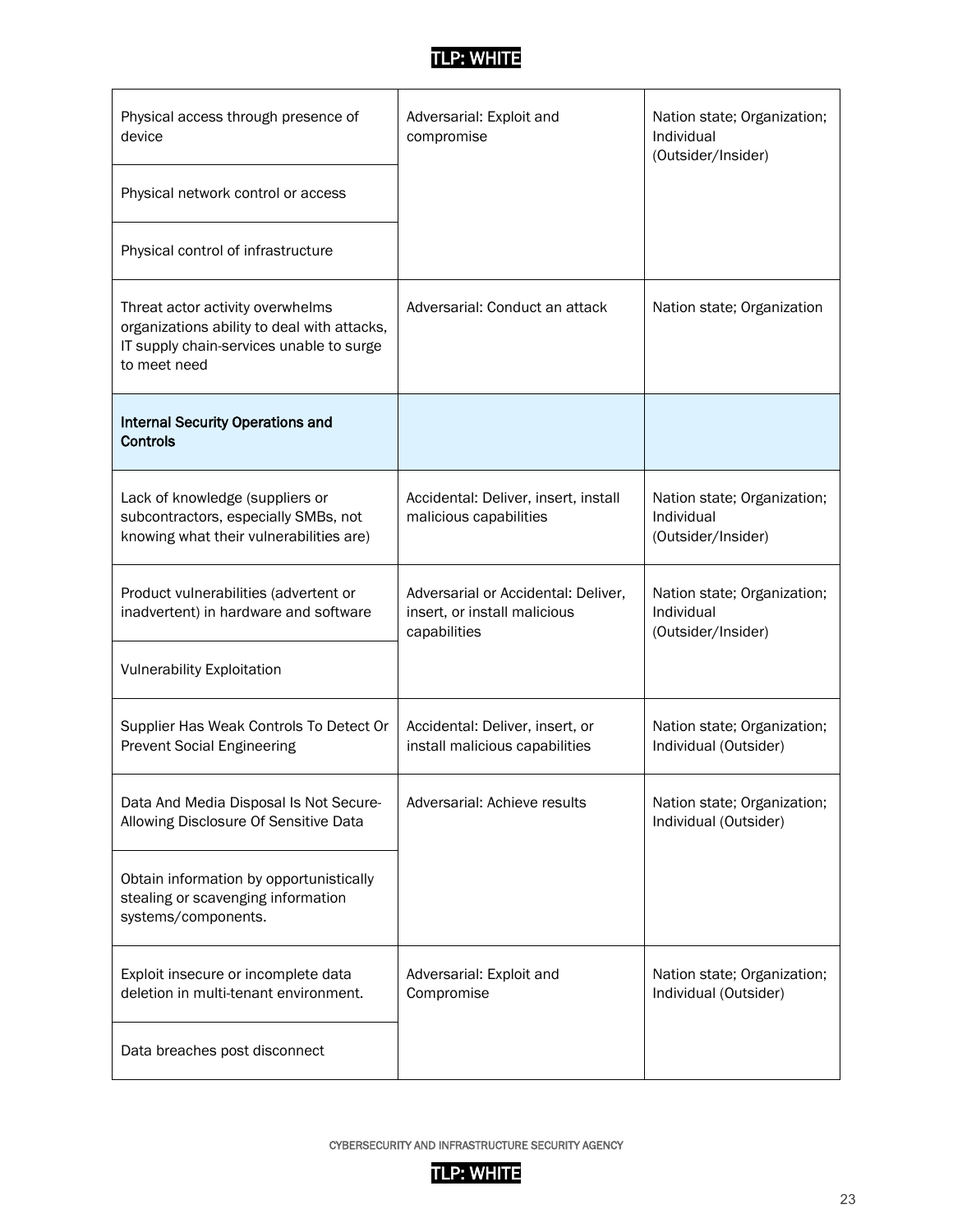| Poor Employee/Contractor/Vendor<br><b>Access Controls</b>                                                                                                                                                 | Adversarial: Achieve results                                      | Nation state; Organization;<br>Individual<br>(Outsider/Insider) |
|-----------------------------------------------------------------------------------------------------------------------------------------------------------------------------------------------------------|-------------------------------------------------------------------|-----------------------------------------------------------------|
| Supplier System Does Not Have Controls<br>To Validate And Authorize Escalation Of<br>Privileges                                                                                                           |                                                                   |                                                                 |
| Staff using vulnerable unpatched<br>personal computer systems from home<br>to contact agency resources                                                                                                    | Accidental: Individual                                            | Individual<br>(Outsider/Insider)                                |
| Large enterprise (~\$10 billion / year)<br>that supplies key components for<br>mission projects continues to experience<br>cyberattack and illicit technology<br>transfer events                          | Adversarial: Exploit and<br>Compromise                            | Nation state; Organization;<br>Individual (Outsider)            |
| ICT Devices with default passwords                                                                                                                                                                        | Accidental: Deliver, insert, or<br>install malicious capabilities | Organization                                                    |
| (Removal of) Hardset accounts in<br>devices and software                                                                                                                                                  |                                                                   |                                                                 |
| Devices that do not auto-update<br>firmware                                                                                                                                                               | Accidental: Deliver, insert, or<br>install malicious capabilities | Organization                                                    |
| Mishandling of critical or sensitive<br>information by authorized users                                                                                                                                   | Accidental: Individual                                            | Individual (Insider)                                            |
| Incorrect privilege settings                                                                                                                                                                              | Accidental: Individual                                            | Individual (Insider)                                            |
| The nuclear power section has a<br>maturing cyber program or defense<br>architecture and regulatory<br>requirements, but sophisticated<br>offensive groups with nation states<br>capabilities are threats | Accidental: Deliver, insert, or<br>install malicious capabilities | Nation state; Organization;<br>Individual (Outsider)            |
| <b>Compromise of SDLC Processes and</b><br><b>Tools</b>                                                                                                                                                   |                                                                   |                                                                 |
| Malware coded, inserted, or deployed<br>into critical ICT throughout the design,                                                                                                                          |                                                                   |                                                                 |

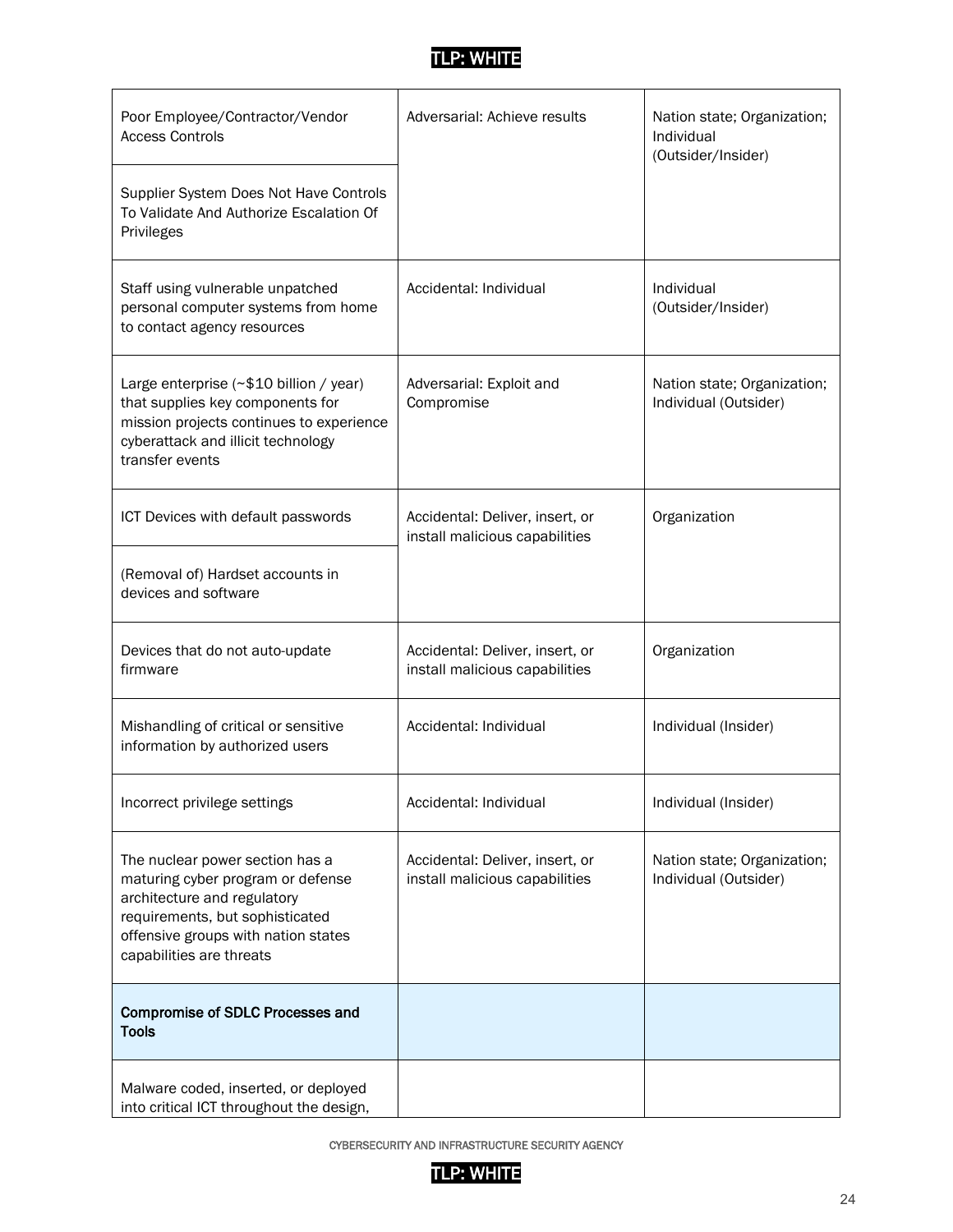| development, integration, deployment or<br>maintenance phase of components                                                             | Adversarial: Craft or create attack<br>tools                       | Nation state; Organization;<br>Individual                       |
|----------------------------------------------------------------------------------------------------------------------------------------|--------------------------------------------------------------------|-----------------------------------------------------------------|
| Manipulation of development tools                                                                                                      |                                                                    | (Outsider/Insider)                                              |
| Manipulation of a development<br>environment                                                                                           |                                                                    |                                                                 |
| Manipulation of source code repositories<br>(public or private)                                                                        |                                                                    |                                                                 |
| Manipulation of software<br>update/distribution mechanisms                                                                             |                                                                    |                                                                 |
| Compromise design, manufacture, or<br>distribution of information system<br>components (including hardware,<br>software, and firmware) | Adversarial Supply Chain Threat:<br>Exploit and compromise         | Nation state; Organization;<br>Individual<br>(Outsider/Insider) |
| Compromised/infected system images<br>(multiple cases of removable media<br>infected at the factory)                                   | Adversarial: Exploit and<br>Compromise                             | Nation state; Organization;<br>Individual<br>(Outsider/Insider) |
| Replacement of legitimate software with<br>modified versions                                                                           | Adversarial: Deliver, insert, or<br>install malicious capabilities | Nation state; Organization;<br>Individual<br>(Outsider/Insider) |
| Insert untargeted malware into<br>downloadable software or into<br>commercial information technology<br>products.                      |                                                                    |                                                                 |
| Insert targeted malware into<br>organizational information systems and<br>information system components.                               | Adversarial: Deliver, insert, or<br>install malicious capabilities | Nation state; Organization;<br>Individual<br>(Outsider/Insider) |
| Insert specialized malware into<br>organizational information systems<br>based on system configurations.                               | Adversarial: Deliver, insert, or<br>install malicious capabilities | Nation state; Organization;<br>Individual<br>(Outsider/Insider) |
| Introduction of vulnerabilities into<br>software products from open source                                                             | Accidental: Individual                                             | Individual<br>(Outsider/Insider)                                |

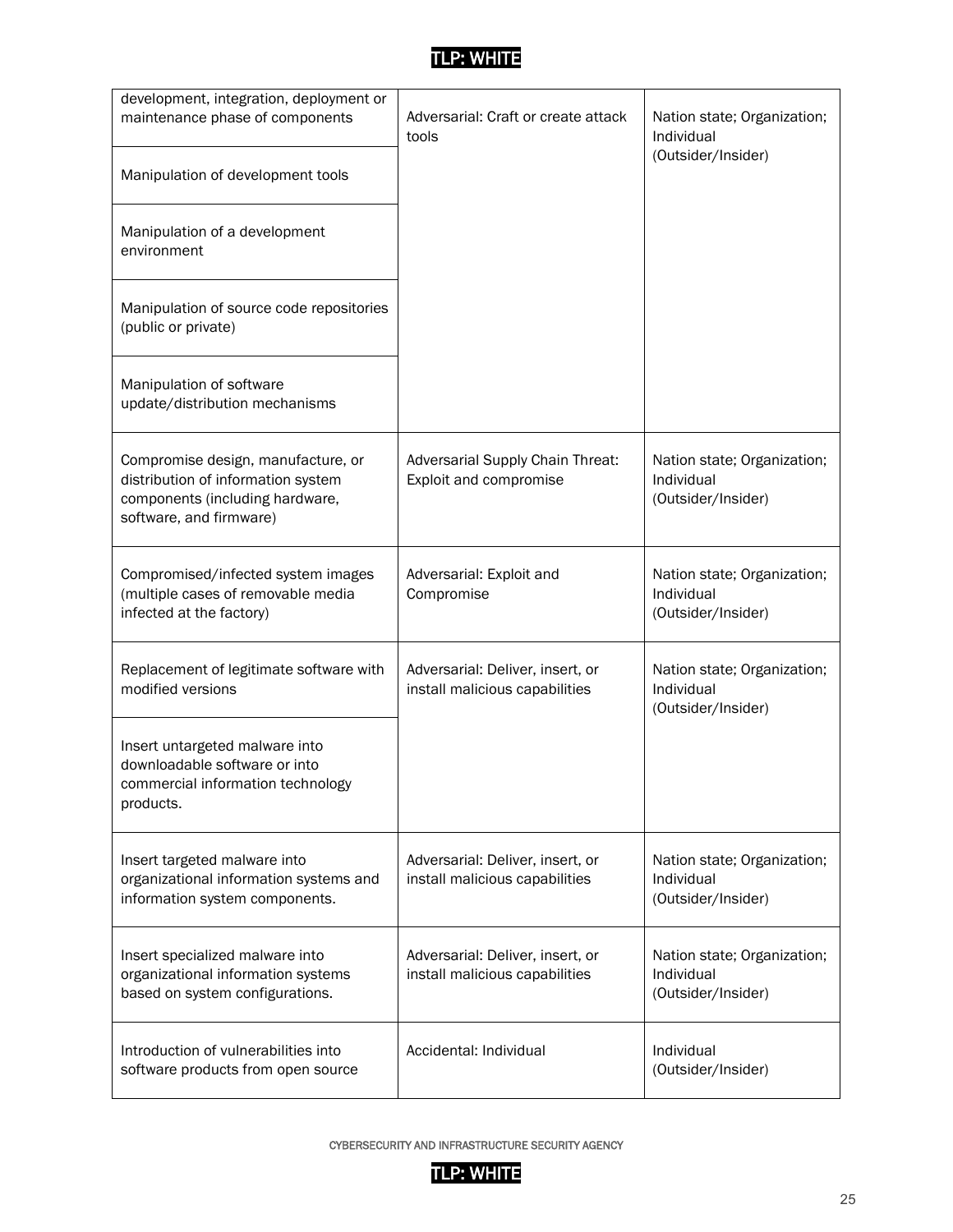| Software integrity and does the product<br>include open source code              |                                                                     |                                                                 |
|----------------------------------------------------------------------------------|---------------------------------------------------------------------|-----------------------------------------------------------------|
| Foreign developed computer code or<br>source code                                | Accidental: Individual or privileged<br>user                        | Nation state; Organization;<br>Individual<br>(Outsider/Insider) |
| Foreign companies controlled or<br>influenced by a foreign adversary             | Adversarial: Maintain a presence<br>or set of capabilities          | Nation state                                                    |
| <b>Insider Threat</b>                                                            |                                                                     |                                                                 |
| Lone wolf (disgruntled employee)                                                 | Adversarial: Conduct an attack                                      | Individual: Insider                                             |
| Insider threats                                                                  | Adversarial: Deliver, insert, or<br>install malicious capabilities. | Nation state; Organization;<br>Individual                       |
| Threat actor recruits onsite IT services<br>personnel with gambling debts to spy |                                                                     | (Outsider/Insider)                                              |
| IT services supply chain sends spy onsite                                        |                                                                     |                                                                 |
| Insert subverted individuals into<br>organizations                               |                                                                     |                                                                 |
| Insert subverted individuals into<br>privileged positions in organizations       |                                                                     |                                                                 |
| Internal: Personnel Threat                                                       |                                                                     |                                                                 |
| Conduct internally based session<br>hijacking                                    | Adversarial: Conduct an attack                                      | Individual: Privileged<br>Insider                               |
| Tampering while on hand                                                          | Adversarial: Conduct an attack                                      | Individual<br>(Outsider/Insider)                                |
| Tampering while being deployed or<br>installed                                   | Adversarial: Conduct an attack                                      | Individual<br>(Outsider/Insider)                                |

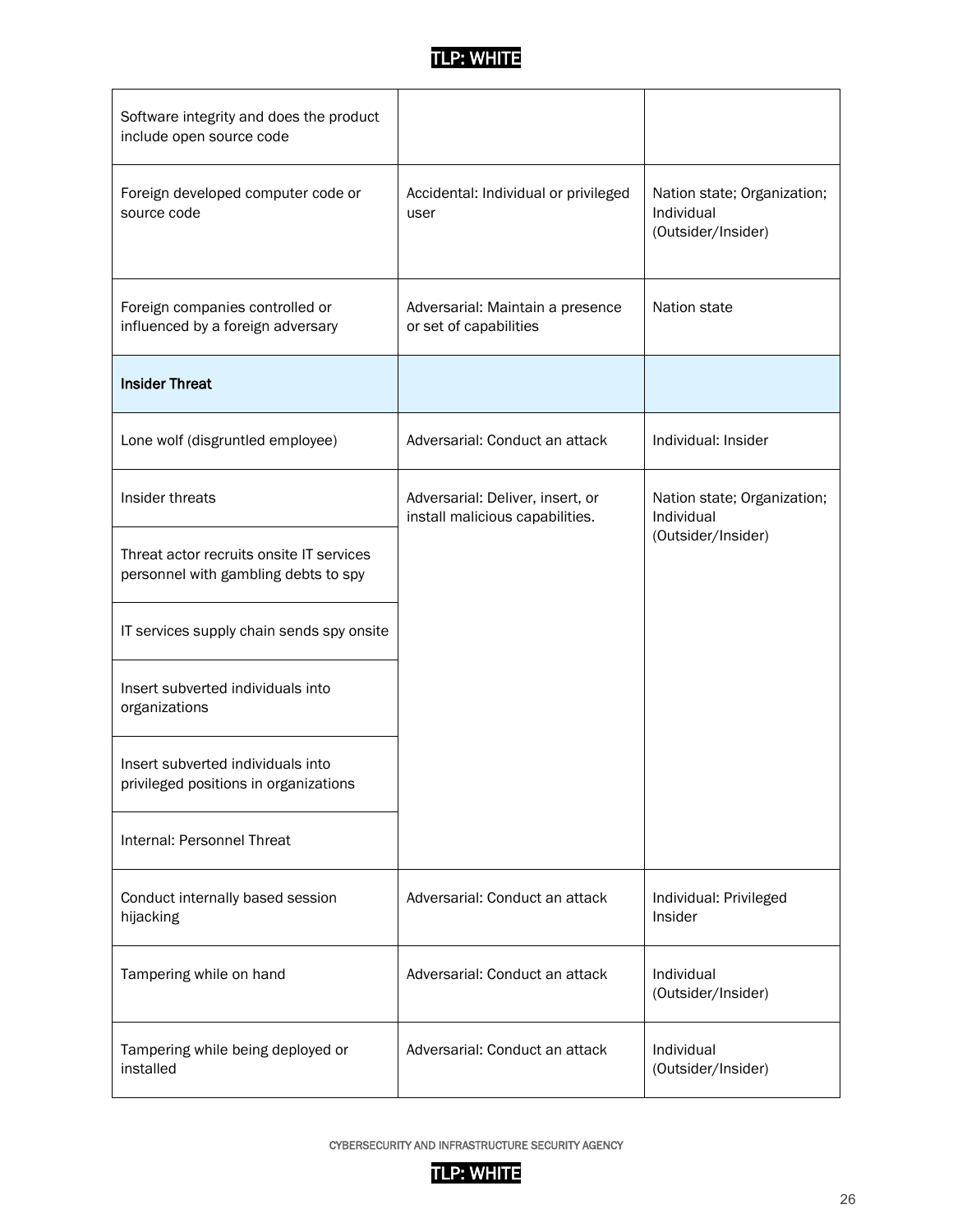| Tampering while being maintained                                                                                                                                                                                                              | Adversarial: Conduct an attack | Individual<br>(Outsider/Insider) |
|-----------------------------------------------------------------------------------------------------------------------------------------------------------------------------------------------------------------------------------------------|--------------------------------|----------------------------------|
| Tampering while being repaired                                                                                                                                                                                                                | Adversarial: Conduct an attack | Individual<br>(Outsider/Insider) |
| Economic                                                                                                                                                                                                                                      |                                |                                  |
| Viability of financially weak suppliers                                                                                                                                                                                                       | Economic: Financial stability  | Nation state; Organization       |
| <b>Financial Stability</b>                                                                                                                                                                                                                    | Economic: Financial stability  | Nation state; Organization       |
| Economic risk (i.e. a supplier or sub-<br>contractor of a supplier will be<br>economically devastated by a breach).                                                                                                                           | Economic: Financial stability  | Nation state; Organization       |
| Limited visibility into business and<br>sustainability practices of suppliers<br>beyond the first tier                                                                                                                                        | Economic: Financial stability  | Organization                     |
| <b>Cost Volatility</b>                                                                                                                                                                                                                        | Economic: Financial stability  | Organization                     |
| No vendor support when a company<br>transfers ownership or closes                                                                                                                                                                             | Economic: Financial stability  | Organization                     |
| Operational disruptions due to source<br>being acquired by a far larger company<br>with questionable security                                                                                                                                 |                                |                                  |
| Very small, privately-held company "one-<br>man show" with inadequate quality<br>management with history of delivery<br>delays and security concerns contracted<br>to product components on the critical<br>path of multiple mission projects | Economic: Financial stability  | Organization                     |
| Young entrepreneurial business<br>identified as a potential subcontractor<br>for key mission components but has no<br>discoverable facility for production,<br>integration, test, nor quality<br>management                                   |                                |                                  |

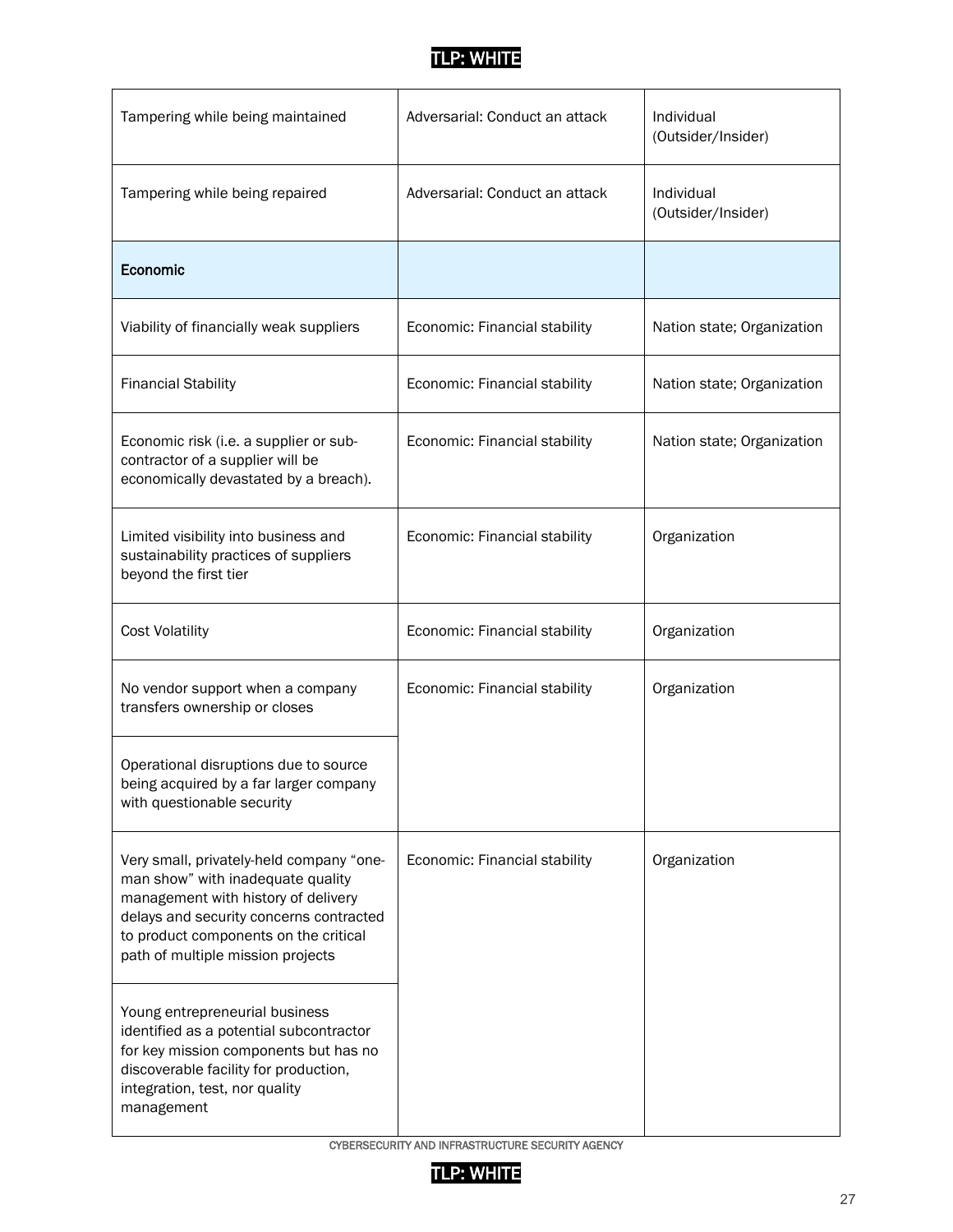| SMB often lack the ability to heavily<br>influence vendors to correct issues                                                                                                                                          | Economic: Production problems                                                       | Organization                                                    |
|-----------------------------------------------------------------------------------------------------------------------------------------------------------------------------------------------------------------------|-------------------------------------------------------------------------------------|-----------------------------------------------------------------|
| Little control over what applications or<br>devices customers use or connect via<br>our services                                                                                                                      | Economic: Production problems                                                       | Organization; Individual<br>(Outside)                           |
| If a vendor is compromised, some<br>providers that use the same equipment<br>or software across their entire system do<br>not have the resources to continue<br>operations or switch to another vendor                | Economic: Production problems                                                       | Nation state; Organization;<br>Individual<br>(Outsider/Insider) |
| Threat Actor Determines How To<br>Manipulate Decision By Delivering Too<br>Much, Too Little, or Type of Information.<br>It's Not Inaccurate, Yet It Somehow<br><b>Changes Decisions</b>                               | Economic: Production problems                                                       | Nation state; Organization;<br>Individual<br>(Outsider/Insider) |
| Industry Discovers Vulnerability In IT<br>Product X Resulting In Freeze In Using<br>That Product Until Fixed.                                                                                                         | Economic: Production problems                                                       | Nation state; Organization;<br>Individual<br>(Outsider/Insider) |
| Small and many medium sized<br>businesses do not have the resources or<br>expertise to evaluate the security of all<br>devices and software that are purchased<br>by the company                                      | Economic: Production problems                                                       | Organization                                                    |
| Most small and medium sized providers<br>do not proactively monitor customer-<br>based equipment for anomalous<br>behaviors, and as such are unable to<br>diagnose a security issue unless notified<br>by other means | Economic: Production problems                                                       | Organization                                                    |
| Inherited Risk (Extended Supplier Chain)                                                                                                                                                                              |                                                                                     |                                                                 |
| Inherited risk (extended supplier chain)<br>Inherited risk generally                                                                                                                                                  | Adversarial or Accidental: Deliver,<br>insert, or install malicious<br>capabilities | Nation state; Organization;<br>Individual<br>(Outsider/Insider) |
|                                                                                                                                                                                                                       |                                                                                     |                                                                 |

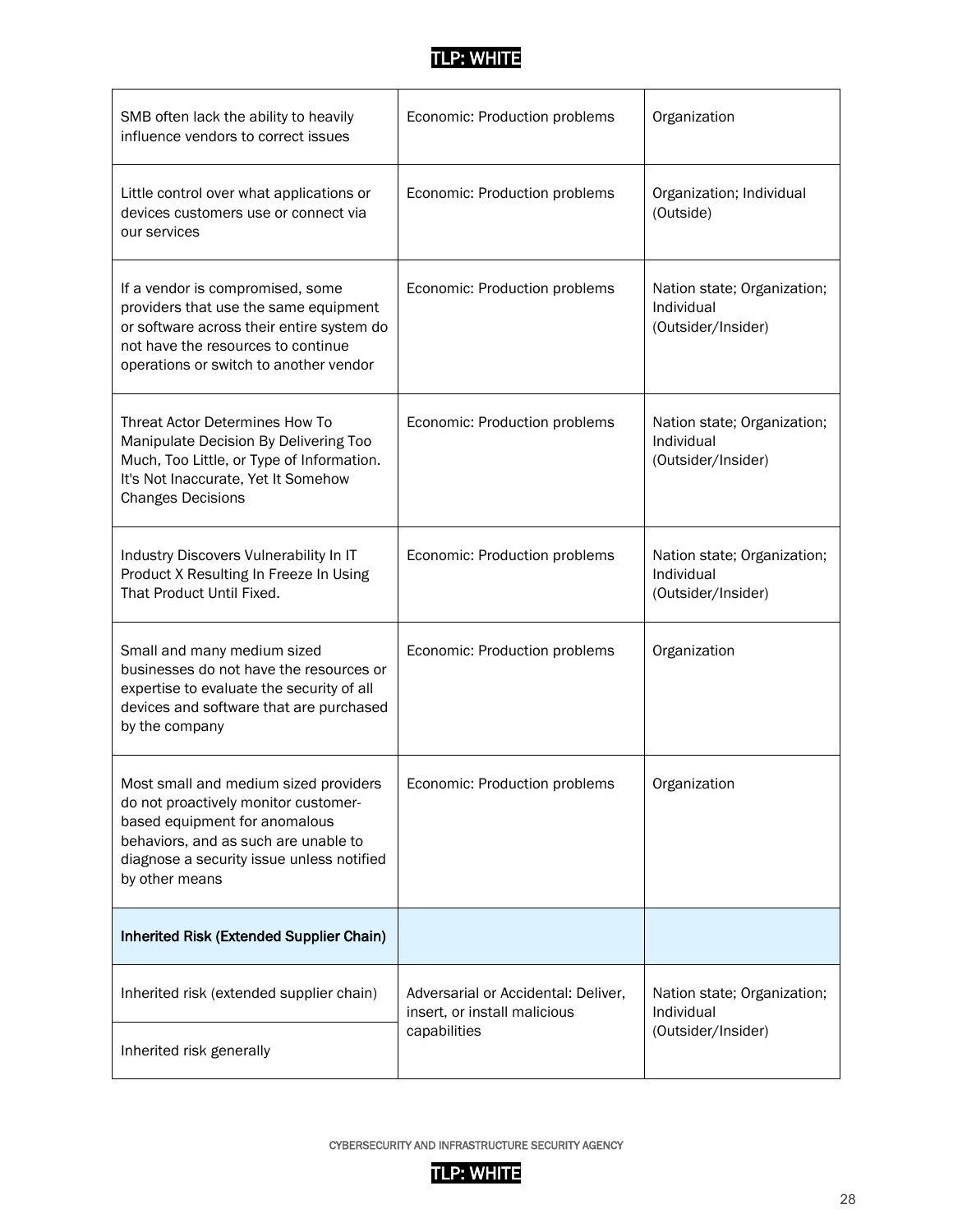| Mid supply chain insertion of counterfeit<br>parts                                                                                                                                                                                                                       |                                                                    |                                                                 |
|--------------------------------------------------------------------------------------------------------------------------------------------------------------------------------------------------------------------------------------------------------------------------|--------------------------------------------------------------------|-----------------------------------------------------------------|
| Depth of the supply chain and who is<br>supplying the supplier                                                                                                                                                                                                           |                                                                    |                                                                 |
| Domestic Companies                                                                                                                                                                                                                                                       |                                                                    |                                                                 |
| Lack of enforced traceability                                                                                                                                                                                                                                            |                                                                    |                                                                 |
| Supplier incorporates hostile content in<br>product or component                                                                                                                                                                                                         |                                                                    |                                                                 |
| Threat of upstream intrusions in supply<br>chain and lack of traceability from<br>component to finished product                                                                                                                                                          |                                                                    |                                                                 |
| Supplier has malicious intent and<br>incorporates hostile content in product<br>or component. This scenario applies to<br>hardware or software providers<br>(including both proprietary and open<br>source software)                                                     |                                                                    |                                                                 |
| Trustworthy supplier inadvertently<br>creates a product or component that is<br>vulnerable to attack and delivers it to<br>downstream customers. This scenario<br>applies to hardware or software<br>providers (including both proprietary and<br>open source software). |                                                                    |                                                                 |
| Tampering while in transit                                                                                                                                                                                                                                               | Adversarial: Conduct an attack                                     | Nation state; Organization;<br>Individual                       |
| Shipment interdiction                                                                                                                                                                                                                                                    |                                                                    | (Outsider/Insider)                                              |
| Vendor noncompliance                                                                                                                                                                                                                                                     | Adversarial: Deliver, insert, or<br>install malicious capabilities | Nation state; Organization;<br>Individual<br>(Outsider/Insider) |
| Lack of Certification of component safety<br>or quality at each appropriate level of<br>the value chain of a product                                                                                                                                                     |                                                                    |                                                                 |

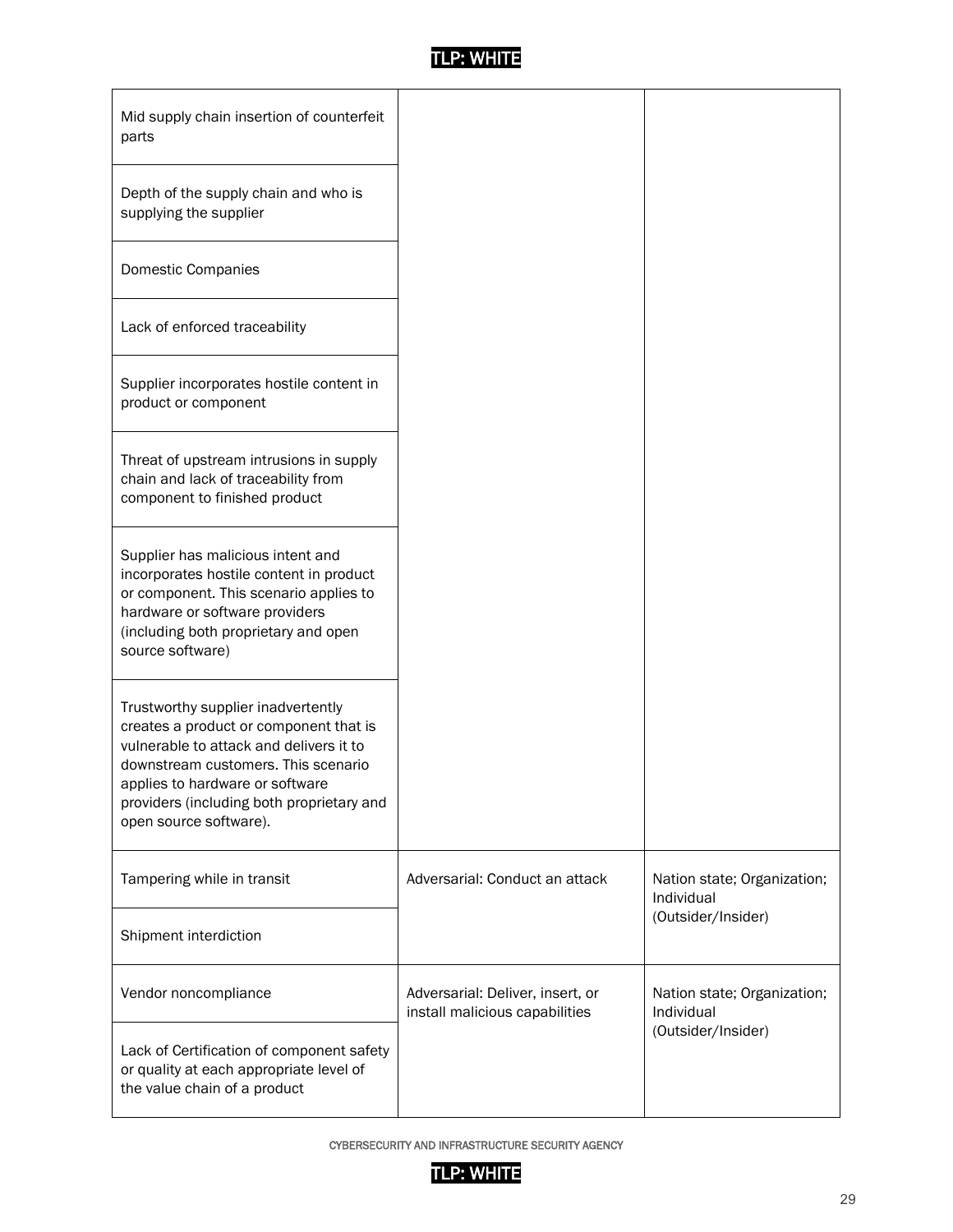| Integrity of integrated third-party<br>components                                                                                                                                                                                                                                                                                             |                                                                                     |                                                                 |
|-----------------------------------------------------------------------------------------------------------------------------------------------------------------------------------------------------------------------------------------------------------------------------------------------------------------------------------------------|-------------------------------------------------------------------------------------|-----------------------------------------------------------------|
| Lack of oversight or security standards<br>for imported devices                                                                                                                                                                                                                                                                               |                                                                                     |                                                                 |
| NRC does not have direct authority over<br>third party suppliers.                                                                                                                                                                                                                                                                             |                                                                                     |                                                                 |
| Lack of required disclosure of<br>component manufacturer origin                                                                                                                                                                                                                                                                               | Adversarial or Accidental: Deliver,<br>insert, or install malicious<br>capabilities | Nation state; Organization;<br>Individual<br>(Outsider/Insider) |
| Lack of disclosure of origin                                                                                                                                                                                                                                                                                                                  |                                                                                     |                                                                 |
| Create and operate false front<br>organizations to inject malicious<br>components into the supply chain                                                                                                                                                                                                                                       | Adversarial: Craft or create attack<br>tools                                        | Nation state; Organization                                      |
| IT information provider delivers<br>intentionally bad or misleading data (e.g.<br>DNS/BGP)                                                                                                                                                                                                                                                    | Adversarial: Achieve results                                                        | Nation state; Organization;<br>Individual<br>(Outsider/Insider) |
| A malicious supplier employee inserts<br>hostile content at the product or<br>component design or software coding<br>stage so as to affect a large number of<br>supplier products or components.<br>(Tampering)                                                                                                                               | Adversarial: Achieve results                                                        | Individual (Insider)                                            |
| An upstream supplier to the trustworthy<br>supplier serves as a vehicle (witting or<br>unwitting) for introduction of hostile<br>content into a hardware or software<br>component that the trustworthy supplier<br>in turn integrates into its product or<br>component and delivers to downstream<br>customers. (Tampering or counterfeiting) | Adversarial: Achieve results                                                        | Nation state; Organization;<br>Individual<br>(Outsider/Insider) |
| An external threat actor penetrates the<br>trustworthy supplier's design or<br>manufacturing systems and inserts<br>hostile content into a product or<br>component that the trustworthy supplier                                                                                                                                              | Adversarial: Achieve results                                                        | Nation state; Organization;<br>Individual (Outsider)            |

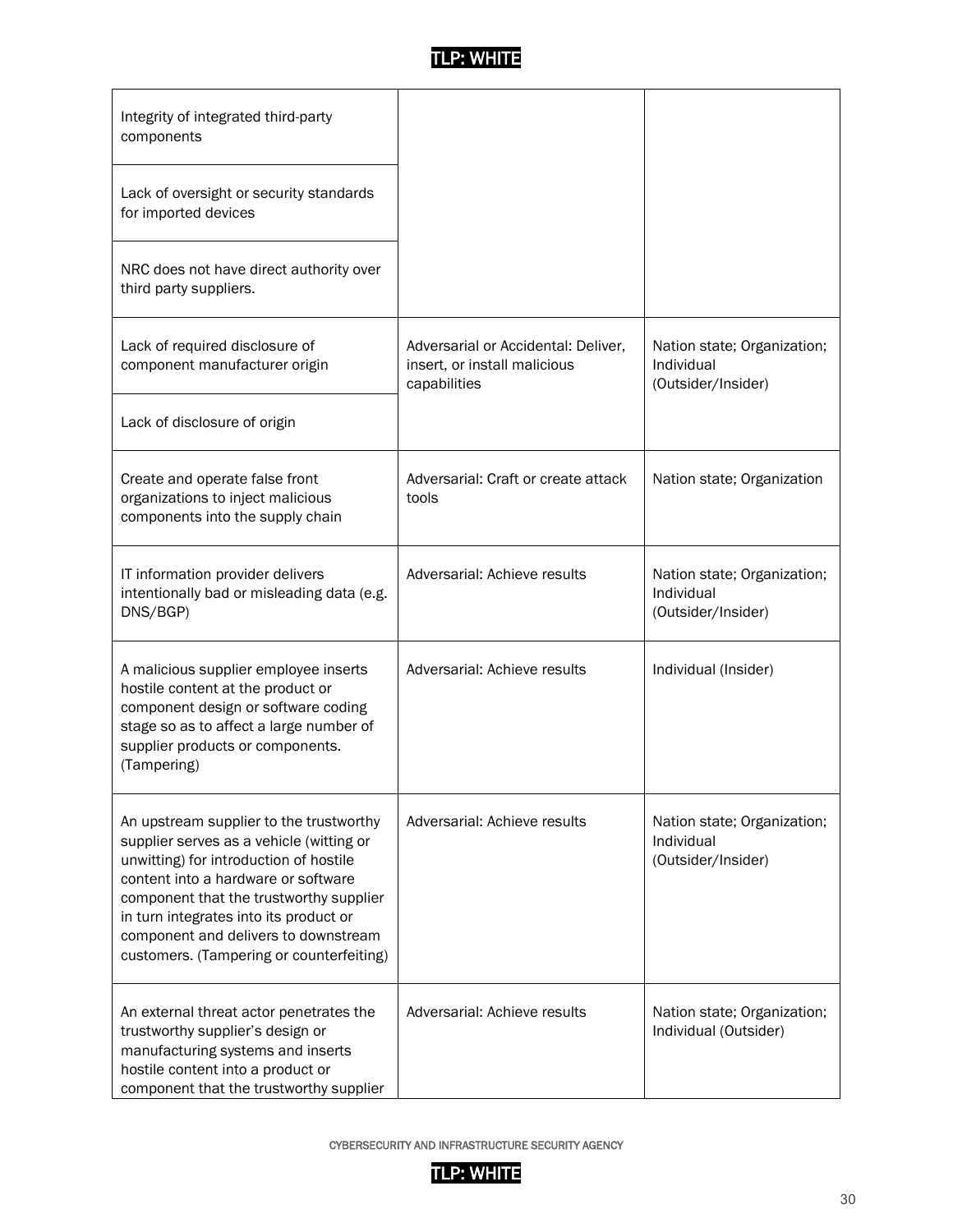| delivers to downstream customers<br>(Tampering)                                                      |                                                              |                                                                 |
|------------------------------------------------------------------------------------------------------|--------------------------------------------------------------|-----------------------------------------------------------------|
| Legal risks                                                                                          |                                                              |                                                                 |
| Legal: IP or Licensing violation                                                                     | Legal: IP or Licensing violation                             | Nation state; Organization;<br>Individual<br>(Outsider/Insider) |
| Suppliers operating in countries with<br>weak Intellectual Property (IP) protection<br>laws          |                                                              |                                                                 |
| Liability for purchaser                                                                              | Legal: Lawsuits                                              | Nation state; Organization                                      |
| Supplier fear liability impact could<br>devastate participants in supply chain,<br>particularly SMBs | Legal: Lawsuits                                              | Nation state; Organization;<br>Individual<br>(Outsider/Insider) |
| Privacy regulations                                                                                  | External: Government compliance<br>and political uncertainty | Nation state; Organization                                      |
| Legislation and compliance                                                                           | External: Government compliance<br>and political uncertainty | Nation state; Organization                                      |
| Known to engage in financial crimes<br>(e.g. fraud, bribery, money laundering,<br>etc.)              | External: Legal noncompliance or<br>ethical practices        | Organization                                                    |
| Known to have violated U.S. sanctions                                                                |                                                              |                                                                 |
| External, End-to-End Supply Chain Risks                                                              |                                                              |                                                                 |
| Natural disaster causing supply chain<br>disruptions                                                 | External: Natural disasters                                  | Environmental: Natural                                          |
| Natural disaster                                                                                     |                                                              |                                                                 |
| Natural disruptions                                                                                  |                                                              |                                                                 |

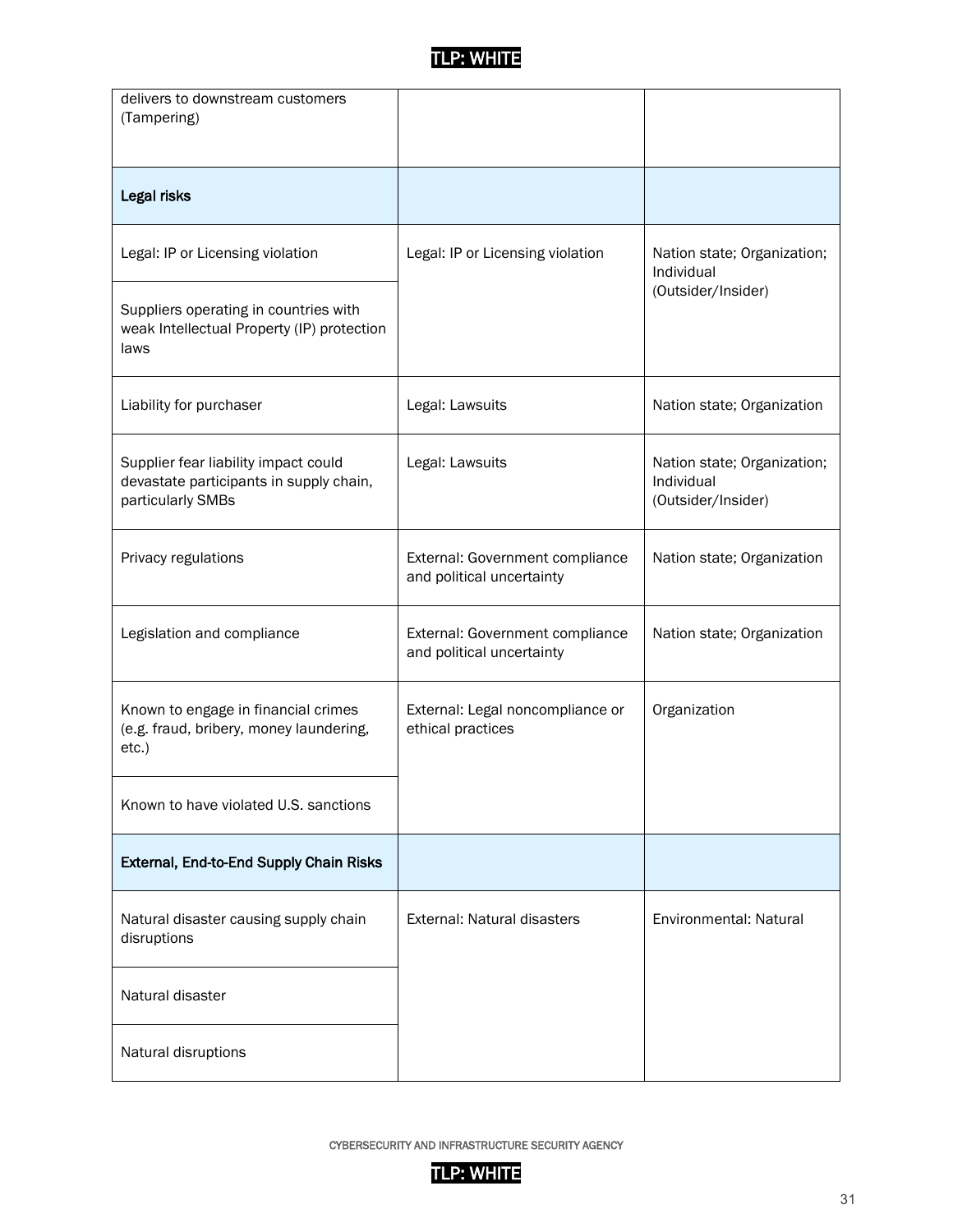| Geo-Political uncertainty                                                                                  | External: Government compliance<br>and political uncertainty | Nation state; Organization |
|------------------------------------------------------------------------------------------------------------|--------------------------------------------------------------|----------------------------|
| Man Made Disruptions: sabotage,<br>terrorism, crime, war                                                   | External: Government compliance<br>and political uncertainty | Nation state; Organization |
| Labor issues                                                                                               | External: Government compliance<br>and political uncertainty | Nation state; Organization |
| Supply chain disruptions and price<br>spikes due to protectionism in global<br>trade                       | External: Government compliance<br>and political uncertainty | Nation state               |
| Lack of legislative governance enforcing<br>traceability within the manufacturing and<br>assembly process. | External: Government compliance<br>and political uncertainty | Nation state; Organization |
| Nation state control over foreign<br>suppliers                                                             | External: Government compliance<br>and political uncertainty | Nation state               |
| Diminishing contribution of U.S.<br>companies in technology standards<br>bodies and open source software   | Adversarial: Maintain a presence<br>or set of capabilities.  | Nation state               |

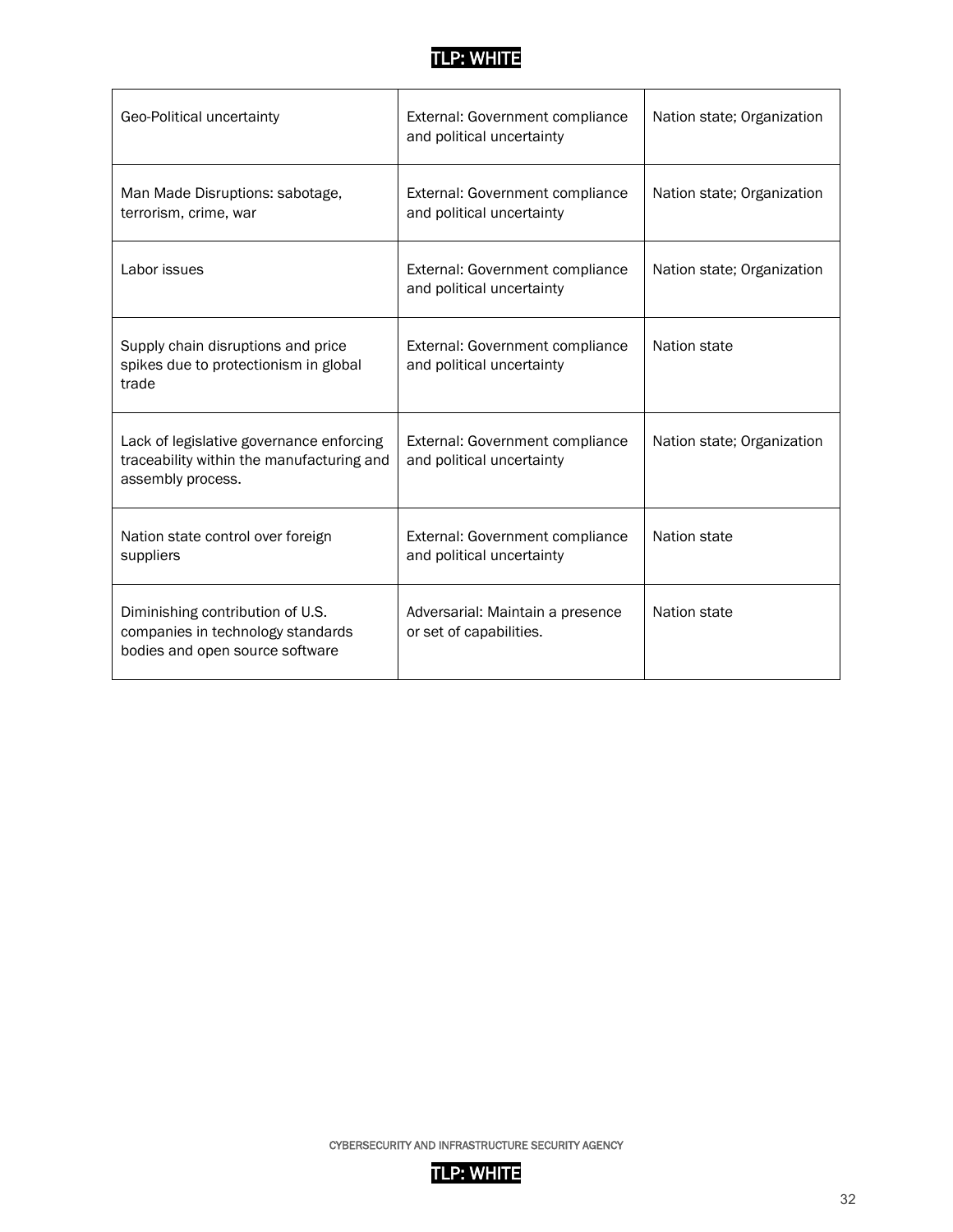# APPENDIX C: THREAT SCENARIOS

| 6.2 Scenario: Asset Management, specifically Software Asset Management (SAM)40 |  |
|--------------------------------------------------------------------------------|--|
|                                                                                |  |
|                                                                                |  |
|                                                                                |  |
|                                                                                |  |
|                                                                                |  |
|                                                                                |  |
|                                                                                |  |
|                                                                                |  |
|                                                                                |  |
|                                                                                |  |
|                                                                                |  |
|                                                                                |  |
|                                                                                |  |
|                                                                                |  |
|                                                                                |  |
|                                                                                |  |
|                                                                                |  |
|                                                                                |  |
|                                                                                |  |
|                                                                                |  |
|                                                                                |  |
|                                                                                |  |
|                                                                                |  |
|                                                                                |  |
|                                                                                |  |
|                                                                                |  |
|                                                                                |  |
|                                                                                |  |
|                                                                                |  |
|                                                                                |  |
|                                                                                |  |
|                                                                                |  |
|                                                                                |  |
|                                                                                |  |
|                                                                                |  |

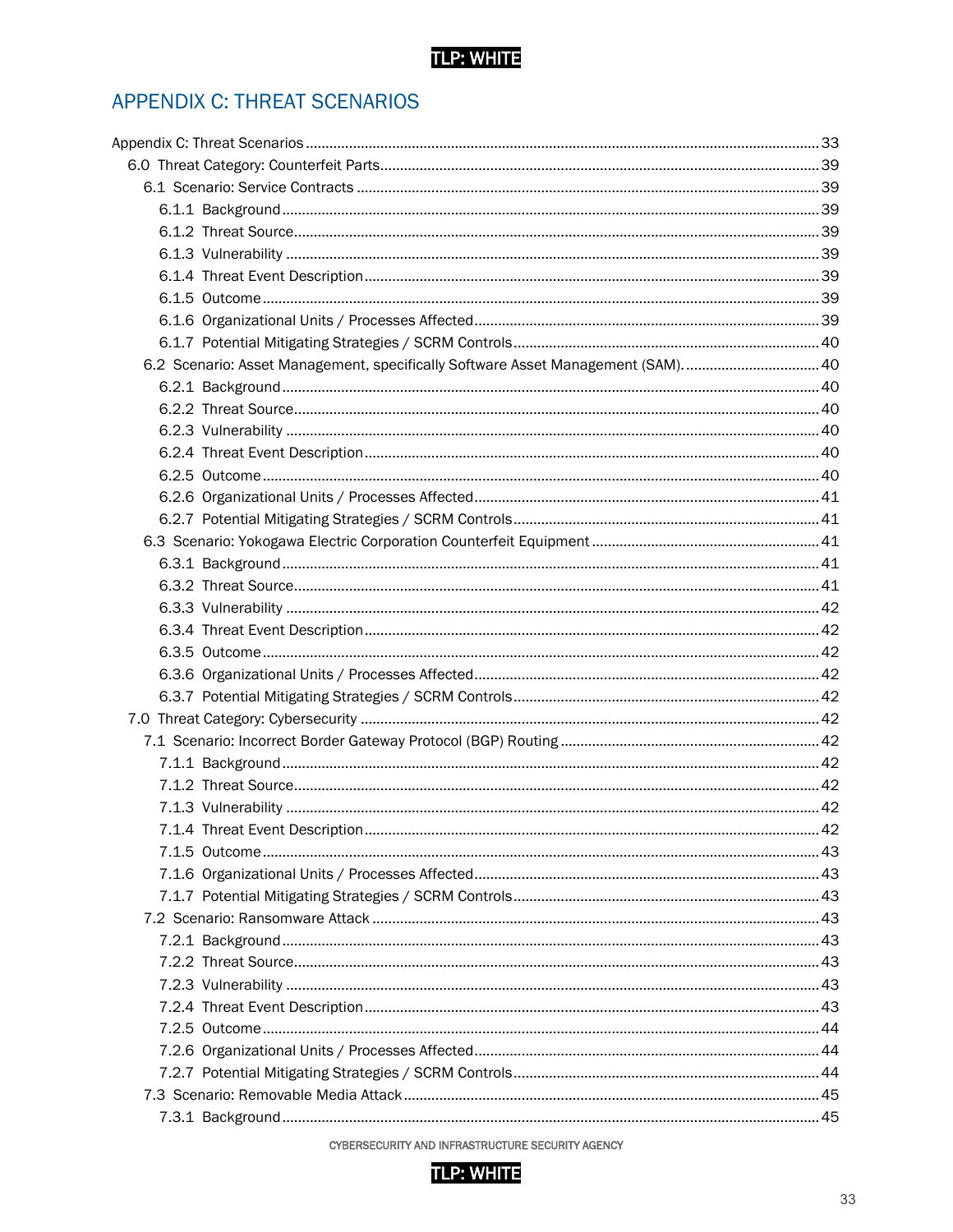| 8.2 Scenario: Devices that Don't Auto-Update Firmware (Imbedded Spinal Cord Stimulator with a Hand- |    |
|-----------------------------------------------------------------------------------------------------|----|
|                                                                                                     |    |
|                                                                                                     |    |
|                                                                                                     |    |
|                                                                                                     |    |
|                                                                                                     |    |
|                                                                                                     |    |
|                                                                                                     |    |
|                                                                                                     |    |
| 8.2.7 Potential Mitigating Strategies / SCRM Controls                                               | 50 |
|                                                                                                     |    |
|                                                                                                     |    |
|                                                                                                     |    |
|                                                                                                     |    |
|                                                                                                     |    |
|                                                                                                     |    |
|                                                                                                     |    |
|                                                                                                     |    |
|                                                                                                     |    |
|                                                                                                     |    |
|                                                                                                     |    |
|                                                                                                     |    |
|                                                                                                     |    |
|                                                                                                     |    |

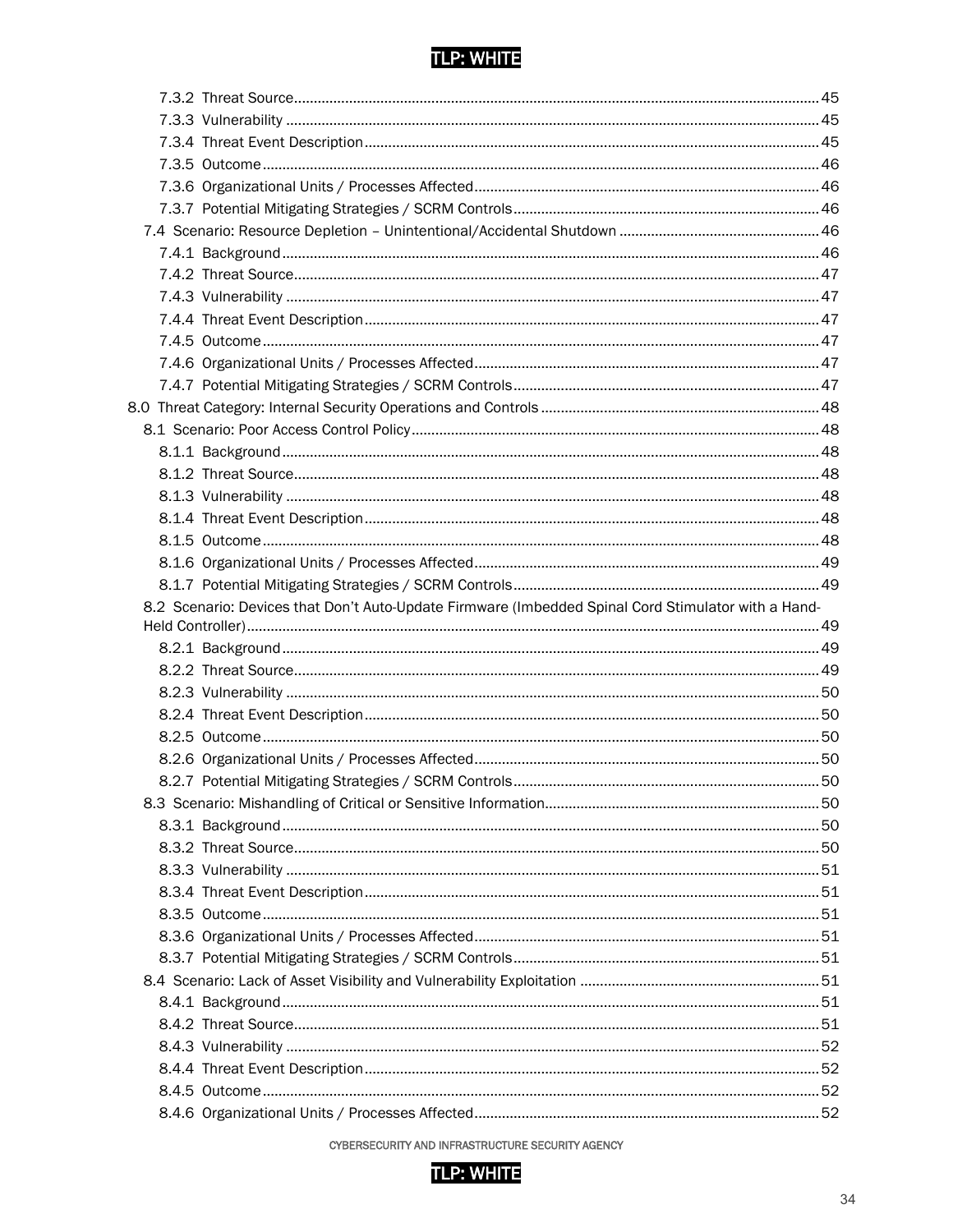| 8.6 Scenario: Incorrect Privilege Settings, Authorized Privileged User, or Administrator Erroneously Assigns |    |
|--------------------------------------------------------------------------------------------------------------|----|
| User Exceptional Privileges or Sets Privilege Requirements on a Resource too Low55                           |    |
|                                                                                                              |    |
|                                                                                                              |    |
|                                                                                                              |    |
|                                                                                                              |    |
|                                                                                                              |    |
|                                                                                                              |    |
|                                                                                                              |    |
| 9.0 Threat Category: Compromise of System Development Life Cycle (SDLC) Processes & Tools  56                |    |
|                                                                                                              |    |
|                                                                                                              |    |
|                                                                                                              |    |
|                                                                                                              |    |
|                                                                                                              |    |
|                                                                                                              |    |
|                                                                                                              |    |
|                                                                                                              |    |
|                                                                                                              |    |
|                                                                                                              |    |
|                                                                                                              |    |
|                                                                                                              |    |
| 9.2.4 Threat Event Description                                                                               | 58 |
|                                                                                                              |    |
|                                                                                                              |    |
|                                                                                                              |    |
| 9.3 Scenario: Introduction of Vulnerabilities into Software Products from Open Source  59                    |    |
|                                                                                                              |    |
|                                                                                                              |    |
|                                                                                                              |    |
|                                                                                                              |    |
|                                                                                                              |    |
|                                                                                                              |    |
|                                                                                                              |    |
|                                                                                                              |    |
|                                                                                                              |    |
|                                                                                                              |    |
|                                                                                                              |    |

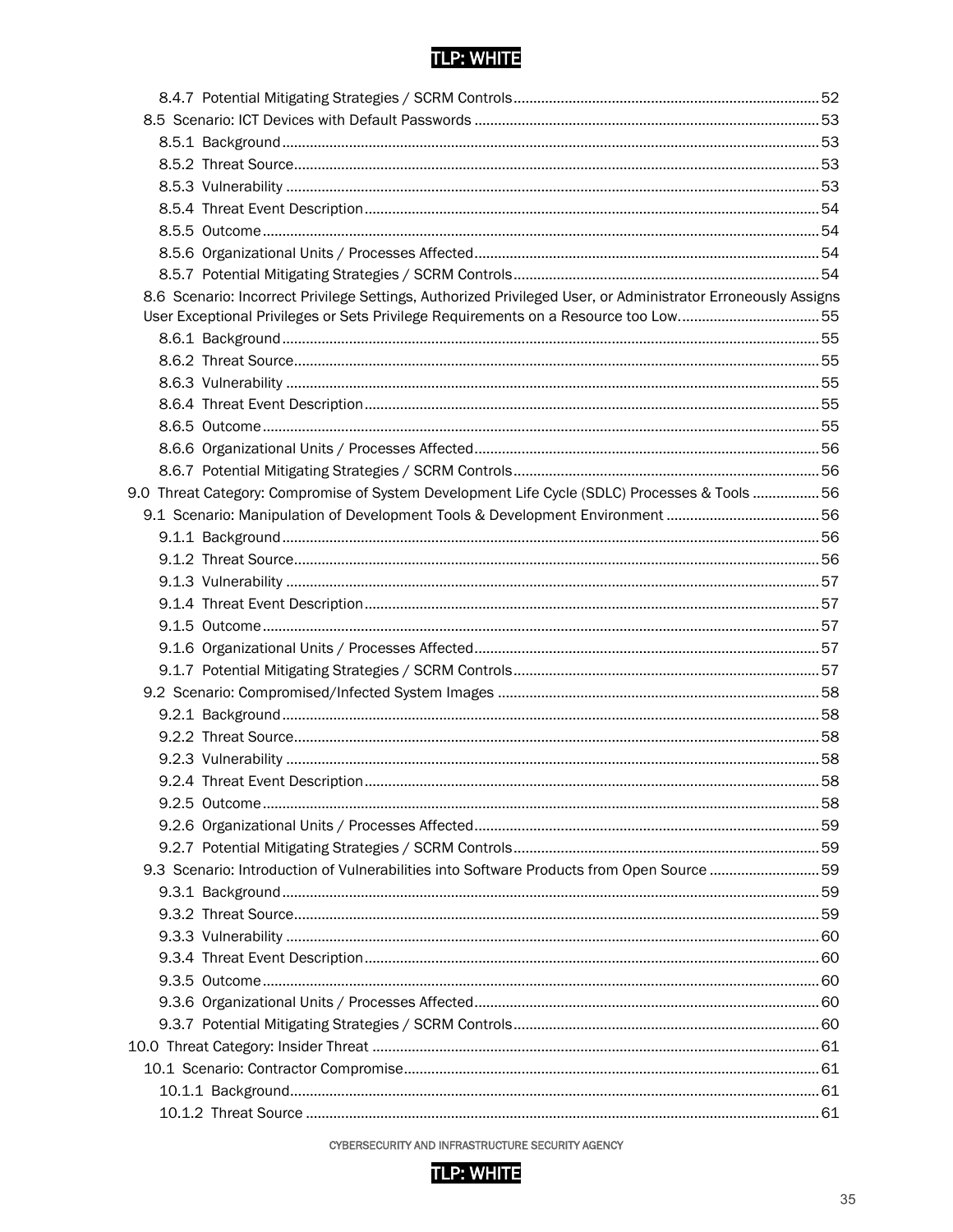| 11.4 Scenario: Mid Supply Insertion of Counterfeit Parts via Supplier XYZ to Trusted/Vetted Vendor  68 |  |
|--------------------------------------------------------------------------------------------------------|--|

CYBERSECURITY AND INFRASTRUCTURE SECURITY AGENCY

# **TLP: WHITE**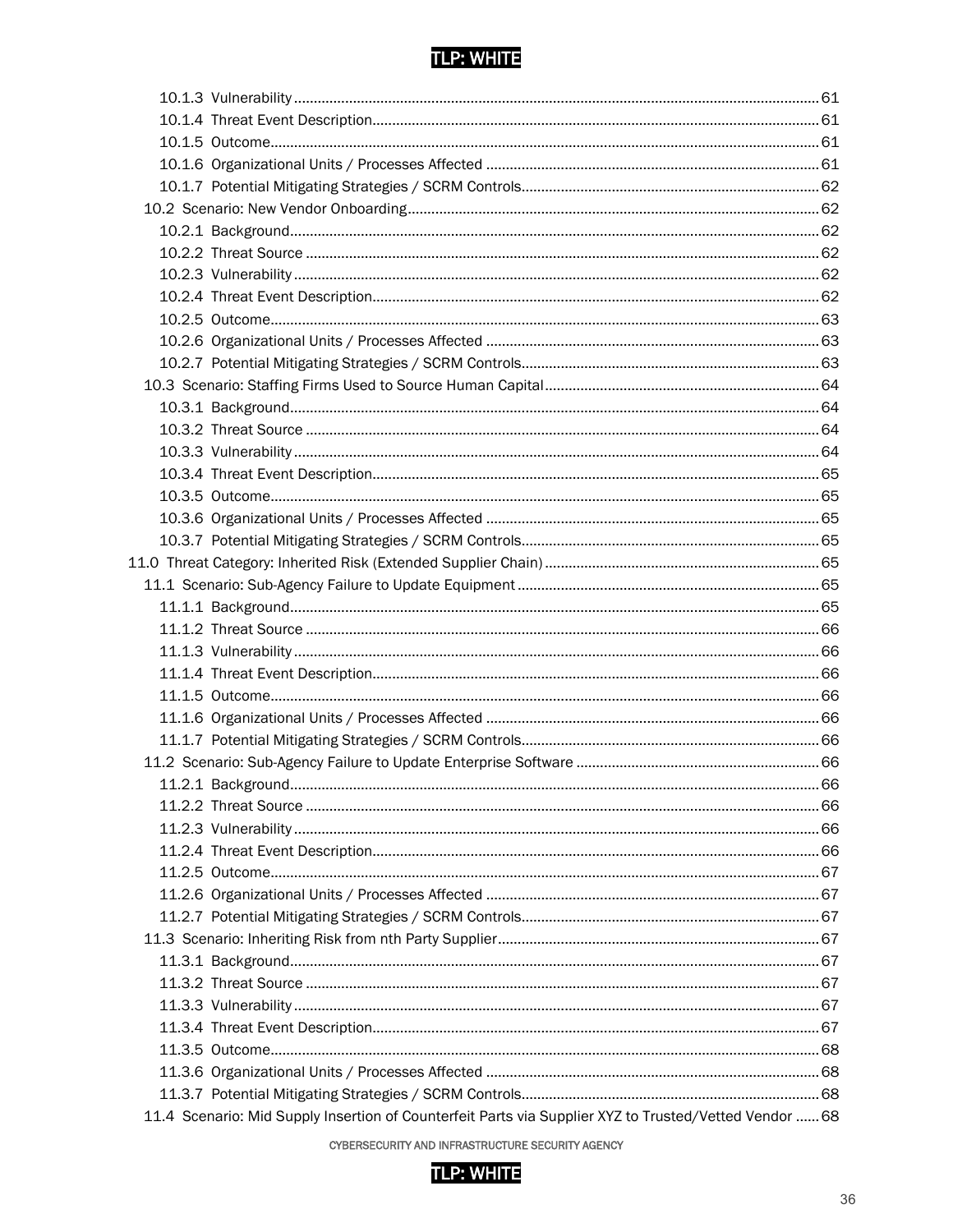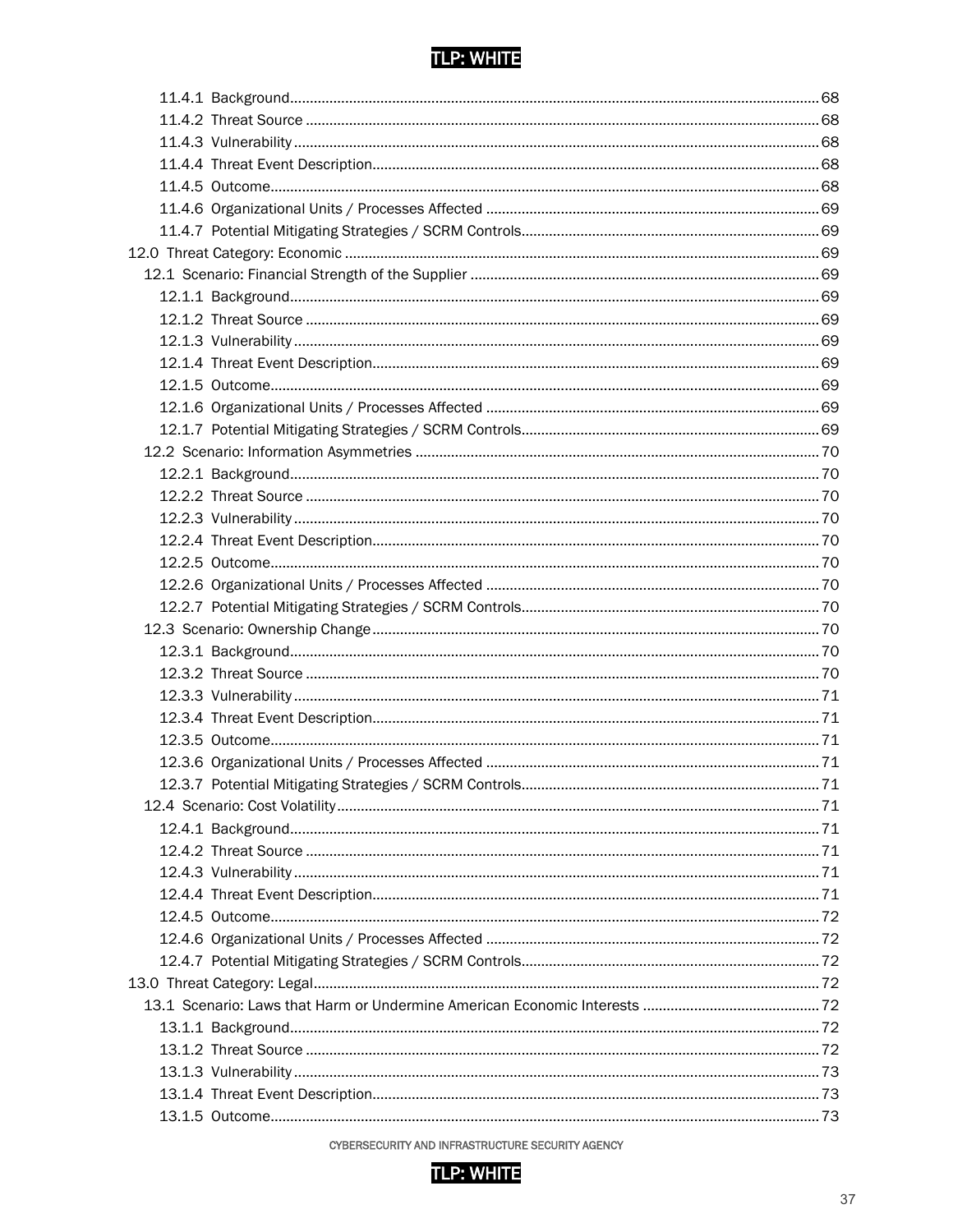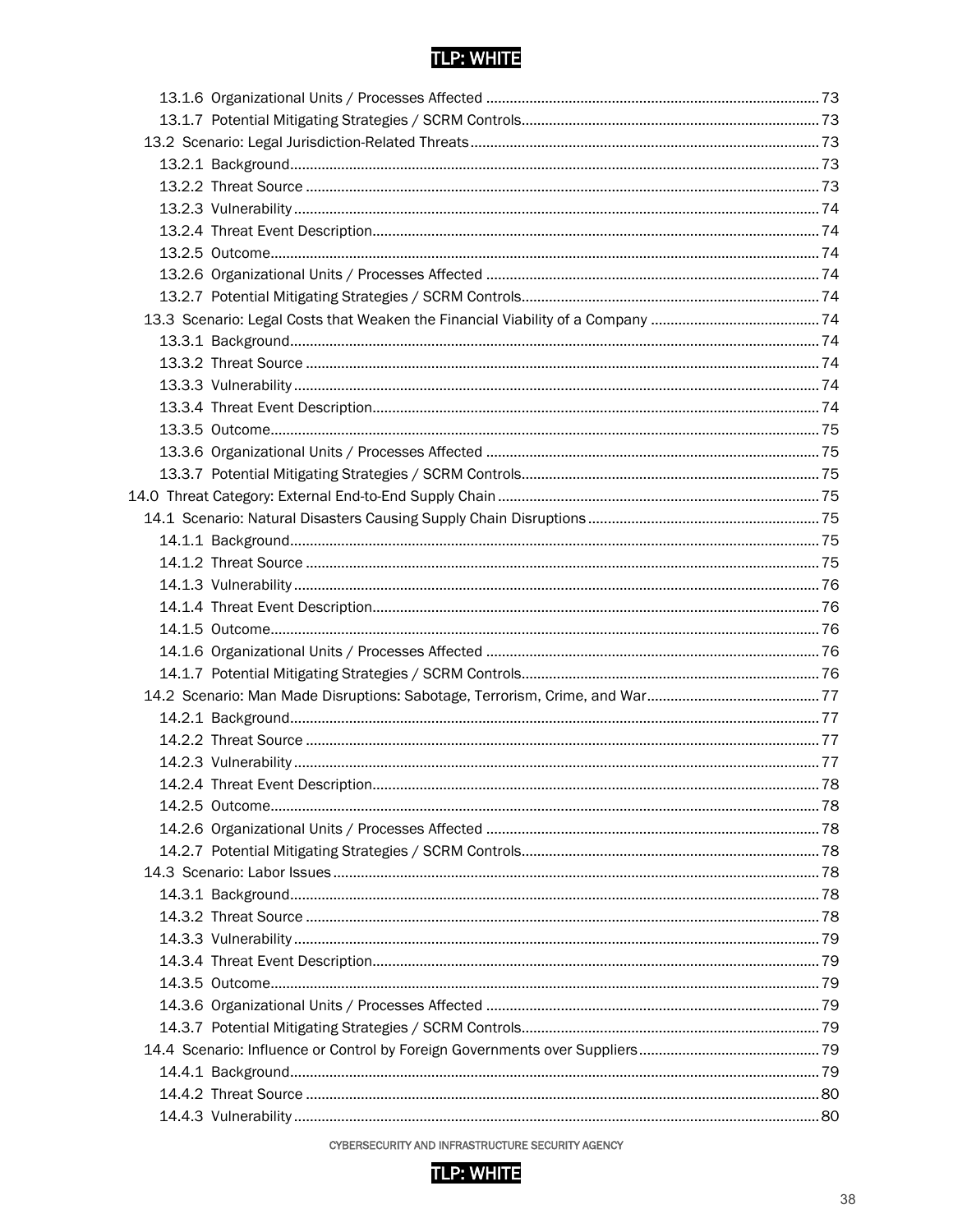## 6.0 Threat Category: Counterfeit Parts

## 6.1 SCENARIO: SERVICE CONTRACTS

## 6.1.1 Background

Service contracts that are governed by the Trade Agreements Act (TAA) and Federal Acquisition Regulation (FAR) 25.1 sometimes include network equipment as part of the contract agreement (e.g., routers and switches).

#### 6.1.2 Threat Source

This threat is applicable across any federal agency with these types of TAA service contracts that include network equipment.

#### 6.1.3 Vulnerability

These network components are not required to have any engineering analysis or certification before installation on the network. Therefore, this is a network category threat with potential exposure to content data or other messaging.

## 6.1.4 Threat Event Description

Depending on the Original Equipment Manufacturer (OEM) or supplier, a change to TAA would require products to be authenticated or certified and meet specific engineering quality assurance.

## 6.1.5 Outcome

In this scenario, this threat could impact intellectual properties, network, data and messaging, depending on the contract. The exposure could be functional for an unspecified period of time.

## 6.1.6 Organizational Units / Processes Affected

Uncertain if there has been an impact. This example provides insight to a potential exposure.

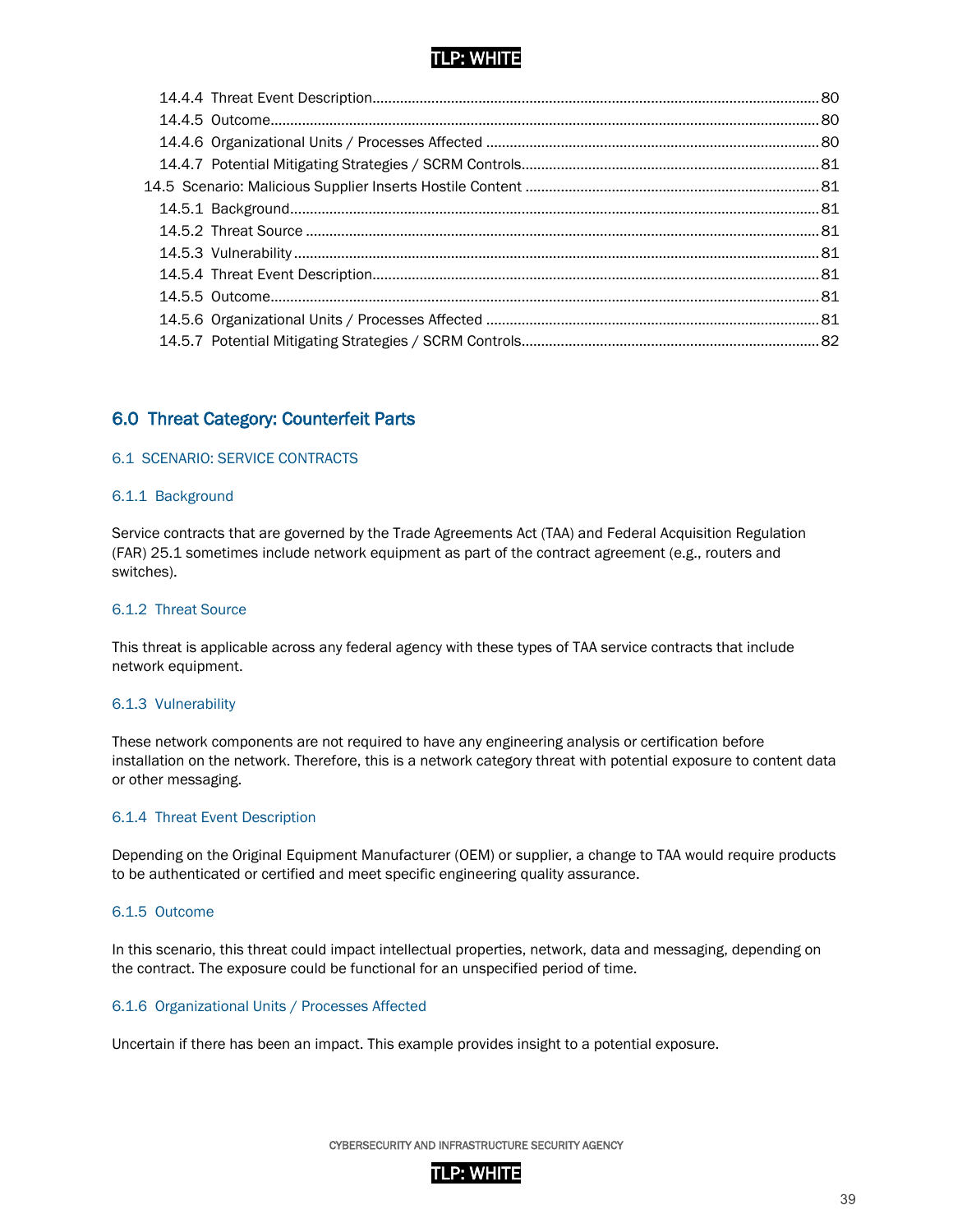## 6.1.7 Potential Mitigating Strategies / SCRM Controls

Possibly blockchain technologies may represent one mitigation strategy. Additionally, perhaps IoT systems used to monitor integrity of shipments from supplier to consumer. These may work for hardware supply chain. For software, there are mechanisms that include hashed or signed code along with blockchain, etc.

## 6.2 SCENARIO: ASSET MANAGEMENT, SPECIFICALLY SOFTWARE ASSET MANAGEMENT (SAM)

## 6.2.1 Background

A recent article from Gartner lays out the entire risk assessment with regard to asset management (specifically Software Asset Management (SAM). Agencies currently have many tools managing SAM such as IBM's Big Fix (HCL, an Indian company, is planning on buying a large part of IBM's Portfolio), SCCM (Microsoft), HP Universal Discovery, BMC's Remedy, Flexera and smaller agencies using spreadsheets. The significance of this dilemma is actually trying to capture spend analytics of SAM as the data models are different most everywhere and much of the data are unstructured. The solution is not to force all agencies to move to one tool but guide them to a structured data model and develop Application Programming Interfaces (API's) to pull the data on demand. Below, we discuss the technology and business risks associated with SAM within federal agencies, and the true spend numbers is and perhaps represent the usage of API's to gather full asset management. One more thing: SAM requires more than looking at installed instances. Usage data is critical to monitor and control SAM lifecycle, out-of-date software, and patch management.

## 6.2.2 Threat Source

N/A

#### 6.2.3 Vulnerability

The business and technology risks are that agencies have different data models with each of these applications and therefore the accuracy of installed software, software utilization and outdated installed software (no longer supported) is not uncommon and can be of significant risk. Many agencies count instances of installed software but does account for software utilization. As an example, consultants often need Microsoft Visio Professional and Project Professional. There are many licenses installed without usage as we keep purchasing without measuring usage. Likewise, upgrades are not maintained appropriately (e.g., Adobe Acrobat and other Adobe products). Often the license expires and eventually no longer supported and therefore becomes an operational risk.

## 6.2.4 Threat Event Description

These network components are not required to have any engineering analysis or certification before installation on the network. Therefore, this is a network category threat with potential exposure to content data or other messaging.

#### 6.2.5 Outcome

Sourcing, procurement and vendor management leaders working with IT asset managers to and risks should do the following:

- Develop a business case for Information Technology Asset Management (ITAM) to obtain crossfunctional, C-level support for a published ITAM mission statement and charter that sets the foundation for IT asset life cycle governance;
- Design and implement comprehensive and formal controls to assign accountability for all activities across the IT asset life cycle. Assess current controls with stakeholders, and develop a roadmap to mitigate gaps in current controls;

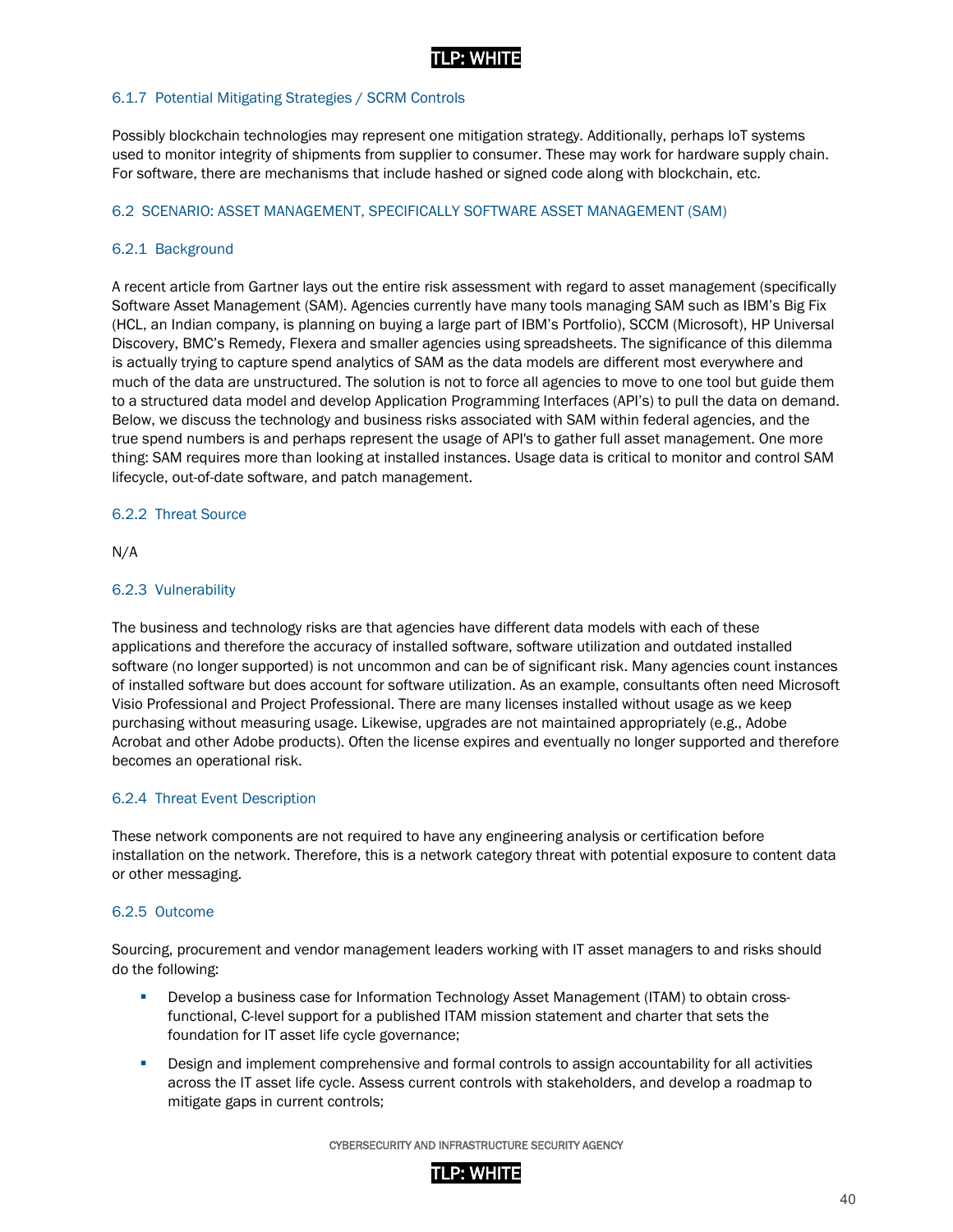- **Implement organizational and operational governance boards that drive standardization and** collaboration, provide role clarity, and support the ITAM initiative. This will minimize potential conflicts and objections to new policies and processes;
- **•** Developing and implementing comprehensive IT asset life cycle controls is fundamental to the success of every ITAM initiative. Yet, when Sourcing, Procurement and Vendor Management (SPVM) and ITAM leaders are tasked with doing so, they struggle to know where to begin. They often overlook critical life cycle activities, or are unclear as to who is responsible for managing the steps of the life cycle. This lack of clarity results in inadequate controls that ultimately expose organizations to unwanted risks, such as software license noncompliance, unsecured assets, and uncontrolled costs;
- SPVM and ITAM leaders must develop and publish a mandate that is supported by cross-functional executives and driven by the ITAM strategy. The mandate should detail the activities in the IT asset life cycle and require the implementation of controls throughout the life cycle that account for the management of all IT assets (e.g., hardware, software, and cloud services). For the controls to be effective, ITAM policies, processes and leadership must be placed at the core of the IT asset life cycle to orchestrate and coordinate all life cycle activities; and
- **The biggest challenge across federal is to develop a common data model for asset management. This** does not warrant moving to a single application, but does require critical data management to be consistent and develop the applicable API's to pull data regardless of the installed application.

## 6.2.6 Organizational Units / Processes Affected

All agencies, sub-agencies, resellers, OEMs, and integration services could be affected by this threat. Depending on where this data is used elsewhere, it may possibly require changes to other applications and systems.

## 6.2.7 Potential Mitigating Strategies / SCRM Controls

The following mitigation strategies could be implemented:

- The opportunity will reflect in excess of 20 percent savings and cost avoidance opportunities;
- Asset management alignment with critical suppliers (initially) will significantly reduce risk and compliance issues regardless of platform (e.g., desktop, server, mainframe, cloud and security exposure);
- **•** Meaningful financial reporting and forecasting;
- **•** Ouality spend analytics;
- System integrity; and
- Build an overall IT Asset Management Catalog by Platform and a process for maintenance.

## 6.3 SCENARIO: YOKOGAWA ELECTRIC CORPORATION COUNTERFEIT EQUIPMENT

## 6.3.1 Background

Yokogawa Electric Corporation identified instances in which several customers received counterfeit EJA-110E high-performance differential pressure transmitters used to measure liquid, gas, or steam pressure, using the Yokogawa logo.

## 6.3.2 Threat Source

The threat of counterfeit equipment labeled as OEM is applicable across federal, state & local agencies, as well as the critical infrastructure sectors that rely on these devices. The threats could occur outside OEM distribution paths at Integrators, third parties, etc.

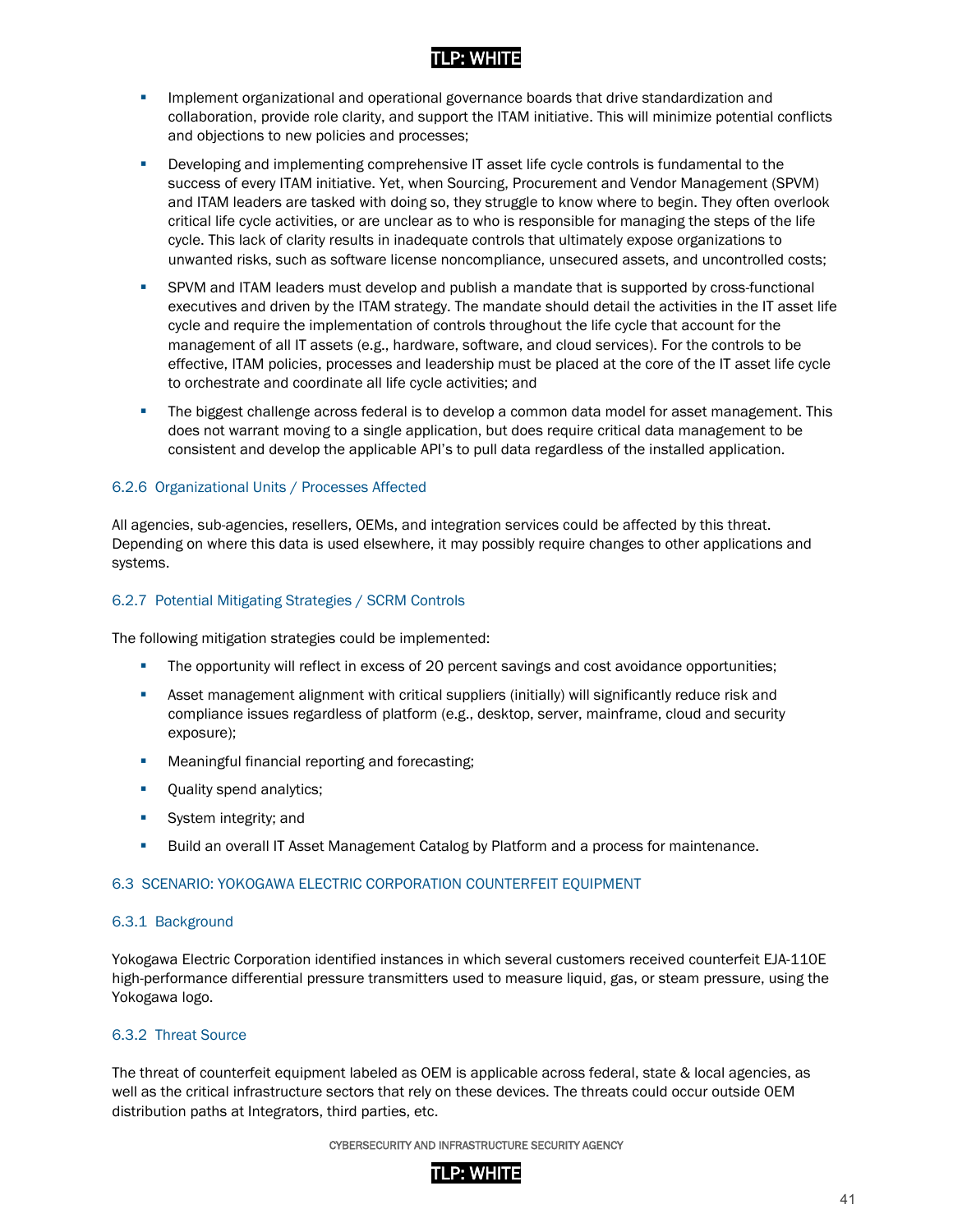## 6.3.3 Vulnerability

Vulnerabilities exist in a supply chain that includes system integrators, shippers, and other third parties. The threat is applicable at any time and persistent within the infrastructure.

#### 6.3.4 Threat Event Description

Counterfeit instruments were produced by unauthorized manufacturers. In addition to a lesser quality, Yokogawa reports that performance test results found that the counterfeit products "pose a serious safety risk."

#### 6.3.5 Outcome

In this scenario, this could impact intellectual properties, network, data, and messaging, depending on the contract. The exposure could be functional for an unspecified period of time.

#### 6.3.6 Organizational Units / Processes Affected

There could be processes that impact the reseller or the integrator.

#### 6.3.7 Potential Mitigating Strategies / SCRM Controls

N/A

## 7.0 Threat Category: Cybersecurity

#### 7.1 SCENARIO: INCORRECT BORDER GATEWAY PROTOCOL (BGP) ROUTING

#### 7.1.1 Background

BGP is the default protocol for exchanging routing information between Internet domains. Internet routing is designed to be resilient, and not dependent on any one organization. This presents a few inherent security problems that rely on trust of routing information. This inherent trust can make it harder to detect events such as route hijacking, route leaks, Internet Protocol (IP) address spoofing, eavesdropping, manipulation, and other harmful activities. BGP and other such routing threats can also be manifested by hackers who are not necessarily nation states, but also may be hacktivists or other non-state-affiliated actors. Route hijacking is when a route is accidentally or maliciously altered to send data traffic on an unintended route, or to an unintended destination. Further background information on BGP routing can be found here: https://www.cloudflare.com/learning/security/glossary/bgp-hijacking/

#### 7.1.2 Threat Source

The threat source in this scenario is a nation state, or other malicious actor that wishes to reroute or interrupt Internet traffic. Note that this threat can also manifest by accident. The impact will largely be the same, and the mitigations are also similar to malicious origins.

#### 7.1.3 Vulnerability

Not all Internet Service Providers (ISPs) have implemented measures to ensure BGP announcements are coming from a legitimate source.

## 7.1.4 Threat Event Description

Users initially noticed a delay in certain Internet traffic. A traceroute that normally shows a route that takes two or three hops was now taking more than ten hops and also was routing via China. Further investigation shows

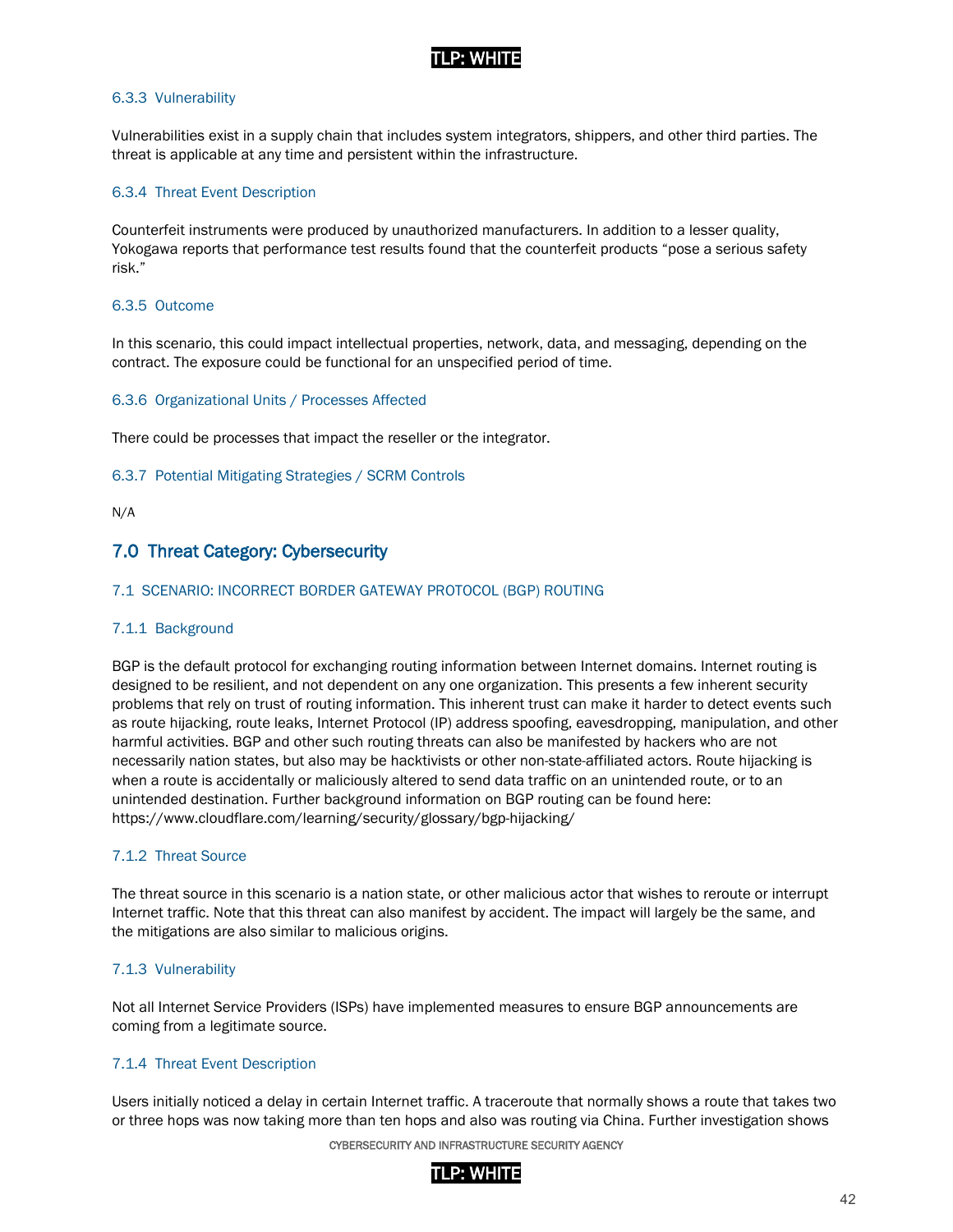a colocation company leaked over 70,000 routes to a foreign Tier 1 provider. This provider then announced these routes on to the global Internet, which redirected large amounts of Internet traffic destined for some of the largest European mobile networks through China Telecom's network.

## 7.1.5 Outcome

The incorrect routes were in circulation for about one hour. During this time, traffic was routed thru China. This routing gave China the opportunity to collect intelligence from this traffic. Specific consequences of this intelligence breach are unknown. Once the incorrect routes were discarded, Internet routing traffic returned to normal.

## 7.1.6 Organizational Units / Processes Affected

All organizations that had traffic rerouted thru China were potentially impacted. For the Service Provider, Network Operations and configuration of border routers were affected.

## 7.1.7 Potential Mitigating Strategies / SCRM Controls

Organizations evaluating Internet Service Providers can inquire about policies and procedures, which are intended to prevent such occurrences, as well as monitoring that is intended to rapidly detect these events. The service provider can be asked if they are a member of the Internet Society's Mutually Agreed Norms for Routing Security (MANRS) project.

This threat scenario, is addressed in:

- Communications, Security, Reliability, and Interoperability Council (CSRIC) WG 3 -- Best Practices and Recommendations to Mitigate Security Risks to Current IP-Based Protocols
- National Institute of Standards and Technology (NIST) SP 1800-14, Protecting the Integrity of Internet Routing: Border Gateway Protocol (BGP) Route Origin Validation

## 7.2 SCENARIO: RANSOMWARE ATTACK

## 7.2.1 Background

Ransomware is a type of malware where the target's computer is rendered unusable, typically by locking the user out of their system or encrypting some or all of the data on their system. The attacker then demands a monetary (bitcoin, etc.) ransom so that the target can receive the key to recover their data or access their system.

## 7.2.2 Threat Source

Ransomware attacks are typically propagated by individuals or groups seeking monetary gain.

## 7.2.3 Vulnerability

This threat is one of opportunity in that the threat actor sets their ransomware code afloat in the electronic sea – typically via infected web sites and email messages – waiting for an unsuspecting target to click on the link. While there are some antivirus packages which will recognize potential ransomware, the best defense is for users to avoid opening email messages from strangers, clicking on embedded links in email messages or visiting web sites for which there is not a personal or business need.

## 7.2.4 Threat Event Description

Ransomware has a variety of delivery vehicles or methods. These are three general examples of how ransomware can accomplish its goals.

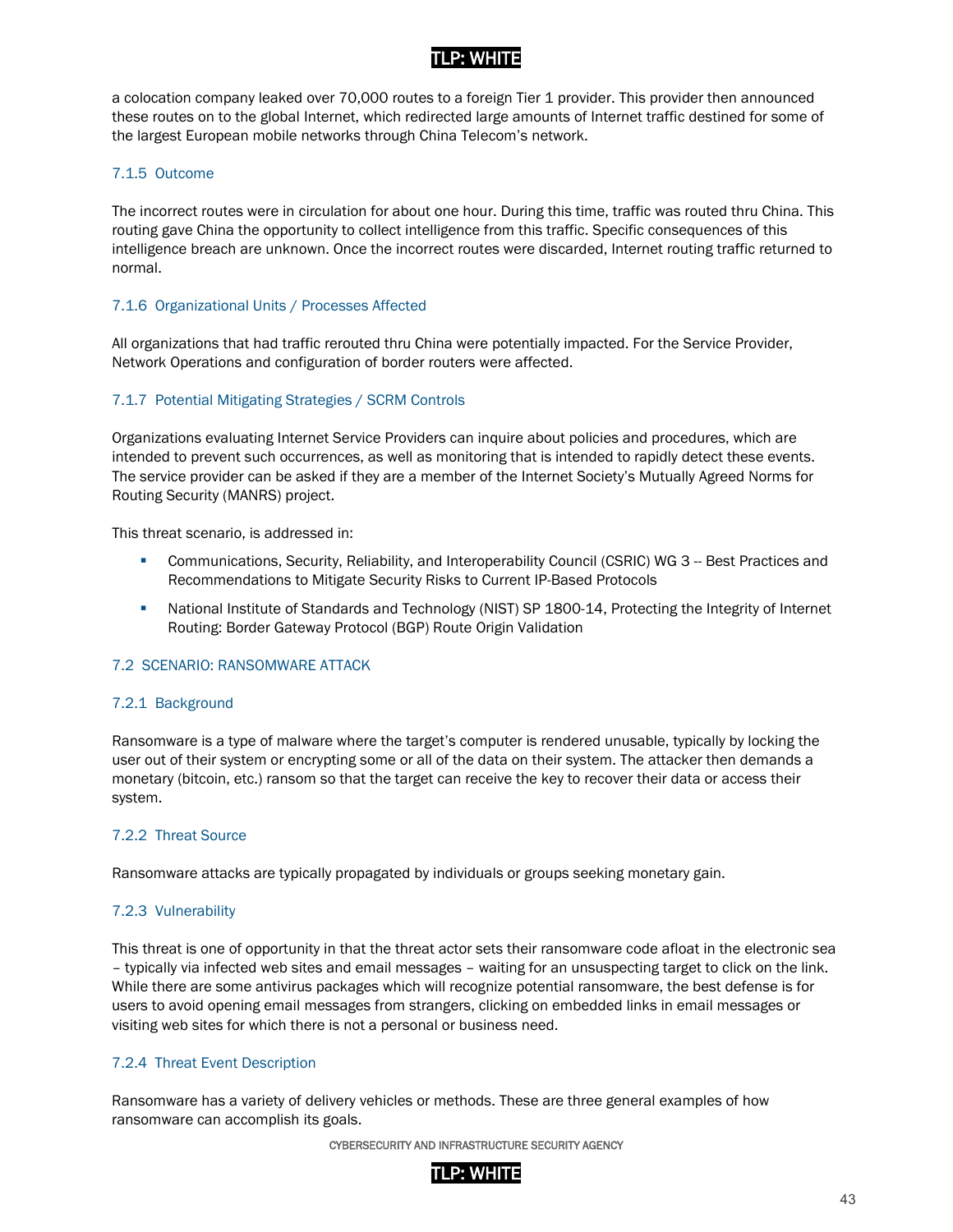In this example scenario, the threat actor is attempting to pose as a government official who is making final contact with the target to work out details of pending litigation or fines against the target. The generally worded email message contains a link and the target is instructed to click on the link to access the case file so that the target can avoid potential time in court and pending fines. Clicking the embedded link then unleashes the ransomware onto the target's computer.

In this example scenario, the target is presented with screen pop-ups which indicate that malware has been found on the target's system and the target should click on the link to take defensive measures. Again, clicking on the link unleashes the ransomware onto the target's computer.

In this final example scenario, the target has either turned off their antivirus software or configured it to its minimal settings thereby rendering it ineffective. As the target surfs the web, they can be presented with content which would normally have been flagged by their antivirus software. The target clicks on the questionable content and again unleashes ransomware onto the target's computer.

In each of the three example scenarios, above, there generally was not a named or intended target but rather just a wait-and-see who clicks on the infected link. Having said that, ransomware messages could be directed at organizations in general (companies, hospitals, government agencies) but again waiting to see if anyone will take the bait.

## 7.2.5 Outcome

If the threat actor is successful, the target is now presented with a dilemma; should they pay the ransom risking that the threat actor will not provide the key, or does the target attempt to recover their data from system back-ups, which could result in losing any data since the last back-up? Given that most times the ransom is to be paid using bitcoin or similar digital currency, the money leaves no audit trail.

If the target should pay the ransom, the threat actor could lock or encrypt the system again in the future seeking additional ransom payments. Most experts recommend that ransomware payments not be made, and the organization rebuild their system(s) from data back-ups.

## 7.2.6 Organizational Units / Processes Affected

Any and all parts of the organization are susceptible to ransomware attacks. Everyone who uses a computer, both professionally and privately, typically uses email and surfs the web, making everyone a potential target. Given the prevalence of outsourcing of supply chain activities, suppliers can be hit with ransomware as well thereby impacting a company's supply chain activities.

## 7.2.7 Potential Mitigating Strategies / SCRM Controls

While there is no single way to prevent ransomware attacks, strategies worth considering include:

- Regularly perform comprehensive backups of all critical data to offline or write-only storage on a schedule consistent with the number of transactions or data being performed on the system (e.g. how many days of data is the company willing to lose since the last back-up was performed?);
- Educate users on the potential perils of opening emails from strangers or clicking on embedded links (email or web sites);
- Keep anti-virus software active and up-to-date. Where possible, don't allow users to modify or disable anti-virus software on their company issued systems; and
- **Contractual agreements should be in place with all suppliers to define liability and remediation** activities should a supplier be impacted by a ransomware attack.

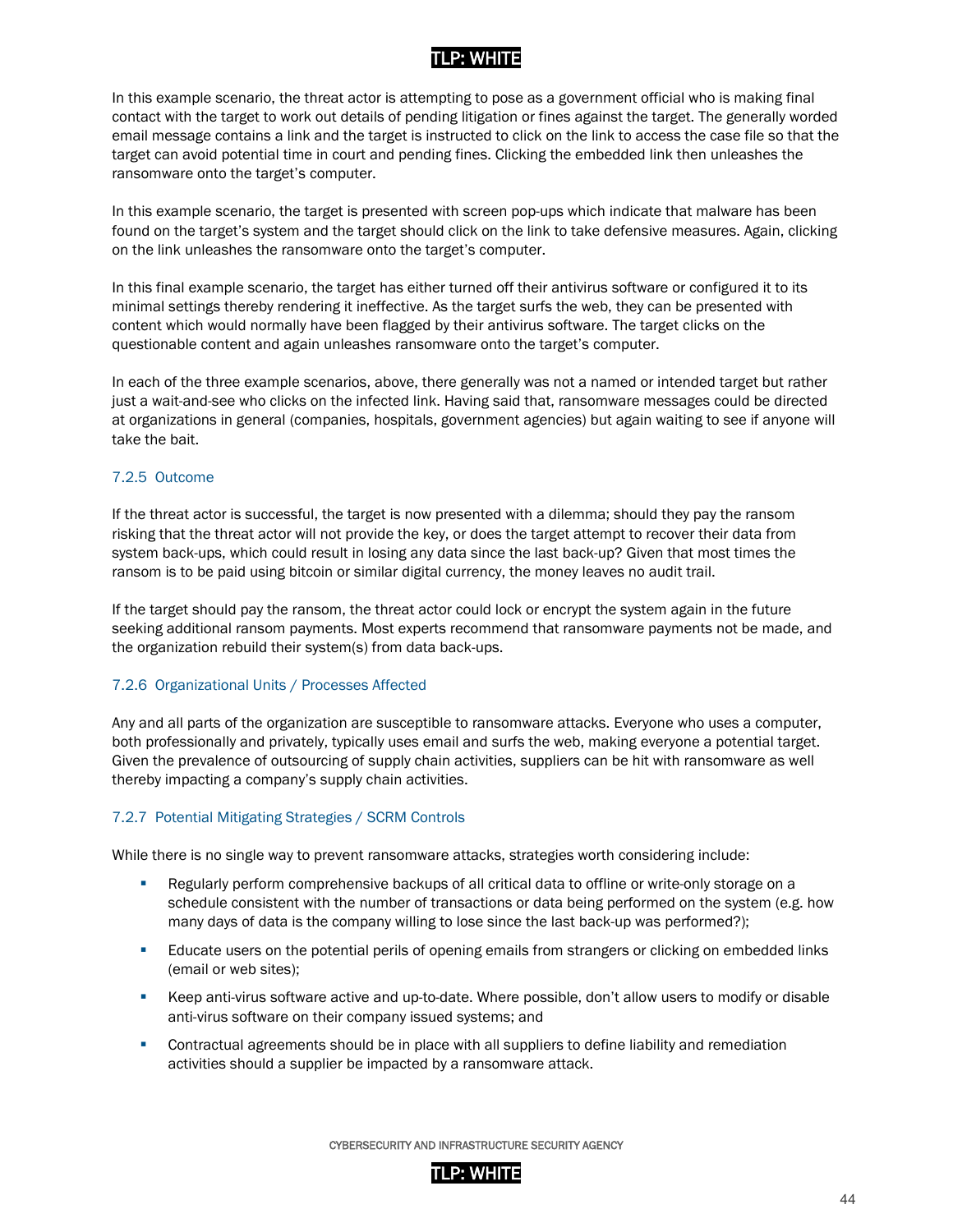## 7.3 SCENARIO: REMOVABLE MEDIA ATTACK

#### 7.3.1 Background

Threat Actors have utilized Removable Media to insert malware into an organization's computer systems. Removable Media such as Universal Serial Bus (USB) Thumb-Drives, Compact Discs (CDs), and floppy disks have been used. For examples of such methods and attacks see:

- Operation Buckshot Yankee: http://www.washingtonpost.com/wpdyn/content/article/2010/08/24/AR2010082406495.html
- Krebs On Security Article July 2018: https://krebsonsecurity.com/2018/07/state-govts-warned-ofmalware-laden-cd-sent-via-snail-mail-from-china/

For organizations that do not have the appropriate security controls in place, when removable media is inserted into a computer, that system can look for executable files and attempt to run those programs. This can result in malware bypassing all network perimeter defenses and getting installed on systems inside the supply chain organization.

## 7.3.2 Threat Source

Nation state cyber threat actors have been behind the news worthy events of these removable media attacks. Cyber criminals or cyber hacktivists could also easily use this attack method.

#### 7.3.3 Vulnerability

The vulnerability is that there is no prevention of, or pre-scanning of the malicious removable media prior to it being installed into the internal computer system. Removable media is delivered to an employee and that media is inserted into a computer system that can be compromised by that malware contained in or on the removable media.

## 7.3.4 Threat Event Description

When analyzing this threat scenario, the organization creates a fictitious, or potential, threat source described as a nation-state sponsored threat actor.

In this example scenario, the threat actor is attempting to compromise physical security systems being manufactured by the supply chain organization. The threat actor seeks to be able to remotely monitor and control the physical security systems of the supply chain organization's customers.

In this scenario, the threat actor drops many USB Drives, containing malware into the parking lot of the supply chain vendor. The USB Drives are labeled with supply chain organization's logo and the USB Drives contain file objects that appears to be related to the supply chain vendor's business.

Employees pick up the USB Drives, carry them into the organization. Many of the employees insert the USB drives into their computers. Some employees seek to return the USB Drives, some employees are curious about the USB drive contents.

In one study, $3\,48$  $3\,48$  percent of the distributed USB Drives were inserted into the organization's computers. Once inserted the computer can autorun the malware installation program. Or, the employee can attempt to open files, some with an alluring name, thus allowing the malware to start running, become installed, and open a backdoor so that the threat actor can access that system.



<span id="page-49-0"></span> <sup>3</sup> https://www.pcworld.com/article/3070048/how-to-keep-usb-thumb-drive-malware-away-from-your-pc.html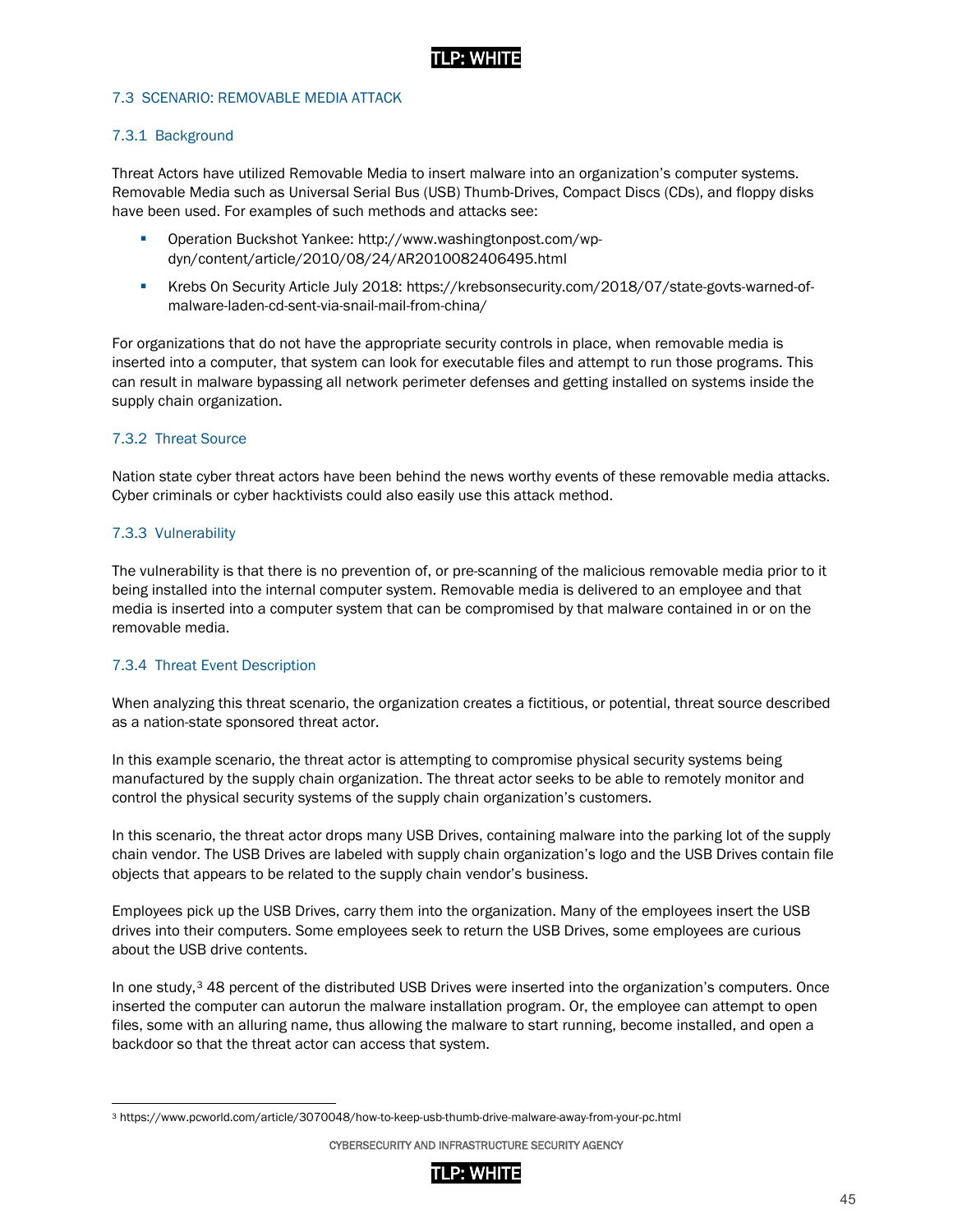When the threat actor has a persistent backdoor access to one of the supply chain vendor's systems, the threat actor can continue the attack.

## 7.3.5 Outcome

The threat actor is successful with their mission of compromising the systems being manufactured by the supply chain organization. The supply chain organization's customers are now buying systems that can be remotely controlled by the foreign military-intelligence organization. The supply chain organization is providing software updates to their existing customers, these updates contain the malicious capabilities. Depending upon the security controls in place within the customer's environment, the attacker is now able to remotely monitor and control the customers' entire physical security systems.

Additionally, the attacker now also has a foot hold in each of the supply chain organizations customer's networks. This can enable the attacker to launch additional attacks into each of those organizations.

## 7.3.6 Organizational Units / Processes Affected

The supply chain organization is compromised, the attacker has the ability to move freely within their network and systems. The company's products have been compromised; therefore, their customers are also potentially affected. The compromised physical security system is now a platform from which the attacker can begin to attack each organization where their security system in installed.

## 7.3.7 Potential Mitigating Strategies / SCRM Controls

The buyer organization, conducting this analysis, would evaluate:

- The extent to which potential supplier organizations protect themselves from removable media type attacks;
- The extent to which the organizations are connected electronically;
- **The extent to which the supply chain organization has mature security-focused software development** and distribution practices; and
- **Internal security controls, such as micro segmentation, so that such a compromised system would not** be able to communicate outside of the organization.

This threat scenario, removable media, is addressed in:

- NIST Special Publication (SP) 800-53 Rev 4 Security Control: Media Protection.
- **NIST SP 800-161 [Supply Chain Risk Management Practices for Federal Information Systems and** Organizations] references NIST SP 800-53 Rev 4 Security Control: Media Protection.

## 7.4 SCENARIO: RESOURCE DEPLETION – UNINTENTIONAL/ACCIDENTAL SHUTDOWN

## 7.4.1 Background

Unintentional or accidental resource depletion is a non-adversarial threat resulting from system misconfigurations or lack of resource planning. System events resulting in resource depletion or accidental shutdown may vary from misconfiguration of information systems and network connectivity to improper software updates to production environments.

Organizations operating without the appropriate security controls in place will experience regular system and network outages inadvertently caused by uncontrolled and unmanaged changes to their environments. This will cause a reduction in the organizations overall systems and network availability.

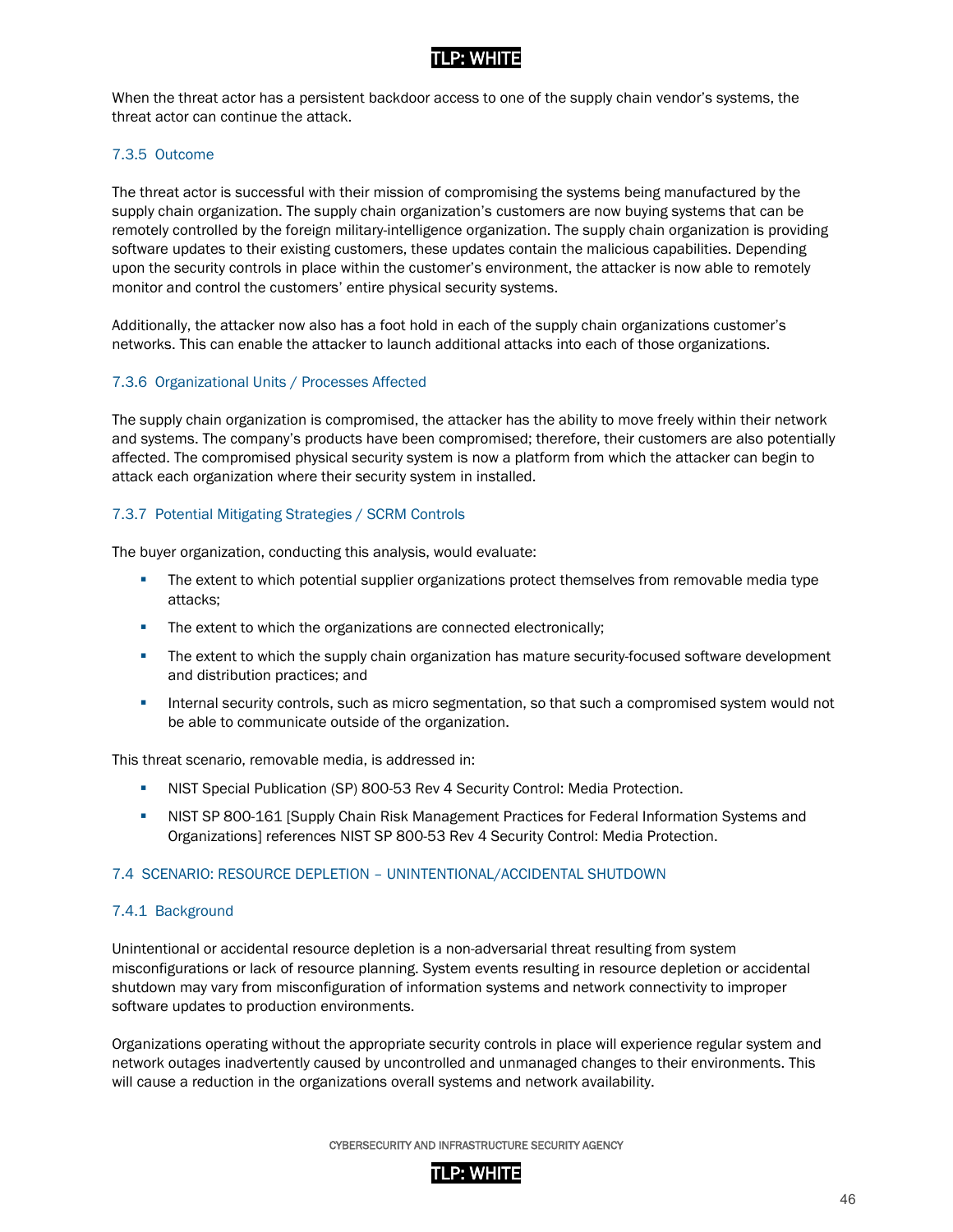#### 7.4.2 Threat Source

The threat source in this scenario is internal and is also non-malicious.

## 7.4.3 Vulnerability

The vulnerability is the lack of, (or lack of enforcement of) change management and configuration management policies and procedures within the organization.

## 7.4.4 Threat Event Description

When analyzing this threat scenario, the organization creates a fictitious, or potential, threat source described as an internal employee with non-malicious intentions.

In this scenario, the supply chain organization recently hired a new network engineer who identified some inefficiencies in the existing network configurations. The network engineer updates the system routing configurations and applies the updates to the production network without recording the updated configurations.

## 7.4.5 Outcome

The internal employee unintentionally caused an accidental shutdown crippling the supply chain organization's enterprise creating a negative impact on the supply chain organization and possibly their client organizations.

## 7.4.6 Organizational Units / Processes Affected

The supply chain organization may experience productivity inefficiencies caused by system or network outages possibly impacting their ability to support or deliver on their contracts. The supply chain organization's customers may also experience impacts to their existing operations through system, service availability, or product supply.

## 7.4.7 Potential Mitigating Strategies / SCRM Controls

The buyer organization, conducting this analysis, would evaluate:

- **The presence of Configuration Management policies and procedures that are in place and actively** enforced;
- **Assess the overall impact of vendor system or network outages will have on the organizations** operations; and
- Assess the overall impact of vendor system or network outages will have on the vendors' ability to meet contractual requirements.

This threat scenario, Resource Depletion/Unintentional Shutdown, is addressed in:

- NIST SP 800-53 Rev 4 Security Controls: Configuration Management, System and Information Integrity
- **NIST SP 800-161 [Supply Chain Risk Management Practices for Federal Information Systems and** Organizations] references NIST SP 800-53 Rev 4 Security Control: Configuration Management, and System and Information Integrity.

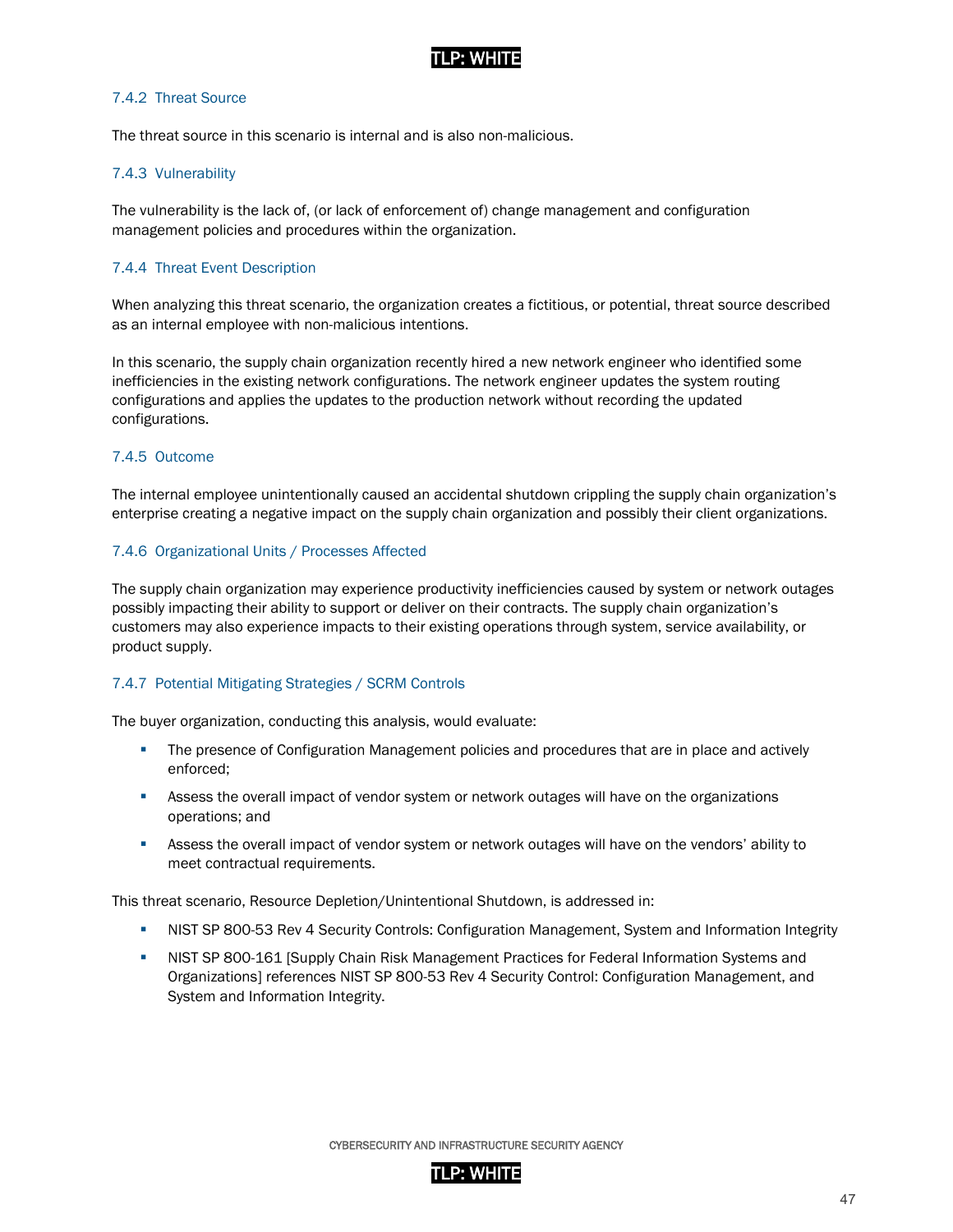## 8.0 Threat Category: Internal Security Operations and Controls

## 8.1 SCENARIO: POOR ACCESS CONTROL POLICY

## 8.1.1 Background

An organization has a small legacy network, which has been maintained over a period of 10+ years but has not been assessed for risk or security threats in quite some time. The network is mostly static in nature, in both configuration and system level/type (OS, patch, function, applications, etc.). Over that period, the team responsible for monitoring and managing the security of this network has changed several times, with no update or re-check of policies and procedures.

The organization has decided to perform some routine network checks prior to upgrading other portions of the infrastructure and has called in a pre-existing vendor to verify systems and configurations.

## 8.1.2 Threat Source

The systems involved are part of legacy wireless infrastructure which still routes traffic in certain areas and is also available as fallback for emergency or backup situations.

While the current infrastructure has been through audits and assessments over time, the legacy infrastructure has largely been signed off as status quo.

## 8.1.3 Vulnerability

While the network routes a relatively small amount of traffic, it does have access to a large amount of subscriber information that is maintained for the current infrastructure. The systems control access to sensitive user data, Domain Name System (DNS) function and routing of user traffic in, out, and through the legacy network.

## 8.1.4 Threat Event Description

Due to weak access control policies, years-old user accounts from the equipment vendor are still functional. Some of these user accounts allow root or privileged access and are not uniquely identifiable as belonging to an individual or even to a certain company. The credentials for these accounts have become compromised and a malicious attacker has used them to gain access to the legacy network, where additional attacks can be sourced from.

## 8.1.5 Outcome

The following illustrates some of the weaknesses exposed in an attack chain that could be sourced from this supplier:

- Some equipment is accessible directly from the enterprise network, not via a firewall or Demilitarized Zone (DMZ);
- **User accounts are not uniquely identifiable, reviewed or changed;**
- User sessions are not controlled and vulnerable to typical brute force account access methods; and
- **Potential violations of user access are not alerted.**

Given the above factors, an attack would not only likely be successful but also would go undetected for a long time unless service was otherwise impacted (e.g. user traffic stopped passing or was degraded). Simple dictionary or brute force attacks would likely be successful due to access control and account management policies. Thus, theft or manipulation of data, either through man-in-the-middle or exfiltration would be quite

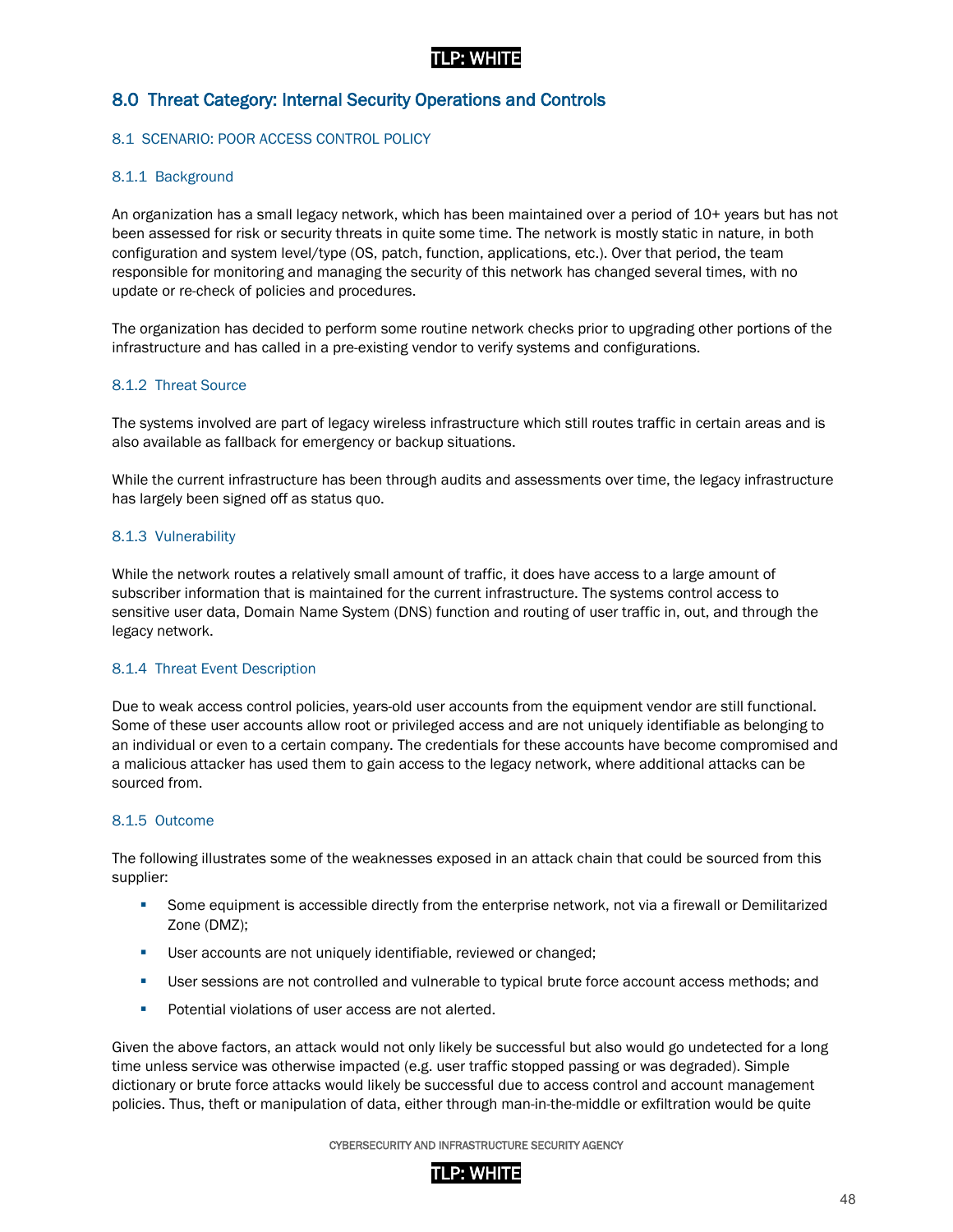possible. In addition, other defenses or mitigations set up elsewhere in the network could be negatively impacted or changed from within.

## 8.1.6 Organizational Units / Processes Affected

N/A

## 8.1.7 Potential Mitigating Strategies / SCRM Controls

Proper access control means protection of system resources against unauthorized access; a process by which use of system resources (e.g. executable programs, network configuration data, application file systems, network databases etc.) is regulated according to a security policy and is permitted only to authorized entities (users, programs, processes or other systems) according to that policy.

Authentication and authorization are basic security methods, which provide means to ensure the identity of users and limit their use of network resources to predefined activities or roles. They can thus be used to protect network operators against any unauthorized use of the network's services.

Furthermore, user authentication provides a basic mechanism for logging and auditing the management activities, which makes it possible to track activities afterwards. Providing each user with a unique user Identification (ID) and password together with a certain profile (privilege level) makes it possible to limit user's access to only those management activities they require in order to perform their task.

Enforcing the strong password selection, password aging (which enforces the users to change their passwords at predefined intervals), two-factor authentication, and the encryption of the files containing the user ID and password data (to prevent unauthorized users to obtain sensitive data) provide additional security.

It is also recommended to implement restrictions on the rate of login attempts, concurrent login attempts, and lockout periods for incorrect login attempts and monitored alerts for incorrect login attempts.

Security event logs or audit trails are of fundamental importance to an operator in detecting malicious activities by defining the indicators of such behavior. The log also establishes accountability for malicious users committing internal fraud or sabotage. The security event logging should be compliant to open standards to permit the administrator to perform archival and analysis of logs and for post-incident evidence gathering and investigation.

The first step to detect harmful activities is to know the indicators for such behavior. The earlier such an activity is detected, the more time is left to take appropriate countermeasures.

## 8.2 SCENARIO: DEVICES THAT DON'T AUTO-UPDATE FIRMWARE (IMBEDDED SPINAL CORD STIMULATOR WITH A HAND-HELD CONTROLLER)

## 8.2.1 Background

Failing to update your software doesn't just mean you won't have the latest version, it means you could be exposed to major security vulnerabilities that could also affect your physical wellbeing. There's medical technology today that allows patients to control their comfort levels by carrying a hand-held device to monitor and control implantable medical devices. After numerous, unsuccessful surgeries, a patient received a surgically implanted spinal cord stimulator to address years of chronic back pain. The stimulator tricks the brain to thinking the pain is gone.

## 8.2.2 Threat Source

The unauthorized individuals potentially accessing the device and changing the setting that control and monitor the comfort level of a patient. The hacker could turn the controller completely off making it impossible

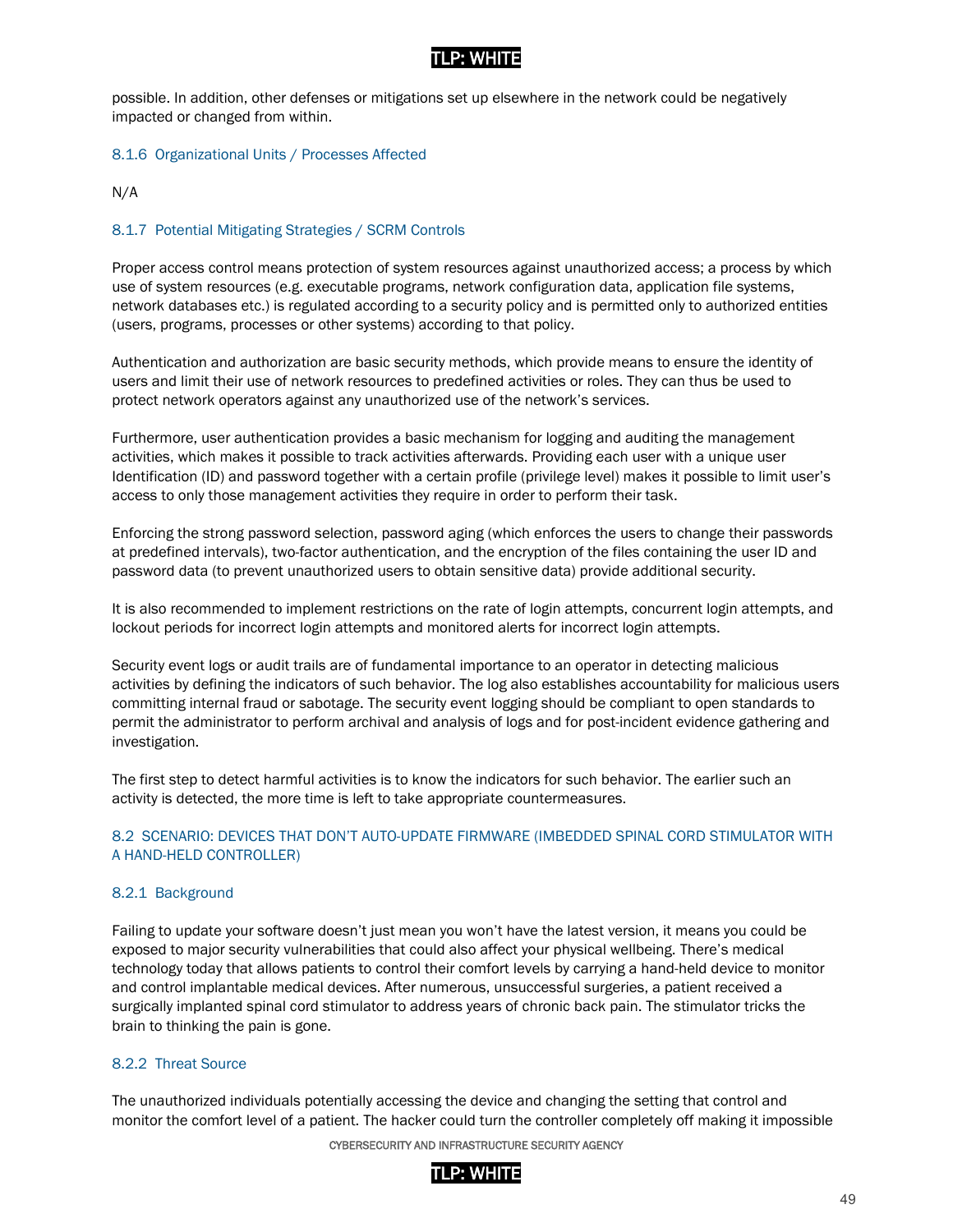for the patient to active the device and receive the benefits provided by the device to manage pain. As defined - a threat is the potential for a threat source to successfully exploit a vulnerability.

## 8.2.3 Vulnerability

Hand-held devices don't auto-update and requires live conversation with a help desk and, in some instances, a trip to the patient's health care provider must take place to update the firmware and sync the device.

## 8.2.4 Threat Event Description

Unauthorized individuals accessing the device and changing the settings that control/monitor the comfort level of a patient. The hacker could turn the controller completely off making it impossible for the patient to activate the device and receive the benefits provided by the device to manage pain. Conversely, the hacker could turn the controls up or down making the pain encountered by the patient intolerable.

## 8.2.5 Outcome

Since it doesn't appear to allow hackers to gain access to a patient's medical/personal history, the primary threat is controlling the device itself, which is some instances where the imbedded device may be something other than a spinal cord stimulator (i.e. pacemaker) could be life altering.

## 8.2.6 Organizational Units / Processes Affected

#### N/A

#### 8.2.7 Potential Mitigating Strategies / SCRM Controls

- To mitigate the seriousness of such an attack, patients who have an imbedded device that require updates from time to time should ensure that their contact information is kept up to date with the manufacturer of the medical device, as well as their health care providers so that the patient can be notified when an update to a device is required;
- **Periodically, contact the manufacturer of the device for firmware updates; and**
- **Make regular appointments with healthcare provider to ensure the device is working properly.**

## 8.3 SCENARIO: MISHANDLING OF CRITICAL OR SENSITIVE INFORMATION

#### 8.3.1 Background

An energy company supplier, Griffon Power, routinely handles marketing and technical information on industrial components used throughout their network. These are sometimes internal in nature but are generally marked as such. Recently, a small team within the company reviewed confidential external information from a domestic supplier on parts that were proposed for new turbines. These documents were highly sensitive in nature and shared under a Non-Disclosure Agreement (NDA).

#### 8.3.2 Threat Source

As part of the project analysis, the team set up a shared network drive to distribute and review information. All information related to the project was stored within this folder, which was only accessible internally. Griffon Power ultimately decided not to go forward with the new turbine offering and moved on with other business. About a year later, as part of a network cleanup and upgrade effort, network storage was decommissioned and sold off to an offshore company for parts.

Much of the NDA-level information shared between Griffon Power and the potential supplier has not been properly handled and is now exposed to a third party company.

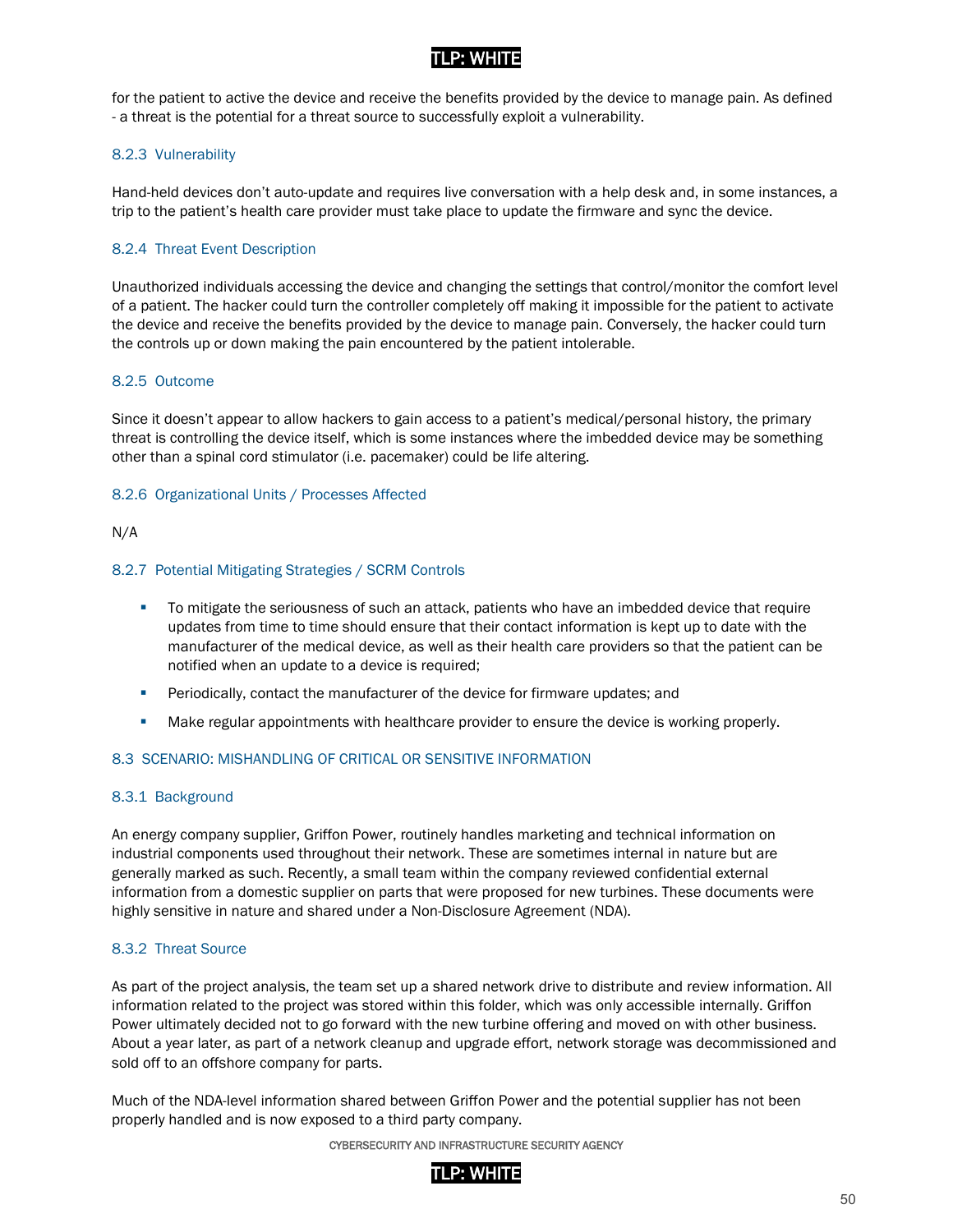## 8.3.3 Vulnerability

Not having a process, to properly decommission network storage which was eventually sold off to an offshore company for parts.

#### 8.3.4 Threat Event Description

Proprietary information on the inner workings and specialty parts of turbines that are used throughout energy companies has been made available and sold on the dark web. This could be used for economic or blackmail purposes or by foreign competitors to gain an unfair advantage in the market.

#### 8.3.5 Outcome

Some of the weaknesses exposed in Griffon Power's policies on the handling of data are:

- **Failure to wipe data that is no longer used;**
- **Failure to classify data then handle and protect according to the classification;**
- **Failure to implement document-level encryption for sensitive data; and**
- **Failure to audit systems prior to decommissioning.**

## 8.3.6 Organizational Units / Processes Affected

#### N/A

#### 8.3.7 Potential Mitigating Strategies / SCRM Controls

Data management policies can have a broad range of useful steps that could prevent such risks in this scenario. All data should be classified according to its intended use, who is allowed to access it, and if or how it can be shared. In addition, data tags could be set according to whether it is Public, Limited Release, Internal or Confidential (for example). Depending on how the data are classified, it may need to be encrypted and have access to the data controlled and monitored.

Separately, companies should have a process and policy for decommissioning equipment and perform regular audits before any such equipment is released, sold or distributed. At a minimum, any non-Public data should be removed from any systems; in most cases, it is advisable to perform a complete wipe of data or destruction of storage devices to a sufficient level that data cannot be recoverable later.

## 8.4 SCENARIO: LACK OF ASSET VISIBILITY AND VULNERABILITY EXPLOITATION

#### 8.4.1 Background

An organization in the supply chain lacks visibility into the range and numbers of assets connecting to its network. Further, this organization only scans for vulnerabilities on an annual basis, as part of a compliance requirement. The organization also fails to plan and prioritize its vulnerability mitigation practices.

## 8.4.2 Threat Source

Many high-profile incidents, including the Equifax breach and WannaCry, could have been prevented through better cyber hygiene. Fifty-seven percent of enterprises that experienced a breach in the past two years state that a known, unpatched vulnerability was the root cause.<sup>[4](#page-55-0)</sup>



<span id="page-55-0"></span> <sup>4</sup> "State of Security Response," Ponemon/ServiceNow, 2018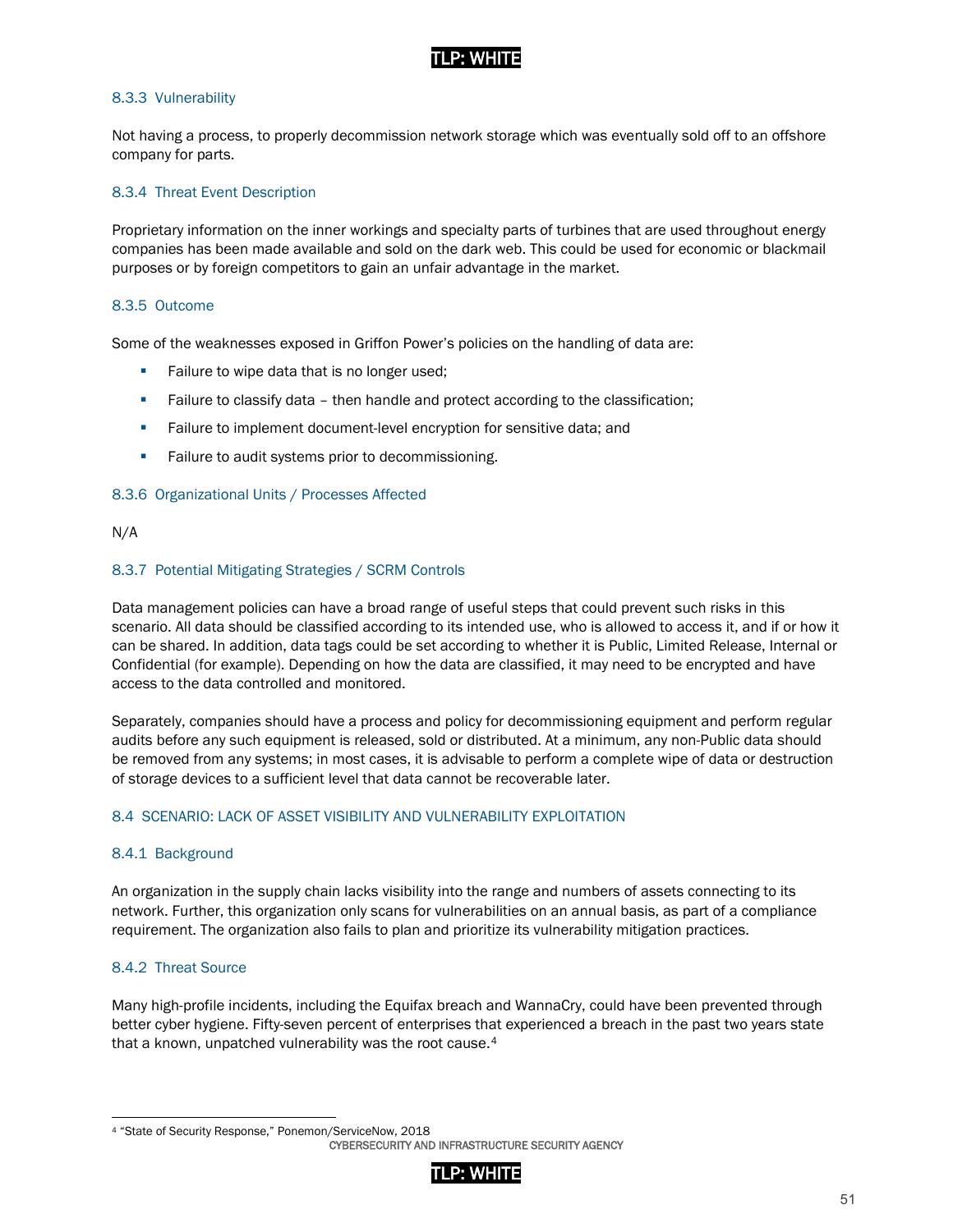The discovery and disclosure of vulnerabilities continue to grow in volume and pace. In 2018 alone, an average of 4[5](#page-56-0) new vulnerabilities were published every single day, for a total of 16,500, up from 15,038 in 2017.<sup>5</sup>

With 59 percent of all vulnerabilities in 2018 rated as Critical or High severity, security organizations are challenged to determine which vulnerabilities truly represent a risk and prioritize the most critical vulnerabilities to maximize limited remediation resources. After all, the proportion of Common Vulnerabilities and Exposures (CVEs) with a publicly available exploit was seven percent in 2018, down one percentage point from 2017.

## 8.4.3 Vulnerability

The vulnerability in the scenario is that the organization in the supply chain lacks visibility into the range and numbers of assets connecting to its network.

## 8.4.4 Threat Event Description

As more devices are connected, the attack surface expands, often in unexpected places, such as building management systems and Close-Circuit Televisions (CCTVs). These systems perform multiple functions, such as managing access to specific doors, controlling door alarms, creating the photo IDs that allow facility access and monitoring for access.

Coupling together three vulnerabilities in the past year, an attacker could setup a Zoom video conference with any target at the organization. Once connected, the attacker can control the attendee's screen by exploiting a vulnerability in Zoom<sup>[6](#page-56-1)</sup> allowing them to download and install malware on the target's computer.

With access to the target computer, the attacker can then exploit the building management system<sup>[7](#page-56-2)</sup> allowing physical access to the building. Now that the attacker can access the facility, the last step is to ensure the CCTV does not record their intrusion by exploiting the CCTV system.[8](#page-56-3) In this scenario, an attacker could exploit software vulnerabilities to gain administrator rights, enabling them to create fraudulent ID's, disable door locks and alarms, access sensitive authorized user data and delete video footage.

## 8.4.5 Outcome

Building management contractors, just like IT managers, must consider cyber risk associated with all computer systems and networks within their scope of responsibility. Often times, building management systems and CCTV are outside the control or purview of organization IT departments. A disciplined Vulnerability Management program, by which the organization can track, assess, and remediate known vulnerabilities across their entire attack surface in a timely manner, before they can be exploited is a must.

## 8.4.6 Organizational Units / Processes Affected

N/A

## 8.4.7 Potential Mitigating Strategies / SCRM Controls

 Identify business operations and assets most vulnerable to cyber-attacks, to include third party, Operational Technology (OT) and IoT assets; for many organizations, the most critical assets are those that have the highest monetary value attached to them; for the government, this may be those deemed most mission critical;



<span id="page-56-0"></span> <sup>5</sup> Primary Research, Tenable Vulnerability Intelligence

<span id="page-56-1"></span><sup>6</sup> https://www.tenable.com/press-releases/tenable-research-discovers-vulnerability-in-zoom-that-could-lead-to-conference

<span id="page-56-2"></span><sup>7</sup> https://www.tenable.com/blog/multiple-zero-days-in-premisys-identicard-access-control-system

<span id="page-56-3"></span><sup>8</sup> https://www.tenable.com/press-releases/tenable-research-discovers-peekaboo-zero-day-vulnerability-in-global-video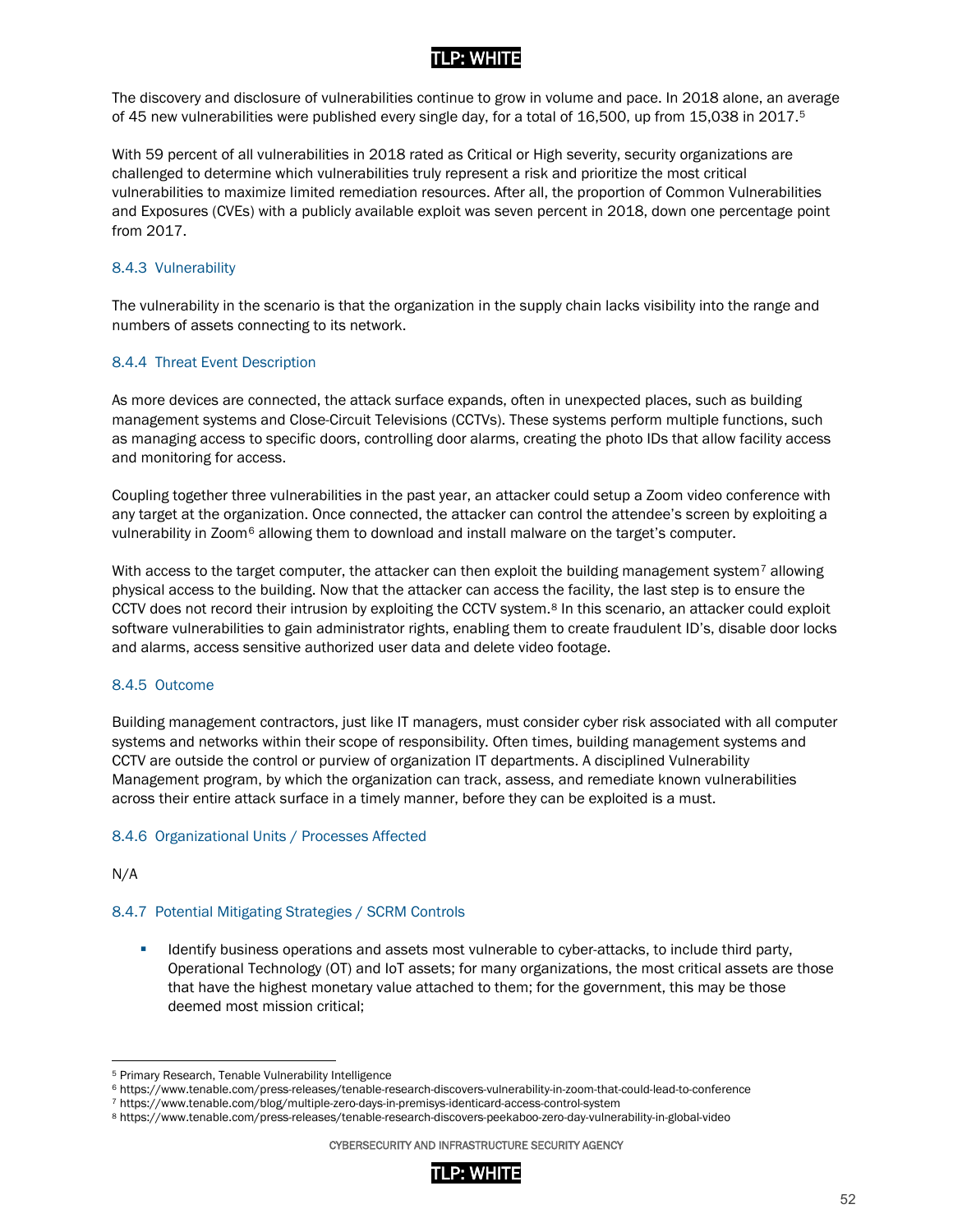- Utilize continuous threat intelligence to prioritize remediation efforts in light of the overwhelming number of new vulnerabilities; organizations should use contextual factors including asset criticality and whether there are exploits available for specific vulnerabilities, in prioritization;
- Frequent scanning and reporting is critical, because out-of-date data can be just as damaging as inaccurate data. The Center for Internet Security (CIS) Control 3.1 recommends automatically scanning all systems on a weekly or more frequent basis;
- Organizations need to make sure their reporting is aligned with their patch remediation cycle so that reporting and updates are relevant;
- **IDENTIFY 11 Identify the security gaps and opportunities to reduce complexity in the IT security infrastructure that** leave organizations vulnerable to cyber-attacks;
- **Measure the value of responding to vulnerabilities through automation and machine learning; and**
- **Utilize IT security staff and resources to improve the efficiency of vulnerability management.**

## 8.5 SCENARIO: ICT DEVICES WITH DEFAULT PASSWORDS

## 8.5.1 Background

All ICT devices ship with default passwords, not changing the administrator password can result in the attacker to easily identify and access ICT systems. It is imperative to change default manufacturer passwords and restrict network access to critical and important systems.

## 8.5.2 Threat Source

One of the first things a hacker checks is whether the default account and password are enabled on a device. Websites such as www.defaultpassword.com list the default credentials, old and new, for a wide variety of devices:

- Routers, access points, switches, firewalls, and other network equipment
- **Databases**
- **Web applications**
- **Industrial Control Systems (ICS) systems**
- **•** Other embedded systems and devices
- **Remote terminal interfaces like Telnet and SSH**
- **Administrative web interfaces**
- **ERP** systems

In 2014, Trustwave released the results of an analysis of 691 data breaches and concluded that one third were due to weak or default passwords. In 2018, it was reported that less than 8 percent of analyzed breaches were due to weak or default credentials. While the trend suggests that password security is improving, it remains crucial to have a process in place for dealing with new equipment which may still be configured with the manufacturer's passwords.

## 8.5.3 Vulnerability

Devices ship with default passwords, not changing the administrator password can result in the attacker to easily identify and access ICT systems. It is imperative to change default manufacturer passwords and restrict network access to critical and important systems.

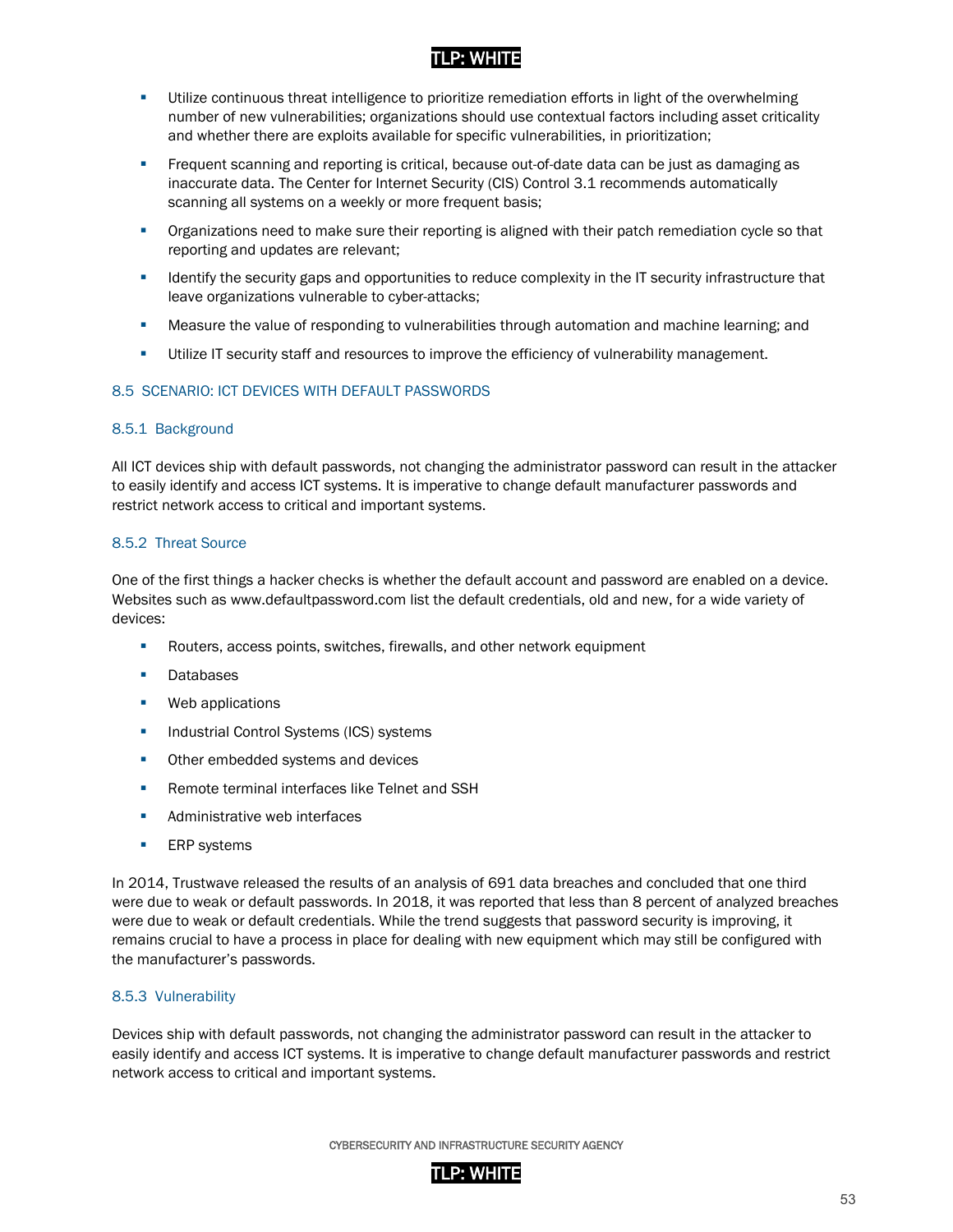#### 8.5.4 Threat Event Description

A small ISP has been breached by an attacker that has gained access to the enterprise network through a router with the factory default password.

#### 8.5.5 Outcome

The attacker with knowledge of the password and network access to a system can log in, usually with root or administrative privileges. Further consequences depend on the type and use of the compromised system. Examples of incident activity involving unchanged default passwords include:

- Internet Census 2012 Carna Botnet distributed scanning;
- **Fake Emergency Alert System (EAS) warnings about zombies;**
- **Stuxnet and Siemens SIMATIC WinCC software;**
- Kaiten malware and older versions of Microsoft Standardized Query Language (SQL) Server;
- **Secure Shell (SSH) access to jailbroken Apple iPhones;**
- **EXECT:** Cisco router default Telnet and enable passwords; and
- **Simple Network Management Protocol (SNMP) community strings.**

#### 8.5.6 Organizational Units / Processes Affected

#### N/A

#### 8.5.7 Potential Mitigating Strategies / SCRM Controls

- **The To reduce the risk of security breaches through default credentials which have been left configured on** network devices, it's best to implement a process to change the passwords, and if possible account names, when new equipment is installed.
- **IDED 19 IDENT Software and systems that are likely to use default passwords. Regularly perform vulnerability** network scans to identify systems and services using default passwords. Additionally, utilize good password management including:
	- o Change Default Passwords Change default passwords as soon as possible and absolutely before deploying the system on an untrusted network such as the Internet. Use a sufficiently strong and unique password. See the United States -Computer Emergency Readiness Team (U.S.-CERT) Security Tip ST04-002 and Password Security, Protection, and Management for more information on password security;
	- o Use Unique Default Passwords Vendors can design systems that use unique default passwords. Such passwords may be based on some inherent characteristic of the system, like a Media Access Control (MAC) address, and the password may be physically printed on the system;
	- o Use Alternative Authentication Mechanisms When possible, use alternative authentication mechanisms like Kerberos, x.509 certificates, public keys, or multi-factor authentication. Embedded systems may not support these authentication mechanisms and the associated infrastructure;
	- o Force Default Password Changes Vendors can design systems to require password changes the first time a default password is used. Recent versions of DD-WRT wireless router firmware operate this way; and
	- o Restrict Network Access Restrict network access to trusted hosts and networks. Only allow Internet access to required network services, and unless absolutely necessary, do not deploy systems that can be directly accessed from the Internet. If remote access is required, consider

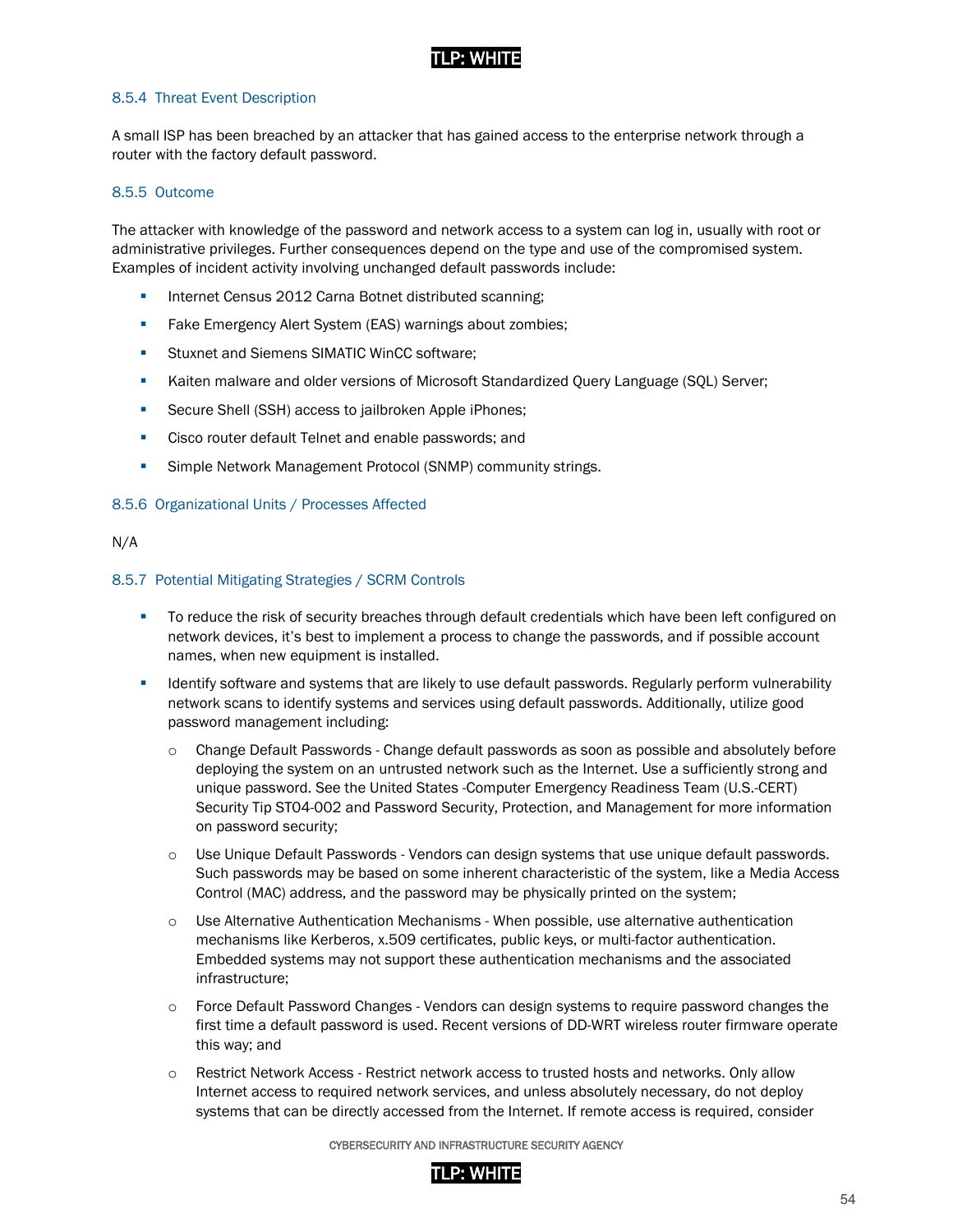using Virtual Private Network (VPN), SSH, or other secure access methods and be sure to change default passwords.

**•** Vendors can design systems to only allow default or recovery password use on local interfaces, such as a serial console, or when the system is in maintenance mode and only accessible from a local network.

## 8.6 SCENARIO: INCORRECT PRIVILEGE SETTINGS, AUTHORIZED PRIVILEGED USER, OR ADMINISTRATOR ERRONEOUSLY ASSIGNS USER EXCEPTIONAL PRIVILEGES OR SETS PRIVILEGE REQUIREMENTS ON A RESOURCE TOO LOW

#### 8.6.1 Background

Organizations employ least privilege for specific duties and information systems. The principle of least privilege is also applied to information system processes, ensuring that the processes operate at privilege levels no higher than necessary to accomplish required organizational missions or business functions. Organizations consider the creation of additional processes, roles, and information system accounts as necessary, to achieve least privilege. Organizations also apply least privilege to the development, implementation, and operation of organizational information systems.

#### 8.6.2 Threat Source

Access controls that define specific sets of privileges linked to individuals are a fundamental security practice. However, these same principals are not always applied to the most sensitive access of all; high-privilege access administrative accounts that have massive control over business-critical IT functions.

High-privilege access may be the most sensitive aspect of IT. Administrative accounts have the ability to make widespread changes to IT systems on which the business may depend. If misused, these capabilities can cause extensive damage ranging from security threats and compliance violations to incidents that tarnish the reputation of the business itself.

#### 8.6.3 Vulnerability

The vulnerability is that the company until recently had no formal Information Security Policy or related procedures. There has been no policy for assigning system privileges, leading to many users having administrative or super user system privileged access which are not required for their current job. In this scenario, a user was granted root access to a UNIX system, in which the operating system does not apply access controls to the user root. That user can terminate any process and read, write, or delete any file.

## 8.6.4 Threat Event Description

Acme Packet is a midsized manufacturing company which has doubled its enterprise product offering and number of employees. When the company first started, it had less than 25 employees, many of which had multiple responsibilities. One example includes the office manager also serving as their IT department. Additionally, the company until recently had no formal Information security policy or related procedures. There has been no policy for assigning system privileges, leading to many users having administrative or super user system privileged access which are not required for their current job.

In this scenario, a user was granted root access to a UNIX system, in which the operating system does not apply access controls to the user root. That user can terminate any process and read, write, or delete any file.

#### 8.6.5 Outcome

The scenario above presents multiple risks to the supply chain ranging from insider risks to cyber espionage. Additionally, the easiest way for a cyber-attacker to gain access to sensitive data is by compromising an end

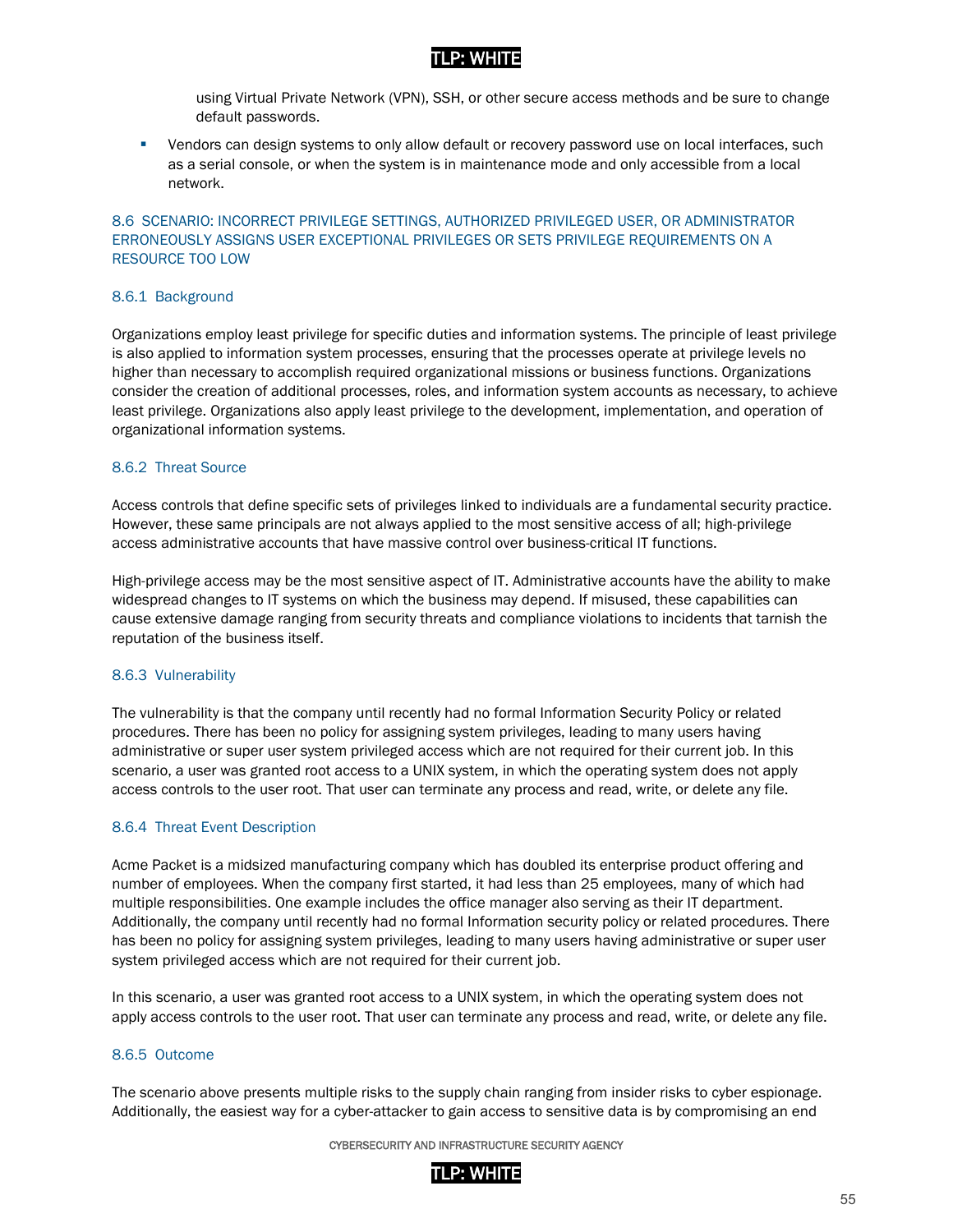user's identity and credentials. Things get even worse if a stolen identity belongs to a privileged user, who has even broader access, and therefore provides the intruder with *the keys to the kingdom*. By leveraging a *trusted* identity, a hacker can operate undetected, gaining access to sensitive data and system access with little or no indications to the attack.

## 8.6.6 Organizational Units / Processes Affected

N/A

## 8.6.7 Potential Mitigating Strategies / SCRM Controls

- **Conduct a security review of all users physical and system access adjusting user access to least** privileged access, the minimum access needed to perform the job.
- **Establish an Information Security Policy based off industry standards and best practices**
- Deploy and Privileged Access Management (PAM) system for monitoring and protection of super user accounts. This is one of the most important aspects of Identity and Access Management, and cybersecurity at large today. With a PAM solution in place, an organization can dramatically reduce the risks discussed above.
- **The Best Practices for Privileged Access Management utilize the Four Pillars of PAM. Gartner outlines** key challenges and makes clear recommendations that emphasize the critical role of people, processes and technology in effectively mitigating PAM risk and making purchase decisions, including:
	- o Track and Secure Every Privileged Account;
	- o Govern and Control Access;
	- o Record and Audit Privileged Activity; and
	- o Operationalize Privileged Tasks.

## 9.0 Threat Category: Compromise of System Development Life Cycle (SDLC) Processes & **Tools**

## 9.1 SCENARIO: MANIPULATION OF DEVELOPMENT TOOLS & DEVELOPMENT ENVIRONMENT

## 9.1.1 Background

Both hardware (printed circuit boards and computer chips) and software (source or object code and firmware) are highly reliant upon automated development tools. A Printed Wiring Board (PWB) (the circuit board to which components are soldered) is composed of hundreds, if not tens of thousands of circuit traces and component connections. A much smaller instance of this is the computer chip which can contain thousands of transistors and other elemental circuit components. Likewise, on the software side, computer code in its source form can constitute thousands or millions of lines of instructions, and often integrates dozens of third-party components. Once compiled, this can reach megabytes of binary code.

Given the complexity of both hardware and software development processes, threat actors may seek to introduce vulnerabilities into the hardware or software through development processes or tools, or by compromising the development environment.

## 9.1.2 Threat Source

Manipulation of development tools and development environments can come by way of a variety of different threat actors: nation state, organization or individual (outsider or insider).

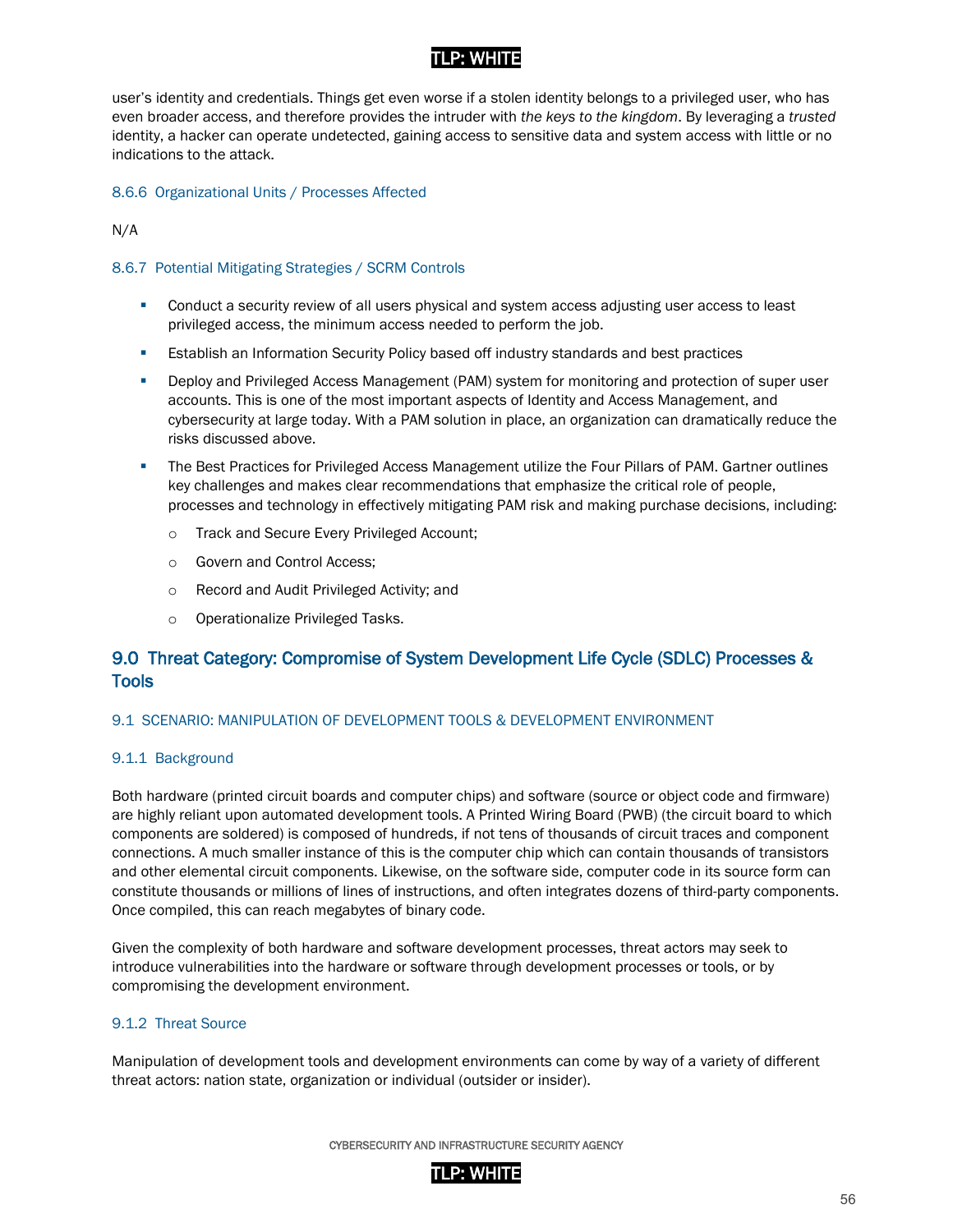#### 9.1.3 Vulnerability

The threat actor may use the complexity of the hardware or software itself (thousands of circuit traces or lines of source code) to help cover their tracks. If the development environment is not set up and managed correctly with all developers observing the accepted organizational rules-of-the-road and adopting secure configurations and controls, threat actors can use the complexity to their advantage (e.g. lax check-out check-in procedures, non-existent or minimal revision processes, unprotected code repositories, etc.). Misconfigured or unpatched anti-virus software was unable to detect the infected software running the factory machines implanted from the USB drive.

#### 9.1.4 Threat Event Description

When analyzing this threat scenario, the organization creates a fictitious, or potential, threat source described as an individual threat actor in the first case and a nation state in the second case.

In this example scenario, the threat actor is a hardware Research & Development (R&D) engineer of the company. He or she reconfigures a computer-assisted design (CAD) system so that he or she can work remotely from home. The company's IT department was not consulted when a hole was created in the company firewall. While the employee was well-intentioned and took it upon him or herself to do the work, a vulnerability has now been introduced into the company.

Additionally, in this example scenario, the threat actor is a rogue nation state. After surveilling the target company via the Internet for some time, the threat actor has found an unpatched vulnerability allowing remote access to the company's development environment housing source code. The threat actor can now decipher the source code to learn the inner workings of a particular product, thereby stealing the Intellectual Property (IP\*) for their own use or profit.

#### 9.1.5 Outcome

In the first scenario, the well-intentioned employee has created a vulnerability in the development tools which is just waiting to be exploited by a bad actor (nation state, organization or individual). The vulnerability is eventually exploited, and the company finds itself under attack.

In the second scenario, not keeping systems patched and knowing where vulnerabilities can exist has led to the company's IP\* being stolen, thereby leading to a company's loss of market share and dominance in a particular market sector.

#### 9.1.6 Organizational Units / Processes Affected

In both of these scenarios, the company who owns the development tools and the development environment is directly impacted. R&D and manufacturing operations both rely upon the development tools and associated development environment for the data they contain. If IP\* has been stolen, long term viability of the company may be at stake.

#### 9.1.7 Potential Mitigating Strategies / SCRM Controls

Preventing the manipulation of a company's development tools and development environment can benefit from the following:

 Access controls and identity and authentication management controls must be in place for all development tools (hardware and software) and for the broader development environment. Only those people with a need to access the tools and data should be granted access, no more. When appropriate, enforce segregation of duties on hardware or software projects such that a developer (hardware or software) can only access their particular area of the design. Where possible, use identity management and change management tools to track changes made to the project;

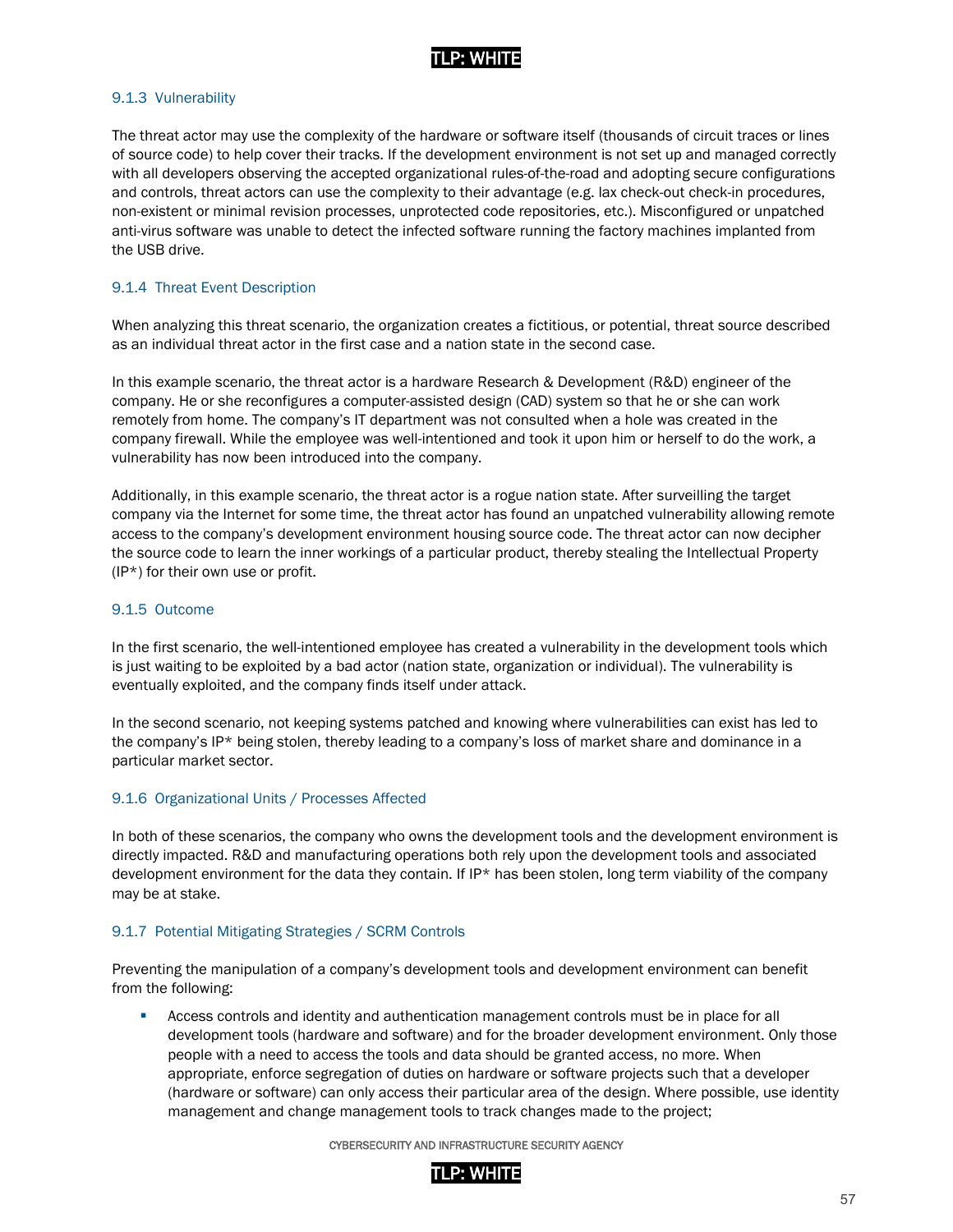- **Providing external access (outside the company firewall) to any tools or data must be done in** coordination with the IT department or equivalent function within the company;
- Keep all system and tool patches up-to-date; and
- Observe good SDLC practices in the development environment (check-out check-in, revisions, etc.) and remove old code when it is no longer needed.

## 9.2 SCENARIO: COMPROMISED/INFECTED SYSTEM IMAGES

## 9.2.1 Background

To gain economies of scale, electronic products are typically assembled and programmed on an assembly line. In this case, the first unit looks like the second unit, which looks like the nth unit. One down side to this approach is that when infected code is found in one unit (infected via software download to rotating media, embedded firmware, etc.), ALL units will contain this infected code. Having compromised or infected system images on the factory floor can become a huge problem for the manufacturer.

## 9.2.2 Threat Source

Compromise or infection of system images can come by way of a variety of different threat actors: nation state, organization or individual (outsider or insider).

## 9.2.3 Vulnerability

The working assumption on the factory floor is that everything is good until an issue is discovered. Automated hardware test systems can be quite adept at finding hardware issues (parts out of spec/tolerance, parts loaded incorrectly, wrong speed grade of parts used, etc.). What is more elusive is the ability of the factory floor equipment to find compromised or infected software. Hardware can be touched and physically examined. Software is 1's and 0's and must be examined using software tools which have been tuned to look for specific flaw, compromise, or infection…a more challenging task!

## 9.2.4 Threat Event Description

When analyzing this threat scenario, the organization creates a fictitious, or potential, threat source described as an individual threat actor.

In this example scenario, the threat actor is an external actor who develops and distributes malware implanted on a desktop Personal Computer (PC). A hardware engineer responsible for products being manufactured on the adjacent factory floor inserts a USB thumb drive into his or her desktop PC, copies some required files onto the drive and removes it from the PC. The engineer then enters the factory floor where he or she inserts the thumb drive into one of the factory floor control systems.

Unknowingly he or she has transferred a virus from the desktop PC to the factory floor. The virus, which may include code enabling the threat actor to manipulate or sabotage an infected product, now finds its way onto the product flowing down the manufacturing line. Soon those infected products are shipped to customers around the world.

## 9.2.5 Outcome

After the product is delivered to the customer, they turn on the new piece of equipment, the customer then runs an anti-virus program only to discover the new unit is infected. The customer contacts the manufacturer, demanding why they are receiving infected product. This puts the manufacturer into emergency mode with all hands on deck to track down the source of the virus…is this a one-off situation? Are other customers seeing this issue? Was the product tampered with in route to the customer? Many questions need to be answered in very short time!

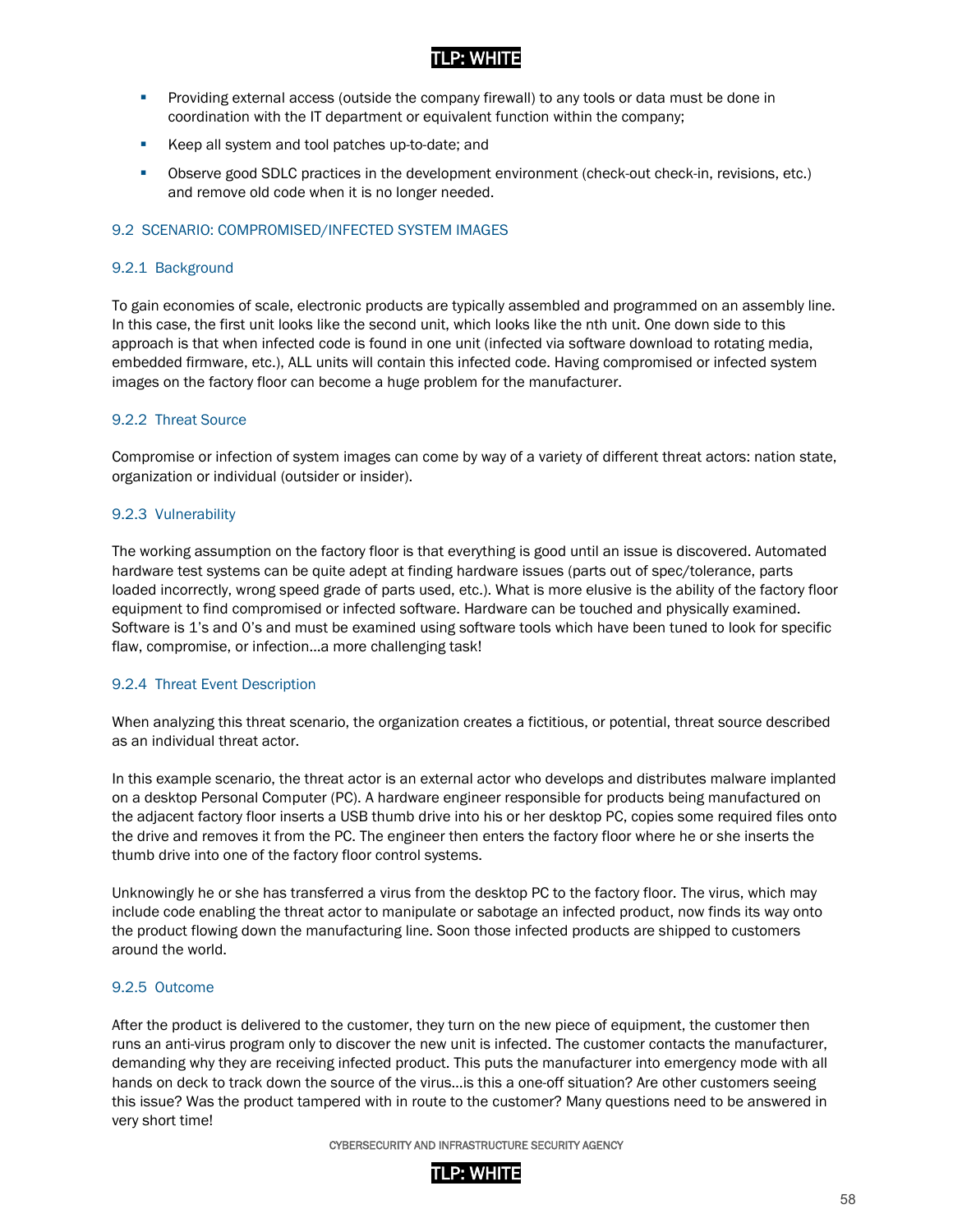## 9.2.6 Organizational Units / Processes Affected

While the end user customer is the first to be impacted with a compromised or infected system image, ultimately it is the manufacturer who bears the brunt of the impact. The two questions that need immediate answering are *how* and *where* was the code compromised or infected? Once that is determined, the conversation then turns to mitigation strategies to prevent further compromise or infection and how to address all the units currently in other customers' hands which contain the same compromise or infected system image (this includes any potential announcement to be made to the press). These will be all hands on deck activities from both R&D engineers and the factory floor team.

## 9.2.7 Potential Mitigating Strategies / SCRM Controls

There is no single method of preventing compromised or infected system images from finding their way on the factory floor. Prevention strategies should include the following:

- **Use hashes or other analytical tools to confirm that the system image on the factory floor master** system has not been changed/compromised. Depending upon the effort involved, this should be performed at least once daily; before and after each shift would be preferred;
- Create a list of all files required on the customer product. Periodically check the file content of the factory floor systems against this list to ensure additional files have not been placed on the factory floor system. These additional files could cause serious issues once the equipment is installed at the customer site;
- **Restrict the use of USB thumb drives and other removable media on the factory floor. If removable** media must be used (either to move information onto or off of the factory floor or as part of the manufacturing process), purchase the media from reputable suppliers. Scan the removable media with anti-virus software when entering and leaving the factory floor;
- System images can be compromised or infected by other methods, such as a threat actor accessing the factory floor systems via an unpatched system or network vulnerability;
- Ensure all system and network patches are installed and anti-virus software is up-to-date;
- **Ensure that appropriate physical access controls are in place for the factory floor. The factory floor** should be accessed only by those individuals who have need to do so; and
- **E** Ensure that any new or updated system images being loaded onto the factory floor manufacturing systems have been thoroughly scrubbed to ensure viruses are not present in the code or file set.

## 9.3 SCENARIO: INTRODUCTION OF VULNERABILITIES INTO SOFTWARE PRODUCTS FROM OPEN SOURCE

## 9.3.1 Background

Modern software development practices often involve the integration of open source components into a larger piece of software, and complex software products or services may integrate dozens or even hundreds of such components. Open source libraries provide developers with ready-made, community-vetted code to perform discrete functions used in larger software products and services. As such, open source code can be a huge time saver for any programmer who is typically faced with seemingly impossible development deadlines. In some cases, the use of open source code can significantly reduce software development times.

## 9.3.2 Threat Source

Vulnerabilities introduced by the use of open source code are typically done by individual actors, but can also be introduced by organization or nation-state actors.

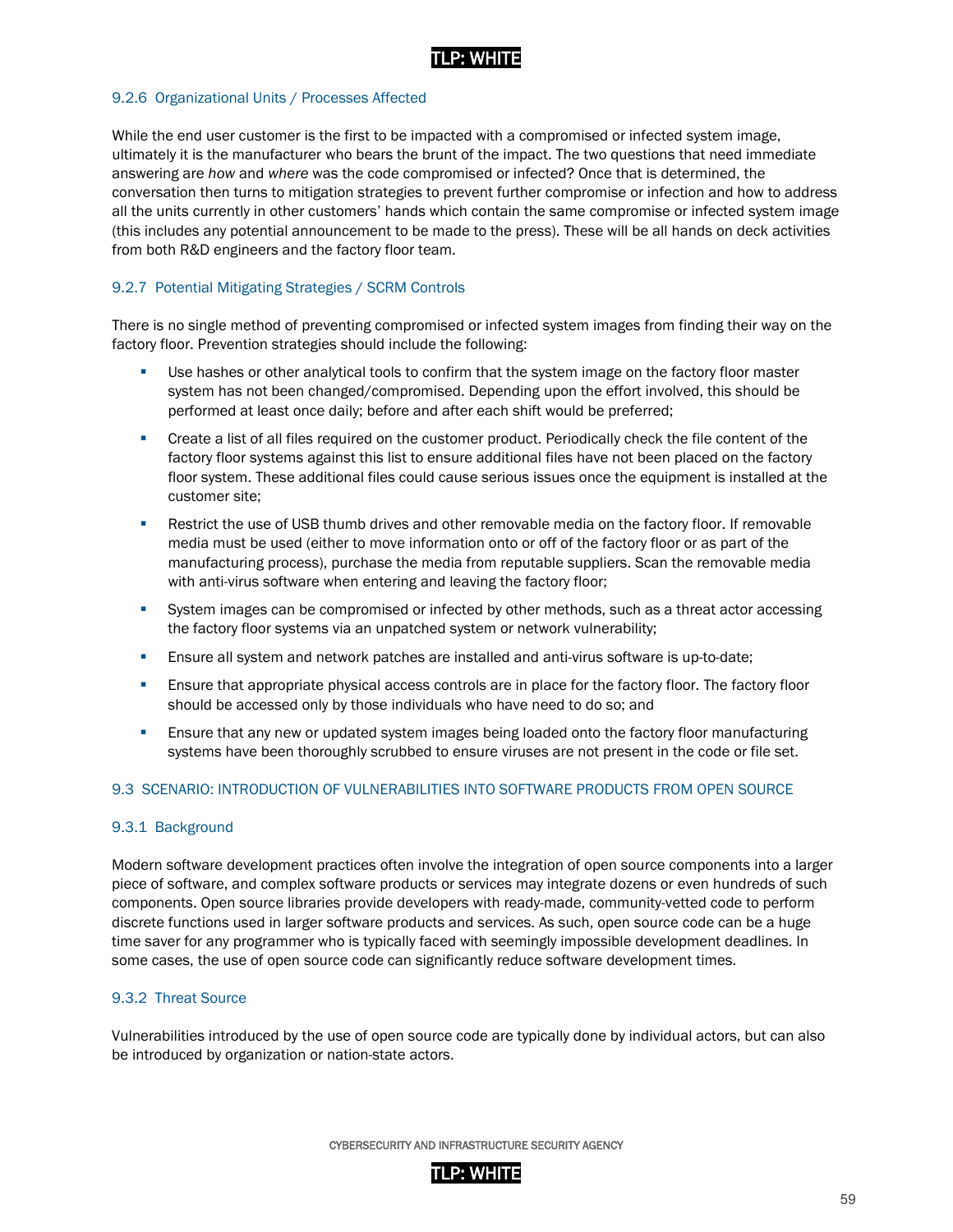#### 9.3.3 Vulnerability

The very nature of open source code is that anyone can typically view and manipulate the source code to meet their needs (some licensing requirements may apply). Given this openness, peer review is relied upon to keep the code clean and free of malware. An experienced and determined software engineer could hide a few lines of malicious code in the open source, intending that it goes unnoticed.

#### 9.3.4 Threat Event Description

When analyzing this threat scenario, the organization creates a fictitious, or potential, threat source described as an individual threat actor.

In this example scenario the threat actor injects a few lines of malicious code into some commonly used open source code. A software project team, under severe time constraints, picks up and uses the infected open source code and the development team's tools for vetting and testing the component do not detect the malicious code. Unknowingly they have introduced a vulnerability into their software code.

#### 9.3.5 Outcome

The vulnerability has gone undetected in the software team's code and the threat actor is able to compromise the software through the inserted vulnerability. The resulting effect on the code and ultimately the end customer can take a variety of forms, from being annoying to impacting system performance to the loss of data.

#### 9.3.6 Organizational Units / Processes Affected

The end user customer is directly impacted in whatever way the injected code manifests itself. Since much of the open source code is ultimately compiled into larger pieces of code, it will be difficult for the customer to isolate and eliminate the issues introduced by the rogue code.

Once reported to and isolated by the manufacturer, eliminating the problem code will require recompilation of the source code and distribution to the customers, assuming the customers are able to download the updated object code.

## 9.3.7 Potential Mitigating Strategies / SCRM Controls

Strategies to help prevent the unintended introduction of vulnerabilities when using open source code include:

- **Performing open source peer code reviews to help ensure the open source code is clean;**
- Subject all third-party components to common software and security testing tools and practices;
- **Maintain a protected source code library of pervious pieces of open source code which have been** vetted and approved for use in the company. Keep the source code files up-to-date with any patches which have been issued in the open source community for that particular file. Use file integrity tools to ensure the code library is not tampered with.
- Observe all SDLC practices involving open source code. The code is only as strong as its weakest link. Cutting corners to save time or stay on schedule could cost dearly later; and
- **Monitor open source vulnerability news and keep open source libraries patched and up-to-date.**

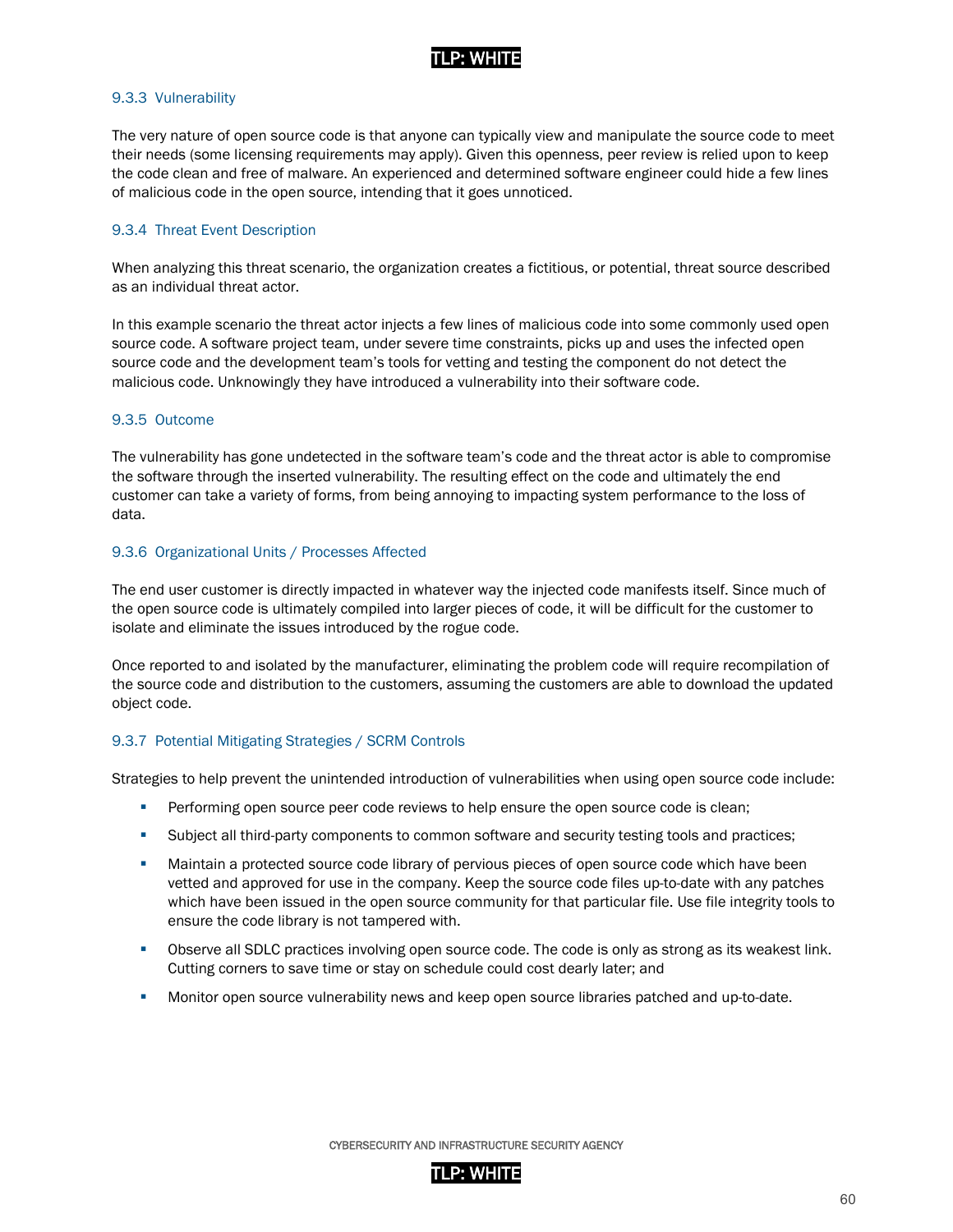## 10.0 Threat Category: Insider Threat

## 10.1 SCENARIO: CONTRACTOR COMPROMISE

## 10.1.1 Background

Nation-state threat actors have always utilized people to help them conduct their intelligence gathering operations. In some cases, they attempt to infiltrate people into an organization. In other cases, the threat actors attempt to compromise people already working at the organization of interest. These people might be employees or onsite contractors. In another aspect, corporate espionage by competitors can be effected via an insider.

Additionally, there are non-nation-state, ideologically driven, organizations that attempt to recruit individuals that could be onsite contract employees.

The risks presented by this type of attack are compounded when organizations outsource some of the work that needs to be accomplished. The risk is compounded because often it's the company that is hired that is screening the employees that will be onsite performing the work.

This sample threat scenario is the case where an onsite IT contractor employee is compromised, or recruited, by a threat actor and becomes an insider threat.

This scenario will not address all of the potential negative actions the insider could take. This scenario will focus on mitigating the chances that such a compromised insider, from the supply chain, can remain undetected once the compromise takes place.

#### 10.1.2 Threat Source

The threat source, in this example, is an onsite contract employee that becomes compromised, or recruited, by a threat actor. The contract employee then becomes an onsite tool of the threat actor.

#### 10.1.3 Vulnerability

The vulnerability in this example is the inability to detect that an employee has become compromised, or recruited, by a threat actor.

#### 10.1.4 Threat Event Description

A full-time contract employee is providing IT Services to an enterprise. The enterprise is the target of the threat actor. The threat actor may wish to steal, change, destroy, or hold hostage data or the threat actor may wish to disrupt operations, or corrupt or sabotage a product.

The relevant threat event is the successful recruitment of the contractor individual and the fact that the individual then attempts to undertake the malicious activity.

#### 10.1.5 Outcome

The outcome is an undetected malicious insider that is a contract IT employee, coupled with activity that the undetected malicious insider undertakes.

#### 10.1.6 Organizational Units / Processes Affected

The affected organization is the organization that has the onsite IT Contractor working within their environment. Depending upon the specific bad activity, other potential impacts could occur for other business partners of the enterprise.

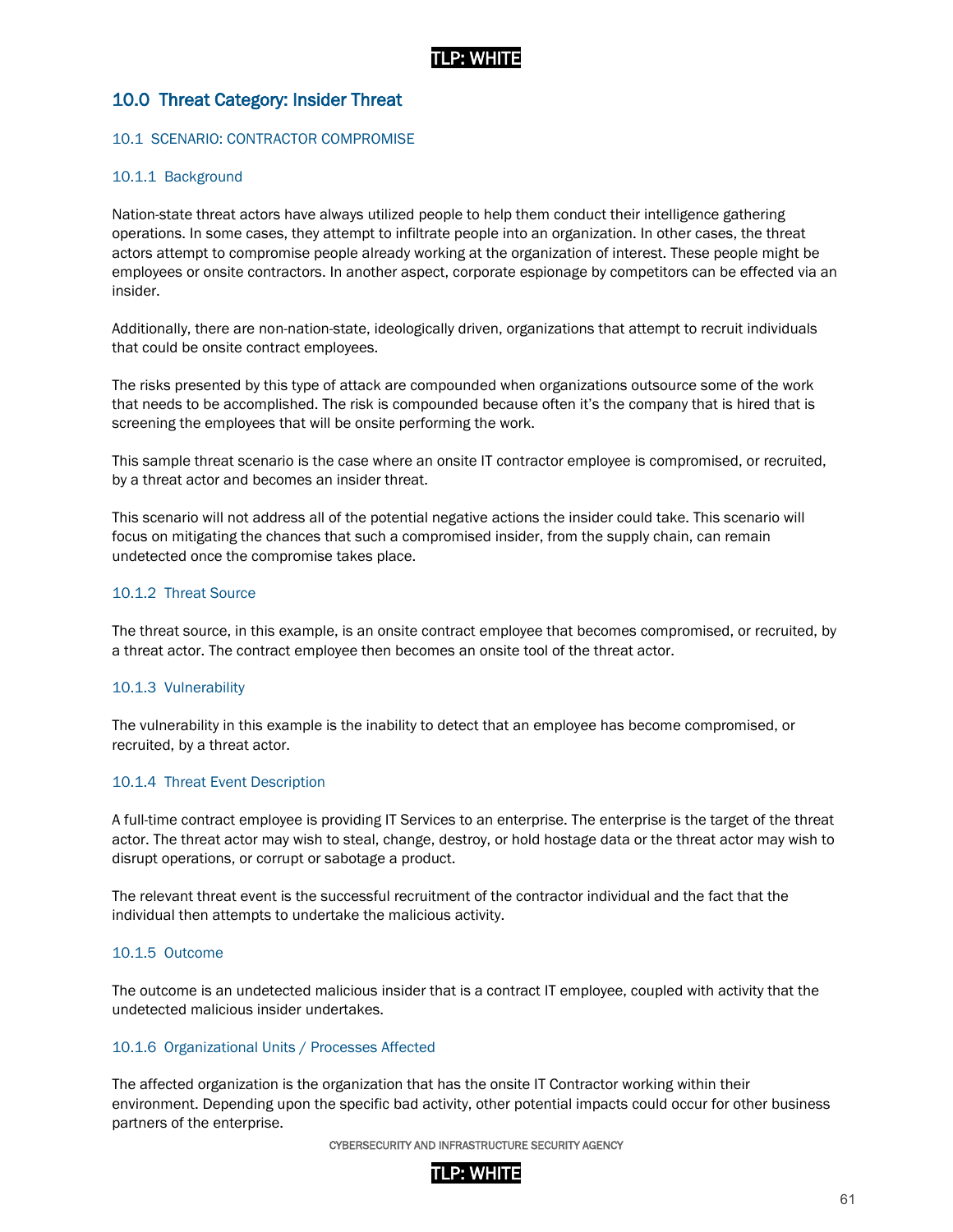## 10.1.7 Potential Mitigating Strategies / SCRM Controls

The potential mitigating strategies would be an element of the Risk Management Process as described by the Risk Management Framework. See the following for more information: https://csrc.nist.gov/projects/riskmanagement/risk-management-framework-(rmf)-overview

Potential Mitigating Strategies could include:

- **Contractually requiring contractors to have the same background and periodic security check that** employees must conform to. Additionally, the contractor company would be required to share the results of these checks with the buyer or hiring organization.
- **Delivering insider awareness training to enterprise employees, and contractors, would better enable** the insider-contract-employee to be identified.

#### 10.2 SCENARIO: NEW VENDOR ONBOARDING

#### 10.2.1 Background

Reaching out to new semiconductor companies can give manufacturers a performance or pricing edge, especially when the market has lean margins to work from and compete for government contracts.

Chips Inc., a semiconductor (SC) company used by the organization to produce military and aerospace systems, is considering a partnership with American Systems Co. to leverage their fabrication facility. This would represent a significant change in the supply chain related to a critical system element. American Systems Co. formed a task force in conjunction with Chips Inc., to help identify risks in the potential partnership and how they can be mitigated by both companies and their contractors.

#### 10.2.2 Threat Source

American Systems Co. is concerned about the intellectual property and their patents regarding the Chips Inc. fabrication facility. They would like to monitor and control for chip over-production and mitigate loss of IP or extra chips that might end up in their competitor's hands. These critical capabilities are currently innovative and a key driver of American Systems Co.

Additionally, Chips Inc. is located in Hong Kong and in reviewing the financial viability of the company, American Systems Co found that they receive considerable government subsidies to encourage technical sector companies in Hong Kong.

## 10.2.3 Vulnerability

This is a risk with regard to insiders, as Chips Inc. has had a government subsidy and may lose that subsidy which keeps the company viable.

This may result in the sale of sensitive IP that belongs to American Systems Co.

Chips provides field service teams in 15 countries to service the chips and platforms manufactured by them. Within the United States (U.S.), the field services are provided by a contractor who outsources to subcontractors in various geographical locations to provide coverage in the U.S.

## 10.2.4 Threat Event Description

The contractors and subcontractors all wear the same TechServices polo shirts and name badges when they are performing onsite services. Through these support contracts, TechServices personnel are able to access American Systems Co.'s field sites across the country, including sensitive or critical facilities. The contractors

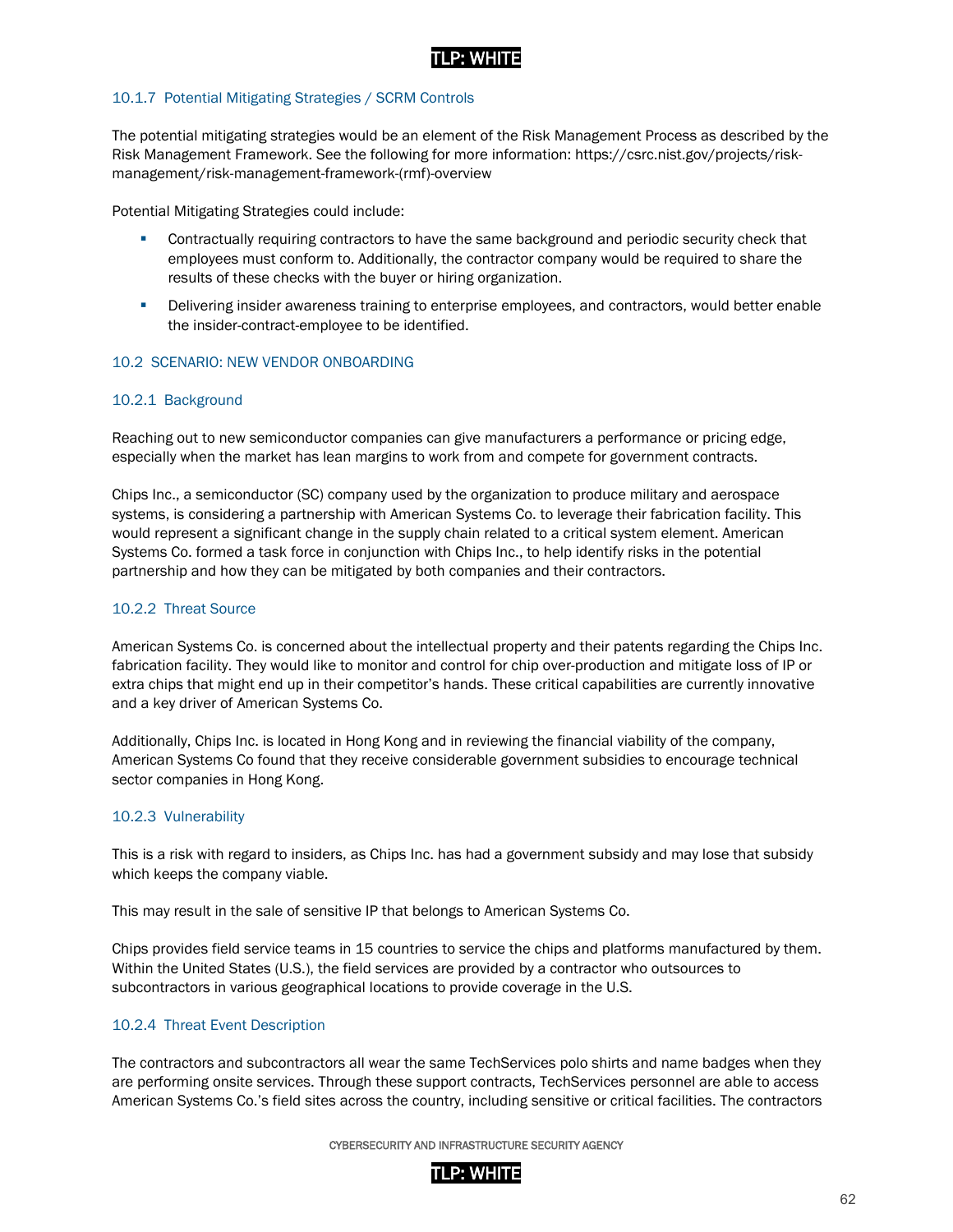have access to spare parts at all times as some of the response times for customer outages have a 2 hour performance window.

10.2.5 Outcome

N/A

## 10.2.6 Organizational Units / Processes Affected

The risks of bringing aboard a new vendor is an important task and the challenge of working with a vendor that supports their products directly requires a more extensive vetting and monitoring.

This vendor onboarding process includes parts and components that involve sensitive American Systems Co. intellectual property. Chips Inc. has direct access to the electronic circuit design, testing and packaging aspects of American Service Co.'s intellectual property. They will have unique access to supply / demand data as they'll know how much product American Service Co.'s buys and where the company requests shipments to be delivered. Since Chips Inc. takes care of shipment and delivery of the products, they have exceptional knowledge of the processes that American Service Co.'s product use to receive, integrate and support the products they make.

Finally, Chips Inc. supports their customers' deployments of their fabricated chips and technologies by way of TechServices. TechServices is a value added service which maintains replacement parts and contains technicians on a 24/7 basis to respond to customer outages and issues very rapidly. While the parts are held separate from the technicians, Chips Inc. does provide the service and has extensive knowledge and access to American Service Co.'s sensitive operational facilities, internal processes and extensive access to spare parts, and lastly, since TechServices is contracted and subcontracted, other companies and personnel from higher risk personnel, may actually be the ones delivering services to your company, gaining access to critical facilities and having access to parts before they are installed into American Service Co.'s systems. There is likely no prohibition that TechServices can provide services to American Service Co.'s competition and may share data verbally or otherwise to their competition.

## 10.2.7 Potential Mitigating Strategies / SCRM Controls

A broad-based team focus and engagement strategy to work with Chips Inc. is essential to elicit all the potential risks and then develop risk mitigation strategies. Using the NIST SP 800-30 Rev. 1, and 800-171 or ISO IEC 27036 you can conduct risks assessments and perform risk management functions.

Potential Mitigating Strategies could include:

- Phasing of the onboarding of services. Initial services to fabricate chips should be developed first. Additional services provided by Chips Inc., such as TechServices can be phased in after initial risks and monitoring are in place;
- For delivery and distribution, American Service Co can keep its existing distribution center to receive deliveries and monitor parts from Chips Inc. for compliance. The common distribution center can effectively shield off much of American Service Co.'s infrastructure and operations from Chips Inc. insights;
- **American Service Co can work with Chips Inc. procedures and work to update any lost or non**compliant chips and products;
- **EXECT 1** Limit American Service Co.'s, Point of Contacts (POCs) who interact with Chip Inc. from an acquisition standpoint. Make those POCs clear to Chips Inc. and give the POC's training to identify what data and types of data to share with Chips Inc.;
- **Agree to security measures for transmission, encryption, storage, retention and destruction process** and required paperwork of intellectual property shared to Chips Inc.;

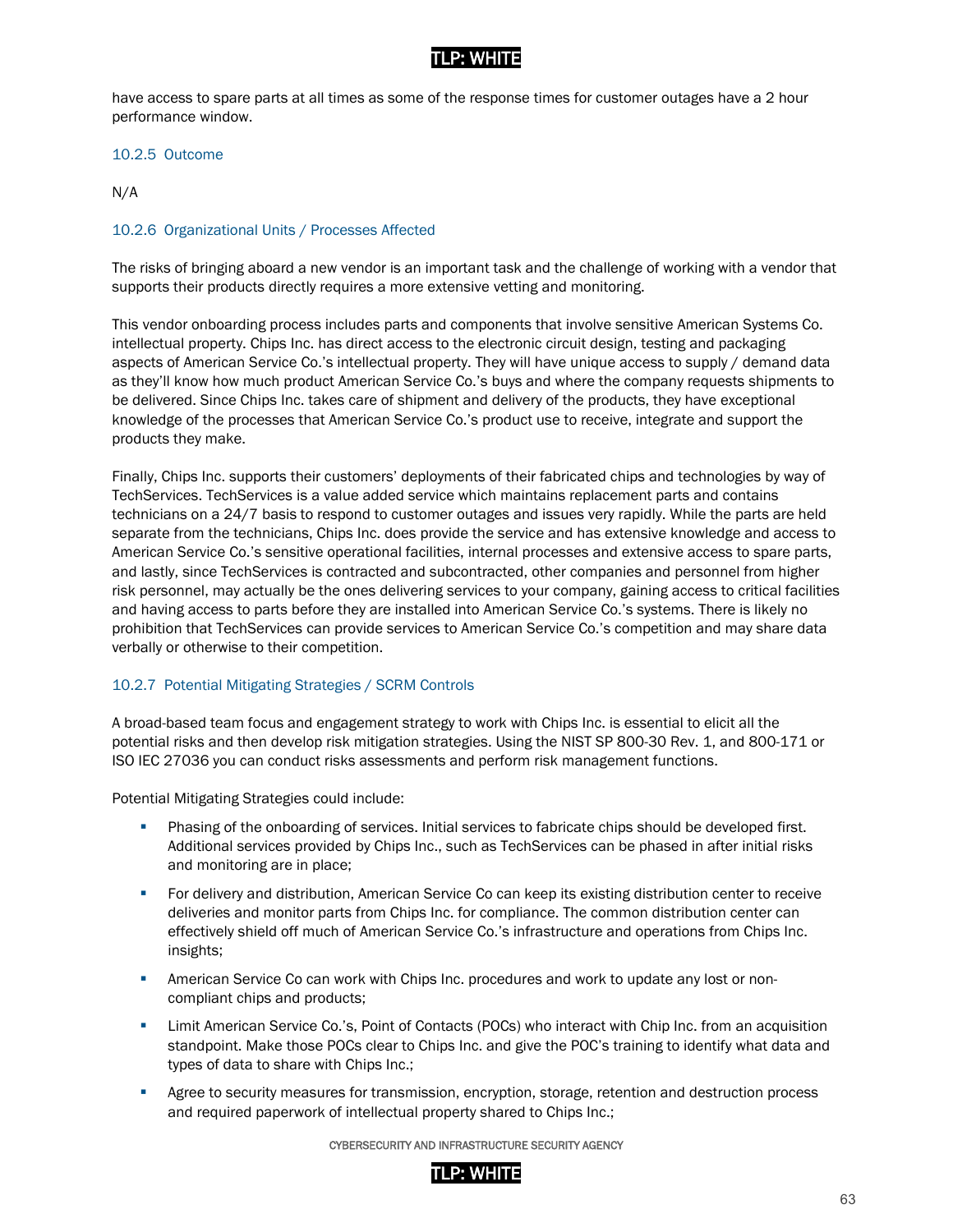- When American Service Co. decides to utilize support services from TechServices, American Service Co. can request TechServices employees have a background check before being allowed to participate on its contract. The same request can be done for Chips Inc. employees that interface with American Service Co.; and
- American Service Co should monitor the financial performance of Chips Inc. on a quarterly or bi-annual basis to monitor for changes in the company's financial performance or leadership changes.
- **Flow-down security and risk-management policies to the supplier(s)**
- **Perform periodic audits of the supply chain.**

## 10.3 SCENARIO: STAFFING FIRMS USED TO SOURCE HUMAN CAPITAL

#### 10.3.1 Background

Nation state threat actors utilize a myriad of vectors to insert, influence, turn, or threaten company insiders into a compromising position, often resulting in the loss of a company's confidential or classified data or impact to a company's critical systems and services.

NIST defines an Insider as: One who will use her/his authorized access, wittingly or unwittingly, to do harm to the security of the entity they work for. This threat can include damage through espionage, terrorism, unauthorized disclosure, or through the loss or degradation of entity resources or capabilities.

While it is common for a nation state threat actor to apply leverage to an existing company insider in order to achieve a specific goal, the unwilling or untrained insider threat can often be more easily identified as compared to a planted insider. In any case, companies should have an operational Insider Threat Program (ITP) [NIST 800-53 & 800-171] wherein they employ active controls and awareness training to collect automated and manual notifications of potential insider threats.

In addition to the internal controls for the detection and prevention of insider threats, companies must also consider the insider threats stemming from their supply chain; in this scenario, the focus is the sourcing of employees, contractors, and consultants.

#### 10.3.2 Threat Source

The threat source, in this example, is a nation state having influence over a staffing firm used by a company to source human capital. Staffing firms are often leveraged for two primarily purposes; (1) to source employee candidates, and (2) to provide skilled contractors or consultants as part of fixed-priced services.

In either case, the sourcing of candidates performed by the staffing firms can be manipulated to ensure certain qualified candidates (who are also insider threat agents) gain the first opportunities for employment. If selected for employment or contractor or consulting services, the threat agents begin to leverage access permissions to escalate privileges and acquire or disseminate data to unauthorized entities.

## 10.3.3 Vulnerability

The vulnerability in this example involves the partnership with a third party staffing firm who is instrumental in sourcing candidates for employment, and of which the staffing firm can be leveraged by a nation state to manipulate the recruitment and candidate sourcing to a company. In many of these cases, the staffing firm has offices around the world, while also having a recruitment or candidate database that can be accessed and modified by the staffing firm's international associates, with the intent of strategically planting insider agents into the recruitment process of a company.

Background checks can be effective for preventing the hiring of known malicious characters, but they may not detect willing insider threat agents. Also, if the staffing organization is offshore, background check policies,

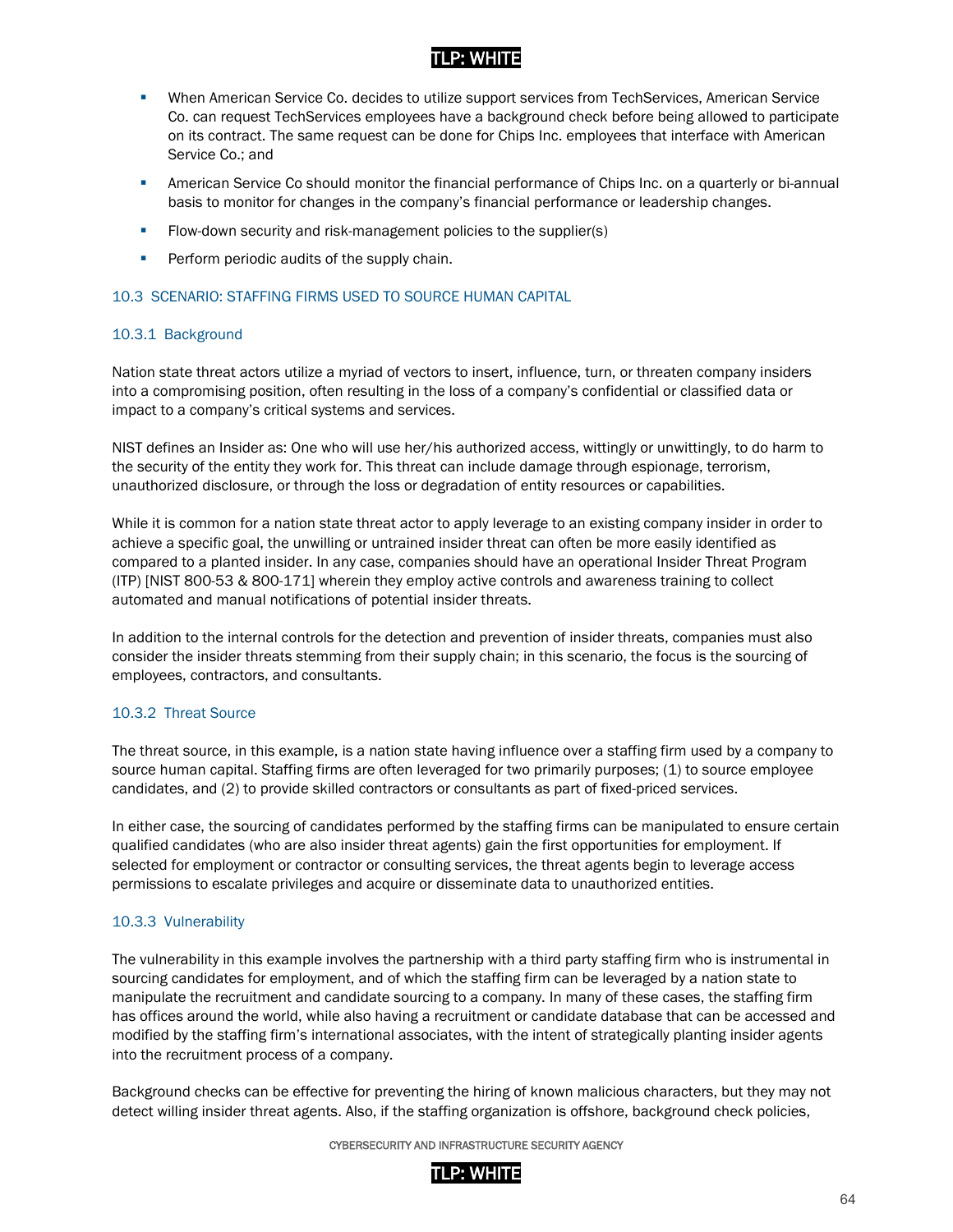procedures, and mechanisms may be inadequate to appropriately vet personnel. While it is important to maintain controls that detect and stop insider threat activity, preventing the hiring an insider threat agent can help mitigate this risk. This requires the adoption of SCRM controls to be applied to staffing firms. Hardware supporting their network routers, switches and hubs had not been upgraded in five years, which exposed the firm to a vulnerability, a shortcoming or hole in the security of an asset.

## 10.3.4 Threat Event Description

An insider threat agent successfully navigates the hiring process and secures employment (full-time, part-time, contractor, or consultant) with the target company. The insider agent uses their authorized access to acquire confidential or classified data and attempts to escalate their privileges when needed to acquire data when access is not currently granted. The insider agent maintains a slow and undetectable process for data exfiltration. This activity could last for years without detection. When finally detected years later, the investigation found that the agent was sourced from the company's staffing firm. Background checks at the time of hire did not find anything to highlight the potential threat.

#### 10.3.5 Outcome

Nation state extracts technology and data that allows them to influence financial markets, reverse engineer product or services, and give a tactical or competitive advantage to its cause.

#### 10.3.6 Organizational Units / Processes Affected

The affected organization is the organization that sources candidates from the staffing firm which is had an unknown international presence. The insider agent can affect the company's competitive edge, customer market percentage, reputation, and result in financial and regulatory penalties.

#### 10.3.7 Potential Mitigating Strategies / SCRM Controls

The potential mitigating strategies would be an element of the risk management process as described by the Risk Management Framework. See the following for more information: https://csrc.nist.gov/projects/riskmanagement/risk-management-framework-(rmf)-overview

Potential Mitigating Strategies could include:

- **Performing SCRM assessment on all staffing firms used to source candidates for privileged access** roles; the assessment should ensure the staffing firm does not have an international database which allows remote locations to influence the candidate hire dataset for a company; and
- **Perform background checks on all workers, including employees, contractors, and consultants;** background checks for resources who have privileged access should be performed with repetition. Verify that the background check is appropriately comprehensive and reliable.

## 11.0 Threat Category: Inherited Risk (Extended Supplier Chain)

## 11.1 SCENARIO: SUB-AGENCY FAILURE TO UPDATE EQUIPMENT

## 11.1.1 Background

A Sub-Agency hadn't upgraded their hardware supporting their network routers, switches and hubs for greater than five years. As a result, this agency was unable to receive software updates and therefore putting their agency at a substantial risk and vulnerable position.

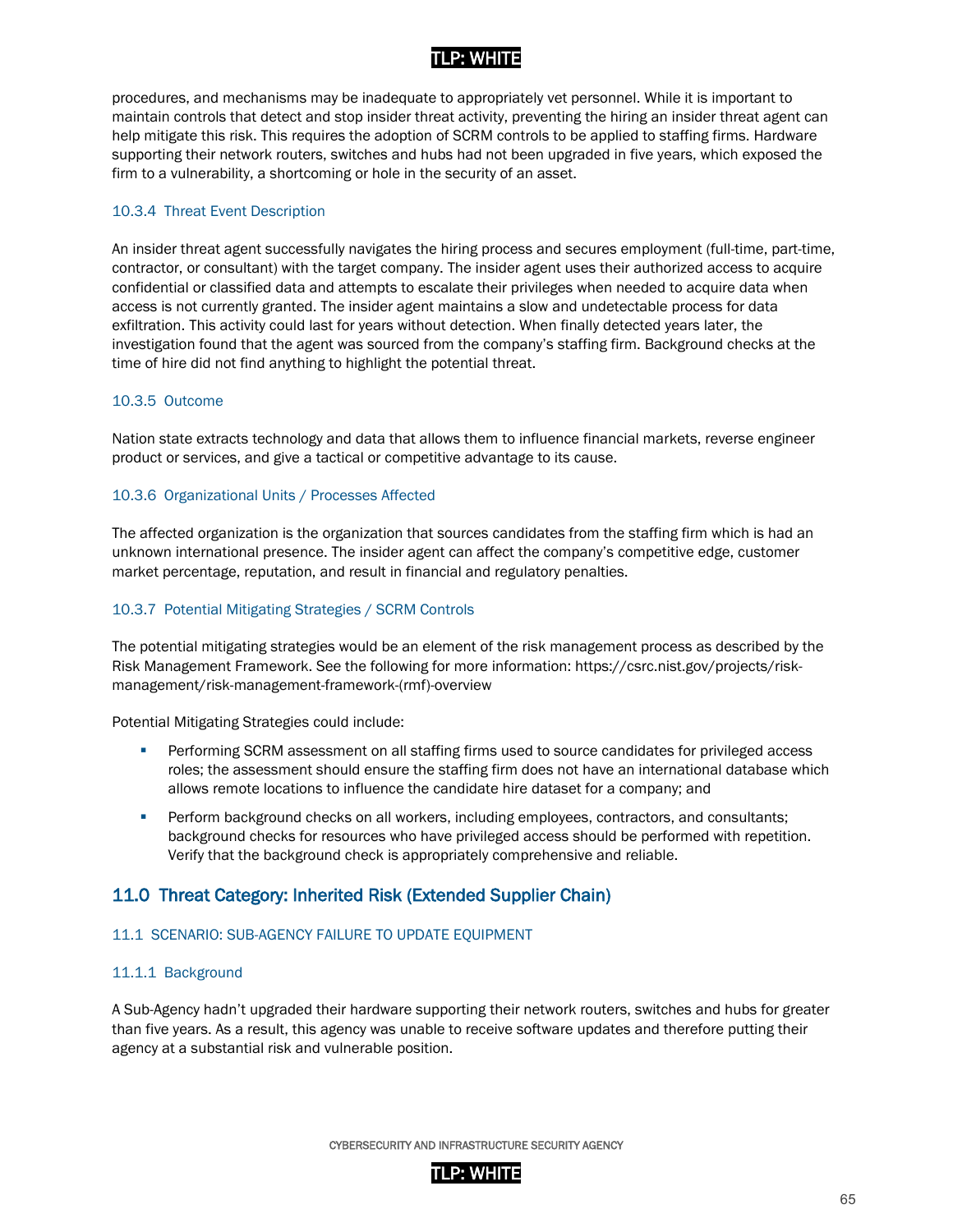#### 11.1.2 Threat Source

These disruptions have taken place across state and local agencies, the private sector, and even at home with personal routers. Threats can come from international unfriendly countries, hackers, etc. Furthermore, the attack can come at any time with persistence and can occur frequently if the condition is not fixed.

#### 11.1.3 Vulnerability

Because this was a sub-agency on the entire agency's network, all sub-agencies became vulnerable. The software from a supplier is not being maintained to its current version across sub-agencies, which has created a vulnerability.

#### 11.1.4 Threat Event Description

This is a network category threat, as business heads and CFO's must be made aware that cutting budgets from network infrastructure is no longer an option. This is due in large part because of the size and scope of the risk posed to an organization's network infrastructure.

#### 11.1.5 Outcome

The objective of the threat actor can be network disruption, data theft, intellectual property and financial threats.

#### 11.1.6 Organizational Units / Processes Affected

N/A

#### 11.1.7 Potential Mitigating Strategies / SCRM Controls

Require flow-down controls and risk management for all subs to pass to any of their subs. Then require audits or compliance reports and attestations.

#### 11.2 SCENARIO: SUB-AGENCY FAILURE TO UPDATE ENTERPRISE SOFTWARE

#### 11.2.1 Background

Enterprise software from a supplier is not being maintained to its current version across sub-agencies.

#### 11.2.2 Threat Source

This threat is applicable across federal, state & local agencies as well as the private sector. The threats could occur anywhere within the supply chain i.e., OEMs, manufacturers, integrators, third parties, etc.

#### 11.2.3 Vulnerability

Unpatched applications.

#### 11.2.4 Threat Event Description

Software is the threat category. The sample threat mentioned above could be a threat to many agencies who does not maintain supported software thresholds (usually 2 previous versions). Non-updated operating systems are also a threat. Some organizations are still running vulnerable and unsupported versions that were deprecated years ago.

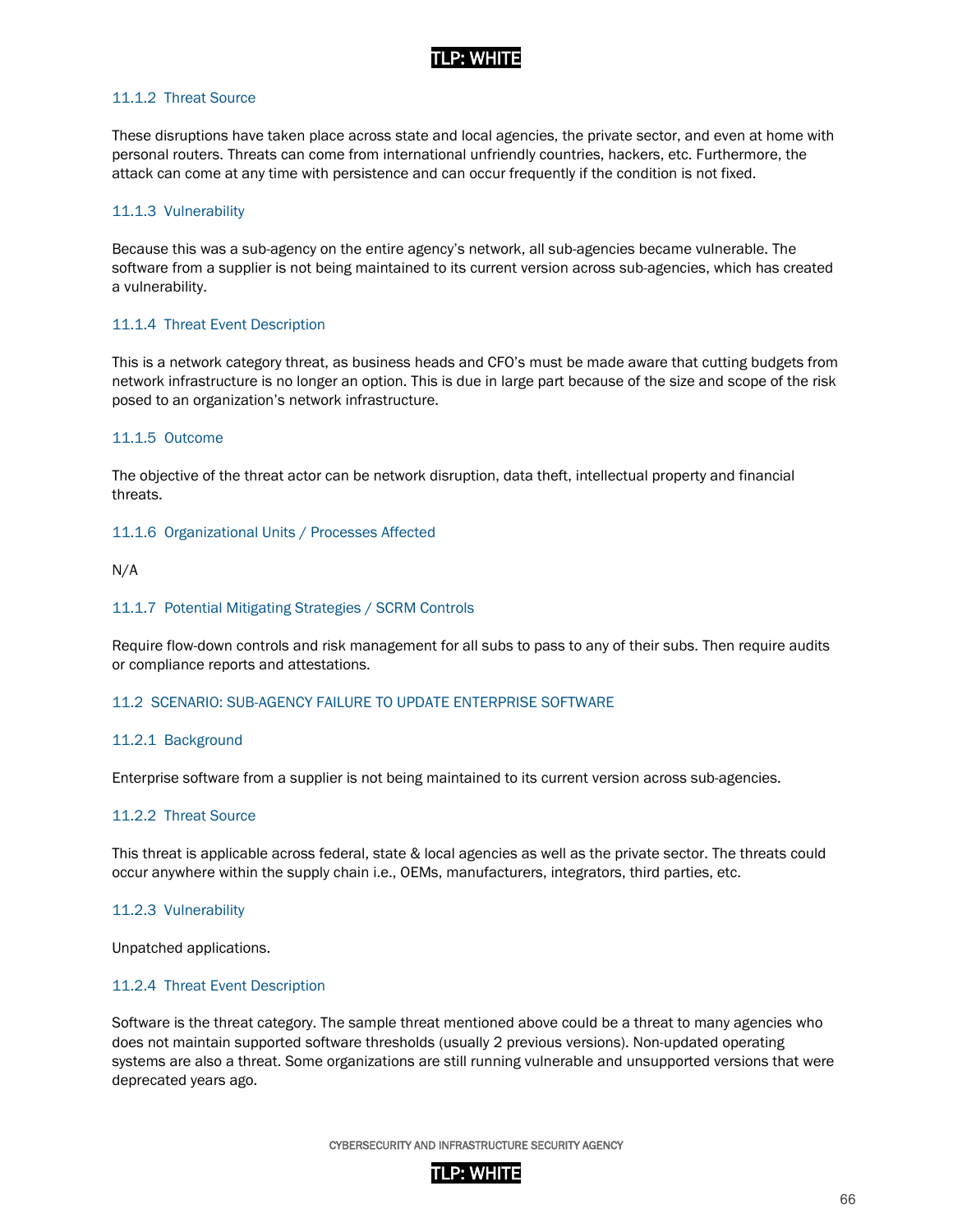#### 11.2.5 Outcome

Intellectual property, network, and disruption are all applicable. Several cities have already had their networks locked up and threat actors are demanding financial settlement to unlock their network and devices.

## 11.2.6 Organizational Units / Processes Affected

Depending on the software, it could impact the OEM, the reseller or the integrator. There could be cost implications, the integrity of the company may be questioned etc. Out of date software (no longer supported by the OEM or third parties) places unnecessary risk on the agency. Unsupported software places security vulnerability upon the business and the agency. The threat is applicable at any time and persistent within the infrastructure.

## 11.2.7 Potential Mitigating Strategies / SCRM Controls

Require supply chain organizations to keep their applications and operating systems up to data and patched within 72 hours of a new patch. Require attestations of compliance. Perform periodic audits.

#### 11.3 SCENARIO: INHERITING RISK FROM NTH PARTY SUPPLIER

#### 11.3.1 Background

During the development of components (software or hardware), sometimes exceptions are taken in test cases deemed *noncritical* to the operation of the subcomponent. These are not necessarily the wrong decisions in the testing process, but the failure is a result of not maintaining this information as the element flows up in the supply chain. This results in a lack of traceability as these elements are integrated into higher level components and eventually end products or systems. Furthermore, this can lead to cascading minor errors resulting in a vulnerability or IP license violation in the final product.

#### 11.3.2 Threat Source

This threat is sourced from known and trusted suppliers. It is not intentionally targeting the end procuring agency, but it manifests at that level in the delivered system. This threat typically manifests as a one-time vulnerability in the form of a bug. It is not specific to only software or firmware, although that is more likely. This is an unintentional threat that results from inheriting acceptable risk decisions made by a supplier further down the chain from the end producer of the final product or service. The deeper into the supply chain is occurs, the more difficult it is to identify in advance.

## 11.3.3 Vulnerability

Unlike a typical threat actor sourced attack on the supply chain, the inherited risk from a lack of transparency can be very difficult to identify and mitigate in advance. It is an accidental vulnerability that is part of the normal system development life cycle and is a known vulnerability, possibly mitigated through proper internal controls. This information is traced within the SDLC of the sourcing supplier and typically provided in release notes to the procuring entity. The challenge is the compounding effect of numerous separate and distinct test exceptions as the complexity and scale of a system increases.

#### 11.3.4 Threat Event Description

This is an inherited risk as a result of the extended supply chain that is an accepted part of the supplier SDLC. It is possible that the subcomponent, assembly, or software is used in a system for which it was not initially intended. The resulting environmental changes or integration with other pieces results in the threat manifesting into an impactful failure.

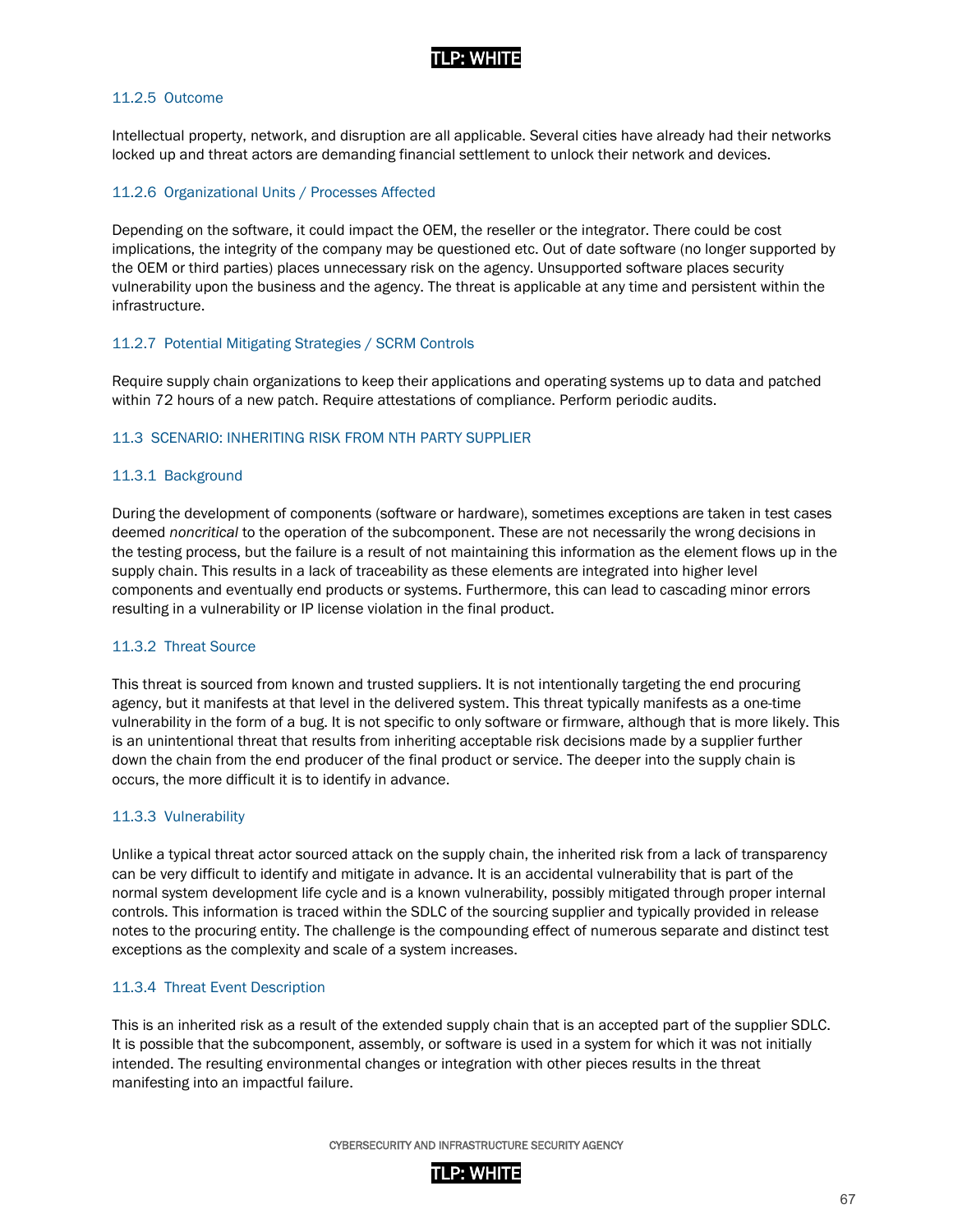### 11.3.5 Outcome

## N/A

## 11.3.6 Organizational Units / Processes Affected

The lack of traceability as these elements are integrated into higher level components and eventually end products or systems can lead to cascading minor errors resulting in a vulnerability or IP license violation in the final product. The objective is not to perpetuate a threat. It is the result of a common trade off in any engineering process concerning cost, schedule and quality.

#### 11.3.7 Potential Mitigating Strategies / SCRM Controls

Good engineering process will ensure that these decisions are documented, and traceability is provided vertically up the supply chain.

## 11.4 SCENARIO: MID SUPPLY INSERTION OF COUNTERFEIT PARTS VIA SUPPLIER XYZ TO TRUSTED/VETTED VENDOR

#### 11.4.1 Background

During the supply chain process, it is possible that a third party, or upstream supplier ("Supplier XYZ") providing components (software or hardware) to a trusted vendor within a chain has not been vetted to the same caliber as the trusted vendor itself. This can lead to the opportunity of a threat agent delivering, installing, and inserting counterfeit elements to the trusted vendor.

### 11.4.2 Threat Source

The threat may be sourced by a variety of stakeholders, including the following:

- Nation state actors;
- Cyber criminals;
- **Extended stakeholders utilized via Supplier XYZ; and**
- **Unvetted stakeholders in the extended supply chain, etc.**

#### 11.4.3 Vulnerability

The inherited risk from Supplier XYZ can be difficult to detect because stakeholders within the extended supply chain may be hard to trace and enforce the same level of vetting scrutiny as a trusted vendor will be receiving. This vulnerability is the result of an extended supply chain with an unvetted or poorly vetted supplier that has been accepted by the stakeholders using it.

#### 11.4.4 Threat Event Description

This inherited risk effects the transit and integrity of the trusted supply chain. Supplier XYZ can serve as an incognito vehicle for introduction of hostile elements that the vetted supplier may integrate within a product, or component that may be purchased by consumers. If Supplier XYZ had integrated counterfeit parts wittingly, they could have the ability to affect the reliability of the supply chain, products or exploit consumer data.

#### 11.4.5 Outcome

If intentional, Supplier XYZ's objective may be to negatively impact integrity or availability of products and services provided by the upstream trusted vendor. A secondary objective could be damage to the reputation of

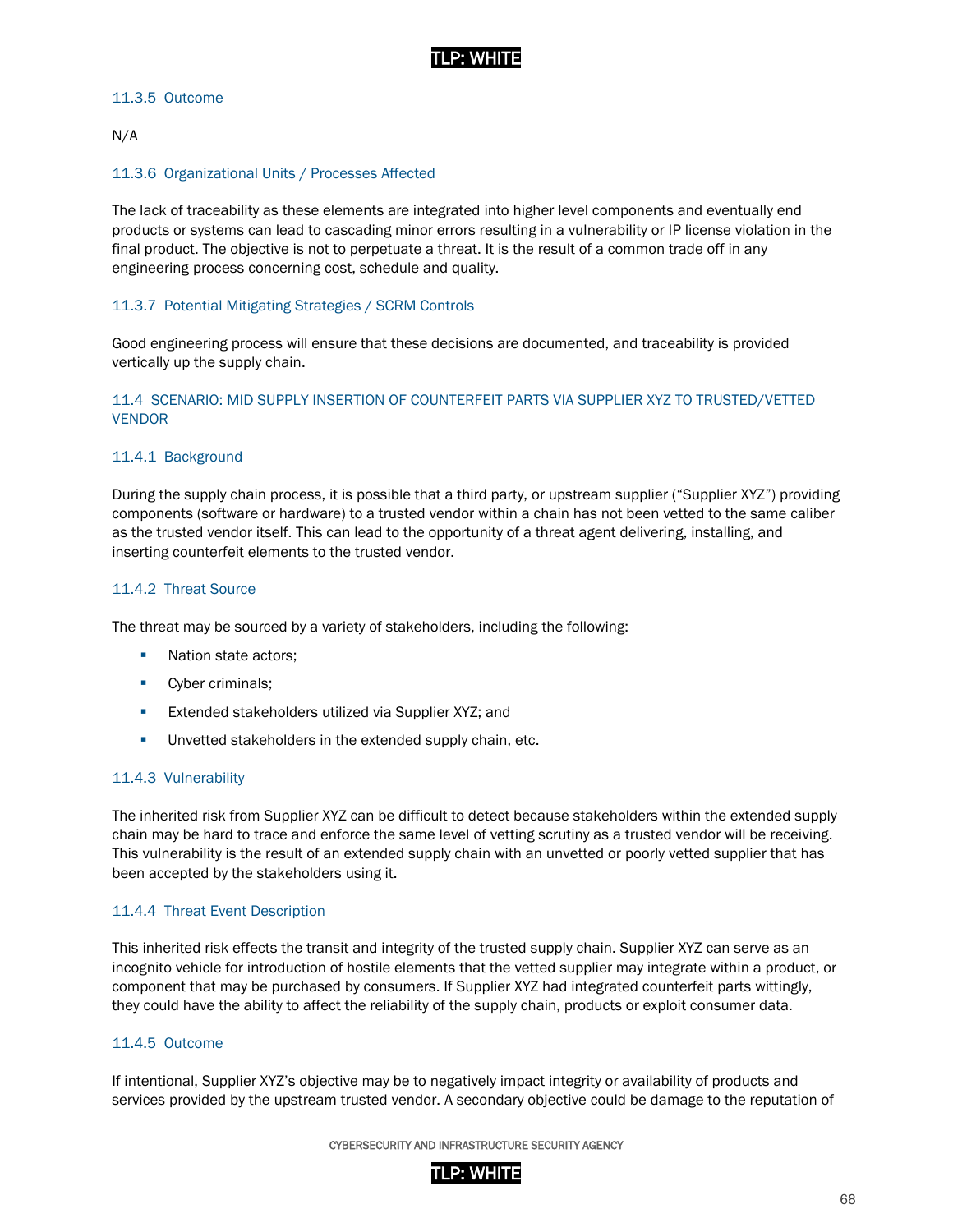the trusted vendor. It is possible that Supplier XYZ's objective is not intentional damage but is the result of poor vendor risk management practices.

## 11.4.6 Organizational Units / Processes Affected

This threat affects hardware and software components within the supply chain. The threat described above, is an inherited risk due to the accepted trust of an extended supply chain member that has not been vetted and trusted by the end buyer. This can lead to insertion of counterfeit products, as well as tampering of a legitimate and integral supply chain.

## 11.4.7 Potential Mitigating Strategies / SCRM Controls

This threat will persist until Supplier XYZ is identified as the source of the counterfeit materials and removed.

## 12.0 Threat Category: Economic

### 12.1 SCENARIO: FINANCIAL STRENGTH OF THE SUPPLIER

### 12.1.1 Background

Each company is different in capability to respond to financial problems. This depends on a number of factors; including personnel, size, scope of the company, access to capital, and even geographic location. At any point in time, this capability can change.

### 12.1.2 Threat Source

There is significant overhead in maintaining a secure operational environment within a business enterprise. Some firms operating on razor thin margins, or startups struggling to make a profit will be tempted to cut corners or accept risks that can open up attack vectors to a threat.

## 12.1.3 Vulnerability

The vulnerability in the scenario was created by not spending funds on using protective software.

## 12.1.4 Threat Event Description

A company struggling to survive under heavy financial stress just to meet payroll may cut IT staff, stop using protective software, or even share protected files or data with an unauthorized buyer just to stay afloat.

## 12.1.5 Outcome

These potentially bad results are predicated on weakness in financial strengths of a supplier. Unpredictable or surge orders or customers shifting to a new supplier can cause a company to rebalance to match income with expenses.

#### 12.1.6 Organizational Units / Processes Affected

N/A

## 12.1.7 Potential Mitigating Strategies / SCRM Controls

Understanding the financial position of your suppliers can help deciding on the need for changes, mitigation strategies, or discussions on how you can help or advise suppliers on improving their operations. Reviewing financial reports from public companies, looking at reports from organizations like Dun & Bradstreet, or having

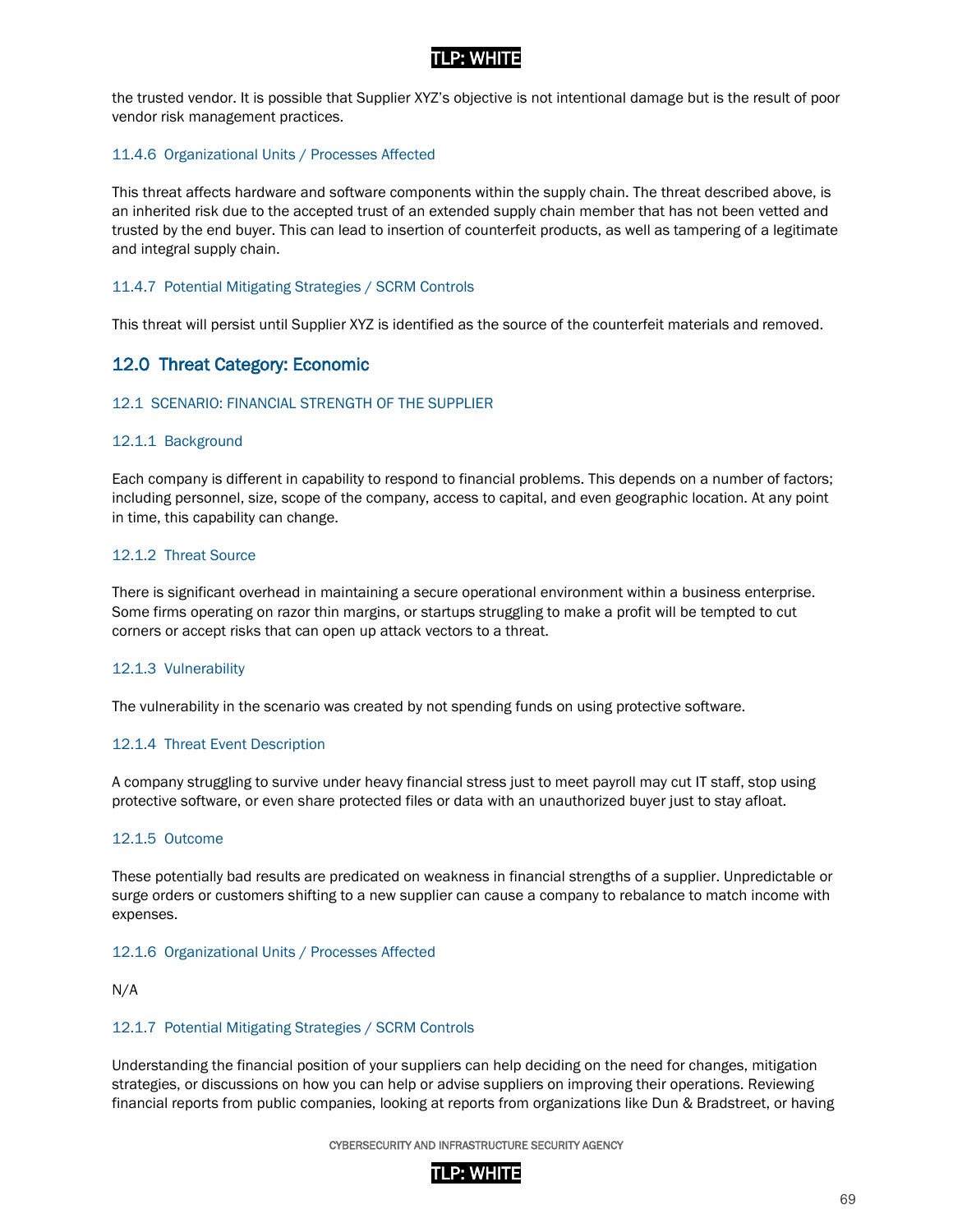a one on one personal discussions and reviews can all help. A close personal relationship with suppliers will also help mitigate risk.

## 12.2 SCENARIO: INFORMATION ASYMMETRIES

## 12.2.1 Background

There will always be a difference between what the supplier knows and what the customer knows. Even for customers, who have people collocated with suppliers, this difference of insights or information can cause decision making that will open up potential threat vectors.

## 12.2.2.2 Threat Source

The problem from different knowledge or understanding of a supplier's financial status or economic conditions in the marketplace can create assumptions that everything is going fine, when in fact they aren't.

### 12.2.3 Vulnerability

Lack of oversight from the customer's perspective - built into contracts with the supplier.

### 12.2.4 Threat Event Description

The supplier is not following the processes or procedures in securing the product from either physical compromise or digital security of the design. The customer is not aware of their lack of compliance.

#### 12.2.5 Outcome

The lack of information or the partial gathering of information can cause problems from the customer making assumptions that things are proceeding on plan and with approved and documented processes, but when the supplier knows that these efforts are not being maintained.

#### 12.2.6 Organizational Units / Processes Affected

N/A

## 12.2.7 Potential Mitigating Strategies / SCRM Controls

Place people at the site of a suppliers' production or assembly to monitor or validate. This will incur additional costs but is a control step that reduces or mitigates risk in supply chin compromise.

#### 12.3 SCENARIO: OWNERSHIP CHANGE

#### 12.3.1 Background

Ownership of a supplier can change hands at any time. New investors will be brought into a small business or start up. Successful businesses will be acquired or merged with larger or equal size businesses. If the ownership change involves foreign entities, this can be problematic to the information security of the company.

#### 12.3.2 Threat Source

Large amounts of cash generated by a successful business requires reinvestment. Letting cash sit around unproductively is not usually a smart way to grow a company. Often cash accumulation is used to acquire companies in vertical or horizontal markets.

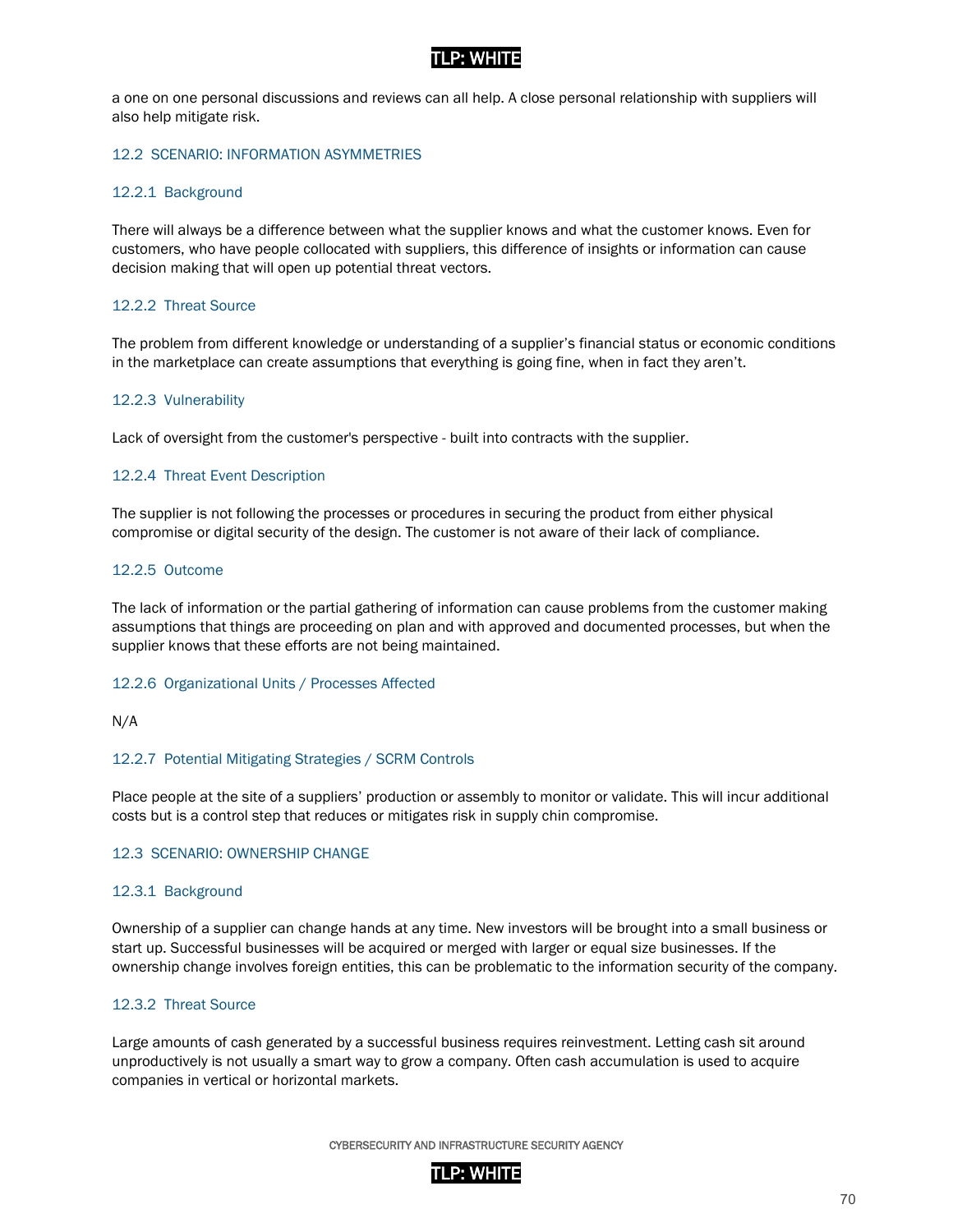### 12.3.3 Vulnerability

Lack of oversight from the customer's perspective - built into contracts with the supplier.

## 12.3.4 Threat Event Description

A large Chinese firm has successful been a supplier to numerous companies across the globe. This firm targets a U.S. firm in the same market that is considered a competitor for acquisition. This allows for horizontal integration at the same time as a reduction in global competition.

## 12.3.5 Outcome

The acquisition of firms that control a majority of the market can be considered an anti-trust violation in many countries. This concept or legal restriction does not apply worldwide. Firms that are controlled, subsidized or financially supported by governments can have an unfair advantage in the marketplace.

### 12.3.6 Organizational Units / Processes Affected

N/A

### 12.3.7 Potential Mitigating Strategies / SCRM Controls

The U.S. government should protect U.S. firms undergoing unfair competition. CFIUS should restrict sales of U.S. firms to foreign firms, where the acquisition would create a risk to the supply chain or a transfer of control of a critical market to oversight by a hostile of unfriendly government.

### 12.4 SCENARIO: COST VOLATILITY

#### 12.4.1 Background

Outside of the suppliers' control, there can be governmental or economic drivers that will affect the cost of a specific product. While minor price increases or drops are usually accounted for in the markup of products at each stage of the supply chain, successful companies still have challenges when monetary policy (value of the local currency) is less than stable or when market related events occur (i.e. tariffs are employed for political purposes or economic downturn causes businesses to react differently). This can be quite problematic for multiple parts of the supply chain. This is especially true for ICT supply chain which works on thin margins to start with.

#### 12.4.2 Threat Source

The value of currency and politically volatile events can have serious implications on taxes (tariffs) and the true cost of trade across multiple currencies. One way around this is to diversify your supply chain sources to develop contingencies should volatility arise on supply costs. This is part of a good supply chain risk management strategy.

#### 12.4.3 Vulnerability

N/A

#### 12.4.4 Threat Event Description

The Chinese government is suspected of limiting output of the rare earth element, neodymium, to a number of external suppliers. Neodymium is essential in the manufacturing of permanent magnets. Various countries have various amounts of Neodymium stockpiled for multiple industries. Neodymium has fluctuated extensively in price over the past 5 years and affects the pricing of hard drives and other electronics that much of the

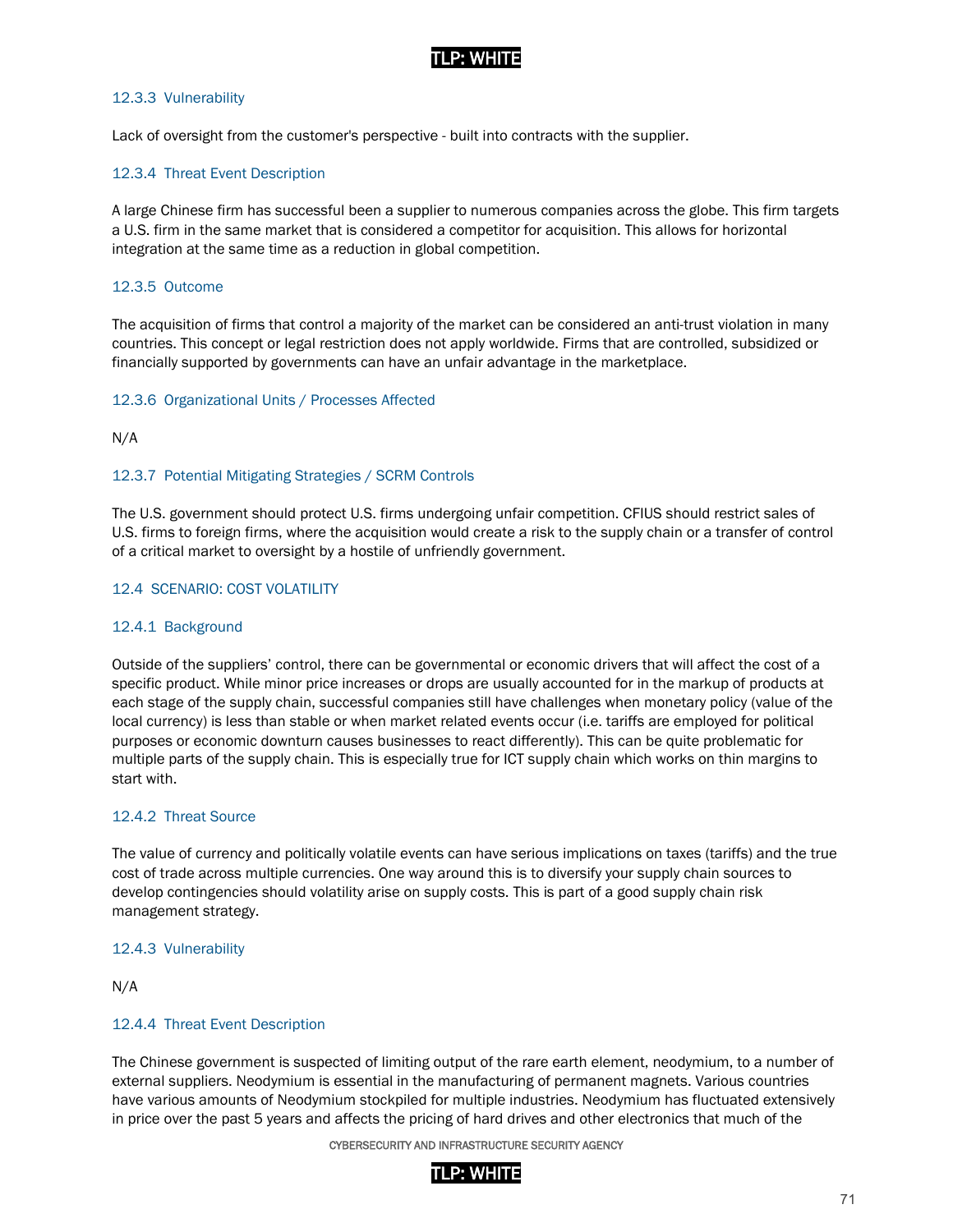world counts on from Vietnam, China and other Asian countries. Since China has over 90 percent of the earth's known quantity of Neodymium, at various times, they have taken political actions that cause dramatic volatility in the price and amount of Neodymium available worldwide.

## 12.4.5 Outcome

The ability for U.S. or other countries' to invest in Chinese mines has been very limited to non-existent by the Chinese government. Chinese firms have sought to invest in the companies that use the rare earths to expand their ability to control more of the technology marketplace. These firms are backed by the Chinese government and they're usually state owned or managed companies. They can use rare earths to affect prices outside the country (initiate volatility) and ensure supply and low cost for state owned companies (inside China) to affect the volatility, price and supply chains for various products.

## 12.4.6 Organizational Units / Processes Affected

### N/A

## 12.4.7 Potential Mitigating Strategies / SCRM Controls

U.S. companies need to work with businesses and countries outside of China to diversify their supply chains and lower supply chain risks. R&D needs to consider possible replacements for rare earths that are politicized. Supply chains can, likely at additional cost, work to obtain and seek out rare earths from other sources. Additionally, some rare earths can be obtained at a lower price if they are provided before they're separated but will incur some cost for the separation of the rare earths from their source. The goal from these mitigations will likely yield a diversified source of products that can obtained needed Neodymium at a more stable price structure than competitors. Competitors will likely have to add margin to deal with the multiple variables that will add excess market costs to their supply chain.

## 13.0 Threat Category: Legal

## 13.1 SCENARIO: LAWS THAT HARM OR UNDERMINE AMERICAN ECONOMIC INTERESTS

## 13.1.1 Background

Under U.S. federal and (most) state law, trade secrets have protected status, which helps to enable the cyber supply chain to flourish. This same type of legal protections does not exist in every country where a company – or entities in the company's supply chain - is located or transacts business.

"China has implemented laws, policies, and practices and has taken actions related to intellectual property, innovation, and technology that may encourage or require the transfer of American technology and intellectual property to enterprises in China or that may otherwise negatively affect American economic interests. These laws, policies, practices, and actions may inhibit United States exports, deprive United States citizens of fair remuneration for their innovations, divert American jobs to workers in China, contribute to our trade deficit with China, and otherwise undermine American manufacturing, services, and innovation." Excerpt from Presidential Memo to the U.S. Trade Representative, 2017.

## 13.1.2 Threat Source

State and quasi-state threat actors refers to hostile governments that want to disrupt American cyber supply chains for strategic or tactical advantage. It is also a reference to any governing authority that de facto acts as a state. Lack of diplomatic recognition as a state does not affect the actor's ability to operate as a supply chain threat. These actors are defined by their strategic or tactical reasons for wanting to disrupt American cyber supply chains and their ability to employ state or state-like powers to achieve that end, not the formalities of diplomacy, such as state-owned enterprises—who would look to steal American intellectual property. State-

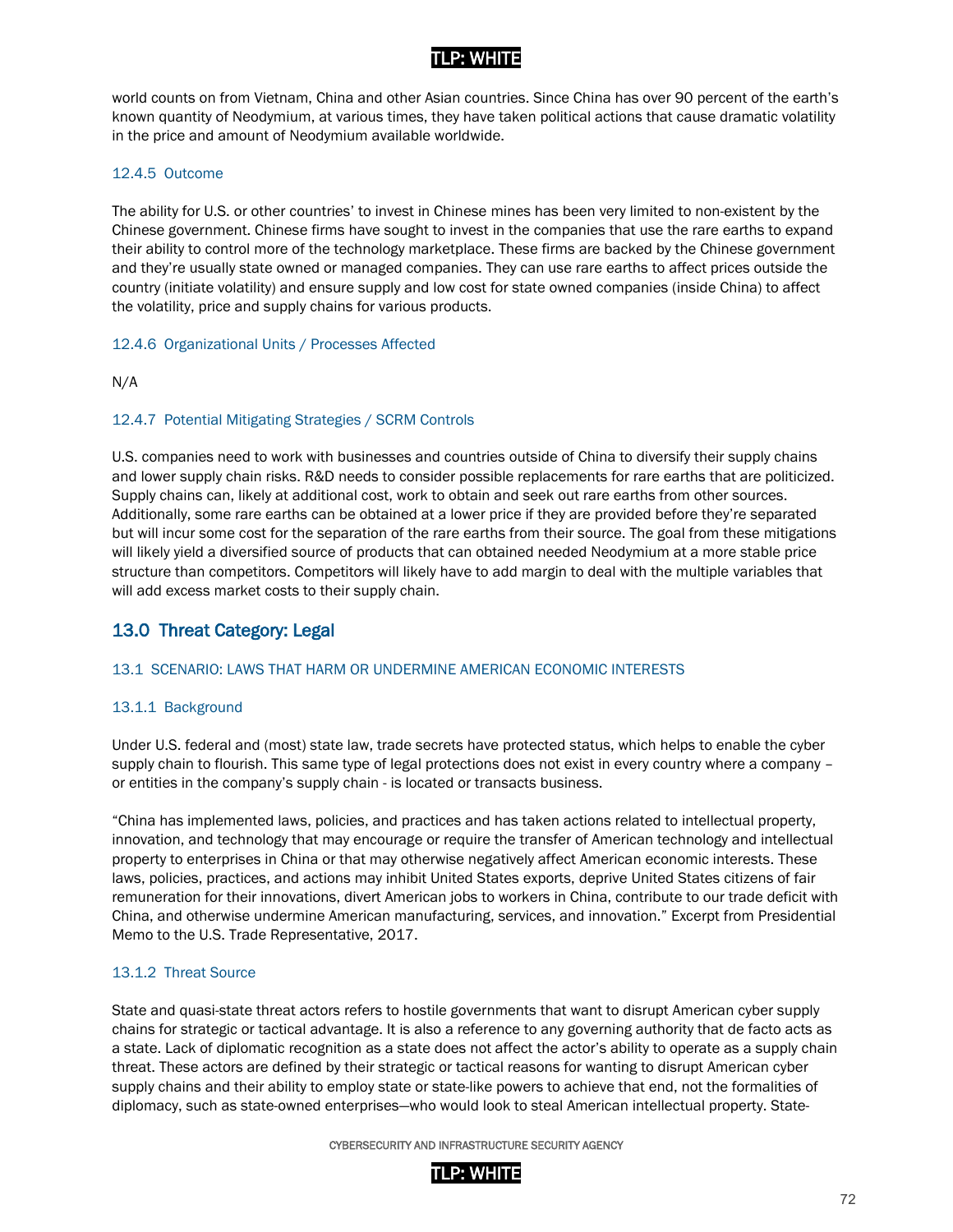owned enterprises and similar quasi-state actors around the world seek advantage in the marketplace and in the operation of whatever end they are tasked by their associated government.

Quasi-state actors are largely synonymous with state-owned enterprises. These are businesses or organizations that operate independently of any government, at least on paper, but are influenced by a government to such a degree that the organization is either effectively owned or controlled by it. These quasistate actors are different from state actors in that they have some private function—usually a market function but nor can they escape government-given public functions. These public functions may include manufacturing of military equipment, maximizing employment, or dominating a sector seen as strategic to the state-actor's national interests.

## 13.1.3 Vulnerability

Businesses operating in or desiring to sell their goods to nation states, such as China, may be subject to legal requirements that could result in the loss of their intellectual property or the undermining of their market share.

## 13.1.4 Threat Event Description

The state actor opts against enforcing (or not having) intellectual property protections and forces technology transfers. This allows a state actor to unleash non-state third parties and quasi-state actors to pursue their objectives to steal intellectual property without domestic legal consequence. A more overt method of obtaining IP is via forced technology transfers (a government-mandated transfer of intellectual property from the original owner to some other entity).

## 13.1.5 Outcome

This fundamentally harms trade secret protections. Further, once stolen intellectual property is in the wild and with few legal protections and remedies, it can result in counterfeit parts and sabotage that may cause disruptions in the cyber supply chain, denial of end products, and failure of the end products.

## 13.1.6 Organizational Units / Processes Affected

N/A

## 13.1.7 Potential Mitigating Strategies / SCRM Controls

There are limited mitigation options. Suppliers should be aware of the legal requirements of the countries in which they operate, do business and consumers should be aware of which of their suppliers may be subject to these onerous laws.

## 13.2 SCENARIO: LEGAL JURISDICTION-RELATED THREATS

## 13.2.1 Background

Company A relies upon a foreign-based manufacturer to produce a key component of its product. The country the manufacturer is located is known for government corruption and weak oversight of its domestic businesses

## 13.2.2 Threat Source

Supply chain entity is threat actor: Entities within the global supply chain can intentionally or unintentionally introduce threats into an end product deliverable. Actors may have nefarious intent, be profit-motivated, or simply negligent.

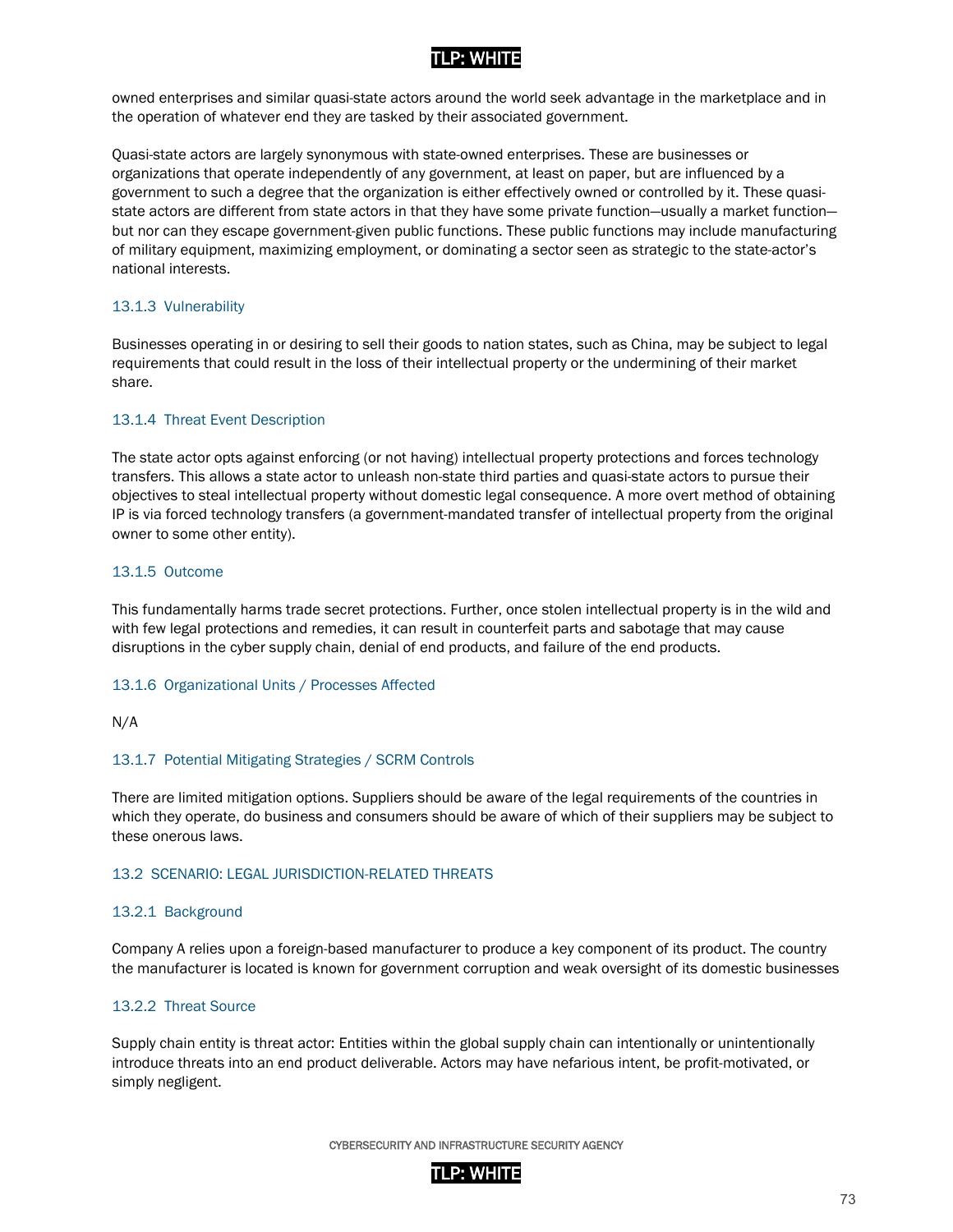## 13.2.3 Vulnerability

A threat actor has the opportunity to engage in nefarious behavior in a jurisdiction unlikely to punish or deter such behavior. The problem of security become more complex and therefore more expensive.

## 13.2.4 Threat Event Description

The manufacturer uses inferior material to produce the components for Company A while charging Company A for the costs of the more expensive, specified material and falsifying its financial records. Manufacturing company managers pocket the savings in costs they generate from using cheaper material. This introduces a weakness in the product that cannot be readily identified but will cause the component and to fail prematurely.

### 13.2.5 Outcome

Poor security from entities within a supply chain has potentially devastating implications for delivery of an end product. When the supply extends across multiple countries, differing legal jurisdictions introduce multiplied and varied threat opportunities.

### 13.2.6 Organizational Units / Processes Affected

N/A

### 13.2.7 Potential Mitigating Strategies / SCRM Controls

Businesses offering goods and services should carefully vet the businesses within their own supply chains to ensure that the deliverables they provide to their customers will appropriately perform and be trustworthy. In this scenario, Company A may want to consider controls such as third party auditing or monitoring, oversight of manufacturing processing by on-site Company A personnel, or a product testing program to ensure the components delivered are conformant to specifications. Acquirers' of Company A's products should seek to understand how Company A ensures the quality and trustworthiness of its products- especially if the product is intended to be used for a critical mission or business purpose.

## 13.3 SCENARIO: LEGAL COSTS THAT WEAKEN THE FINANCIAL VIABILITY OF A COMPANY

## 13.3.1 Background

A medium sized business provides a niche service to a Government customer that is critical to the Government customer's mission. There are only a handful of other businesses in the marketplace that can provide this service.

#### 13.3.2 Threat Source

N/A

#### 13.3.3 Vulnerability

The medium sized business has limited cash reserves and has made a business decision to reinvest a majority of its profits to grow the business through marketing and an expansion of its sales force. While the business has made some investments in new technology and has a small team that manages the IT, there are no dedicated personnel focused on IT security and only basic security protections are in place.

## 13.3.4 Threat Event Description

One of the IT personnel finds evidence that one of the systems may have been breached. This system contains employee related data that is confidential in nature. After hiring a security firm, the evidence was insufficient to

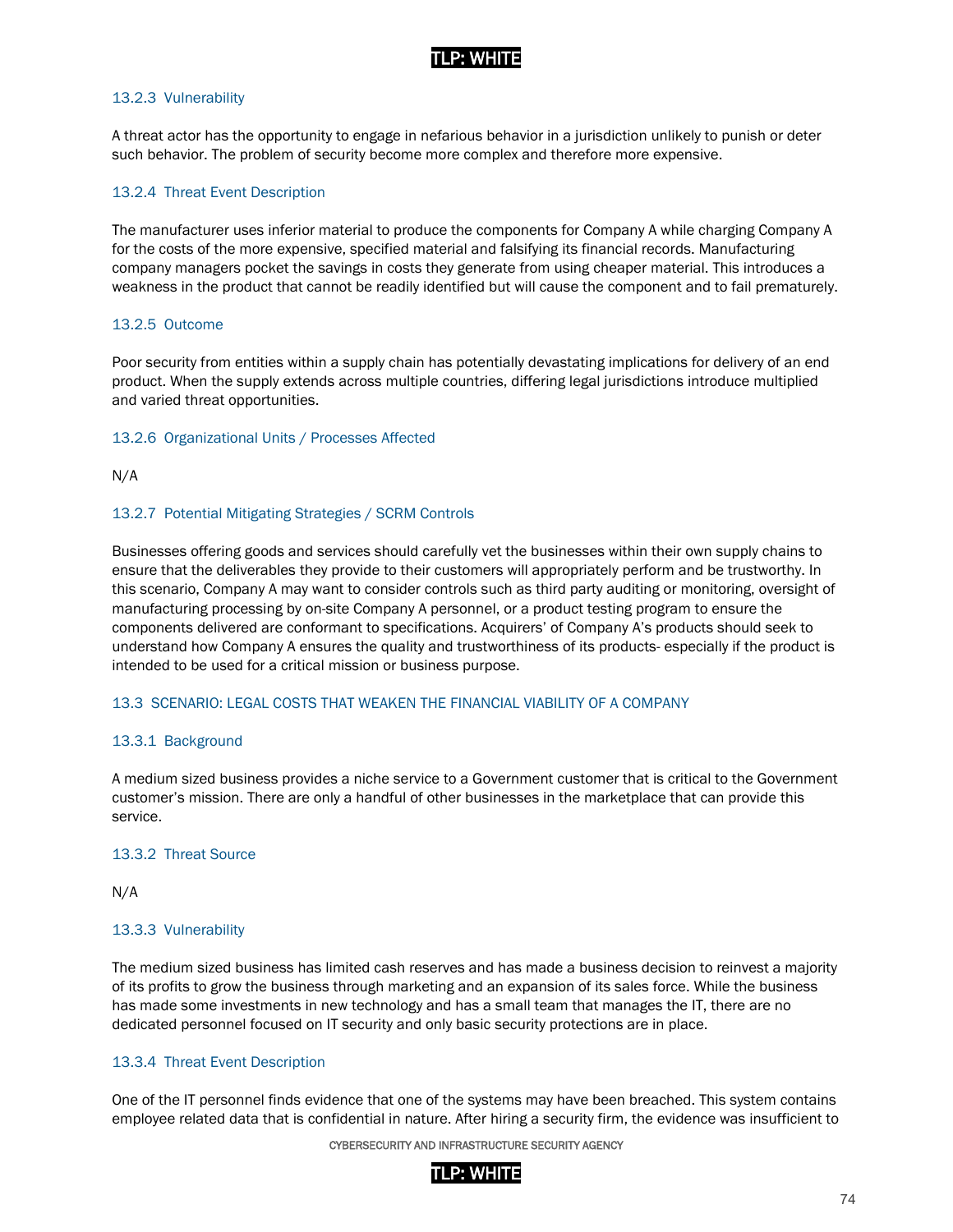be able to determine whether a breach actually occurred and if so, whether data were accessed. The business' legal firm advises that all company personnel must be notified and offered identify protection services for no less than one year. The business is also advised that they must notify their government customer, per their contract terms and conditions. The company fears their contract may not be renewed. Legal costs are significant.

## 13.3.5 Outcome

According to a study at Champlain College, sixty percent of Small and Medium-sized Businesses (SMBs) will go out of business within six months after a data breach. The reasons for this are not likely to be exclusively legal, but the legal costs associated with a data breach are certainly significant for SMB suppliers in the cyber supply chain and there is the potential for resultant business closures.

### 13.3.6 Organizational Units / Processes Affected

#### N/A

### 13.3.7 Potential Mitigating Strategies / SCRM Controls

It is important to consider to what extent unplanned for legal costs may undermine the financial viability of a small or medium sized company. If this business provides a critical service or product, it would be prudent to investigate the strength of the company's financial resources prior to engaging in a contractual relationship or ensure that there are readily available alternative sources of supply that could be quickly acquired should the firm find itself in unanticipated financial trouble and go out of business or fail to perform satisfactorily due to constrained resources.

This scenario describes legal costs that arise out of a data breach. Other sources of legal costs can include: settlements and pending litigation against a business, fines and penalties levied against the company, and contractual-related liabilities arising from actions such a termination for cause or stemming from threats introduced by extended supply chain partners or sub-tier subcontractors.

## 14.0 Threat Category: External End-to-End Supply Chain

## 14.1 SCENARIO: NATURAL DISASTERS CAUSING SUPPLY CHAIN DISRUPTIONS

#### 14.1.1 Background

External events including natural disasters can have a large impact on the end to end supply chain ranging from destruction of manufacturing facilities, the ability to receive production materials to the ability of workers to get to work, to the ability to distribute final products to mention only a few. Depending on the size and scope of the event, the disruption to the end-to-end supply chain can have multiple impacts.

#### 14.1.2 Threat Source

Natural disasters can have a severe impact on our global economy. According to Aon Benfield's 2016 Global Climate Catastrophe Report, the world saw \$210 billion in economic losses because of 315 separate natural disasters. That's 21 percent above the 16-year average of \$174 billion. In 2017, Hurricane Harvey victims saw over 178,000 homes lost, \$669 million in damages of public property, around a quarter million vehicle losses, \$200 million in Texas crop in livestock losses. Additionally, businesses saw significant and expensive losses due to flooding, electrical outage, and employees' inability to get to work, all causing temporary disruption of the flow of goods and services. But the impacts of natural disasters reach far beyond the local damages of affected areas. When these natural events happen, many businesses find their supply chains greatly impacted.

CYBERSECURITY AND INFRASTRUCTURE SECURITY AGENCY The Tohoku Earthquake and Tsunami in Japan and the Thailand Floods in 2011 are both examples of natural disasters that had expanded indirect economic effect. Both disasters caused severe disruption to global

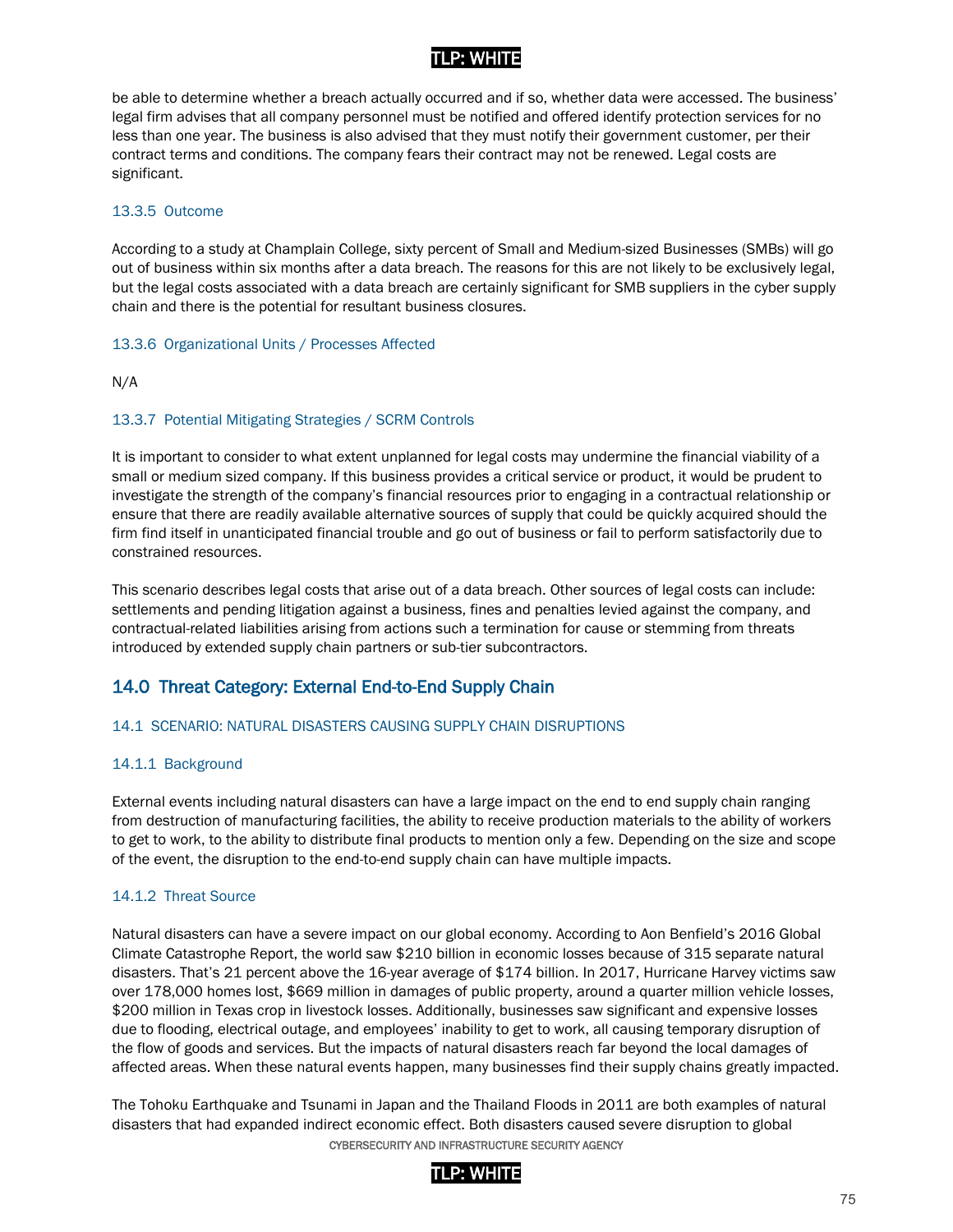technology supply chains. After the Thai floods, there was a global shortage of computer hard drives that sent consumer prices skyrocketing until factories were able to get back up and running. When the 2011 tsunami struck, several major until business operations were restored to normal. Car manufacturers were forced to shut down production at factories throughout Europe and the U.S. due to a lack of available parts from factories in Japan, setting off a supply chain reaction that impacted multiple suppliers of parts throughout the wider global economy.

## 14.1.3 Vulnerability

N/A

## 14.1.4 Threat Event Description

A category 5 hurricane has hit in Savanah, GA, and has moved up the east coast and inland in northern VA before becoming a tropical storm. The hurricane damaged or destroyed ports from Savanah, GA to Norfolk VA while also destroying roads and bridges. Critical infrastructure impacts were also wide spread, specifically impacts to power and communications.

## 14.1.5 Outcome

The ever-growing reach of global supply chains exposes these networks to serious vulnerabilities. In this scenario, a medium sized manufacturing company has been impacted in several ways. First there are impacts to getting materials into the manufacturing plant and the ability to distribute and finished products leading to financial harm, such as unrecoverable loss of revenue or accounts receivable, as well as contractual fines and penalties; the inability to provide effective customer relations and regulatory reporting; and damage to relationships, brand or corporate reputation and confidence.

## 14.1.6 Organizational Units / Processes Affected

N/A

## 14.1.7 Potential Mitigating Strategies / SCRM Controls

Following established steps to identify potential risks to the supply chain and plan for business interruptions is critical for a company's survival in times of natural disasters.

The first step is to complete a Business Impact Analysis (BIA). This analysis provides a complete understanding of the business and its supply chain, allowing organizations to identify exposures and potential mitigation measures. It helps identify the most feasible and cost-effective strategies and solutions for business continuity and disaster recovery. In addition, reviewing insurance policies as they relate to business interruption enables companies to detect any areas requiring additional coverage.

Following the BIA, the second step is disaster recovery preparation. Based on the results of the impact analysis, this exercise finds critical business functions, resources and methods; reveals business unit, supplier and customer interdependencies; further identifies potential threats and exposures; and helps users ascertain potential losses and impacts, should a disaster occur. The process involves documenting recovery time objectives, IT interdependencies and manual procedures; evaluating existing recovery capabilities; and creating effective mitigation measures, including the recovery plan documenting who to call, where to go and who will do what in the event of a disaster. It also identifies which tasks must be considered mission-critical. The plan sets a schedule for periodic backups of all electronic and hard-copy documentation, which should be stored in an alternate location.

Focus on creating a stable, yet flexible, supply chain. Diversifying suppliers and methods of transport wherever possible is an effective strategy. Also consider alternate supplier teams and define roles both internally and

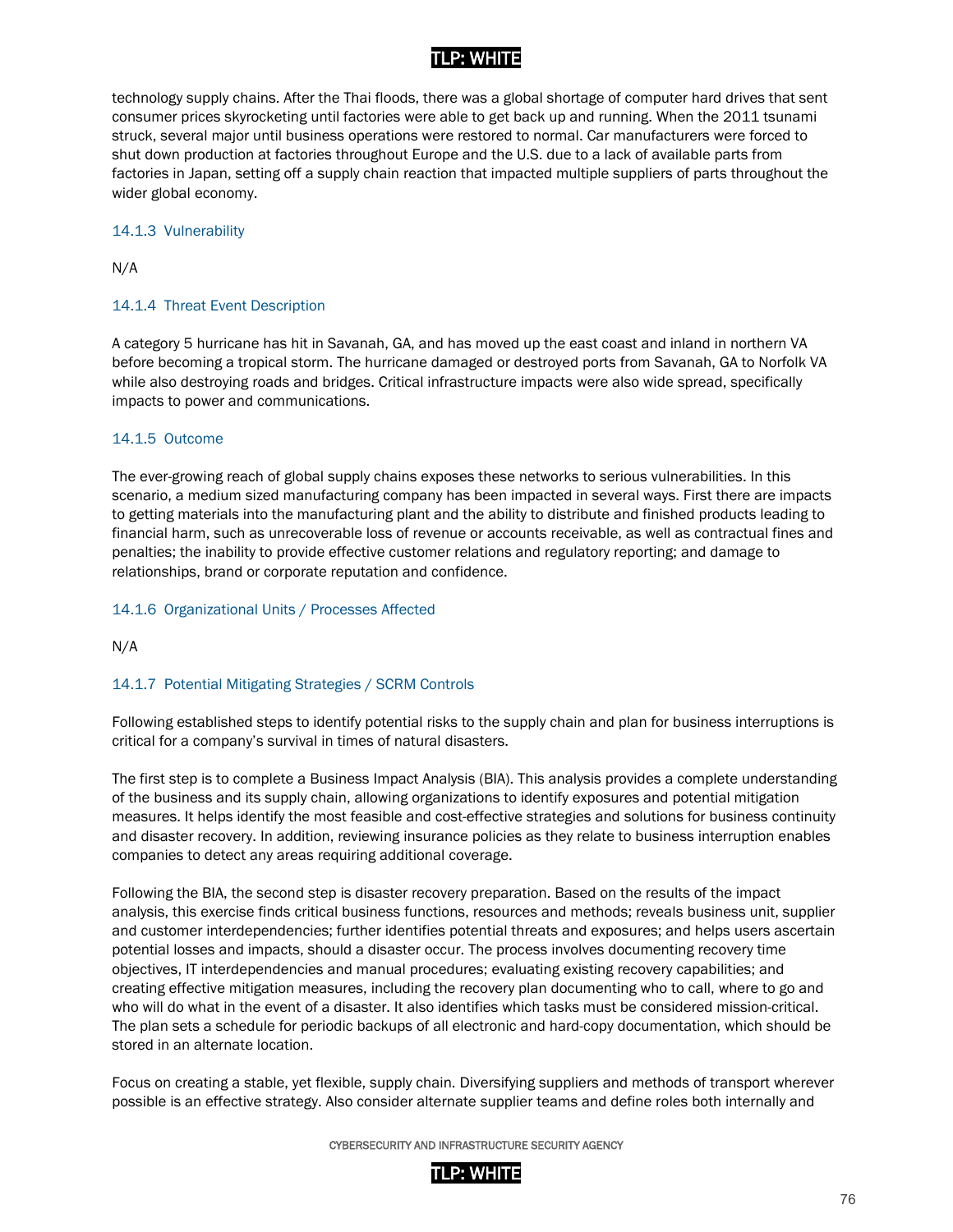externally to enable this emergency supply chain. Backup work locations, redundant IT systems should also be a priority.

The body of the recovery plan should include the following:

- **Business assumptions:**
- Incident-management team member including critical personnel from all areas of the company resources and recovery assignments;
- **Recovery strategy and solution overview;**
- **Emergency-response procedures;**
- **Incident-reporting procedures;**
- **Recovery team notification, mobilization and assembly procedures;**
- Detailed recovery procedures;
- **Situation-assessment guidelines;**
- **Emergency contact information of key employees, vendors and customers;**
- **A summary of mission-critical business functions to be recovered; and**
- **Detailed procedures for transitioning back to business as usual.**

Finally, the third step in the process is to regularly test the plan. A plan is only as good as its execution. A table top exercise is an effective way to test and validate the plan by ensuring all internal and external team members are familiar with their roles and responsibilities. Aside from assisting team members practice their roles, develop confidence and expertise it can reveal any necessary gaps and needed updates.

## 14.2 SCENARIO: MAN MADE DISRUPTIONS: SABOTAGE, TERRORISM, CRIME, AND WAR

## 14.2.1 Background

Man-made events such as fire, product defects, cyber-attacks, labor and civil unrest, terrorism, utility failure, and piracy are frequent disruptors of supply chains, but typically have a lower severity than natural catastrophes.

## 14.2.2 Threat Source

The year 2016 saw several man-made disruptions, including the late summer Gap warehouse fire in Fishkill, New York, which destroyed 30 percent of Gap's total warehouse space and disrupted more than 10 percent of Gap's orders. Another example is the Samsung Note cellphone battery recall, which was linked to problems in a battery supplier's supply chain and had far-reaching consequences for the Samsung brand and their customers.

The past few years have seen an increasing prevalence of cyber-attacks. Most of these incidents, such as the high-profile Equifax data breach that involved the personal information of some 143 million Americans, and the Dyn cyber-attack which took down some of the world's most popular websites such as Twitter, Airbnb, and Netflix, do not directly affect supply chains. However, they raise major red flags for supply chain practitioners. It seems that cyber criminals have a growing number of avenues of attack at their disposal, especially given the exponential growth in the number of Internet-enabled devices and cloud-based communications networks.

## 14.2.3 Vulnerability

N/A

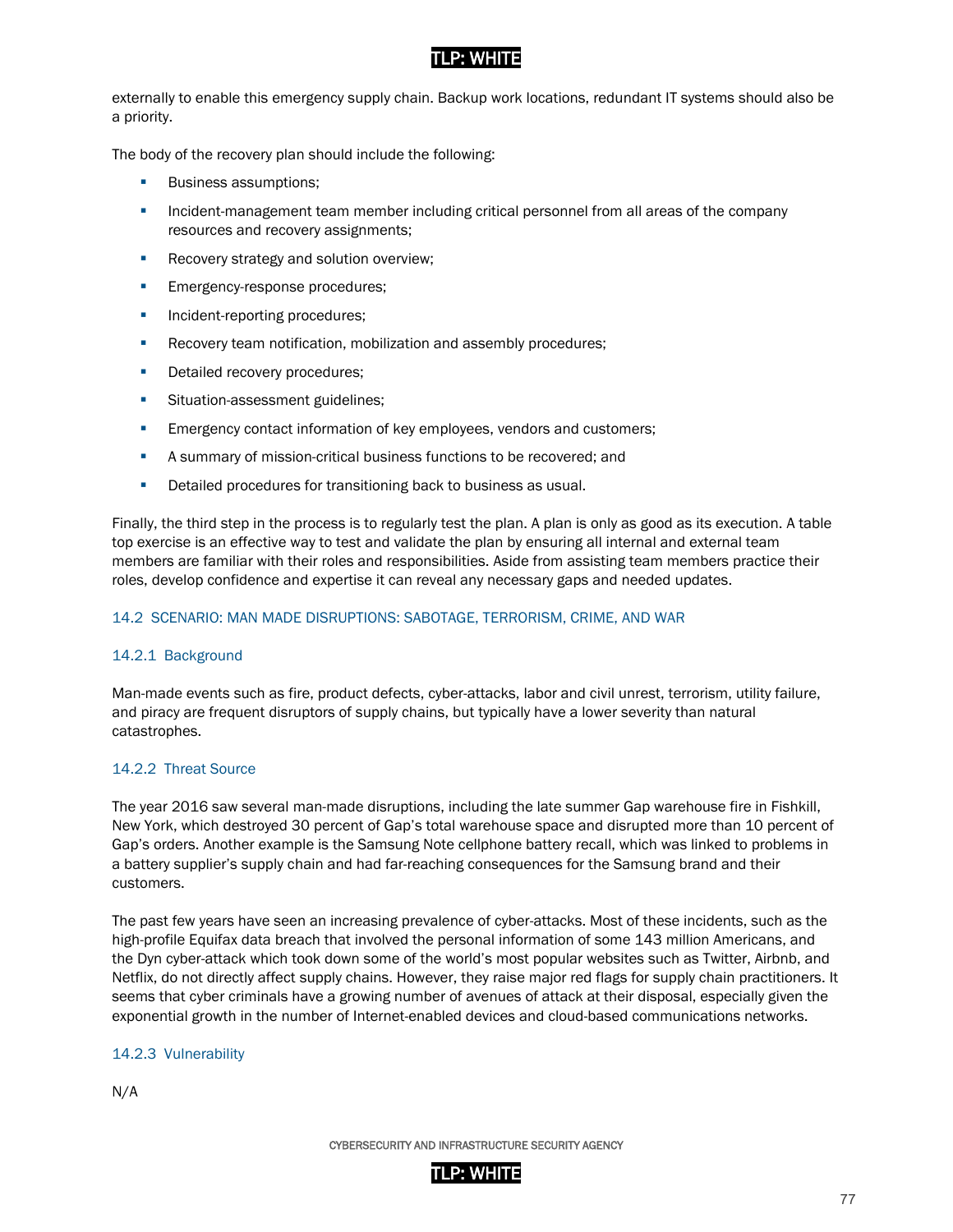### 14.2.4 Threat Event Description

The collision of carriers in the waterway ceased operations at the Twin Ports. The collision resulted in one of the vessels taking on water, which caused the vessel to capsize dropping the containerized units from the vessel into the waterway, destroying the products in the containerized units

The cargo carriers not affected in the collision sat idle until which time they received direction from the port authorities on how to proceed. The carriers were either directed up the coast to a different port or were instructed to stay put until they could resume operations and accept the cargo at the Twin Ports.

## 14.2.5 Outcome

The majority of overseas cargo comes from Asia and therefore come into ports on the West Coast. Los Angeles and Long Beach handle over 40 percent of U.S imports from Asia. Due to the heavy cargo traffic, a collision of 2 cargo ships occurred in the waterways halting operations to the Twin Ports in Los Angeles and Long Beach.

### 14.2.6 Organizational Units / Processes Affected

The collision created a delay in delivery of network components to the U.S. Company. The components could have been destroyed if they were in a containerized unit that fell into the water, or a significant delay could occur if the components were on a ship that was re-routed to a different port due to the port closures at Twin Ports.

The U.S. Company was able to track down their shipment and determined that it was taken to a port in New Jersey and arranged for ground transportation to obtain the shipment and deliver to the U.S. Company.

The U.S. Company missed their committed lead times resulting in a delay in delivering their network equipment to customers. Due to the missed due dates, the U.S. Company was expected to pay liquidated damages that were contractually agreed to with their customers.

## 14.2.7 Potential Mitigating Strategies / SCRM Controls

To avoid future scenarios such as the one described above, the ports should monitor the traffic 24/7 to avoid congestion of ships when approaching the ports.

Additionally, a protocol should exist amongst ships that if any ship is within .5 miles from another ship, the ships communicate with one another and, based on the protocol, one ship remain idle until the other ship has cleared the port.

#### 14.3 SCENARIO: LABOR ISSUES

#### 14.3.1 Background

An organization has decided to perform a threat scenario analysis of its resource and capacity planning. The scenario will focus on the sensitivity of the business to unforeseen fluctuations in the country's unemployment rate.

#### 14.3.2 Threat Source

GoFast Auto Company is a 1.5 million square foot manufacturing facility that produces 45 million automotive parts per year. The company supplies mainly to after-market retailers but does have some direct contracts with major automotive manufacturers in the United States to produce proprietary parts. There are 35,000 employees, 28,000 of which are directly tied to production and run three full shifts. The production organization is made up of machinists, technicians, inventory control, quality assurance, design engineering, and other occupations ranging in skill and education level.

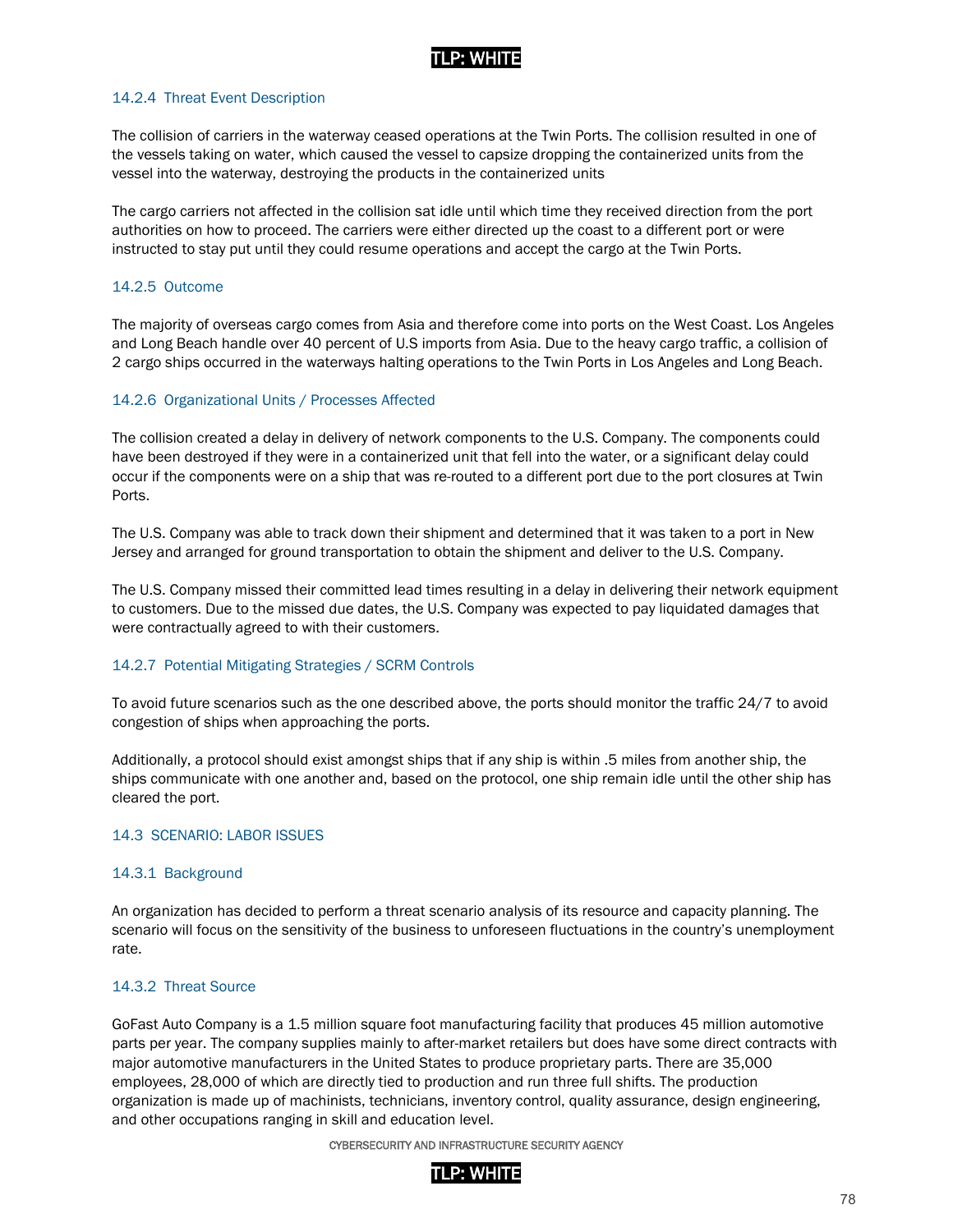## 14.3.3 Vulnerability

### N/A

### 14.3.4 Threat Event Description

The organization has established the following fictitious threat for the analysis exercise:

Two years ago, there had been a lot of political momentum to enable better, higher-paying jobs in manufacturing and other blue-collar jobs. Due to this, a year ago, there were several programs that were funded by the U.S. government to encourage brining jobs back to the U.S. from oversees locations while also increasing wages. After three phases of these programs touching on different industries, the U.S. has seen its unemployment rate drop from 8.5 percent to 3.4 percent.

### 14.3.5 Outcome

With unemployment at low levels, there has been a lot of job movement, particularly in the manufacturing sector. As a result of this, GoFast has seen attrition at 3x the normal rate. Labor levels have dropped off to the point where the production of some components has had to be delayed or even halted. The reduction in volume produced has directly led to a drop in revenue, and one contract for proprietary parts was terminated. In 6 months, revenues have dropped 13 percent.

GoFast attempted to rectify some of the impact by moving employees into more critical roles, but generally, the training time for a major role change is approximately 4 months. Additionally, GoFast has reached out to several consulting and staffing firms, but there are two issues with this. One is the personnel from these outlets would take even longer (6-8 months) to fully ramp up as they are brand new to the company, and two is even the staffing firms are having trouble attracting skilled talent.

## 14.3.6 Organizational Units / Processes Affected

N/A

## 14.3.7 Potential Mitigating Strategies / SCRM Controls

- **Institute a standard rotation or cross-training process for all, or at least employees in critical roles;**
- **Offer more competitive packages for skilled people looking for new opportunities in the marketplace;**
- **EXECT ENTIFY ENTIFY ENTIFY CONTENT** Entire more employees to stay with perks, including wage increases, benefits, time off, educational and training opportunities, flexible hours, or other options that make sense for employee and employer;
- **Simplify processes or improve related training and documentation to reduce transition or onboarding** time for folks new to an area; and
- Work with local trade schools and universities to develop talent with specific skills that are currently lacking in the workforce.

## 14.4 SCENARIO: INFLUENCE OR CONTROL BY FOREIGN GOVERNMENTS OVER SUPPLIERS

#### 14.4.1 Background

An organization has decided to perform a threat scenario analysis of its Printed Circuit Board (PCB) suppliers. The scenario will focus on the sensitivity of the business to unforeseen fluctuations in component costs.

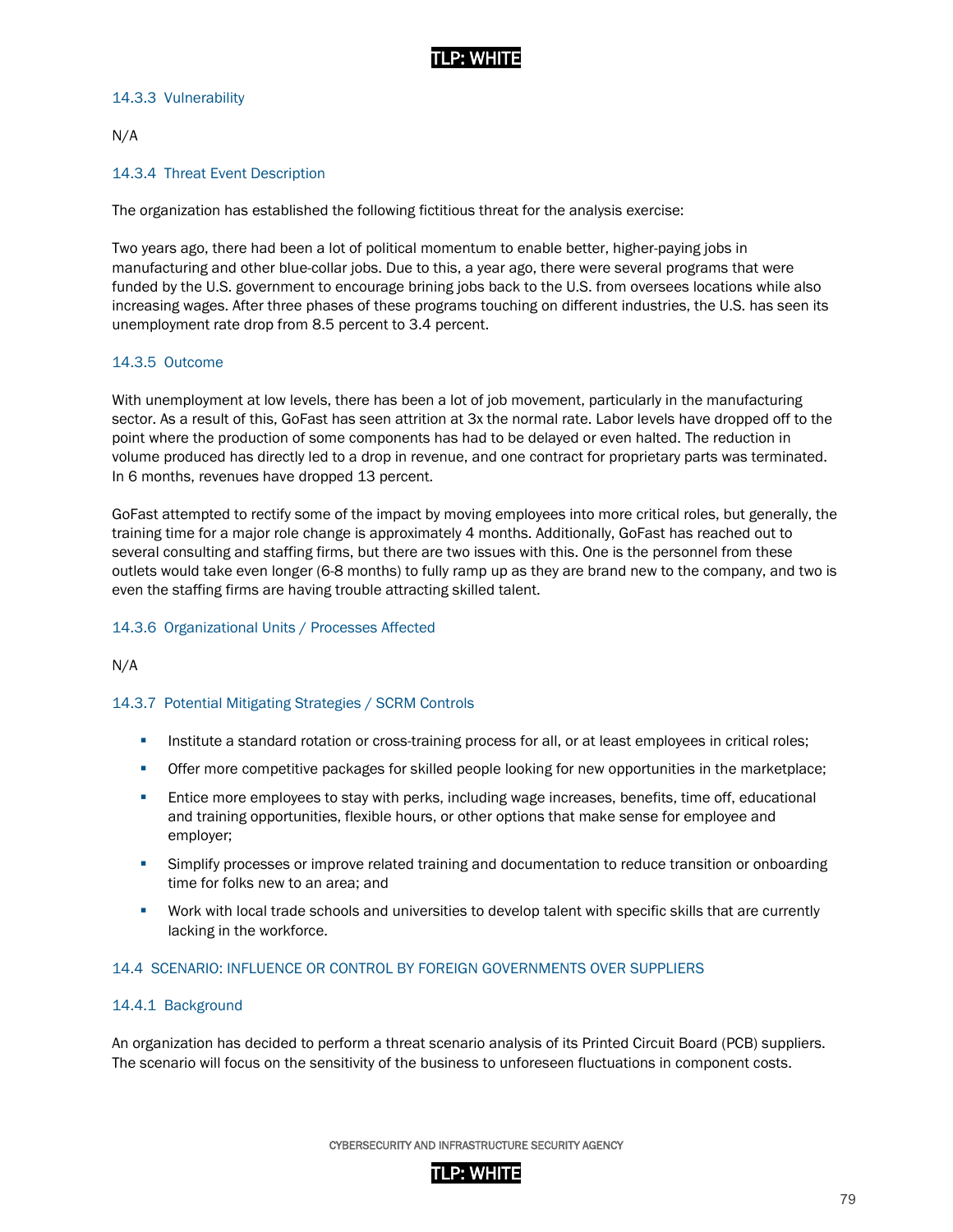#### 14.4.2 Threat Source

Apex PC Corporation designs, assembles, and ships 3.5 million personal computers per year. It has a global footprint both in terms of customer and supply bases. Five years ago, in an effort to reduce the cost of goods sold, Apex shifted a majority of its PCB procurement to Southeast Asia. In an effort to not be single sourced, Apex finalized agreements with five different suppliers within the country and has enjoyed a positive partnership with each during this time.

## 14.4.3 Vulnerability

N/A

### 14.4.4 Threat Event Description

The organization has established the following fictitious threat for the analysis exercise:

Last year, the country where Apex does most of their PCB business has seen a new regime take over the government. This regime has been more focused on improving finances and business environment within the country, allowing larger firms who set up headquarters and other major centers within country advantages to more easily and cost-efficiently do business with suppliers within the same region.

In February of 2019, this now-corrupt regime has passed new legislation that establishes an additional 20 percent tax on all electronic components and goods sold outside of the country. This new law was to take effect on June 1, 2019.

At the time the new law was announced, the current Apex inventory of PCBs was about 10 percent of yearly demand, which was the typical level of inventory they were comfortable with. Before June, Apex reached out to all five suppliers to order additional materials, but there was quickly a shortage due to higher demand from many foreign customers of these products. By June 1, the day the new tax law took effect, Apex was up to an inventory level of up to 15 percent of yearly demand.

#### 14.4.5 Outcome

Between February and June, Apex also looked to partner with new suppliers, but there were several issues found with this. For one, of the 10 new suppliers Apex reached out to, the lead time for ramping up to desired demand was anywhere from 6 months to 18 months. This would include work on Apex's end, to include testing samples of the supplier PCBs and working out logistics details, to supplier-side activities such as procurement of raw materials and acquisition of additional personnel, production space, etc. necessary to meet the new demand.

The second issue is due to the current contracts with all five current suppliers in Southeast Asia, there were minimum demand requirements, meaning Apex was committed to purchasing a minimum of 100,000 PCB's per month for the duration of the contracts (which ranged anywhere from 3 months to 24 months remaining). This would mean Apex could not easily avoid the cost implications of this new tax.

Could Apex absorb the cost of the PCBs? With a 20 percent cost increase, this eroded the margins of a PC from 13.5 percent down to 4.5 percent, on average. For some of the lower margin Apex offerings, it would likely mean discontinuing the line and using these now more expensive PCB's on higher-end models that could carry more margin.

## 14.4.6 Organizational Units / Processes Affected

N/A

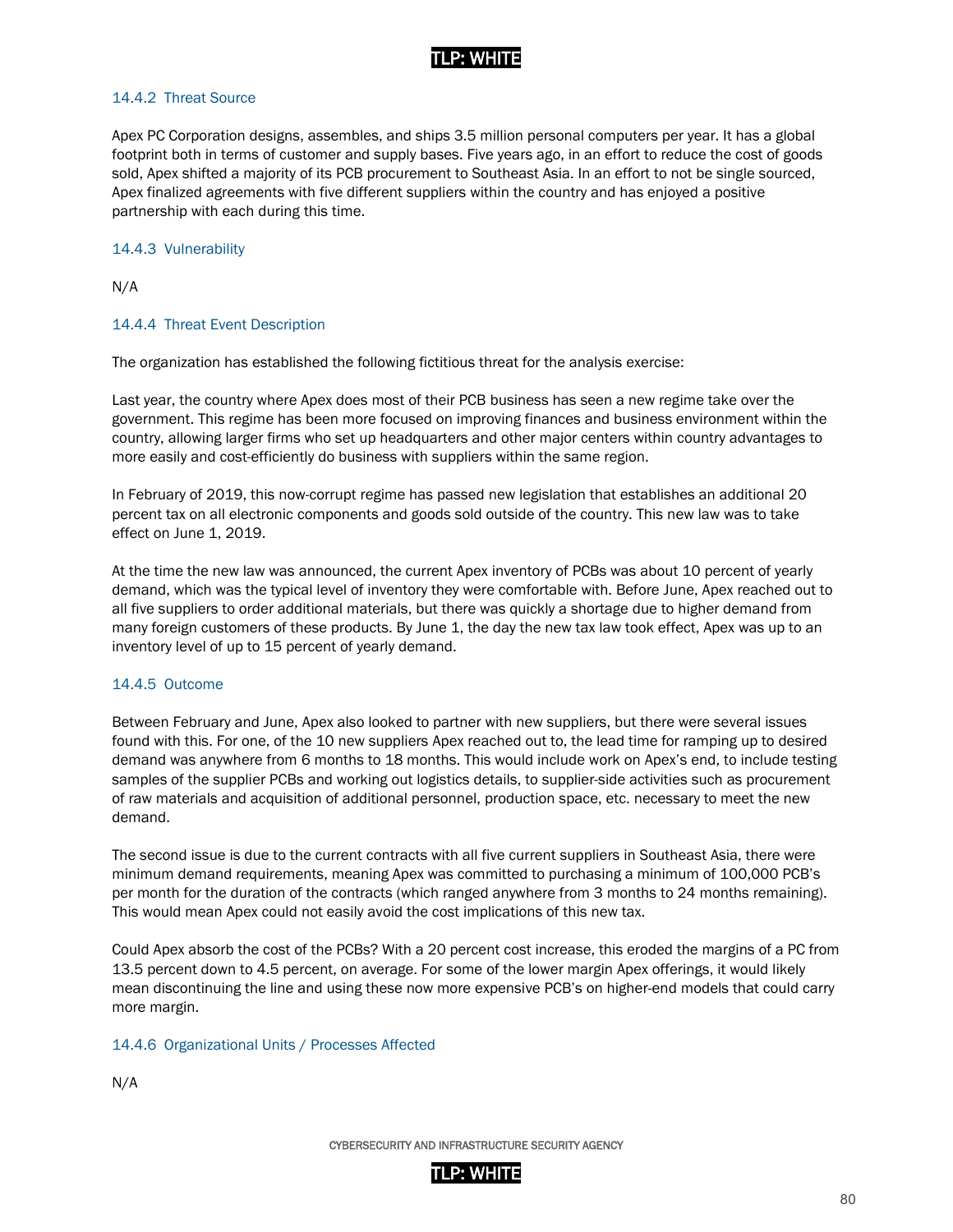#### 14.4.7 Potential Mitigating Strategies / SCRM Controls

- **Diversify suppliers not just by immediate location, but country, region and other factors;**
- **Build cost implications into supplier contracts, making it easier to walk away from suppliers when** costs rise too high (whether its fault of the supplier or not);
- Adjust desired inventory levels to better account for unexpected shortage of demand at critical times; and
- **Employ more resources in countries or regions of key suppliers in hopes of receiving advanced Intel of** new legislature that may negatively affect business.

### 14.5 SCENARIO: MALICIOUS SUPPLIER INSERTS HOSTILE CONTENT

### 14.5.1 Background

A software supplier, NMT-Com provides network management infrastructure for numerous global companies. Recently, several customers have complained about products that have ended up failing certain security scans upon receipt, although the majority of customers have had no reported issues.

### 14.5.2 Threat Source

NMT-Com has software developers around the world, with a dozen different code compiler locations, at their primary development centers. Software packages and libraries are uploaded for review and security scanning and then stored where they can be utilized by developers within the region; customer support is handled by the regional center that supplies the software load.

Product packages are intended to be consistent across customers, for easier support, patching and development. Release testing is done on a periodic basis in the development cycle at each center.

#### 14.5.3 Vulnerability

According to the scenario presented, since NMT-Com has a dozen difference code compiler locations, there is the potential for a bug to be inserted into the code, thus creating a vulnerability.

#### 14.5.4 Threat Event Description

A malicious supplier employee inserts hostile content at the product or component manufacturing or software compilation stage to affect supplier products or components delivered to a targeted subset of downstream customers.

#### 14.5.5 Outcome

Due to the disconnect between the process of where software is scanned and where it is compiled and released, there is a potential for insertion of malicious software. There is an assumption of trust at the compiler locations and no re-scanning is done, except on the full release on a periodic basis (rather than every time it is changed and before it is signed.

This could leave customers of the supplier open to backdoor exploits, software injection attacks, data manipulation, data exfiltration or any number of attacks possible if the very code itself is compromised.

#### 14.5.6 Organizational Units / Processes Affected

## N/A